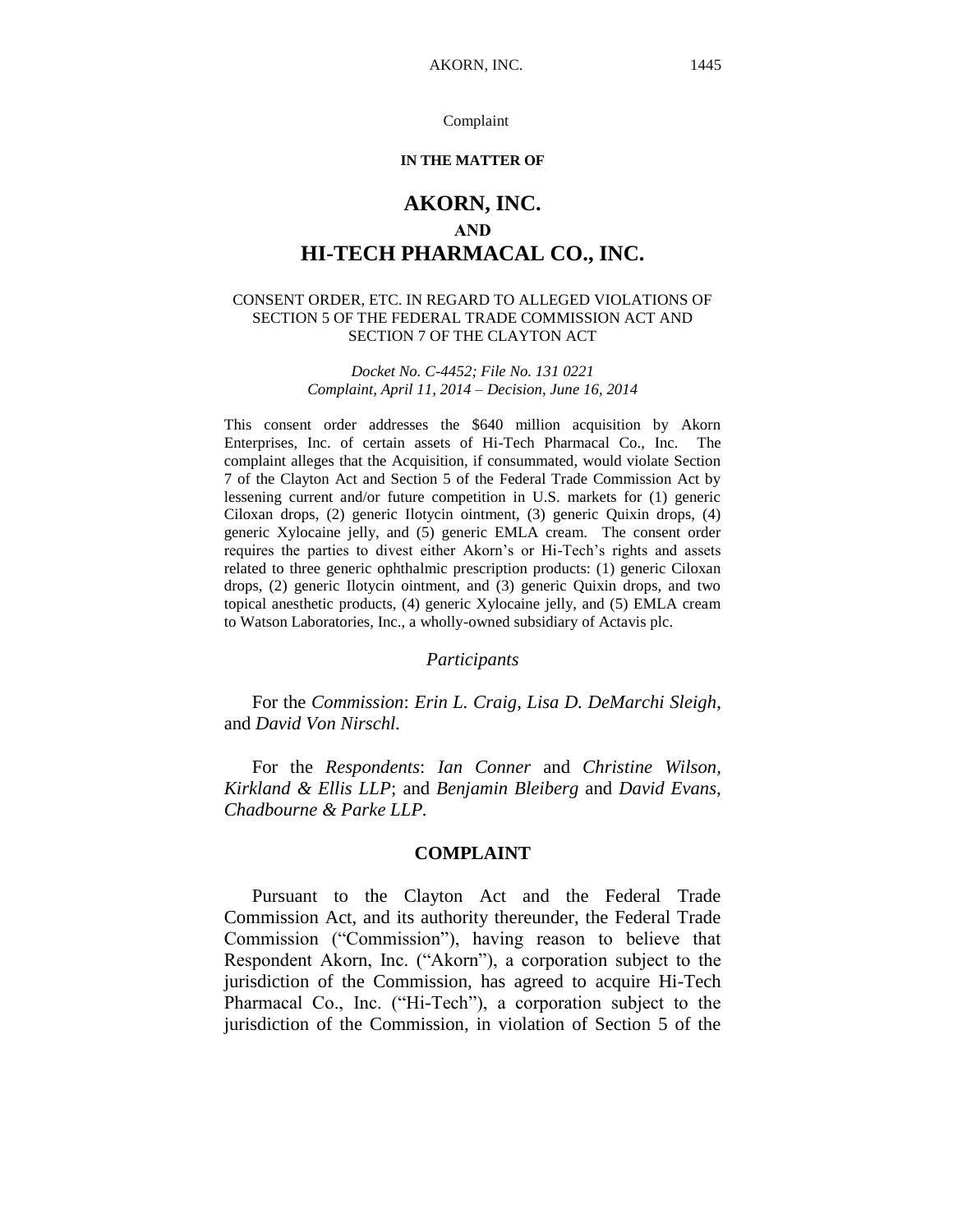#### Complaint

Federal Trade Commission Act ("FTC Act"), as amended, 15 U.S.C. § 45, that such acquisition, if consummated, would violate Section 7 of the Clayton Act, as amended, 15 U.S.C. § 18, and Section 5 of the FTC Act, as amended, 15 U.S.C. § 45, and it appearing to the Commission that a proceeding in respect thereof would be in the public interest, hereby issues its Complaint, stating its charges as follows:

### **I. RESPONDENT**

1. Respondent Akorn is a corporation organized, existing, and doing business under and by virtue of the laws of the State of Louisiana, with its corporate head office and principal place of business located at 1925 W. Field Court, Suite 300, Lake Forest, Illinois, 60045.

2. Respondent Hi-Tech is a corporation organized, existing, and doing business under and by virtue of the laws of the State of Delaware, with its corporate head office and principal place of business located at 369 Bayview Avenue, Amityville, New York, 11701.

3. Each Respondent is, and at all times relevant herein has been, engaged in commerce, as "commerce" is defined in Section 1 of the Clayton Act as amended, 15 U.S.C. § 12, and is a company whose business is in or affects commerce, as "commerce" is defined in Section 4 of the FTC Act, as amended, 15 U.S.C. § 44.

### **II. THE PROPOSED ACQUISITION**

4. Pursuant to an Agreement and Plan of Merger dated August 26, 2013, Akorn proposes to acquire Hi-Tech for approximately \$640 million (the "Acquisition"). The Acquisition is subject to Section 7 of the Clayton Act, as amended, 15 U.S.C. § 18.

## **III. THE RELEVANT MARKETS**

5. For the purposes of this Complaint, the relevant lines of commerce in which to analyze the effects of the Acquisition are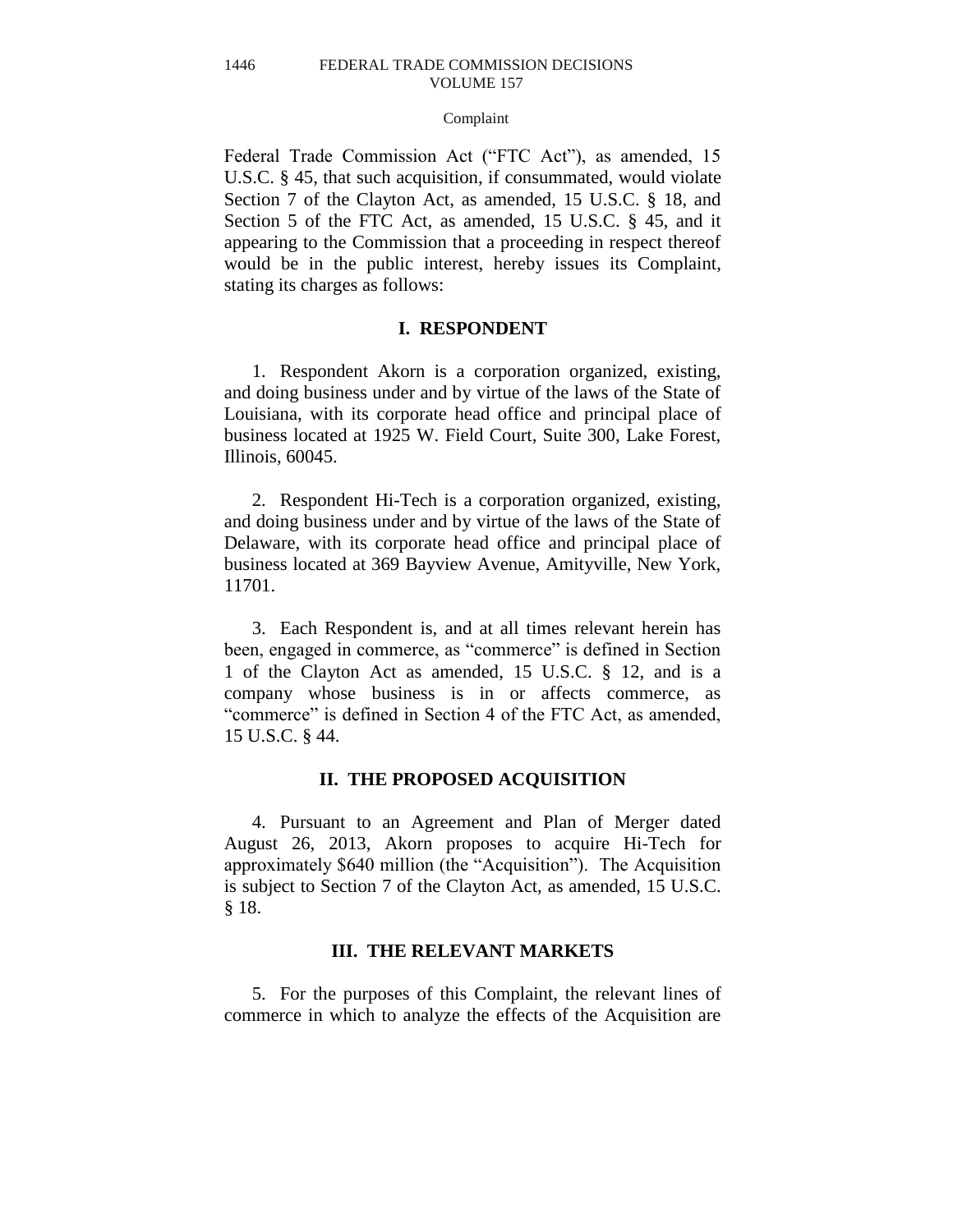## Complaint

the development, license, manufacture, marketing, distribution, and sale of the following pharmaceutical products:

- a. generic ophthalmic drops containing 0.3% ciprofloxacin hydrochloride ("generic Ciloxan drops");
- b. generic ophthalmic ointment containing 0.5% erythromycin ("generic Ilotycin ointment");
- c. generic ophthalmic drops containing 0.5% levofloxacin ("generic Quixin drops");
- d. generic topical jelly containing 2% lidocaine ("generic Xylocaine jelly");
- e. generic topical cream containing 2.5% lidocaine with prilocaine ("generic EMLA cream");

6. For the purposes of this Complaint, the United States is the relevant geographic area in which to assess the competitive effects of the Acquisition in each of the relevant lines of commerce.

## **IV. THE STRUCTURE OF THE MARKETS**

7. Generic Ciloxan drops are an antibiotic used to treat bacterial infections of the eye and corneal ulcers. The market for generic Ciloxan drops is highly concentrated with only four current suppliers—Akorn, Hi-Tech, Novartis Corp. ("Novartis"), and Nexus Pharmaceuticals, Inc. ("Nexus"), which distributes its product through PACK Pharmaceuticals ("PACK"). The Acquisition would reduce the number of suppliers of generic Ciloxan drops from four to three, would increase the Herfindahl-Hirschman Index concentration ("HHI") by 384, from 3234 to a post-merger total of 3618, and would create a merged entity having a market share in excess of 28%.

8. Generic Ilotycin ointment is an antibiotic used to treat and prevent bacterial eye infections. Three firms—Akorn, Bausch & Lomb, Inc. ("Bausch & Lomb"), and Perrigo Company plc ("Perrigo")—currently supply generic Ilotycin ointment in this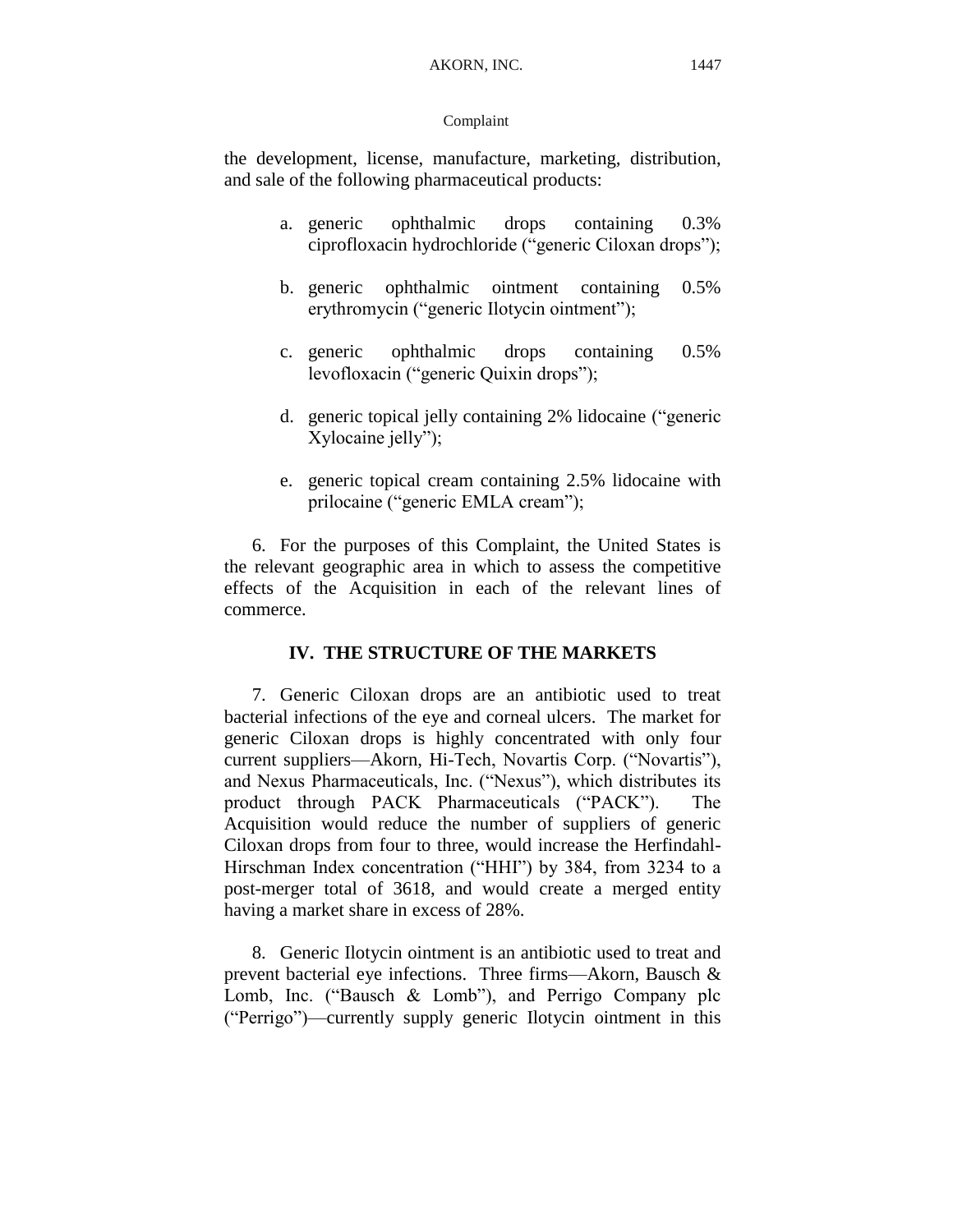#### Complaint

highly concentrated market, which has an HHI in excess of 4000. Hi-Tech is likely to be the next entrant into this market as it is the only firm expected to file an Abbreviated New Drug Application ("ANDA") with the U.S. Food and Drug Administration ("FDA") in the foreseeable future. Thus, the Acquisition would reduce the number of suppliers of generic Ilotycin ointment from four to three.

9. Generic Quixin drops are an antibiotic used to treat bacterial eye infections. The market for generic Quixin drops is highly concentrated with only three current suppliers—Akorn, Hi-Tech, and Nexus, which distributes its product through PACK. Akorn has a market share of approximately 15% and Hi-Tech has a market share of approximately 23%. The Acquisition would reduce the number of suppliers of generic Quixin drops from three to two, would increase the HHI by 690, from 4598 to a postmerger total of 5288, and would create a merged entity having a market share in excess of 38%.

10. Generic Xylocaine jelly is a topical jelly used to treat and prevent pain in procedures involving male and female urethra, to treat painful urethritis topically, and also as an anesthetic lubricant for endotracheal intubation. Three firms currently supply generic Xylocaine jelly in this highly concentrated market—Akorn, Hi-Tech, and Amphastar Pharmaceuticals, Inc. ("Amphastar"). Akorn has a market share of approximately 39% and Hi-Tech has a market share of approximately 14%. The Acquisition would reduce the number of suppliers of generic Xylocaine jelly from three to two, would increase the HHI by 1092, from 3926 to a post-merger total of 5018, and would create a merged entity having a market share in excess of 53%.

11. Generic EMLA cream is a topical anesthetic for use on normal, intact skin for local analgesia and on genital mucous membranes for superficial minor surgery or as a pretreatment for infiltration anesthesia. The market for generic EMLA cream is highly concentrated with only four current suppliers—Akorn, Hi-Tech, Novartis, and TOLMAR, Inc. ("TOLMAR"), which distributes its product through Impax Laboratories, Inc. ("Impax"). Akorn has a market share of approximately 12% and Hi-Tech has a market share of approximately 62%. The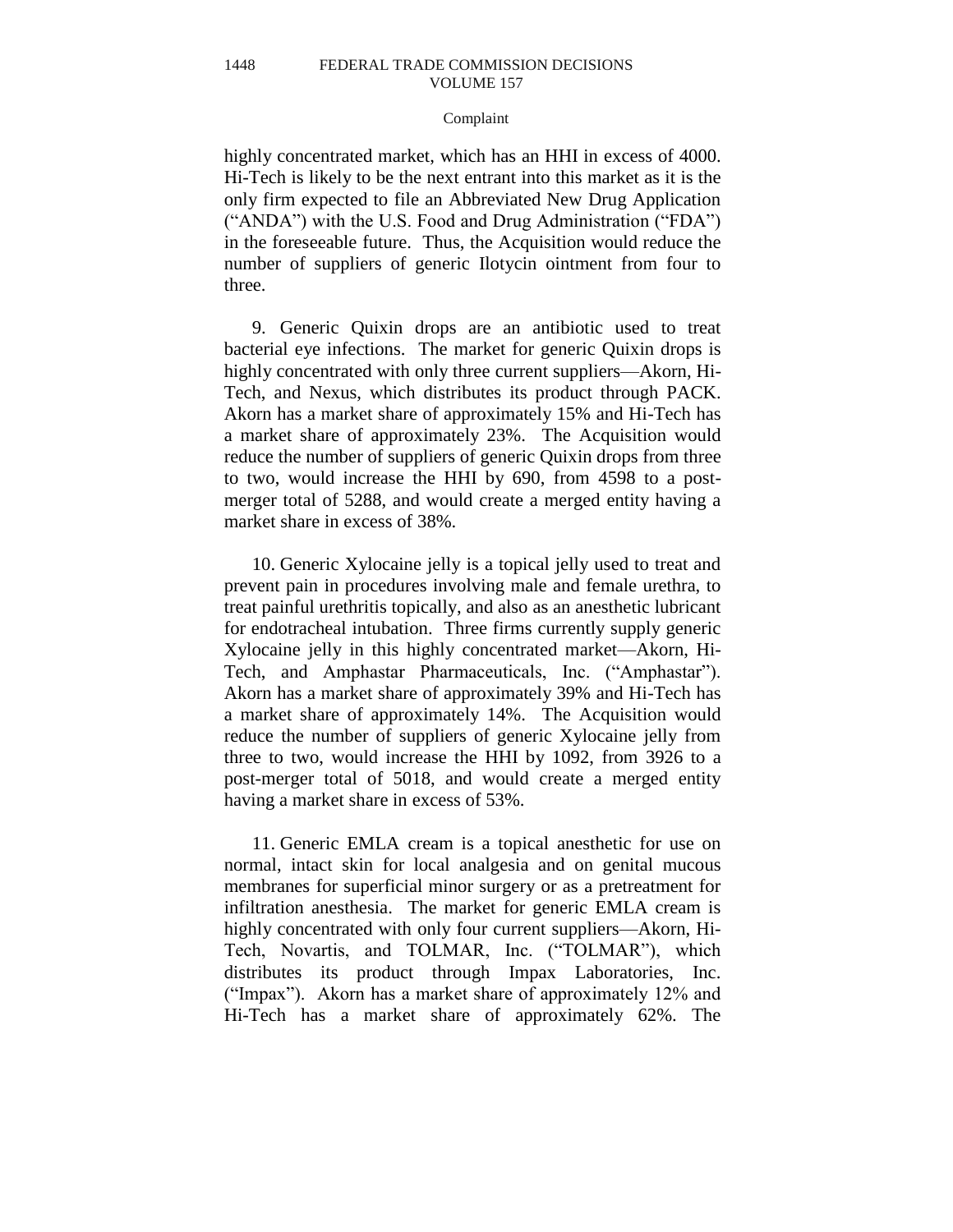### Complaint

Acquisition would reduce the number of suppliers of generic EMLA cream from four to three, would increase the HHI by 1488, from 4481 to a post-merger total of 5969, and would create a merged entity having a market share in excess of 74%.

## **V. ENTRY CONDITIONS**

12. Entry into the relevant markets described in Paragraphs 5 and 6 would not be timely, likely, or sufficient in magnitude, character, and scope to deter or counteract the anticompetitive effects of the Acquisition. De novo entry would not take place in a timely manner because the combination of drug development times and FDA approval requirements would be lengthy. In addition, no other entry is likely to occur such that it would be timely and sufficient to deter or counteract the competitive harm likely to result from the Acquisition.

## **VI. EFFECTS OF THE ACQUISITION**

13. The effects of the Acquisition, if consummated, may be to substantially lessen competition and to tend to create a monopoly in the relevant markets in violation of Section 7 of the Clayton Act, as amended, 15 U.S.C. § 18, and Section 5 of the FTC Act, as amended, 15 U.S.C. § 45, in the following ways, among others:

- a. by eliminating actual, direct, and substantial competition between Akorn and Hi-Tech and reducing the number of significant competitors in the markets for (1) generic Ciloxan drops; (2) generic Quixin drops; (3) generic Xylocaine jelly; and (4) generic EMLA cream, thereby increasing the likelihood that: (a) Akorn would be able to unilaterally exercise market power in these markets; (b) the remaining competitors would engage in coordinated interaction between or among each other; and (c) customers would be forced to pay higher prices; and
- b. by eliminating future competition between Akorn and Hi-Tech and reducing the number of generic competitors in the market for generic Ilotycin ointment, thereby (a) increasing the likelihood that the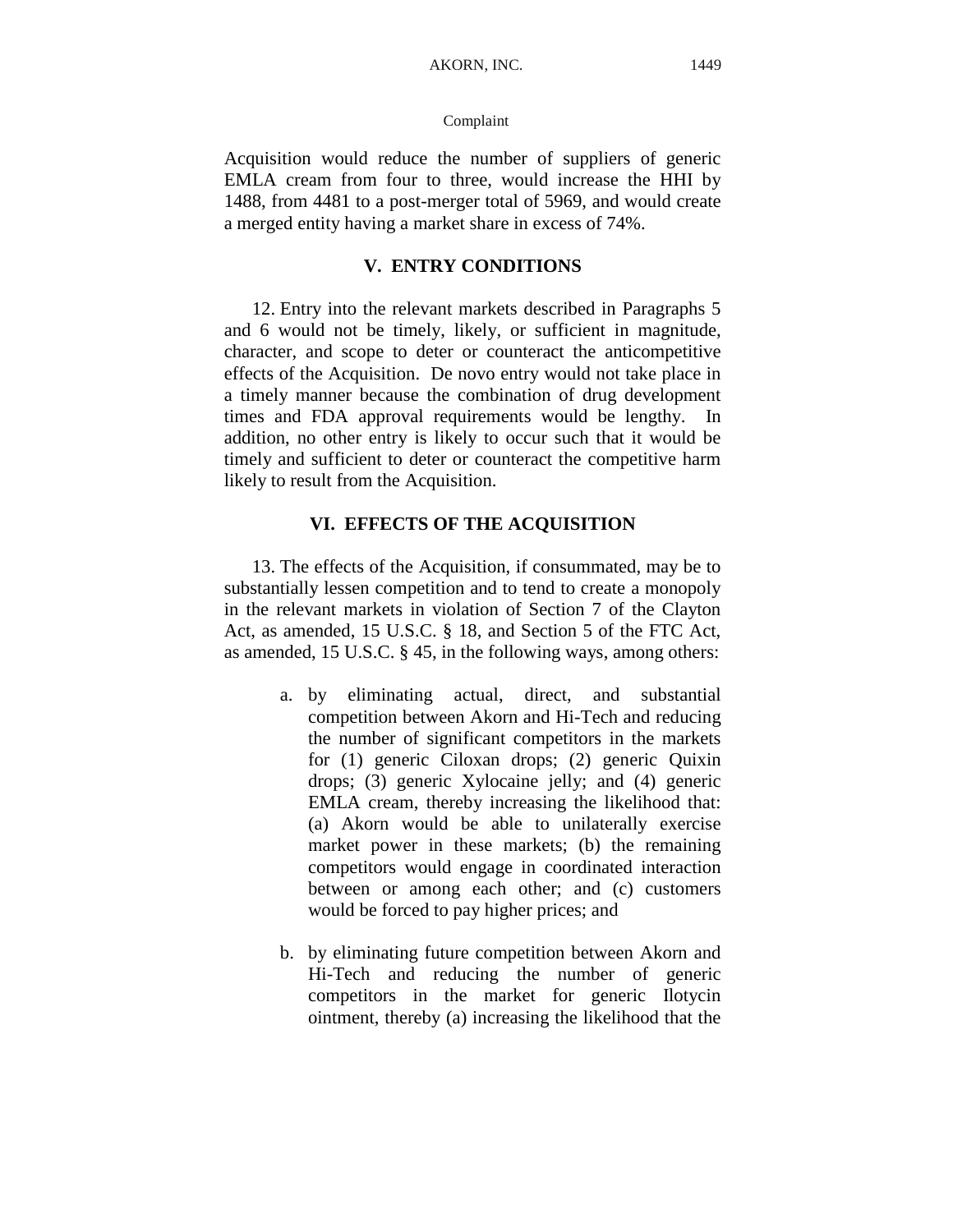#### Order to Maintain Assets

combined entity would forego or delay the launch of this product and (b) increasing the likelihood that the combined entity would delay, eliminate, or otherwise reduce the substantial additional price competition that would have resulted from an additional supplier of this product.

## **VII. VIOLATIONS CHARGED**

14. The Agreement and Plan of Merger described in Paragraph 4 constitutes a violation of Section 5 of the FTC Act, as amended, 15 U.S.C. § 45.

15. The Acquisition described in Paragraph 4, if consummated, would constitute a violation of Section 7 of the Clayton Act, as amended, 15 U.S.C. § 18, and Section 5 of the FTC Act, as amended, 15 U.S.C. § 45.

**WHEREFORE, THE PREMISES CONSIDERED,** the Federal Trade Commission on this eleventh day of April, 2014 issues its Complaint against said Respondents.

By the Commission.

## **ORDER TO MAINTAIN ASSETS**

The Federal Trade Commission ("Commission"), having initiated an investigation of the proposed acquisition by Respondent Akorn, Inc. ("Akorn") of the voting securities of Respondent Hi-Tech Pharmacal Co., Inc. ("Hi-Tech"), collectively "Respondents", and Respondents having been furnished thereafter with a copy of a draft of Complaint that the Bureau of Competition proposed to present to the Commission for its consideration and which, if issued by the Commission, would charge Respondents with violations of Section 7 of the Clayton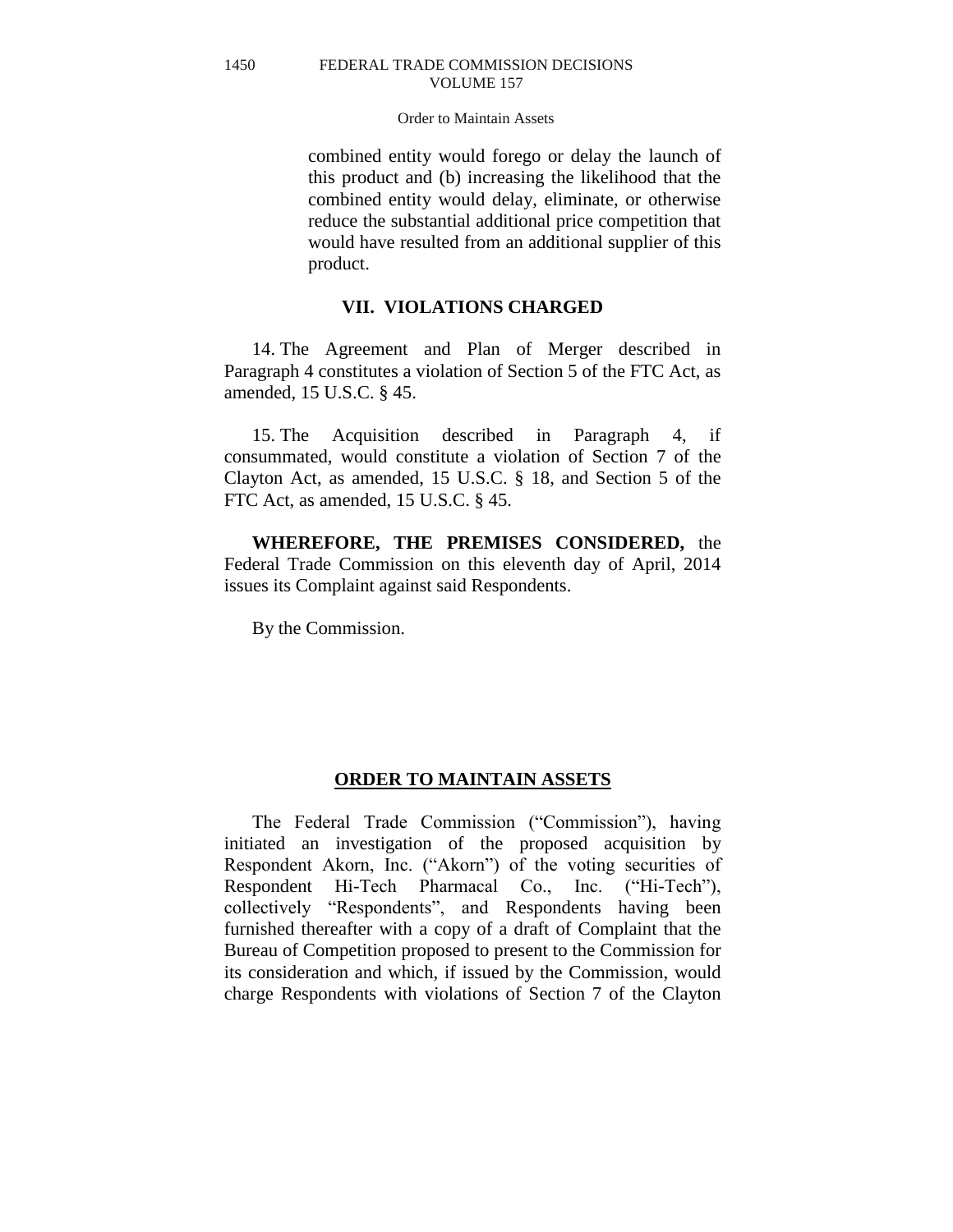Act, as amended, 15 U.S.C. § 18, and Section 5 of the Federal Trade Commission Act, as amended, 15 U.S.C. § 45; and

Respondents, their attorneys, and counsel for the Commission having thereafter executed an Agreement Containing Consent Orders ("Consent Agreement"), containing an admission by Respondents of all the jurisdictional facts set forth in the aforesaid draft of Complaint, a statement that the signing of said Consent Agreement is for settlement purposes only and does not constitute an admission by Respondents that the law has been violated as alleged in such Complaint, or that the facts as alleged in such Complaint, other than jurisdictional facts, are true, and waivers and other provisions as required by the Commission's Rules; and

The Commission having thereafter considered the matter and having determined to accept the executed Consent Agreement and to place such Consent Agreement on the public record for a period of thirty (30) days for the receipt and consideration of public comments, now in further conformity with the procedure described in Commission Rule 2.34, 16 C.F.R. § 2.34, the Commission hereby issues its Complaint, makes the following jurisdictional findings and issues this Order to Maintain Assets:

- 1. Respondent Akorn is a corporation organized, existing and doing business under and by virtue of the laws of the State of Louisiana, with its headquarters address located at 1925 W. Field Court, Suite 300, Lake Forest, Illinois 60045.
- 2. Respondent Hi-Tech is a corporation organized, existing and doing business under and by virtue of the laws of the State of Delaware with its headquarters address located at 369 Bayview Avenue, Amityville, New York 11701.
- 3. The Commission has jurisdiction of the subject matter of this proceeding and of the Respondents, and the proceeding is in the public interest.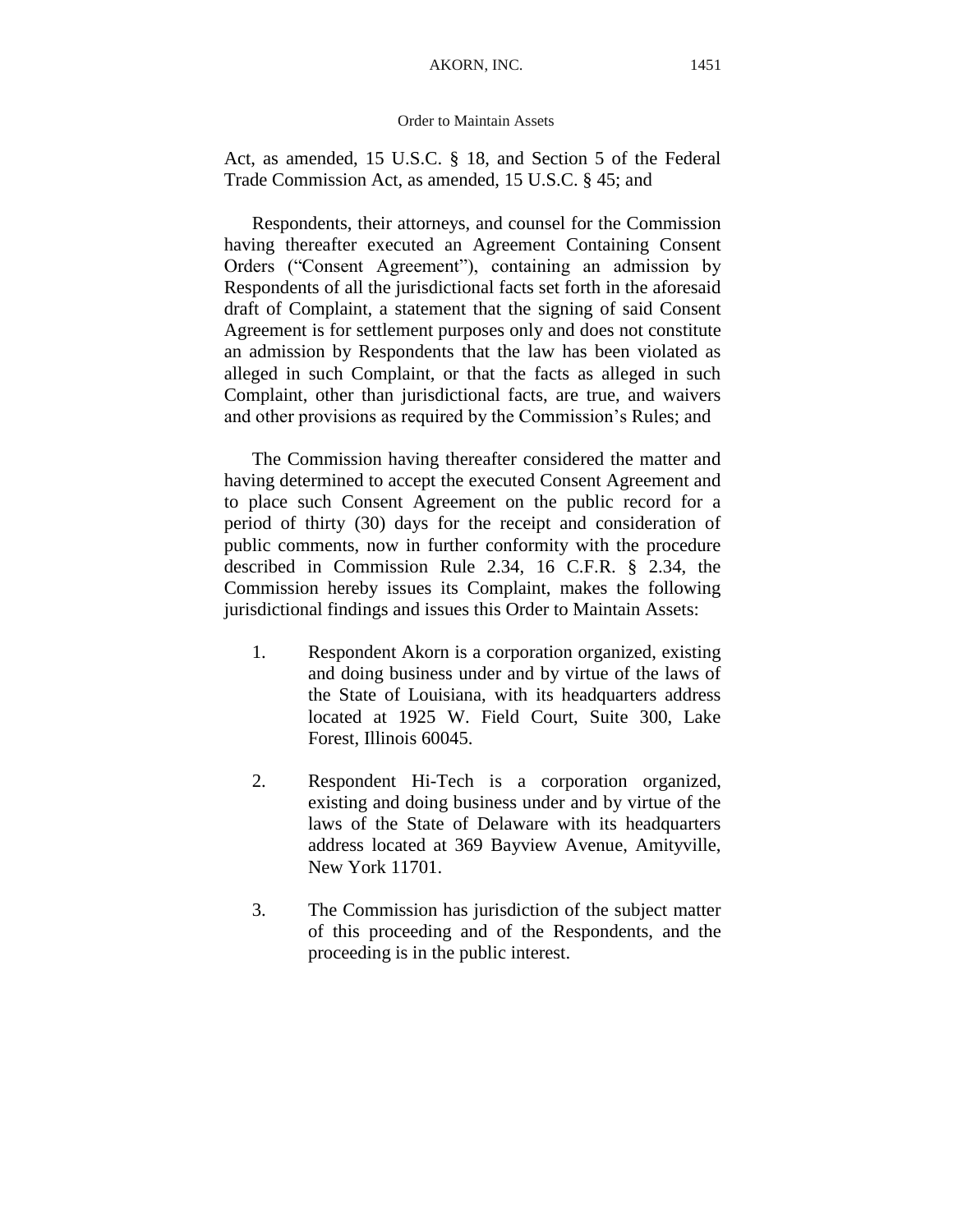#### Order to Maintain Assets

## **ORDER**

## **I.**

**IT IS ORDERED** that, as used in this Order to Maintain Assets, the following definitions and the definitions used in the Consent Agreement and the proposed Decision and Order (and when made final and effective, the Decision and Order), which are incorporated herein by reference and made a part hereof, shall apply:

- A. "Akorn" means: Akorn, Inc., its directors, officers, employees, agents, representatives, successors, and assigns; and its joint ventures, subsidiaries, divisions, groups and affiliates in each case controlled by Akorn, Inc. (including, without limitation, Akorn Enterprises, Inc.), and the respective directors, officers, employees, agents, representatives, successors, and assigns of each. After the Acquisition, Akorn shall include Hi-Tech. As a result of the merger, Akorn Enterprises, Inc., a wholly owned subsidiary of Akorn Inc., will merge with and into Hi-Tech with Hi-Tech surviving as wholly-owned subsidiary of Akorn.
- B. "Hi-Tech" means: Hi-Tech Pharmacal Co., Inc., its directors, officers, employees, agents, representatives, successors, and assigns; and its joint ventures, subsidiaries, divisions, groups and affiliates in each case controlled by Hi-Tech Pharmacal Co., Inc., and the respective directors, officers, employees, agents, representatives, successors, and assigns of each.
- C. "Respondents" means Akorn and Hi-Tech, individually and collectively.
- D. "Commission" means the Federal Trade Commission.
- E. "Decision and Order" means the:
	- 1. Proposed Decision and Order contained in the Consent Agreement in this matter until the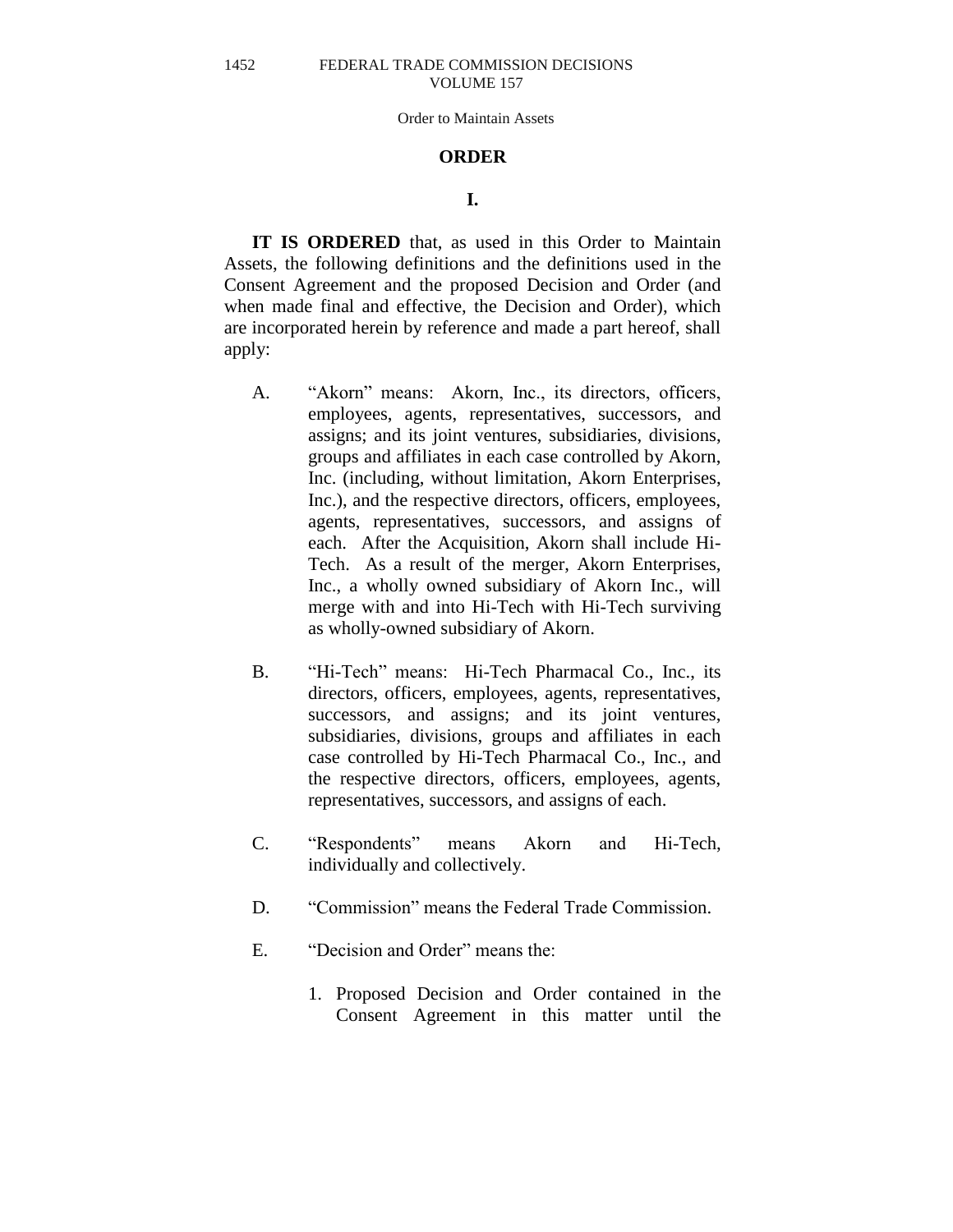issuance of a final and effective Decision and Order by the Commission; and

- 2. Final Decision and Order issued by the Commission following the issuance and service of a final Decision and Order by the Commission in this matter.
- F. "Divestiture Product Business(es)" means the Business of Respondents within the Geographic Territory specified in the Decision and Order related to each of the Divestiture Products to the extent that such Business is owned, controlled, or managed by the Respondents and the assets related to such Business to the extent such assets are owned by, controlled by, managed by, or licensed to, the Respondents.
- G. "Interim Monitor" means any monitor appointed pursuant to Paragraph III of this Order to Maintain Assets or Paragraph III of the Decision and Order
- H. "Orders" means the Decision and Order and this Order to Maintain Assets.

## **II.**

**IT IS FURTHER ORDERED** that from the date this Order to Maintain Assets becomes final and effective:

A. Until Respondents fully transfer and deliver each of the respective Divestiture Product Assets to an Acquirer, Respondents shall take such actions as are necessary to maintain the full economic viability, marketability and competitiveness of each of the related Divestiture Product Businesses, to minimize any risk of loss of competitive potential for such Divestiture Product Businesses, and to prevent the destruction, removal, wasting, deterioration, or impairment of such Divestiture Product Assets except for ordinary wear and tear. Respondents shall not sell, transfer, encumber or otherwise impair the Divestiture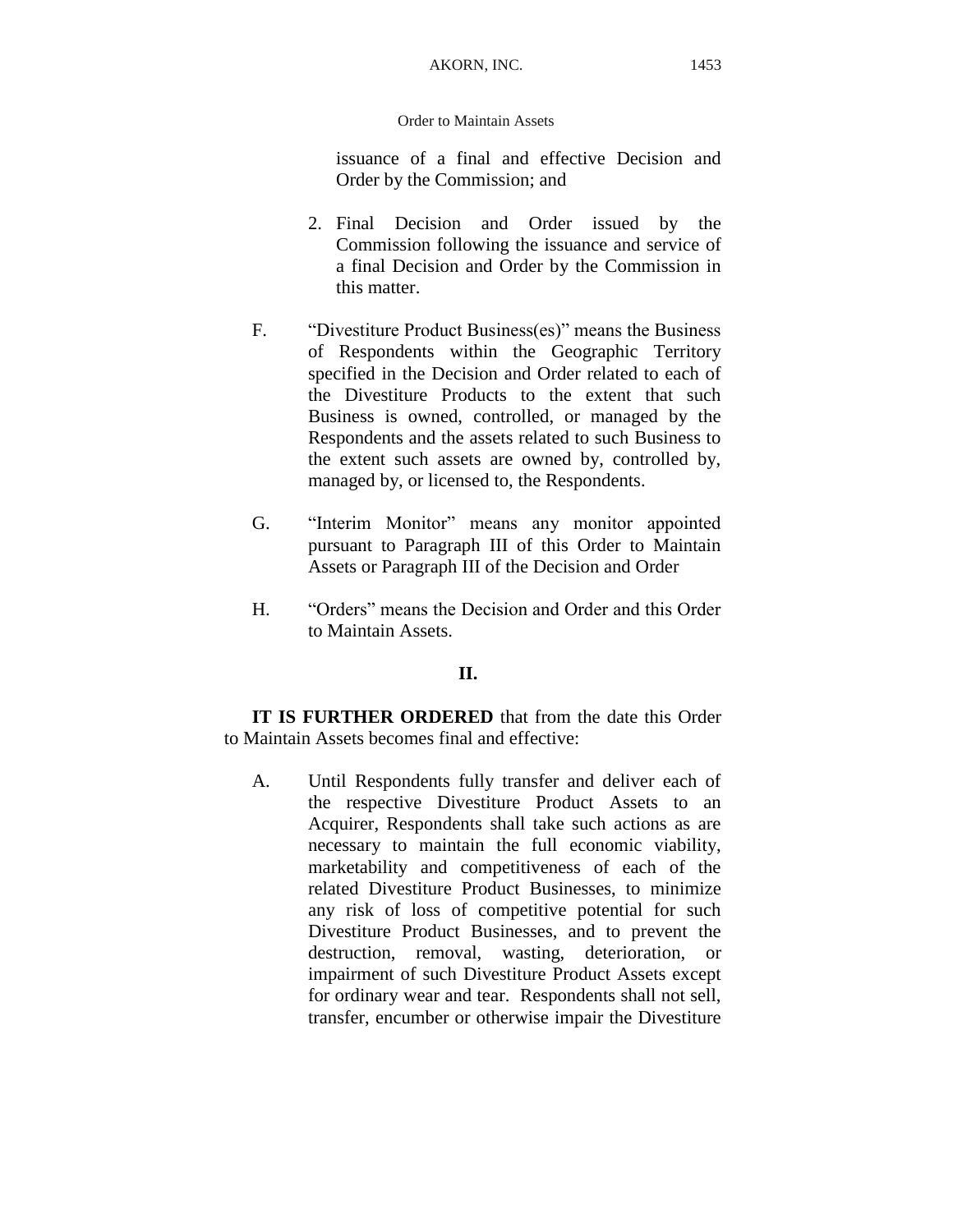### Order to Maintain Assets

Product Assets (other than in the manner prescribed in the Decision and Order) nor take any action that lessens the full economic viability, marketability or competitiveness of the related Divestiture Product Businesses.

- B. Until Respondents fully transfer and deliver each of the respective Divestiture Product Assets to an Acquirer, Respondents shall maintain the operations of the related Divestiture Product Businesses in the regular and ordinary course of business and in accordance with past practice (including regular repair and maintenance of the assets of such business) and/or as may be necessary to preserve the full economic marketability, viability, and competitiveness of such Divestiture Product Businesses and shall use their best efforts to preserve the existing relationships with the following: suppliers; vendors and distributors; High Volume Accounts; end-use customers; Agencies; employees; and others having business relations with each of the respective Divestiture Product Businesses. Respondents' responsibilities shall include, but are not limited to, the following:
	- 1. providing each of the respective Divestiture Product Businesses with sufficient working capital to operate at least at current rates of operation, to meet all capital calls with respect to such business and to carry on, at least at their scheduled pace, all capital projects, business plans and promotional activities for such Divestiture Product Business;
	- 2. continuing, at least at their scheduled pace, any additional expenditures for each of the respective Divestiture Product Businesses authorized prior to the date the Consent Agreement was signed by Respondents including, but not limited to, all research, Development, manufacturing, distribution, marketing and sales expenditures;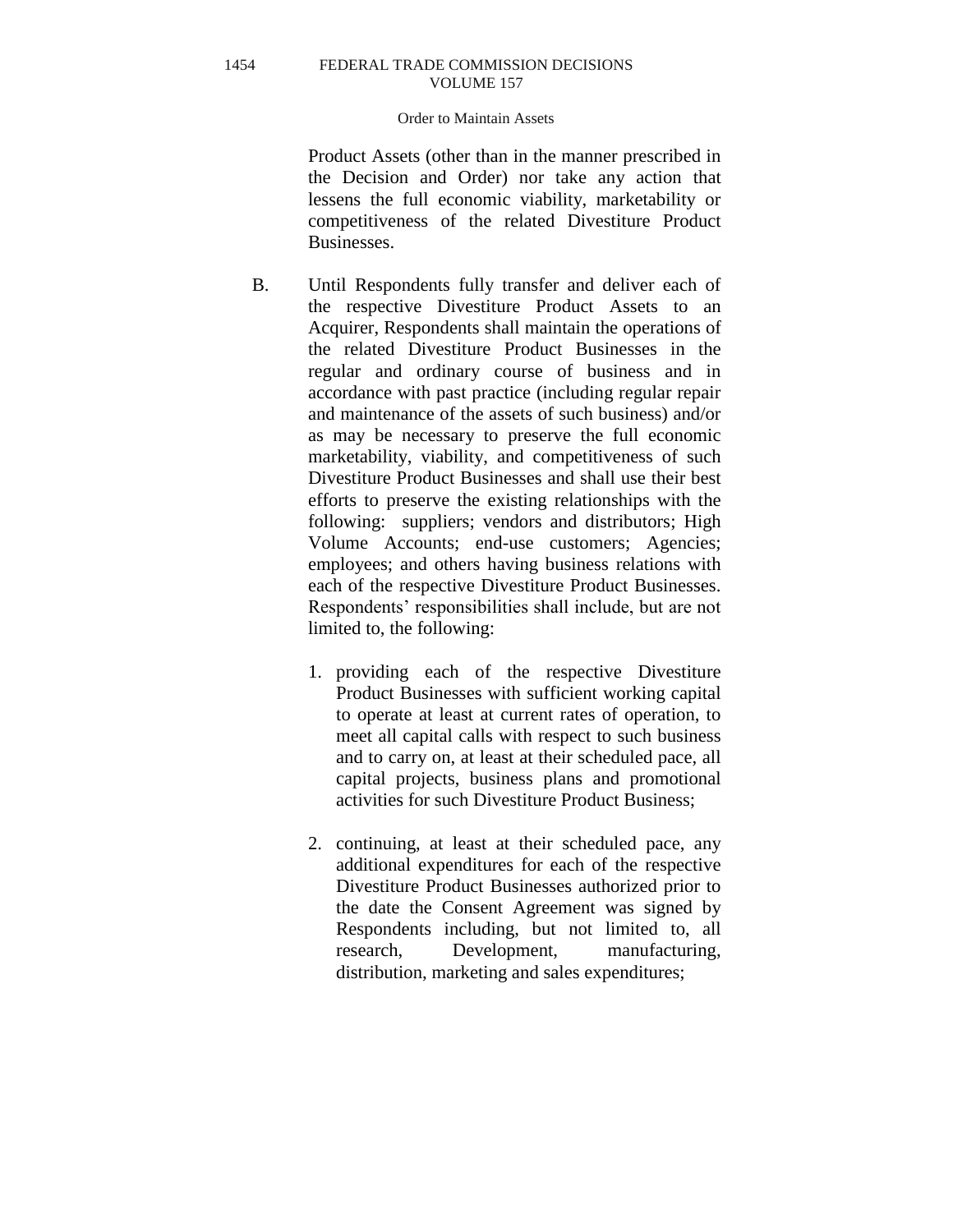- 3. providing such resources as may be necessary to respond to competition against each of the Divestiture Products and/or to prevent any diminution in sales of each of the Divestiture Products during and after the Acquisition process and prior to the complete transfer and delivery of the related Divestiture Product Assets to an Acquirer;
- 4. providing such resources as may be necessary to maintain the competitive strength and positioning of each of the Divestiture Products that were marketed or sold by Respondents prior to August 26, 2013, at the related High Volume Accounts;
- 5. making available for use by each of the respective Divestiture Product Businesses funds sufficient to perform all routine maintenance and all other maintenance as may be necessary to, and all replacements of, the assets related to such business; and
- 6. providing such support services to each of the respective Divestiture Product Businesses as were being provided to such business by Respondents as of the date the Consent Agreement was signed by Respondents.
- C. Until Respondents fully transfer and deliver each of the respective Divestiture Product Assets to an Acquirer, Respondents shall maintain a work force that is (i) at least as large in size (as measured in full time equivalents) as, and (ii) comparable in training, and expertise to, what has been associated with the Divestiture Products for the relevant Divestiture Product's last fiscal year.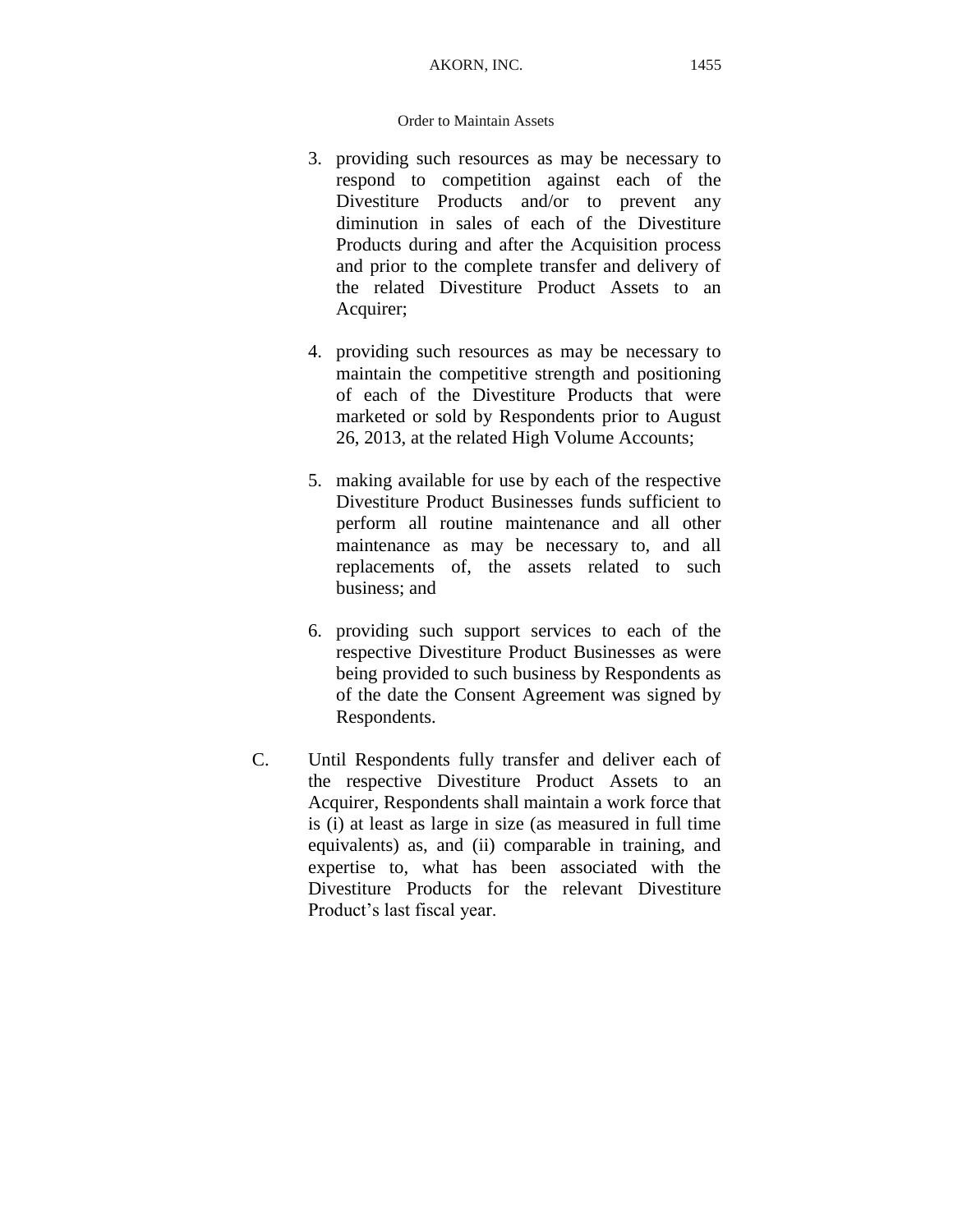#### Order to Maintain Assets

- D. For each Acquirer of a Divestiture Product, Respondents shall:
	- 1. for a period of six (6) months from the Closing Date or until the hiring of twenty (20) Divestiture Product Core Employees by that Acquirer or its Manufacturing Designee, whichever occurs earlier, provide that Acquirer or its Manufacturing Designee with the opportunity to enter into employment contracts with the Divestiture Product Core Employees related to the Divestiture Products and assets acquired by that Acquirer. Each of these periods is hereinafter referred to as the "Divestiture Product Core Employee Access Period(s);"
	- 2. not later than the earlier of the following dates: (i) ten (10) days after notice by staff of the Commission to Respondents to provide the Product Employee Information; or (ii) ten (10) days after written request by an Acquirer, provide that Acquirer or Proposed Acquirer(s) with the Product Employee Information related to the Divestiture Product Core Employees. Failure by Respondents to provide the Product Employee Information for any Divestiture Product Core Employee within the time provided herein shall extend the Divestiture Product Core Employee Access Period(s) with respect to that employee in an amount equal to the delay; *provided, however*, that the provision of such information may be conditioned upon the Acquirer's or Proposed Acquirer's written confirmation that it will (i) treat the information as confidential and, more specifically, (ii) use the information solely in connection with considering whether to provide or providing to Divestiture Product Core Employees the opportunity to enter into employment contracts during a Divestiture Product Core Employee Access Period, (iii) restrict access to the information to such of the Acquirer's or Proposed Acquirer's employees who need such access in connection with the specified and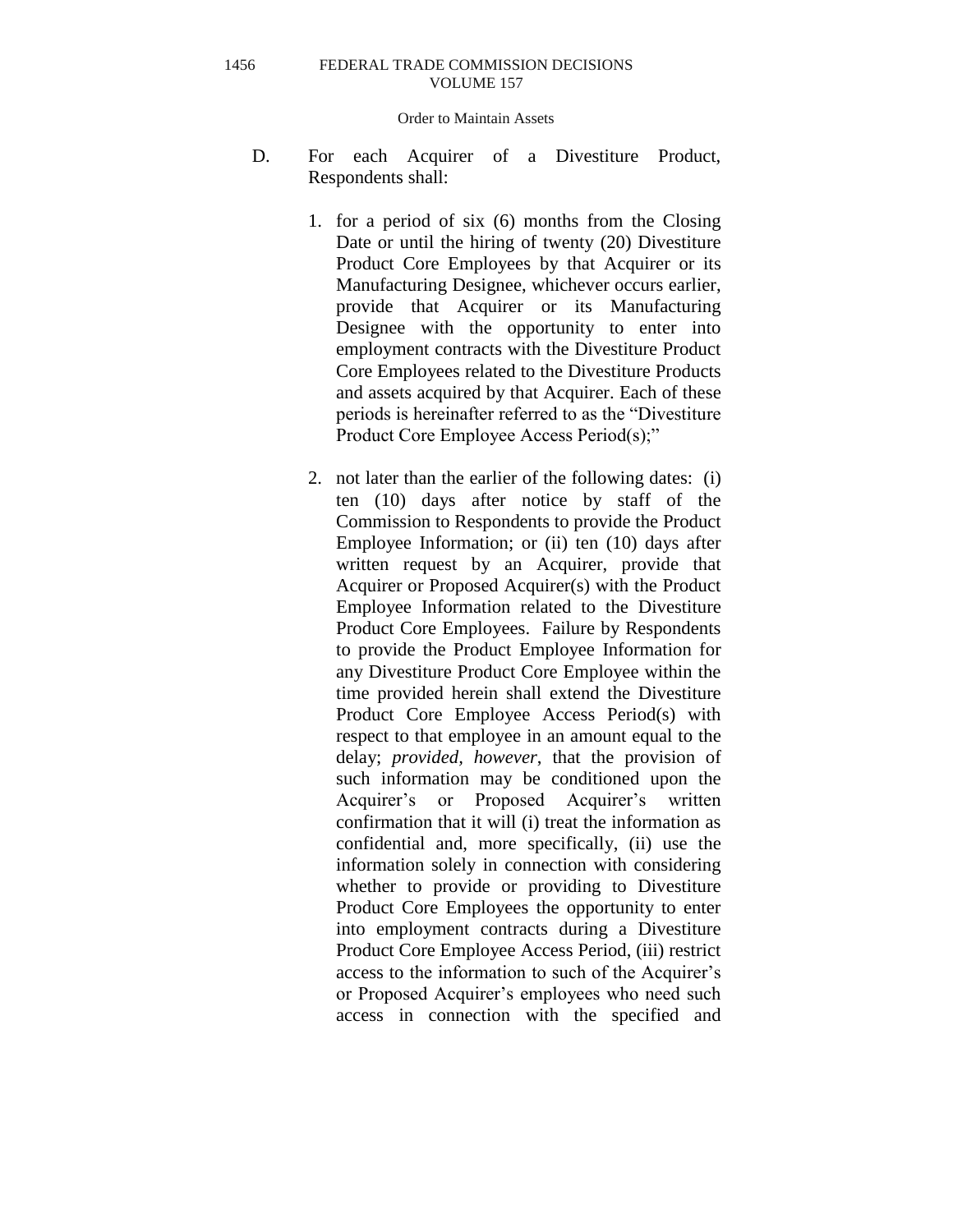permitted use, and (iv) destroy or return the information without retaining copies at such time as the specified and permitted use ends;

3. during the Divestiture Product Core Employee Access Period(s), not interfere with the hiring or employing by that Acquirer or its Manufacturing Designee of the Divestiture Product Core Employees related to the Divestiture Products and assets acquired by that Acquirer, and remove any impediments within the control of Respondents that may deter these employees from accepting employment with that Acquirer or its Manufacturing Designee, including, but not limited to, any noncompete or nondisclosure provision of employment with respect to a Divestiture Product or other contracts with Respondents that would affect the ability or incentive of those individuals to be employed by that Acquirer or its Manufacturing Designee. In addition, Respondents shall not make any counteroffer to such a Divestiture Product Core Employee who has received a written offer of employment from that Acquirer or its Manufacturing Designee;

*provided, however,* that, subject to the conditions of continued employment prescribed in this Order, this Paragraph shall not prohibit Respondents from continuing to employ any Divestiture Product Core Employee under the terms of that employee's employment with Respondents prior to the date of the written offer of employment from the Acquirer or its Manufacturing Designee to that employee;

4. until the Closing Date, provide all Divestiture Product Core Employees with reasonable financial incentives to continue in their positions and to research, Develop, manufacture and/or market the Divestiture Product(s) consistent with past practices and/or as may be necessary to preserve the marketability, viability and competitiveness of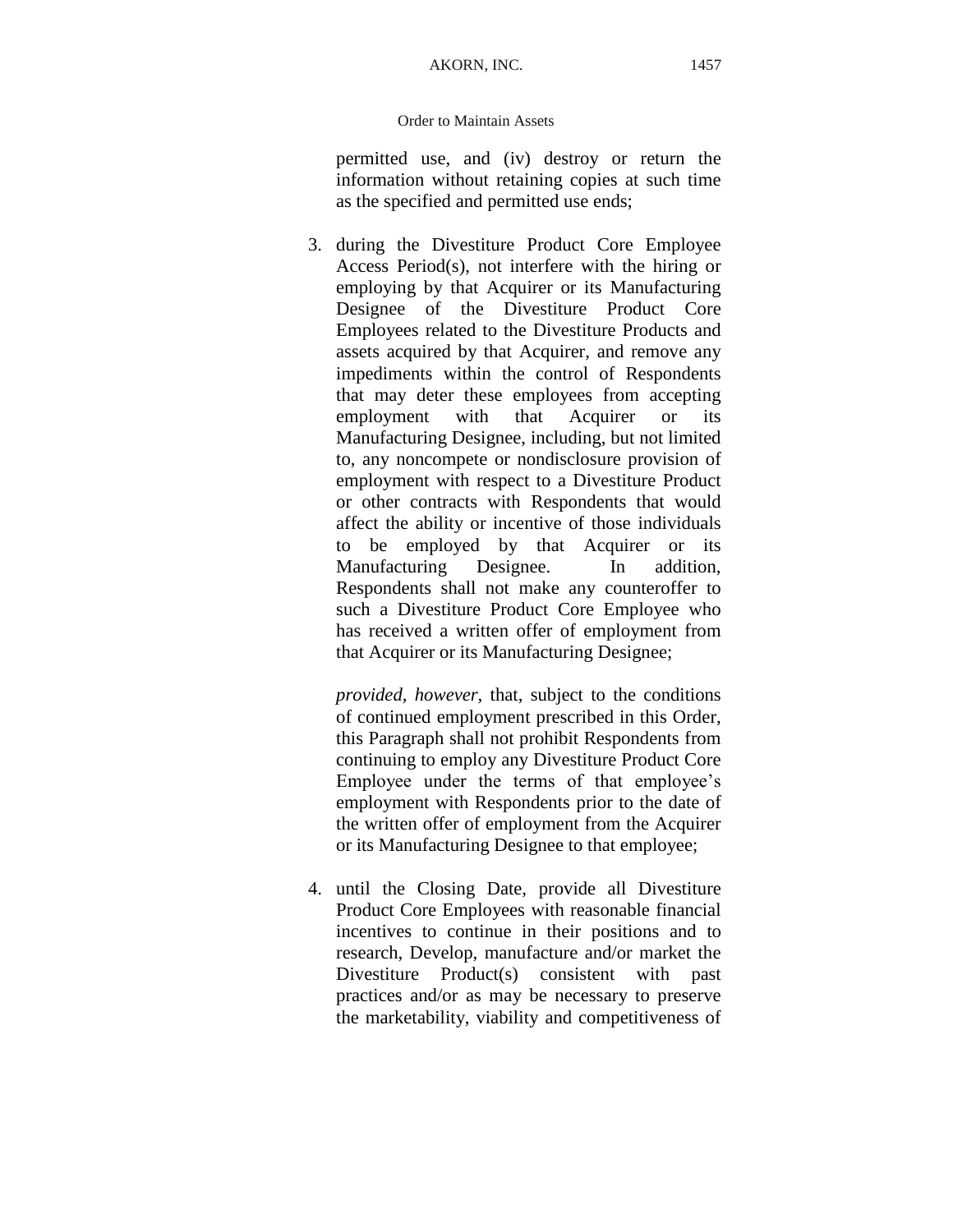### Order to Maintain Assets

the Divestiture Product(s) and to ensure successful execution of the pre-Acquisition plans for that Divestiture Product(s). Such incentives shall include a continuation of all employee compensation and benefits offered by Respondents until the Closing Date(s) for the divestiture of the assets related to the Divestiture Product has occurred, including regularly scheduled raises, bonuses, and vesting of pension benefits (as permitted by Law); and

5. for a period of one (1) year from the Closing Date, not, directly or indirectly, solicit or otherwise attempt to induce any employee of the Acquirer or its Manufacturing Designee with any amount of responsibility related to a Divestiture Product ("Divestiture Product Employee") to terminate his or her employment relationship with the Acquirer or its Manufacturing Designee; or hire any Divestiture Product Employee;

*provided, however*, Respondents may hire any former Divestiture Product Employee whose employment has been terminated by the Acquirer or its Manufacturing Designee or who independently applies for employment with a Respondent, as long as that employee was not solicited in violation of the nonsolicitation requirements contained herein;

*provided further, however,* that this Paragraph does not require nor shall be construed to require Respondents to terminate the employment of any employee or to prevent Respondents from continuing to employ the Divestiture Product Core Employees in connection with the Acquisition;

*provided further*, *however*, that any Respondent may do the following: (i) advertise for employees in newspapers, trade publications or other media not targeted specifically at the Divestiture Product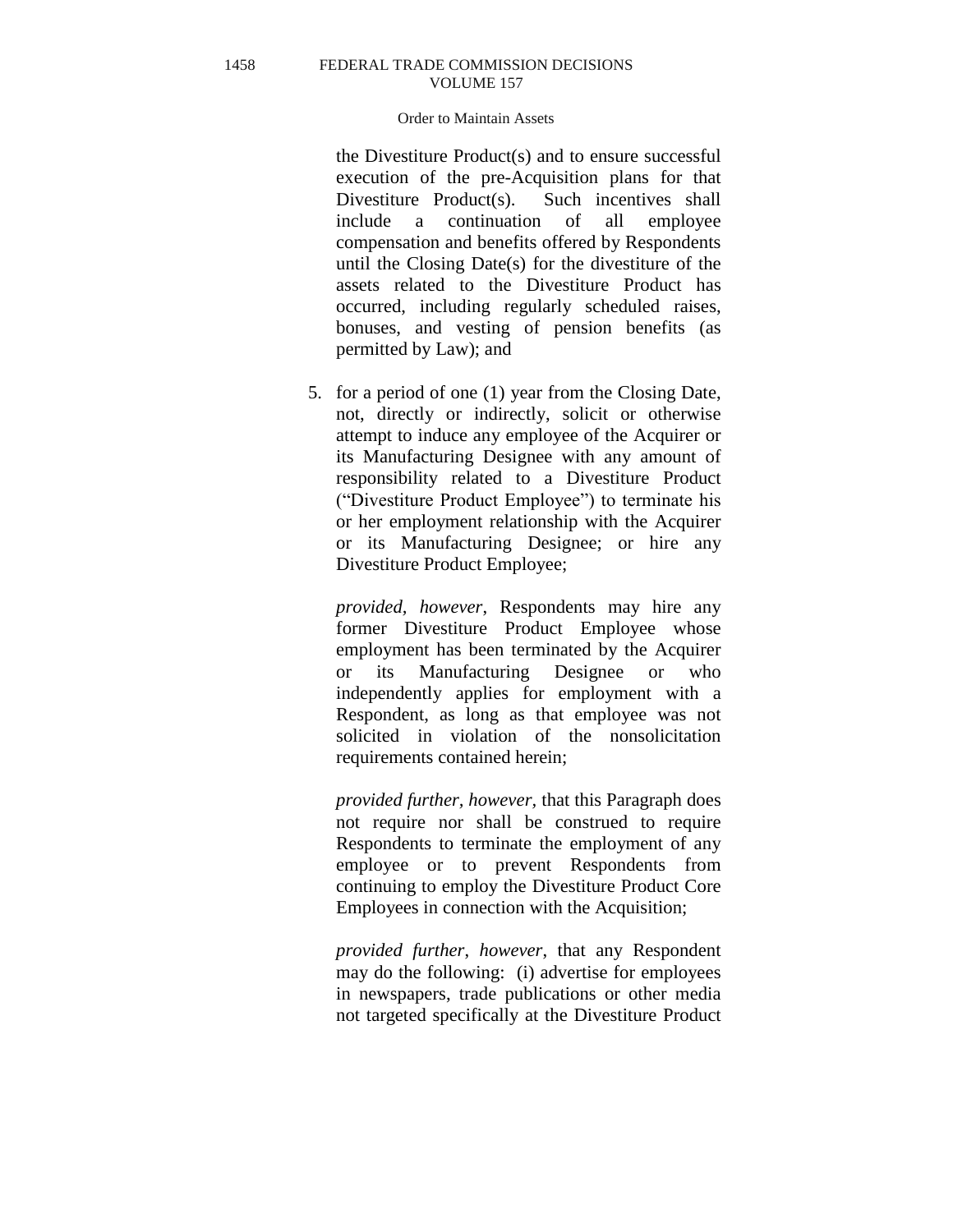Employees; or (ii) hire a Divestiture Product Employee who contacts any Respondent on his or her own initiative without any direct or indirect solicitation or encouragement from any Respondent.

- E. Pending divestiture of the Divestiture Product Assets, Respondents shall:
	- 1. not use, directly or indirectly, any Confidential Business Information related to the Business of the Divestiture Products other than as necessary to comply with the following:
		- a. the requirements of this Order;
		- b. Respondents' obligations to each respective Acquirer under the terms of any related Remedial Agreement; or
		- c. applicable Law;
	- 2. not disclose or convey any such Confidential Business Information, directly or indirectly, to any Person except (i) the Acquirer of the particular Divestiture Assets, (ii) other Persons specifically authorized by such Acquirer to receive such information, (iii) the Commission, or (iv) the Interim Monitor (if any has been appointed);
	- 3. not provide, disclose or otherwise make available, directly or indirectly, any such Confidential Business Information related to the marketing or sales of the Divestiture Products to the employees associated with the Business related to those Retained Products that are the therapeutic equivalent (as that term is defined by the FDA) of the Divestiture Products; and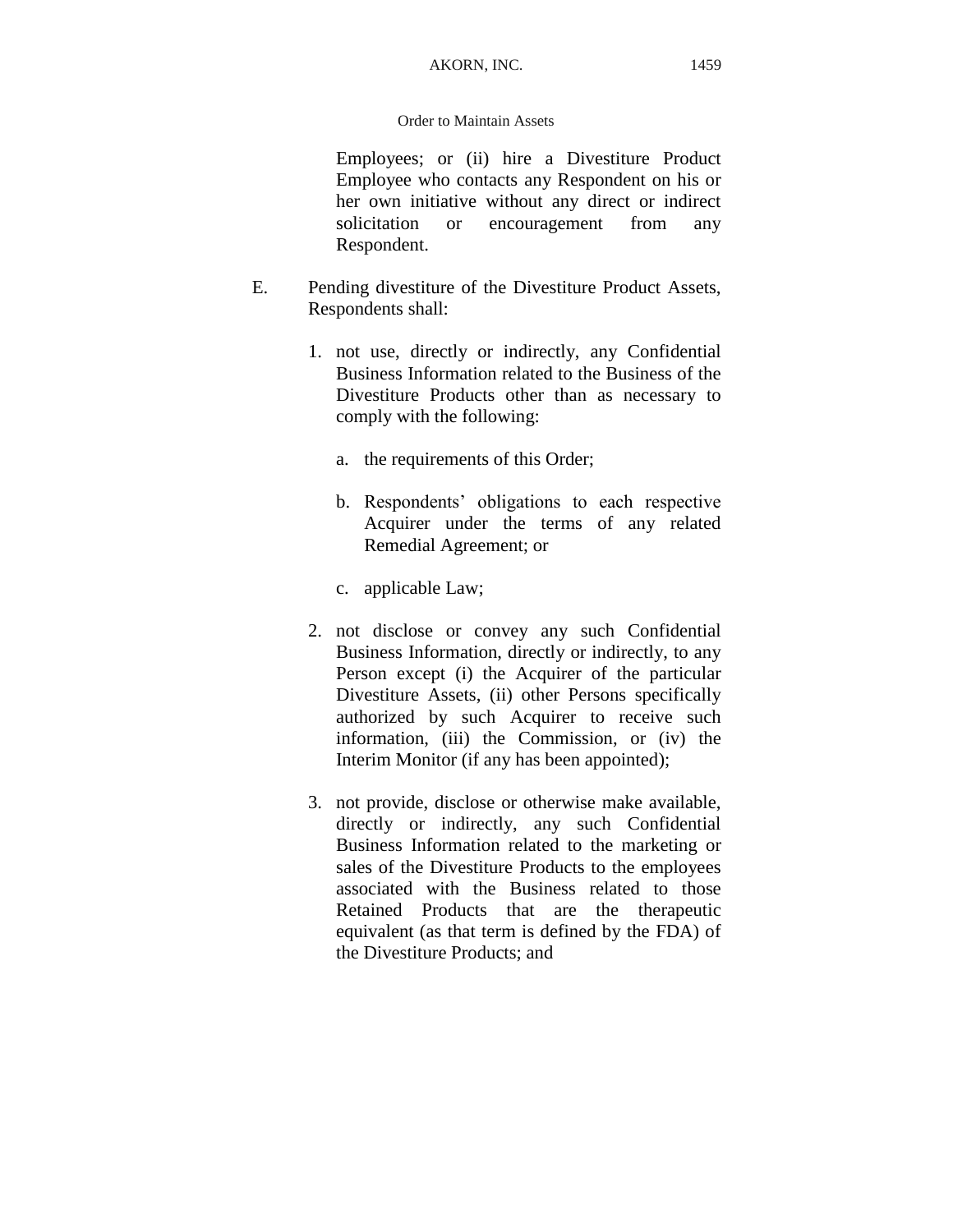Order to Maintain Assets

- 4. institute procedures and requirements to ensure that the above-described employees:
	- a. do not provide, disclose or otherwise make available, directly or indirectly, any Confidential Business Information in contravention of this Order to Maintain Assets; and
	- b. do not solicit, access or use any Confidential Business Information that they are prohibited from receiving for any reason or purpose.
- F. Not later than thirty (30) days from the earlier of (i) the Closing Date or (ii) the date this Order to Maintain Assets is issued by the Commission, Respondents shall provide written notification of the restrictions on the use and disclosure of the Confidential Business Information related to the Divestiture Products by Respondents' personnel to all of their employees who (i) may be in possession of such Confidential Business Information or (ii) may have access to such Confidential Business Information.
- G. Respondents shall give the above-described notification by e-mail with return receipt requested or similar transmission, and keep a file of those receipts for one (1) year after the Closing Date. Respondents shall provide a copy of the notification to the relevant Acquirer. Respondents shall maintain complete records of all such notifications at Respondents' registered office within the United States and shall provide an officer's certification to the Commission stating that the acknowledgment program has been implemented and is being complied with. Respondents shall provide the relevant Acquirer with copies of all certifications, notifications and reminders sent to Respondents' personnel.
- H. Respondents shall monitor the implementation by its employees and other personnel of all applicable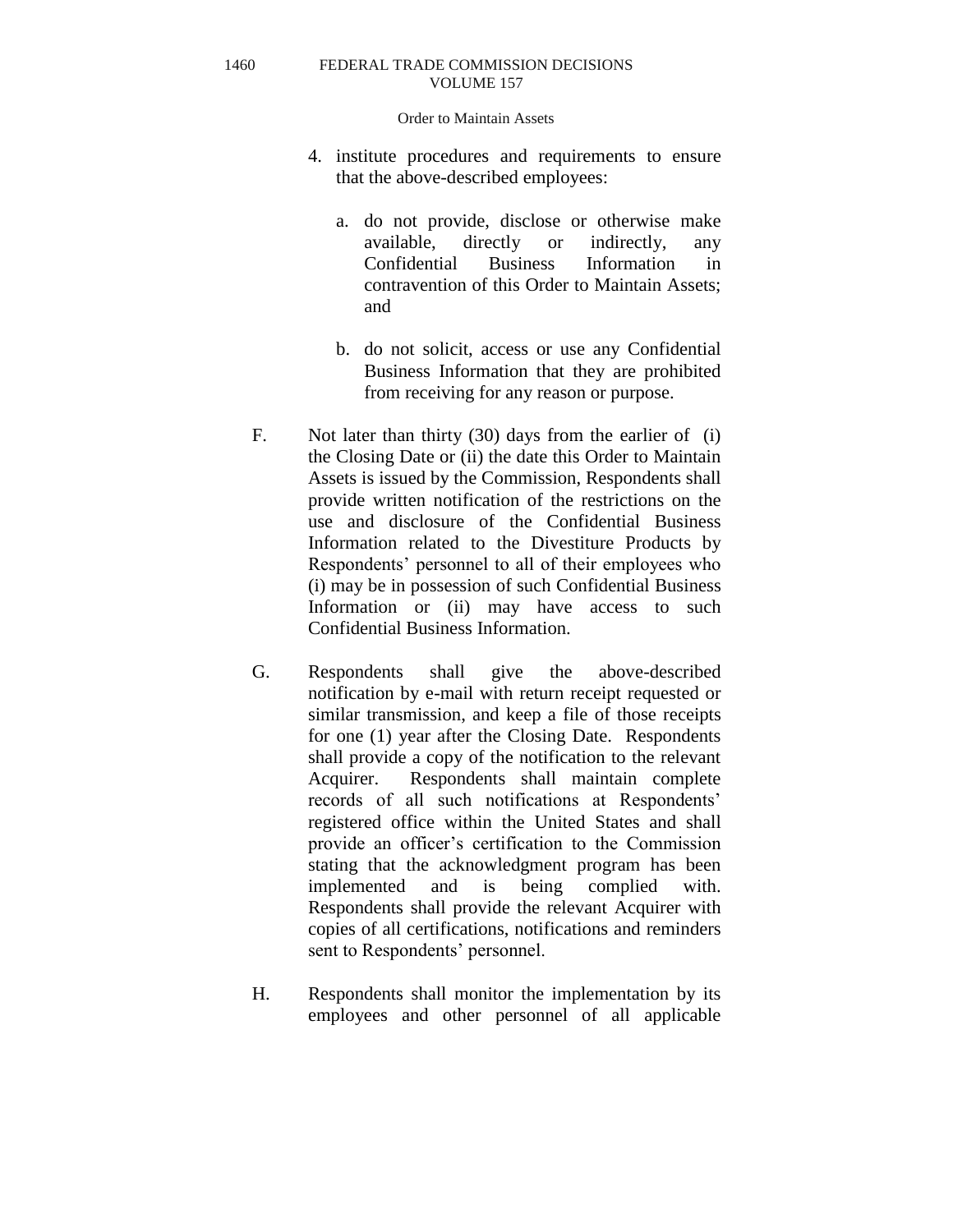restrictions with respect to Confidential Business Information, and take corrective actions for the failure of such employees and personnel to comply with such restrictions or to furnish the written agreements and acknowledgments required by this Order to Maintain Assets.

I. The purpose of this Order to Maintain Assets is to maintain the full economic viability, marketability and competitiveness of the Divestiture Product Businesses within the Geographic Territory through their full transfer and delivery to an Acquirer, to minimize any risk of loss of competitive potential for the Divestiture Product Businesses within the Geographic Territory, and to prevent the destruction, removal, wasting, deterioration, or impairment of any of the Divestiture Product Assets except for ordinary wear and tear.

## **III.**

## **IT IS FURTHER ORDERED** that:

- A. At any time after Respondents sign the Consent Agreement in this matter, the Commission may appoint a monitor ("Interim Monitor") to assure that Respondents expeditiously comply with all of their obligations and perform all of their responsibilities as required by the Orders and the Remedial Agreements.
- B. The Commission shall select the Interim Monitor, subject to the consent of Respondents, which consent shall not be unreasonably withheld. If Respondents have not opposed, in writing, including the reasons for opposing, the selection of a proposed Interim Monitor within ten (10) days after notice by the staff of the Commission to Respondents of the identity of any proposed Interim Monitor, Respondents shall be deemed to have consented to the selection of the proposed Interim Monitor.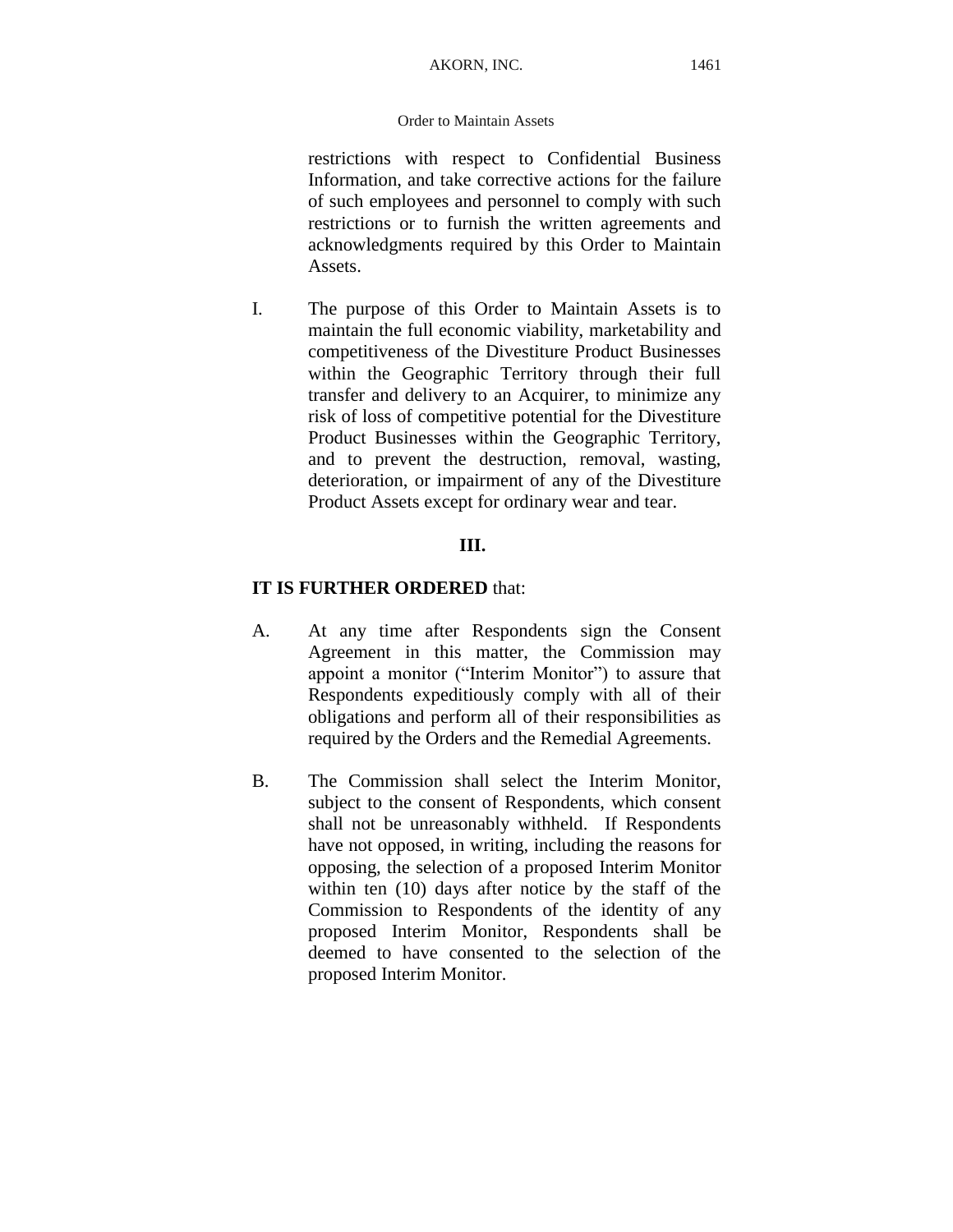### Order to Maintain Assets

- C. Not later than ten (10) days after the appointment of the Interim Monitor, Respondents shall execute an agreement that, subject to the prior approval of the Commission, confers on the Interim Monitor all the rights and powers necessary to permit the Interim Monitor to monitor Respondents' compliance with the relevant requirements of the Orders in a manner consistent with the purposes of the Orders.
- D. If an Interim Monitor is appointed, Respondents shall consent to the following terms and conditions regarding the powers, duties, authorities, and responsibilities of the Interim Monitor:
	- 1. The Interim Monitor shall have the power and authority to monitor Respondents' compliance with the divestiture and asset maintenance obligations and related requirements of the Orders, and shall exercise such power and authority and carry out the duties and responsibilities of the Interim Monitor in a manner consistent with the purposes of the Orders and in consultation with the Commission.
	- 2. The Interim Monitor shall act in a fiduciary capacity for the benefit of the Commission.
	- 3. The Interim Monitor shall serve until the date of completion by the Respondents of the divestiture of all Divestiture Product Assets and the transfer and delivery of the related Product Manufacturing Technology in a manner that fully satisfies the requirements of this Order and, with respect to each Divestiture Product that is a Contract Manufacture Product, until the earliest of: (i) the date the Acquirer of that Divestiture Product (or that Acquirer's Manufacturing Designee(s)) is approved by the FDA to manufacture that Divestiture Product and able to manufacture the Divestiture Product in commercial quantities, in a manner consistent with cGMP, independently of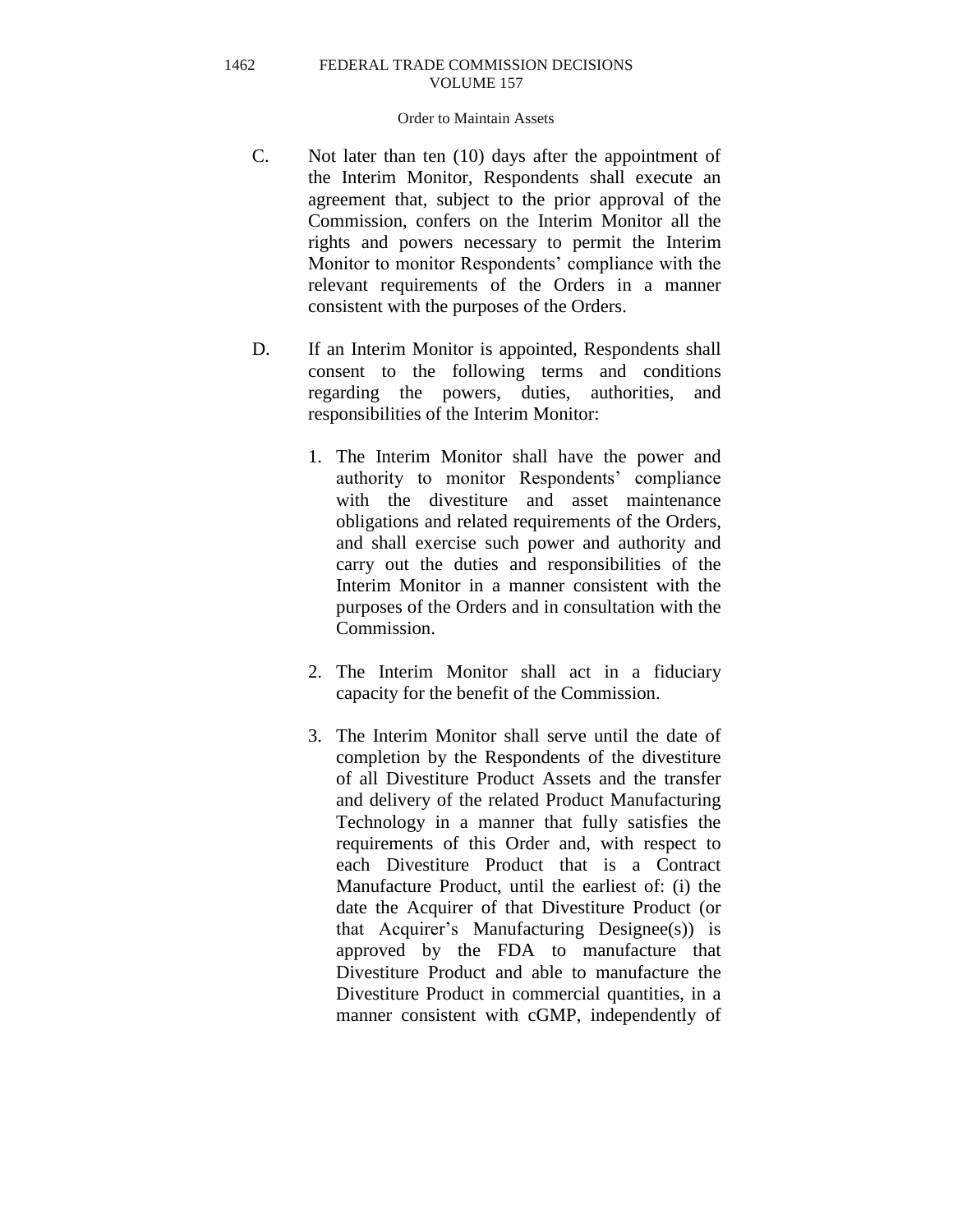the Respondents; (ii) the date the Acquirer of that Divestiture Product notifies the Commission and Respondents of its intention to abandon its efforts to manufacture such Divestiture Product; or (iii) the date of written notification from staff of the Commission that the Interim Monitor, in consultation with staff of the Commission, has determined that the relevant Acquirer has abandoned its efforts to manufacture such Divestiture Product;

*provided, however,* that, with respect to each Divestiture Product, the Interim Monitor's service shall not exceed five (5) years from the Order Date *unless* the Commission decides to extend or modify this period as may be necessary or appropriate to accomplish the purposes of the Orders.

- E. Subject to any demonstrated legally recognized privilege, the Interim Monitor shall have full and complete access to Respondents' personnel, books, documents, records kept in the ordinary course of business, facilities and technical information, and such other relevant information as the Interim Monitor may reasonably request, related to Respondents' compliance with its obligations under the Orders, including, but not limited to, its obligations related to the relevant assets. Respondents shall cooperate with any reasonable request of the Interim Monitor and shall take no action to interfere with or impede the Interim Monitor's ability to monitor Respondents' compliance with the Orders.
- F. The Interim Monitor shall serve, without bond or other security, at the expense of Respondents, on such reasonable and customary terms and conditions as the Commission may set. The Interim Monitor shall have authority to employ, at the expense of Respondents, such consultants, accountants, attorneys and other representatives and assistants as are reasonably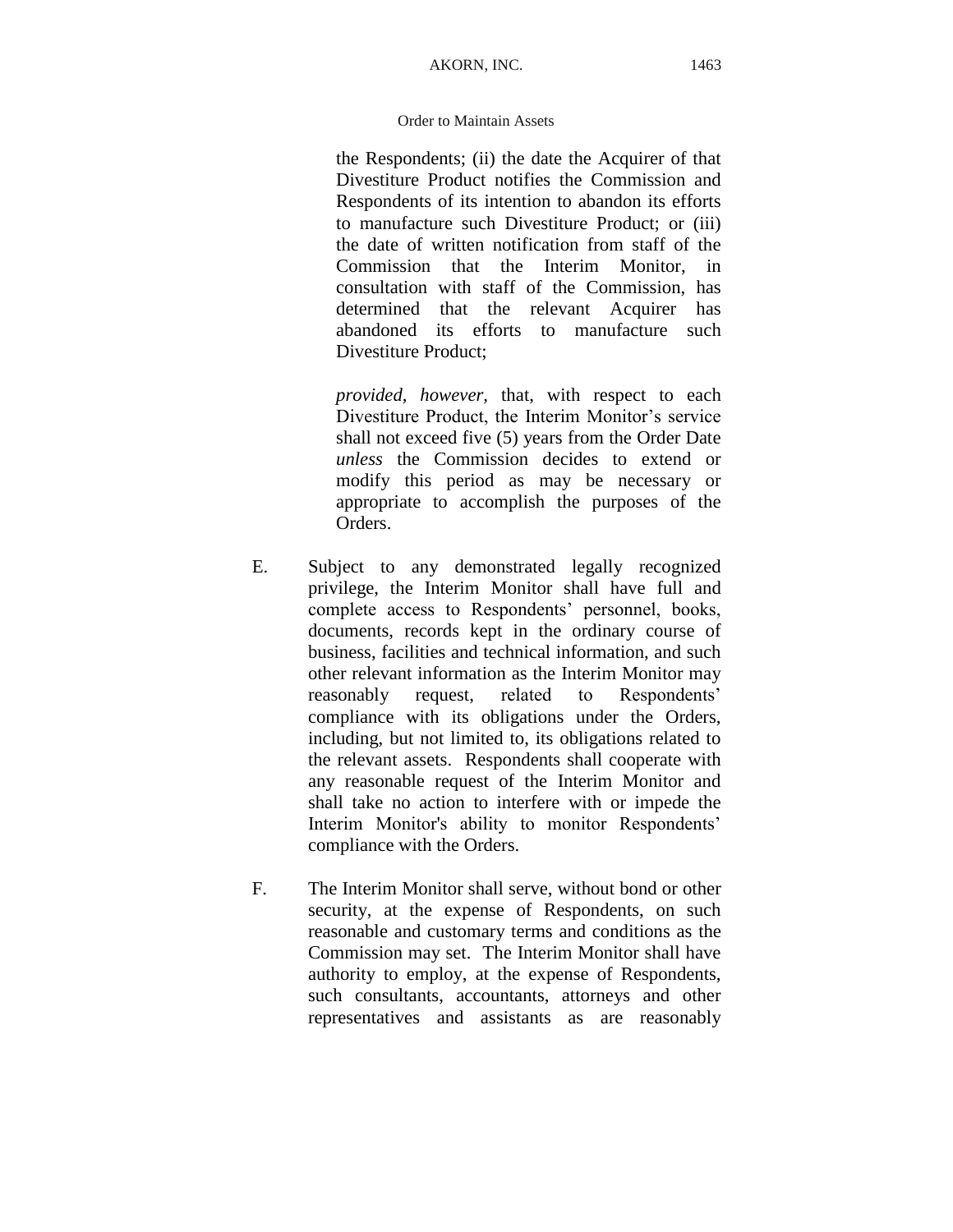#### Order to Maintain Assets

necessary to carry out the Interim Monitor's duties and responsibilities.

- G. Respondents shall indemnify the Interim Monitor and hold the Interim Monitor harmless against any losses, claims, damages, liabilities, or expenses arising out of, or in connection with, the performance of the Interim Monitor's duties, including all reasonable fees of counsel and other reasonable expenses incurred in connection with the preparations for, or defense of, any claim, whether or not resulting in any liability, except to the extent that such losses, claims, damages, liabilities, or expenses result from gross negligence, willful or wanton acts, or bad faith by the Interim Monitor.
- H. Respondents shall report to the Interim Monitor in accordance with the requirements of the Orders and as otherwise provided in any agreement approved by the Commission. The Interim Monitor shall evaluate the reports submitted to the Interim Monitor by Respondents, and any reports submitted by each Acquirer with respect to the performance of Respondents' obligations under the Orders or the Remedial Agreement(s). Within thirty (30) days from the date the Interim Monitor receives these reports, the Interim Monitor shall report in writing to the Commission concerning performance by Respondents of their obligations under the Orders; *provided, however*, beginning ninety (90) days after Respondents have filed their final report pursuant to Paragraph VII.B. of the Decision and Order, and ninety (90) days thereafter, the Interim Monitor shall report in writing to the Commission concerning progress by each Acquirer toward obtaining FDA approval to manufacture each Divestiture Product and obtaining the ability to manufacture each Divestiture Product in commercial quantities, in a manner consistent with cGMP, independently of Respondents.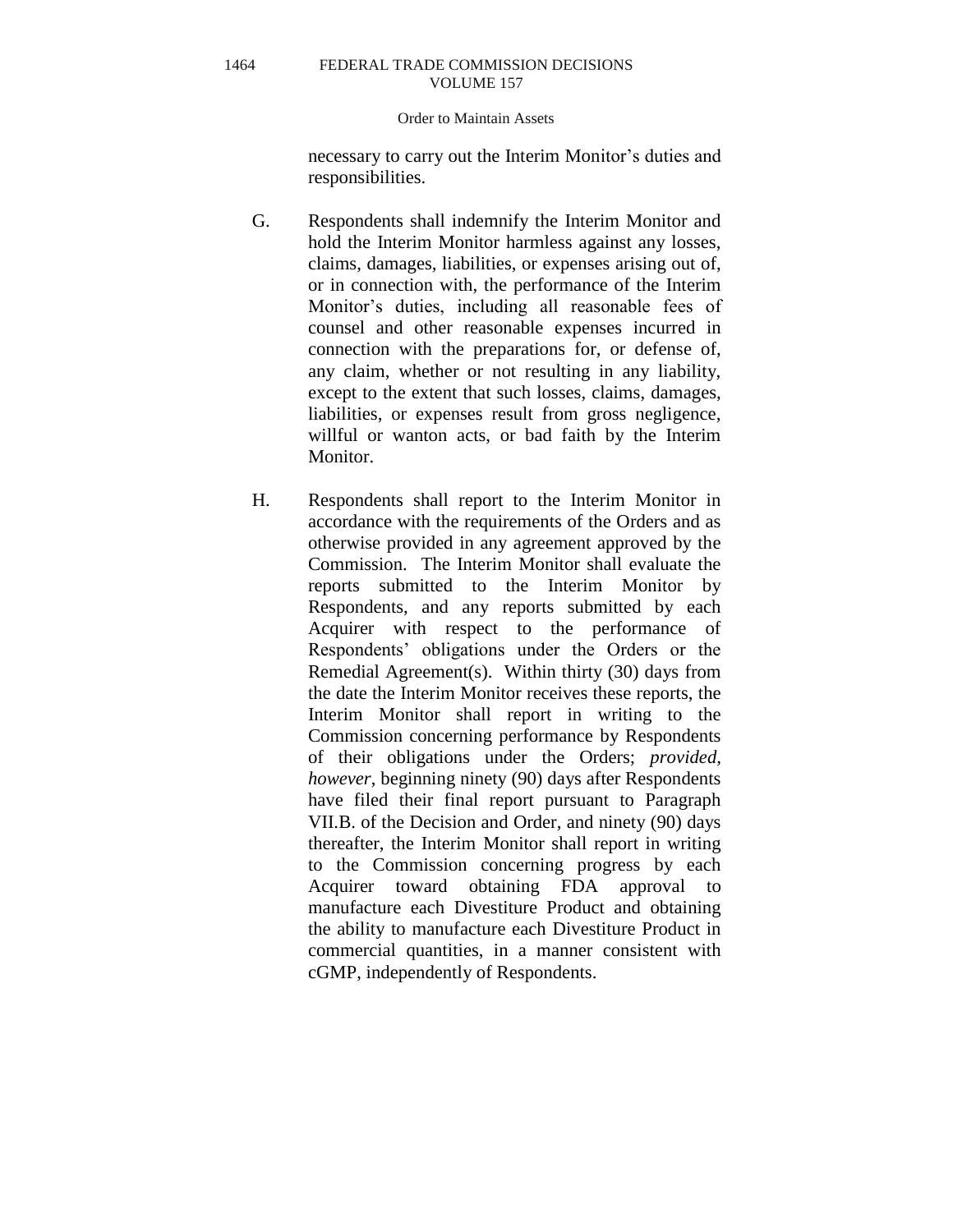- I. Respondents may require the Interim Monitor and each of the Interim Monitor's consultants, accountants, attorneys and other representatives and assistants to sign a customary confidentiality agreement; *provided, however,* that such agreement shall not restrict the Interim Monitor from providing any information to the Commission.
- J. The Commission may, among other things, require the Interim Monitor and each of the Interim Monitor's consultants, accountants, attorneys and other representatives and assistants to sign an appropriate confidentiality agreement related to Commission materials and information received in connection with the performance of the Interim Monitor's duties.
- K. If the Commission determines that the Interim Monitor has ceased to act or failed to act diligently, the Commission may appoint a substitute Interim Monitor in the same manner as provided in this Paragraph.
- L. The Commission may on its own initiative, or at the request of the Interim Monitor, issue such additional orders or directions as may be necessary or appropriate to assure compliance with the requirements of the Orders.
- M. The Interim Monitor appointed pursuant to this Order to Maintain Assets may be the same person appointed as a Divestiture Trustee pursuant to the relevant provisions of the Decision and Order.

## **IV.**

**IT IS FURTHER ORDERED** that within thirty (30) days after the date this Order to Maintain Assets is issued by the Commission, and every sixty (60) days thereafter until Respondents have fully complied with this Order to Maintain Assets and the Paragraphs that are enumerated in Paragraph VII.B. of the related Decision and Order, Respondents shall submit to the Commission a verified written report setting forth in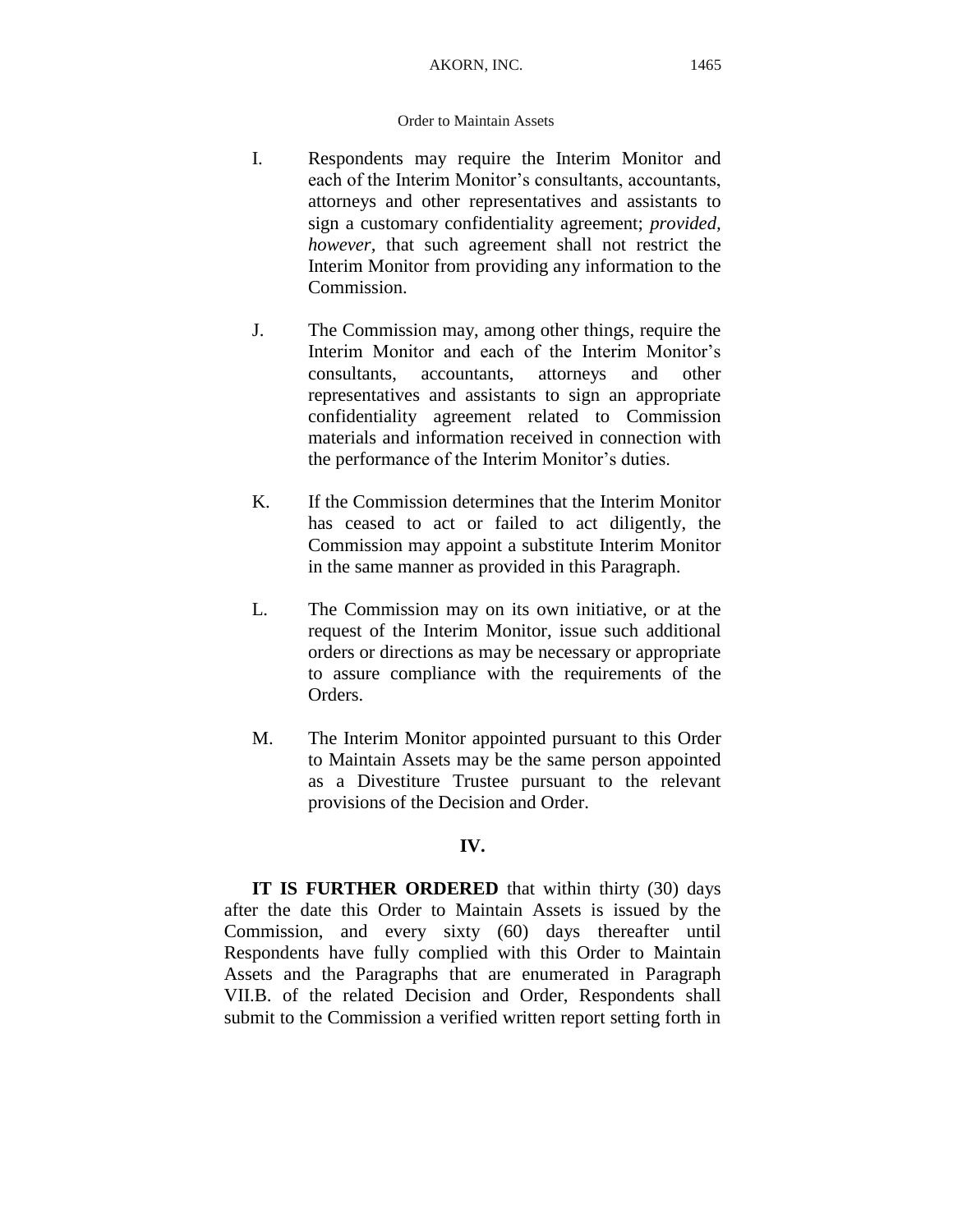### Order to Maintain Assets

detail the manner and form in which they intend to comply, are complying, and have complied with the Orders. Respondents shall submit at the same time a copy of their report concerning compliance with the Orders to the Interim Monitor, if any Interim Monitor has been appointed. Respondents shall include in their reports, among other things that are required from time to time, a detailed description of their efforts to comply with the relevant paragraphs of the Orders, including:

- A. a detailed description of all substantive contacts, negotiations, or recommendations related to (i) the divestiture and transfer of all relevant assets and rights, (ii) transitional services being provided by the Respondents to the relevant Acquirer, and (iii) the agreement(s) to Contract Manufacture; and
- B. a detailed description of the timing for the completion of such obligations.

*provided, however*, that, after the Decision and Order in this matter becomes final and effective, the reports due under this Order to Maintain Assets may be consolidated with, and submitted to the Commission at the same time as, the reports required to be submitted by Respondent pursuant to Paragraph VII of the Decision and Order.

## **V.**

**IT IS FURTHER ORDERED** that Respondents shall notify the Commission at least thirty (30) days prior to:

- A. any proposed dissolution of a Respondent;
- B. any proposed acquisition, merger or consolidation of a Respondent; or
- C. any other change in a Respondent including, but not limited to, assignment and the creation or dissolution of subsidiaries, if such change might affect compliance obligations arising out of the Orders.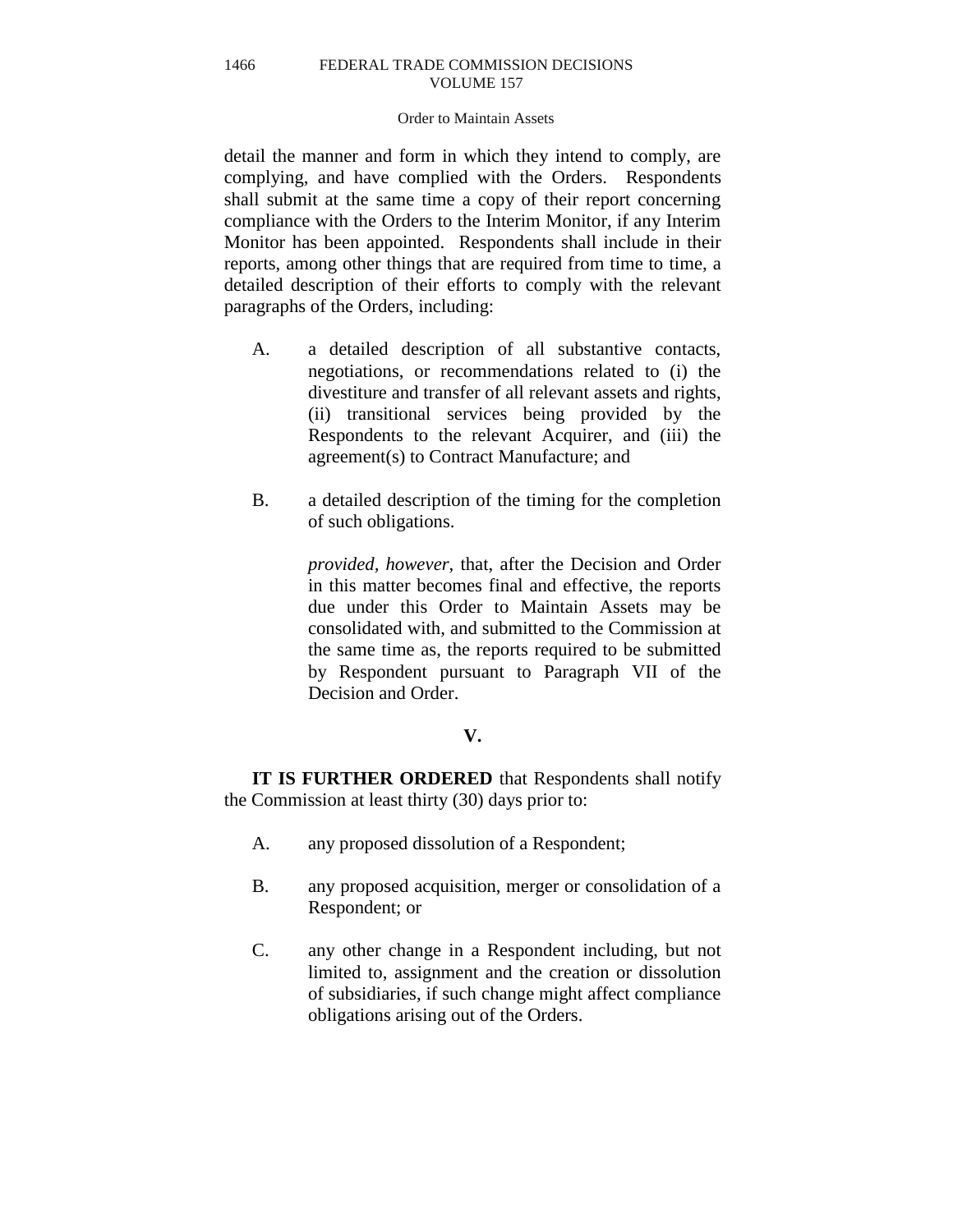## **VI.**

**IT IS FURTHER ORDERED** that, for purposes of determining or securing compliance with this Order, and subject to any legally recognized privilege, and upon written request and upon five (5) days' notice to any Respondent made to its principal United States offices, registered office of its United States subsidiary, or its headquarters address, that Respondent shall, without restraint or interference, permit any duly authorized representative of the Commission:

- A. access, during business office hours of the Respondent and in the presence of counsel, to all facilities and access to inspect and copy all books, ledgers, accounts, correspondence, memoranda and all other records and documents in the possession or under the control of the Respondent related to compliance with this Order, which copying services shall be provided by the Respondent at the request of the authorized representative(s) of the Commission and at the expense of the Respondent; and
- B. to interview officers, directors, or employees of the Respondent, who may have counsel present, regarding such matters.

## **VII.**

**IT IS FURTHER ORDERED** that this Order to Maintain Assets shall terminate on the later of:

- A. three (3) days after the Commission withdraws its acceptance of the Consent Agreement pursuant to the provisions of Commission Rule 2.34, 16 C.F.R. § 2.34; or
- B. The day after the divestiture of all of the Divestiture Product Assets, as required by and described in the Decision and Order, has been completed and the Interim Monitor, in consultation with Commission staff and the Acquirer(s), notifies the Commission that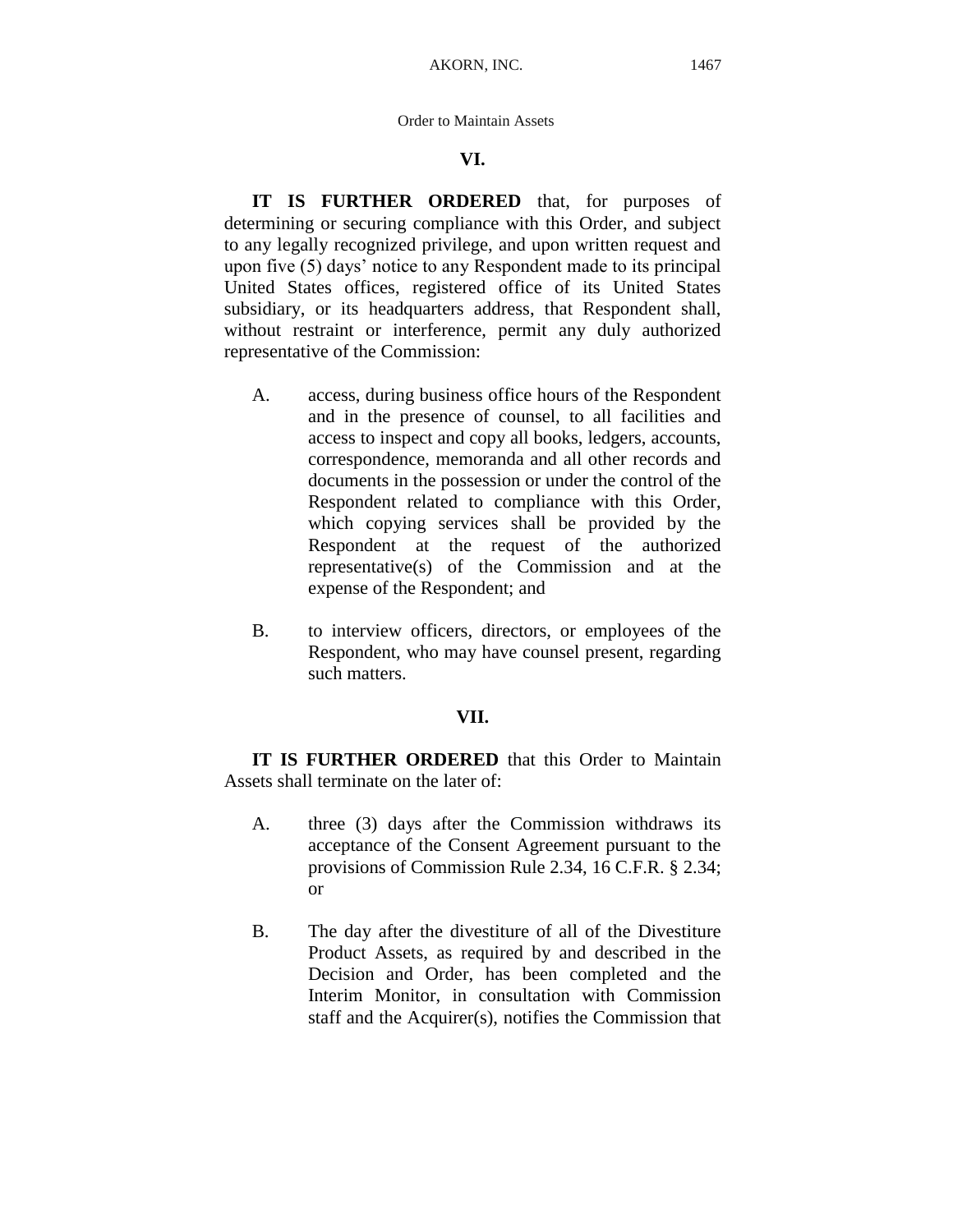#### Decision and Order

all assignments, conveyances, deliveries, grants, licenses, transactions, transfers and other transitions related to such divestitures are complete, or the Commission otherwise directs that this Order to Maintain Assets is terminated.

By the Commission.

## **DECISION AND ORDER [Public Record Version]**

The Federal Trade Commission ("Commission"), having initiated an investigation of the proposed acquisition by Respondent Akorn, Inc. ("Akorn") of the voting securities of Respondent Hi-Tech Pharmacal Co., Inc. ("Hi-Tech"), collectively "Respondents", and Respondents having been furnished thereafter with a copy of a draft of Complaint that the Bureau of Competition proposed to present to the Commission for its consideration and which, if issued by the Commission, would charge Respondents with violations of Section 7 of the Clayton Act, as amended, 15 U.S.C. § 18, and Section 5 of the Federal Trade Commission Act, as amended, 15 U.S.C. § 45; and

Respondents, their attorneys, and counsel for the Commission having thereafter executed an Agreement Containing Consent Orders ("Consent Agreement"), containing an admission by Respondents of all the jurisdictional facts set forth in the aforesaid draft of Complaint, a statement that the signing of said Consent Agreement is for settlement purposes only and does not constitute an admission by Respondents that the law has been violated as alleged in such Complaint, or that the facts as alleged in such Complaint, other than jurisdictional facts, are true, and waivers and other provisions as required by the Commission's Rules; and

The Commission having thereafter considered the matter and having determined that it had reason to believe that Respondents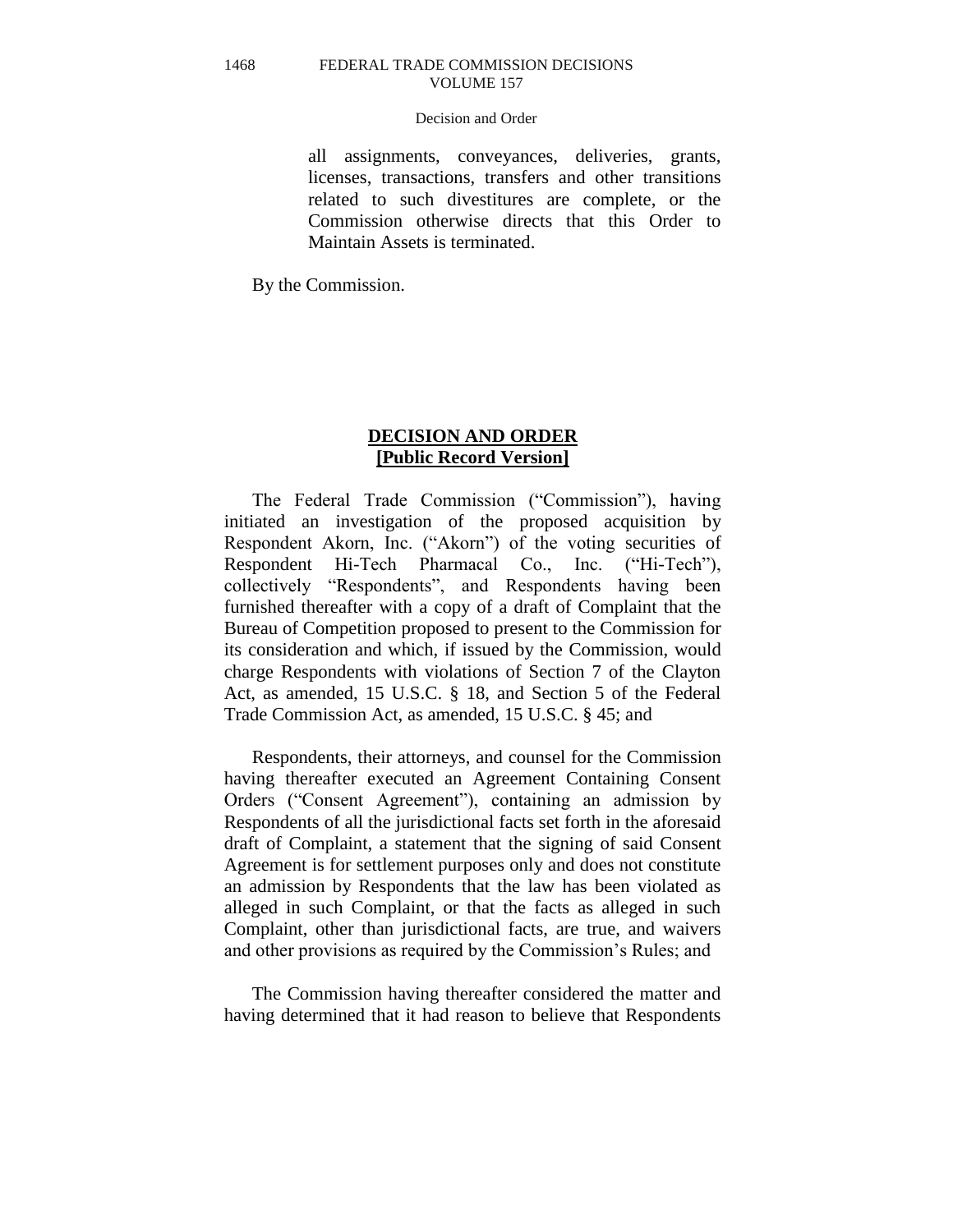## Decision and Order

have violated the said Acts, and that a Complaint should issue stating its charges in that respect, and having thereupon issued its Complaint and an Order to Maintain Assets, and having accepted the executed Consent Agreement and placed such Consent Agreement on the public record for a period of thirty (30) days for the receipt and consideration of public comments, now in further conformity with the procedure described in Commission Rule 2.34, 16 C.F.R. § 2.34, the Commission hereby makes the following jurisdictional findings and issues the following Decision and Order ("Order"):

- 1. Respondent Akorn is a corporation organized, existing and doing business under and by virtue of the laws of the State of Louisiana, with its headquarters address located at 1925 W. Field Court, Suite 300, Lake Forest, Illinois 60045.
- 2. Respondent Hi-Tech is a corporation organized, existing and doing business under and by virtue of the laws of the State of Delaware with its headquarters address located at 369 Bayview Avenue, Amityville, New York 11701.
- 3. The Commission has jurisdiction of the subject matter of this proceeding and of the Respondents, and the proceeding is in the public interest.

## **ORDER**

## **I.**

**IT IS ORDERED** that, as used in the Order, the following definitions shall apply:

A. "Akorn" means: Akorn, Inc., its directors, officers, employees, agents, representatives, successors, and assigns; and its joint ventures, subsidiaries, divisions, groups and affiliates in each case controlled by Akorn, Inc. (including, without limitation, Akorn Enterprises, Inc.), and the respective directors, officers, employees, agents, representatives, successors, and assigns of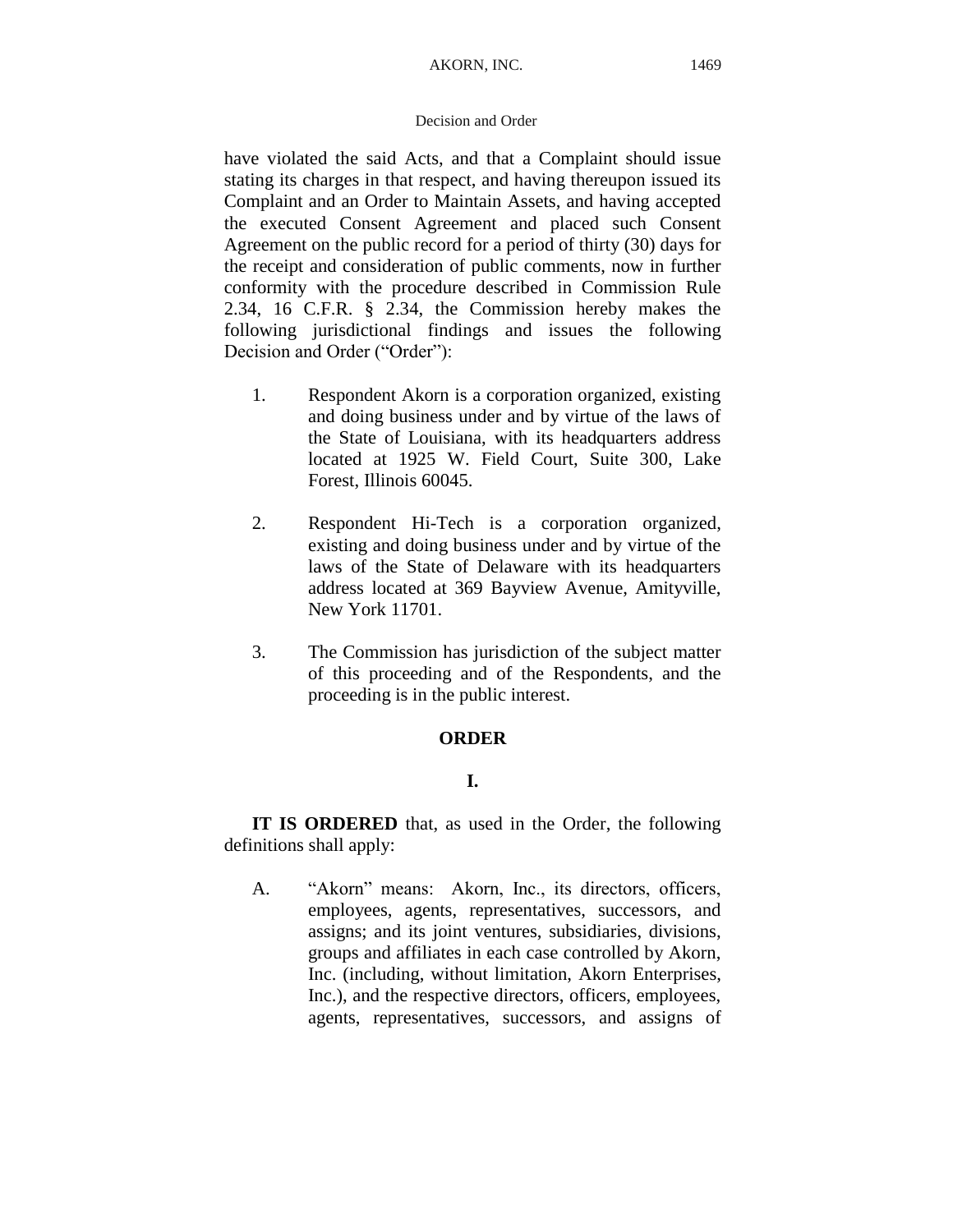#### Decision and Order

each. After the Acquisition, Akorn shall include Hi-Tech. As a result of the merger, Akorn Enterprises, Inc., a wholly owned subsidiary of Akorn Inc., will merge with and into Hi-Tech with Hi-Tech surviving as wholly-owned subsidiary of Akorn.

- B. "Hi-Tech" means: Hi-Tech Pharmacal Co., Inc., its directors, officers, employees, agents, representatives, successors, and assigns; and its joint ventures, subsidiaries, divisions, groups and affiliates in each case controlled by Hi-Tech Pharmacal Co., Inc., and the respective directors, officers, employees, agents, representatives, successors, and assigns of each.
- C. "Respondents" means Akorn and Hi-Tech, individually and collectively.
- D. "Commission" means the Federal Trade Commission.
- E. "Acquirer(s)" means the following:
	- 1. a Person specified by name in this Order to acquire particular assets or rights that a Respondent(s) is required to assign, grant, license, divest, transfer, deliver, or otherwise convey pursuant to this Order and that has been approved by the Commission to accomplish the requirements of this Order in connection with the Commission's determination to make this Order final and effective; or
	- 2. a Person approved by the Commission to acquire particular assets or rights that a Respondent(s) is required to assign, grant, license, divest, transfer, deliver, or otherwise convey pursuant to this Order.
- F. "Acquisition" means Respondent Akorn's acquisition of fifty percent (50%) or more of the voting securities of Hi-Tech. The Acquisition is contemplated pursuant to an *Agreement and Plan of Merger* between Akorn, Inc., Akorn Enterprises, Inc. and Hi-Tech Pharmacal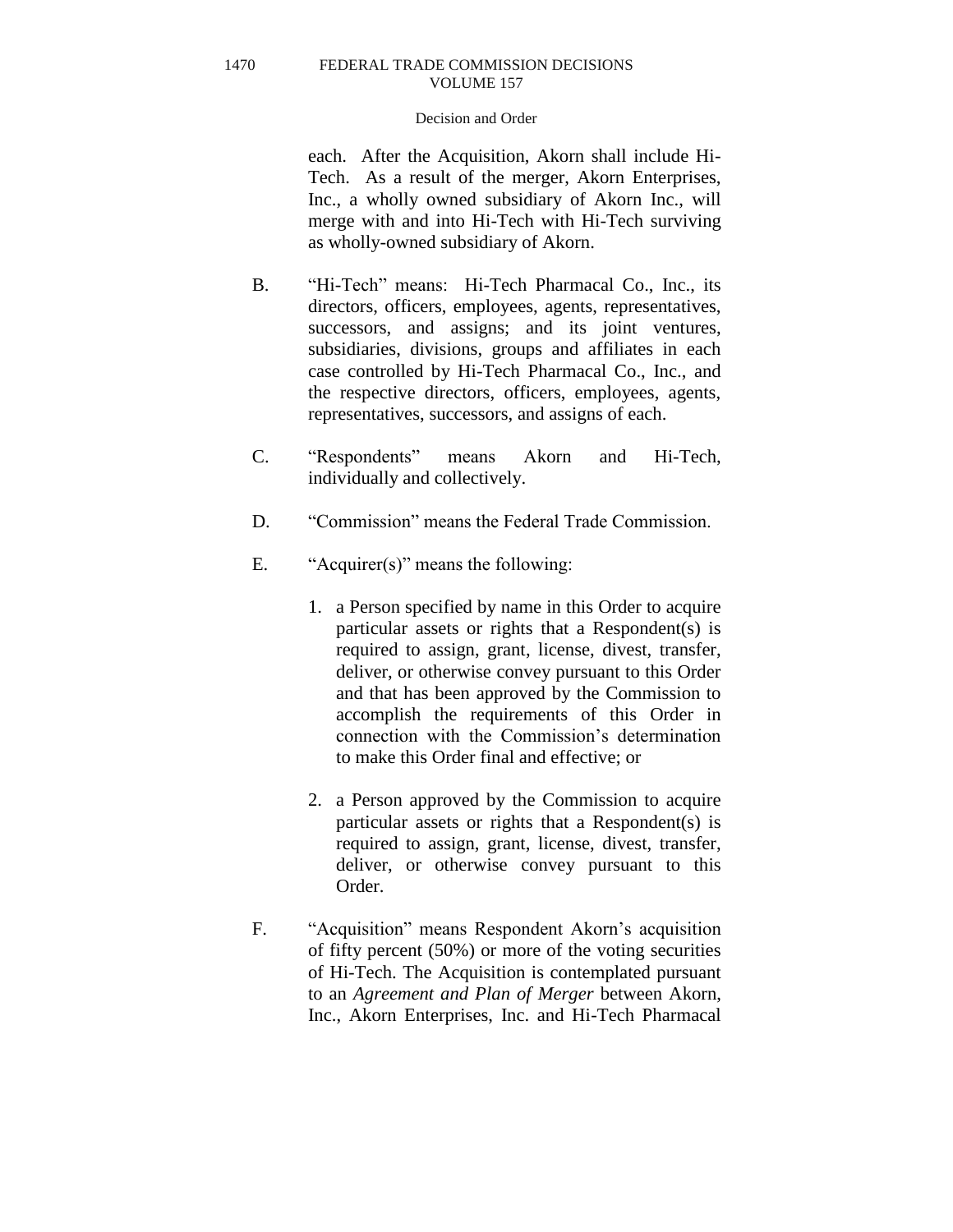## Decision and Order

Co., Inc., dated as of August 26, 2013, submitted to the Commission.

- G. "Acquisition Date" means the date on which the Acquisition is consummated.
- H. "Agency(ies)" means any government regulatory authority or authorities in the world responsible for granting approval(s), clearance(s), qualification(s), license(s), or permit(s) for any aspect of the research, Development, manufacture, marketing, distribution, or sale of a Product. The term "Agency" includes, without limitation, the United States Food and Drug Administration ("FDA").
- I. "Application(s)" means all of the following: "New Drug Application" ("NDA"), "Abbreviated New Drug Application" ("ANDA"), "Supplemental New Drug Application" ("SNDA"), or "Marketing Authorization Application" ("MAA"), the applications for a Product filed or to be filed with the FDA pursuant to 21 C.F.R. Part 314 et seq., and all supplements, amendments, and revisions thereto, any preparatory work, registration dossier, drafts and data necessary for the preparation thereof, and all correspondence between the Respondent and the FDA related thereto. The term "Application" also includes an "Investigational New Drug Application" ("IND") filed or to be filed with the FDA pursuant to 21 C.F.R. Part 312, and all supplements, amendments, and revisions thereto, any preparatory work, registration dossier, drafts and data necessary for the preparation thereof, and all correspondence between the Respondent and the FDA related thereto.
- J. "Business" means the research, Development, manufacture, commercialization, distribution, marketing, importation, advertisement and sale of a Product.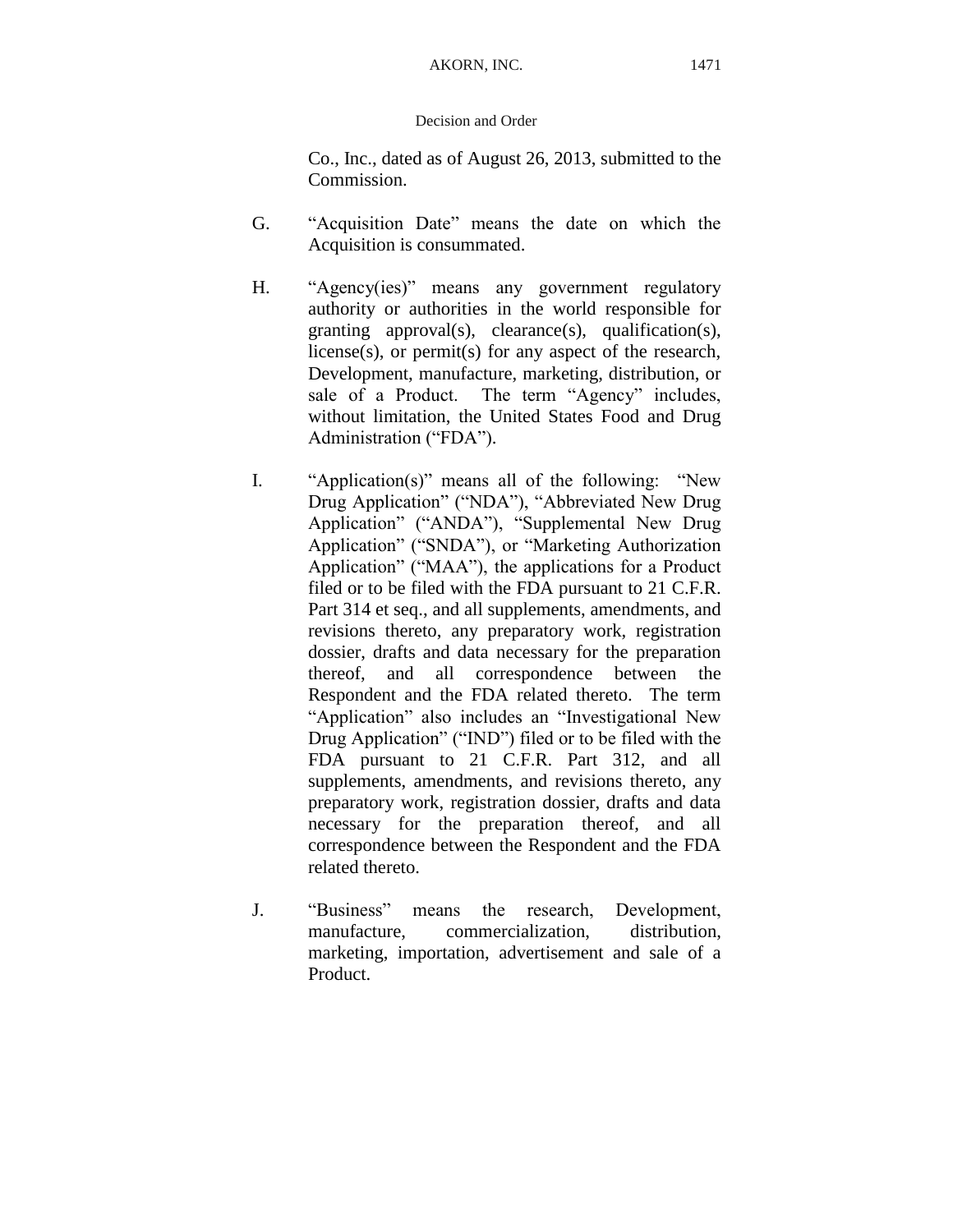- K. "Categorized Assets" means the following assets and rights of the specified Respondent (as that Respondent is identified in the definition of the specified Divestiture Product), as such assets and rights are in existence as of the date the Respondent signs the Agreement Containing Consent Orders in this matter and as are maintained by the Respondent in accordance with the Asset Maintenance Order until the Closing Date:
	- 1. all rights to all of the Applications related to the specified Divestiture Product;
	- 2. all Product Intellectual Property related to the specified Divestiture Product that is not Product Licensed Intellectual Property;
	- 3. all Product Approvals related to the specified Divestiture Product;
	- 4. all Product Manufacturing Technology related to the specified Divestiture Product that is not Product Licensed Intellectual Property;
	- 5. all Product Marketing Materials related to the specified Divestiture Product;
	- 6. all Product Scientific and Regulatory Material related to the specified Divestiture Product;
	- 7. all Website(s) related exclusively to the specified Divestiture Product;
	- 8. the content related exclusively to the specified Divestiture Product that is displayed on any Website that is not dedicated exclusively to the specified Divestiture Product;
	- 9. a list of all of the NDC Numbers related to the specified Divestiture Product, and rights, to the extent permitted by Law: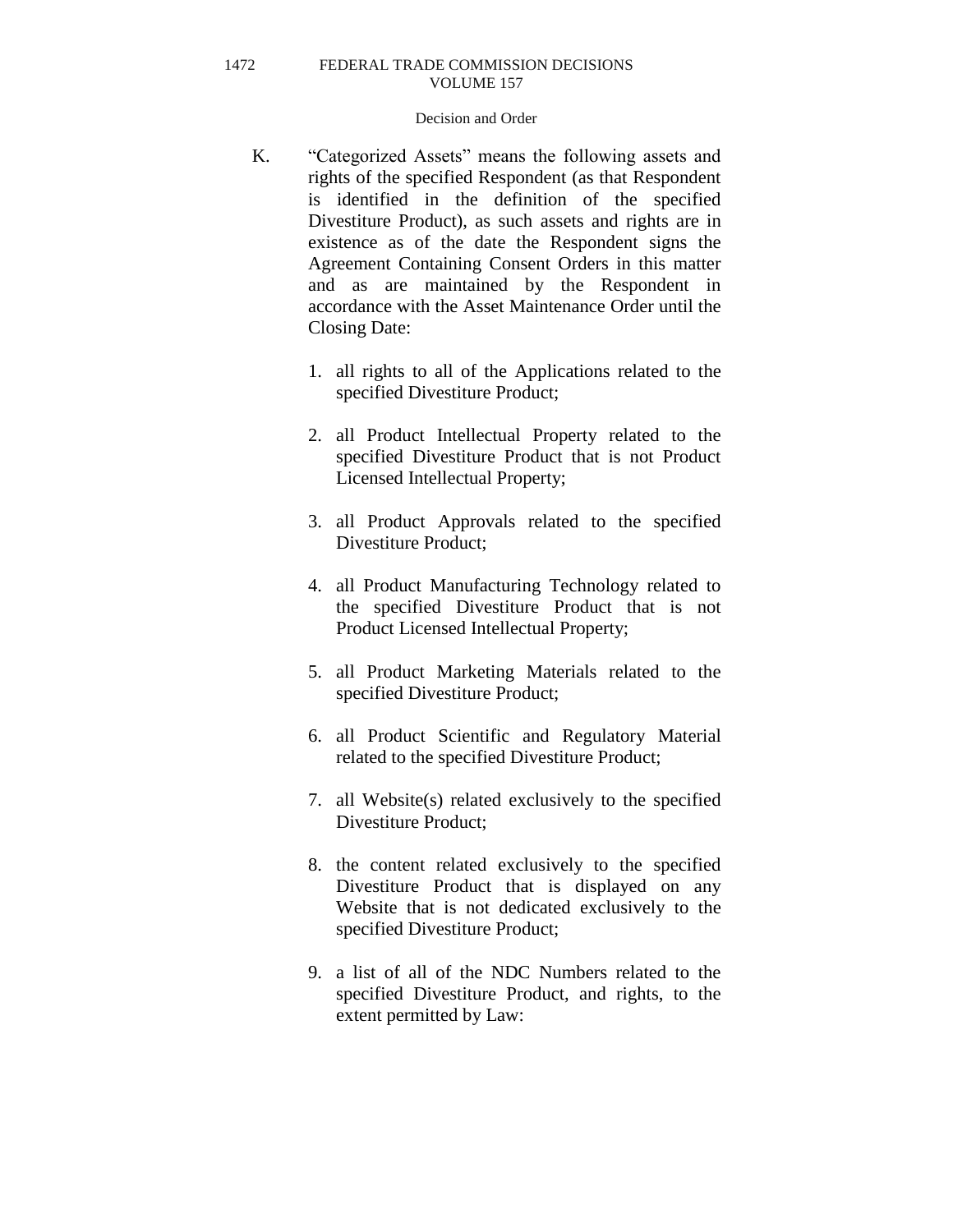- a. to require Respondent to discontinue the use of those NDC Numbers in the sale or marketing of the specified Divestiture Product *except* for returns, rebates, allowances, and adjustments for such Product sold prior to the Closing Date and *except* as may be required by applicable Law and *except* as is necessary to give effect to the transactions contemplated under any applicable Remedial Agreement;
- b. to prohibit Respondent from seeking from any customer any type of cross- referencing of those NDC Numbers with any Retained Product(s) *except* for returns, rebates, allowances, and adjustments for such Product sold prior to the Closing Date and *except* as may be required by applicable Law;
- c. to seek to change any cross-referencing by a customer of those NDC Numbers with a Retained Product (including the right to receive notification from the Respondent of any such cross-referencing that is discovered by Respondent);
- d. to seek cross-referencing from a customer of the Respondent's NDC Numbers related to such Divestiture Product with the Acquirer's NDC Numbers related to such Divestiture Product;
- e. to approve the timing of Respondent's discontinued use of those NDC Numbers in the sale or marketing of such Divestiture Product *except* for returns, rebates, allowances, and adjustments for such Divestiture Product sold prior to the Closing Date and *except* as may be required by applicable Law and *except* as is necessary to give effect to the transactions contemplated under any applicable Remedial Agreement; and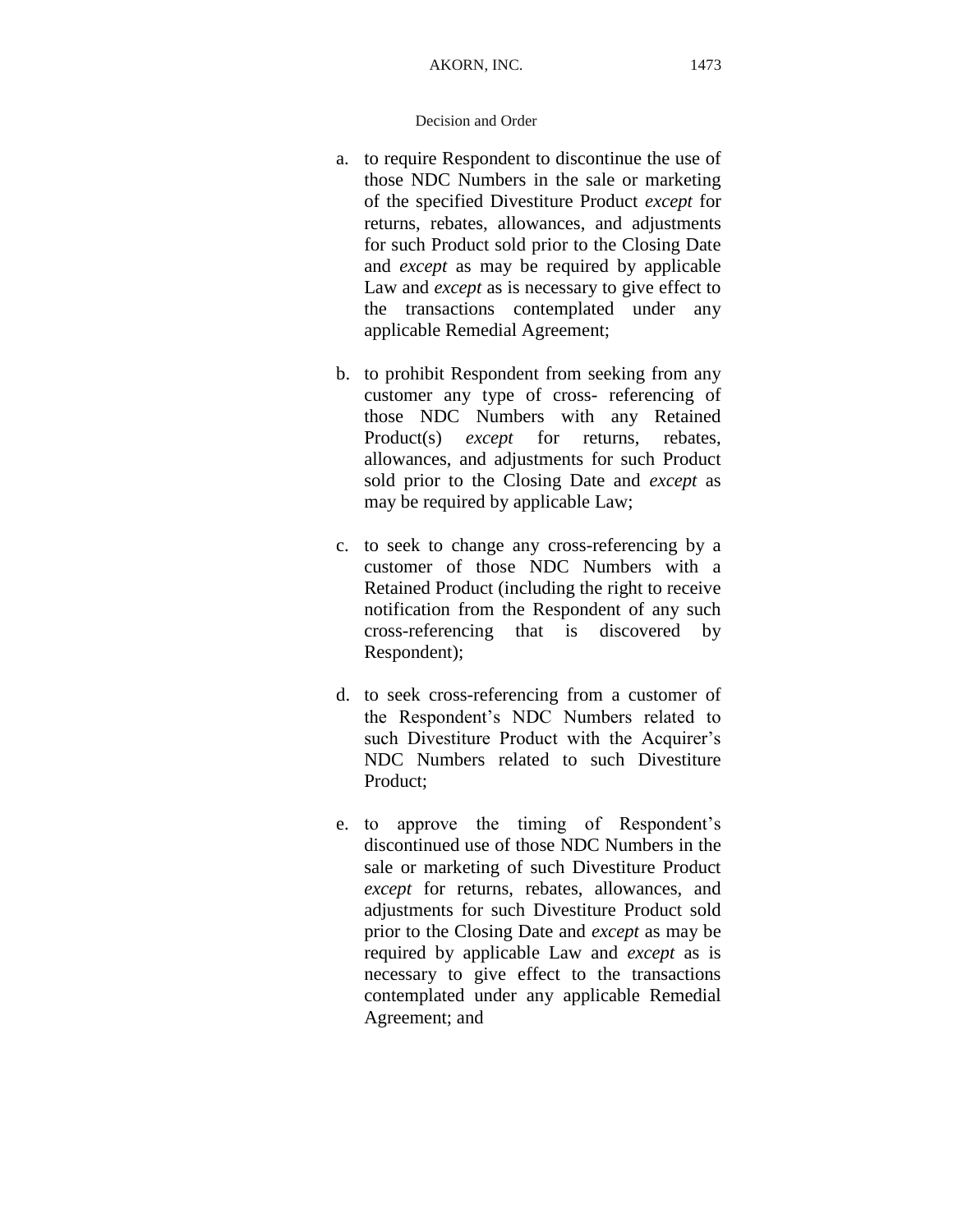- f. to approve any notification(s) from Respondent to any customer(s) regarding the use or discontinued use of such NDC numbers by the Respondent prior to such notification(s) being disseminated to the customer(s);
- 10. all Product Development Reports related to the specified Divestiture Product;
- 11. at the option of the Acquirer of the specified Divestiture Product, all Product Assumed Contracts related to the specified Divestiture Product (copies to be provided to that Acquirer on or before the Closing Date);
- 12. all patient registries related to the specified Divestiture Product, and any other systematic active post-marketing surveillance program to collect patient data, laboratory data and identification information required to be maintained by the FDA to facilitate the investigation of adverse effects related to the specified Divestiture Product (including, without limitation, any Risk Evaluation Mitigation Strategy as defined by the FDA);
- 13. for any specified Divestiture Product that has been marketed or sold by a Respondent prior to the Closing Date, a list of all customers and targeted customers for the specified Divestiture Product and a listing of the net sales (in either units or dollars) of the specified Divestiture Product to such customers on either an annual, quarterly, or monthly basis including, but not limited to, a separate list specifying the above-described information for the High Volume Accounts and including the name of the employee(s) for each High Volume Account that is or has been responsible for the purchase of the specified Divestiture Product on behalf of the High Volume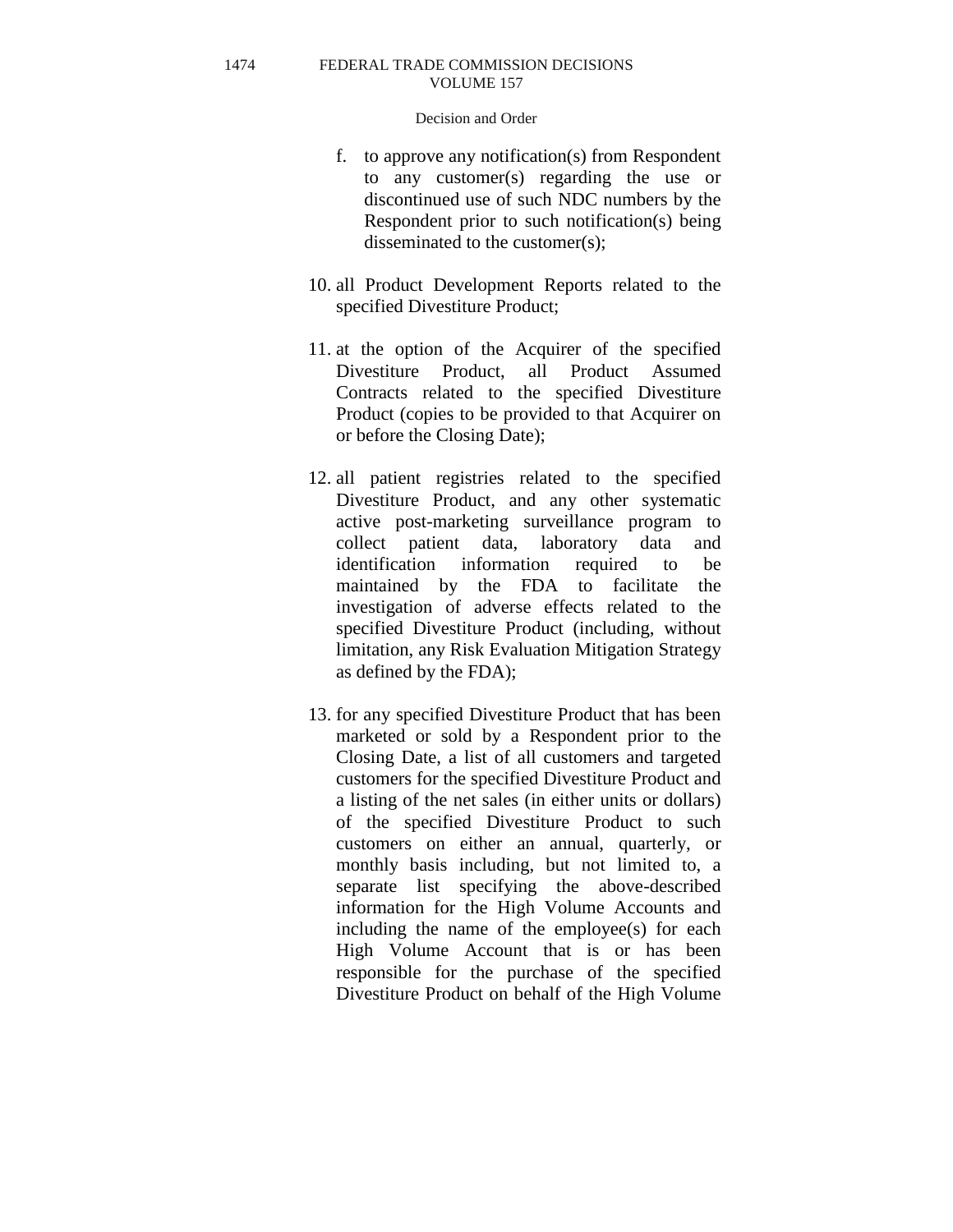### Decision and Order

Account and his or her business contact information;

- 14. for each specified Divestiture Product that is a Contract Manufacture Product:
	- a. a list of the inventory levels (weeks of supply) for each customer (*i.e.*, retailer, group purchasing organization, wholesaler or distributor) as of the Closing Date; and
	- b. anticipated reorder dates for each customer as of the Closing Date;
- 15. at the option of the Acquirer of the specified Divestiture Product and to the extent approved by the Commission in the relevant Remedial Agreement, all inventory in existence as of the Closing Date including, but not limited to, raw materials, packaging materials, work-in-process and finished goods related to the specified Divestiture Product;
- 16. copies of all unfilled customer purchase orders for the specified Divestiture Product as of the Closing Date, to be provided to the Acquirer of the specified Divestiture Product not later than five (5) days after the Closing Date;
- 17. at the option of the Acquirer of the specified Divestiture Product, all unfilled customer purchase orders for the specified Divestiture Product; and
- 18. all of the Respondent's books, records, and files directly related to the foregoing;

*provided, however*, that "Categorized Assets" shall not include: (i) documents relating to any Respondent's general business strategies or practices relating to the conduct of its Business of generic pharmaceutical Products, where such documents do not discuss with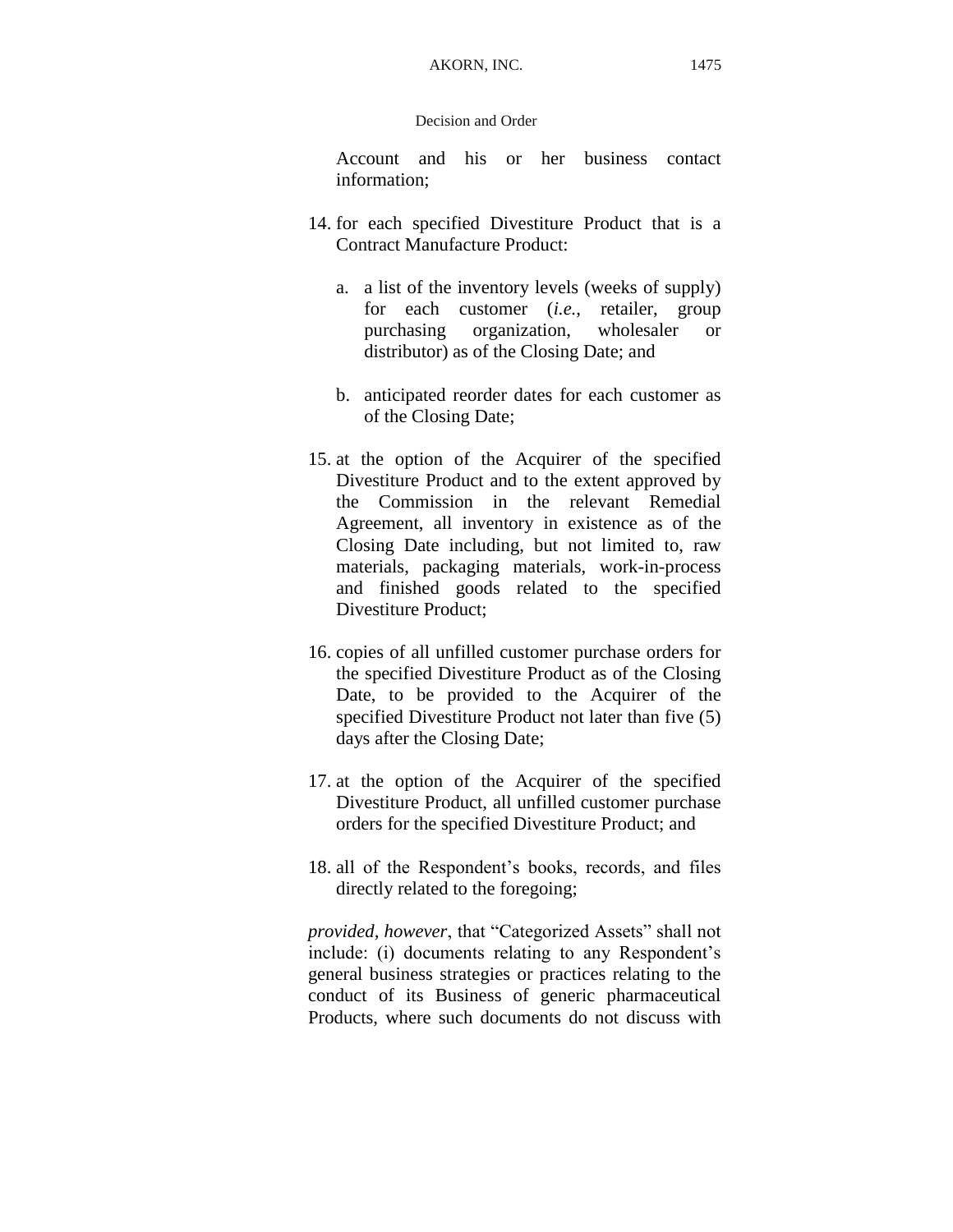### Decision and Order

particularity the specified Divestiture Product; (ii) administrative, financial, and accounting records; (iii) quality control records that are determined not to be material to the manufacture of the specified Divestiture Product by the Interim Monitor or the Acquirer of the specified Divestiture Product; (iv) formulas used to determine the final pricing of any Divestiture Product and/or Retained Products to customers and competitively sensitive pricing information that is exclusively related to the Retained Products; (v) any real estate and the buildings and other permanent structures located on such real estate; and (vi) all Product Licensed Intellectual Property;

*provided further*, *however*, that in cases in which documents or other materials included in the assets to be divested contain information: (i) that relates both to the specified Divestiture Product and to Retained Products or Businesses of any Respondent and cannot be segregated in a manner that preserves the usefulness of the information as it relates to the specified Divestiture Product; or (ii) for which any Respondent has a legal obligation to retain the original copies, the specified Respondent shall be required to provide only copies or relevant excerpts of the documents and materials containing this information. In instances where such copies are provided to the Acquirer of the specified Divestiture Product, the specified Respondent shall provide that Acquirer access to original documents under circumstances where copies of documents are insufficient for evidentiary or regulatory purposes. The purpose of this provision is to ensure that the specified Respondent provides the Acquirer with the above-described information without requiring the Respondent completely to divest itself of information that, in content, also relates to Retained Product(s).

L. "cGMP" means current Good Manufacturing Practice as set forth in the United States Federal Food, Drug,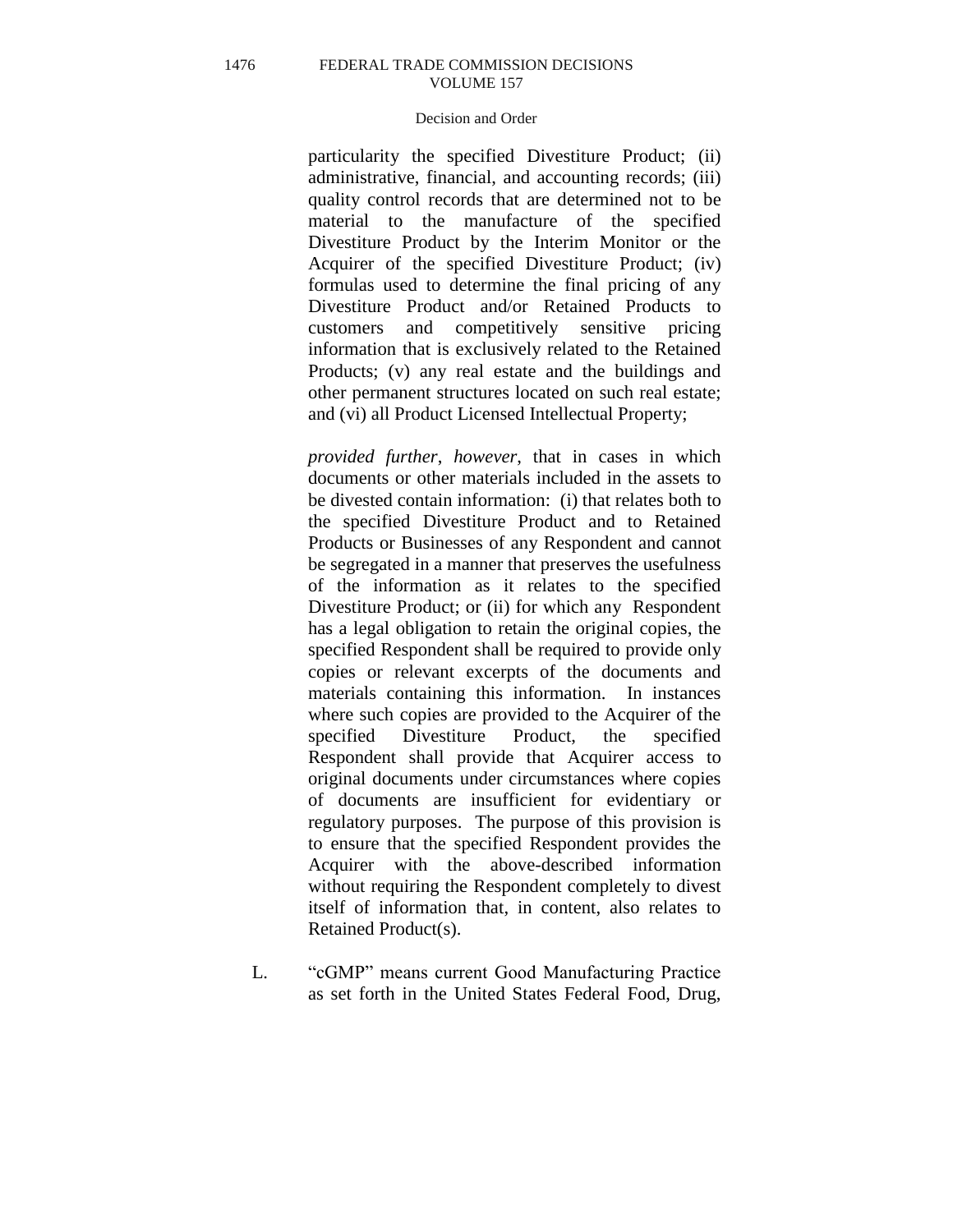## AKORN, INC. 1477

## Decision and Order

and Cosmetic Act, as amended, and includes all rules and regulations promulgated by the FDA thereunder.

- M. "Ciprofloxacin Products" means the following: the Products in Development, manufactured, marketed, sold, owned or controlled by Respondent Hi-Tech pursuant to ANDA No. 076673, and any supplements, amendments, or revisions thereto.
- N. "Clinical Trial(s)" means a controlled study in humans of the safety or efficacy of a Product, and includes, without limitation, such clinical trials as are designed to support expanded labeling or to satisfy the requirements of an Agency in connection with any Product Approval and any other human study used in research and Development of a Product.
- O. "Closing Date" means, as to each Divestiture Product, the date on which a Respondent (or a Divestiture Trustee) consummates a transaction to assign, grant, license, divest, transfer, deliver, or otherwise convey assets related to such Divestiture Product to an Acquirer pursuant to this Order.
- P. "Confidential Business Information" means all information owned by, or in the possession or control of, any Respondent that is not in the public domain and that is directly related to the conduct of the Business related to a Divestiture Product(s). The term "Confidential Business Information" *excludes* the following:
	- 1. information relating to any Respondent's general business strategies or practices that does not discuss with particularity the Divestiture Products;
	- 2. information specifically excluded from the Divestiture Product Assets conveyed to the Acquirer of the related Divestiture Product(s);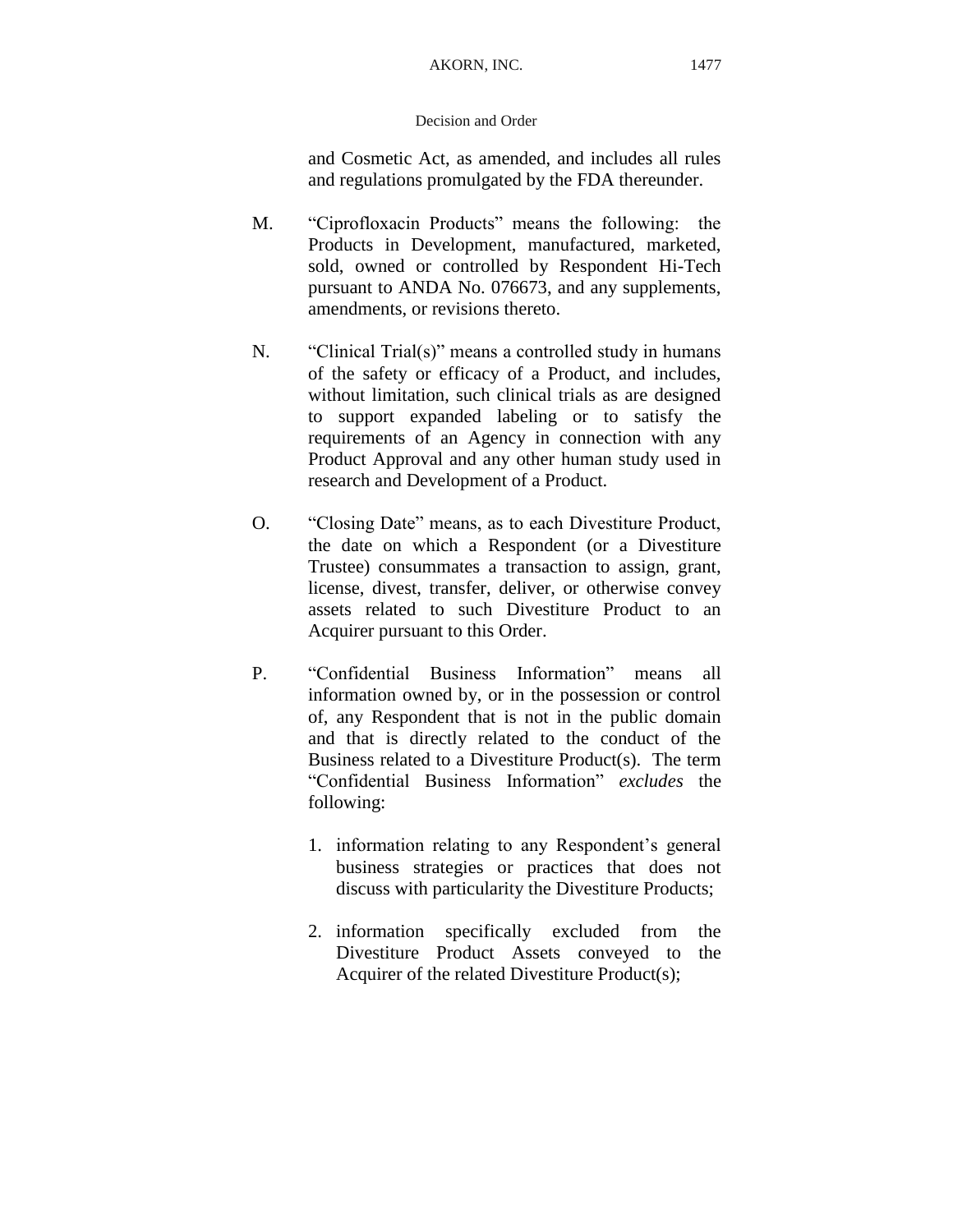- 3. information that is contained in documents, records or books of any Respondent that is provided to an Acquirer by a Respondent that is unrelated to the Divestiture Products acquired by that Acquirer or that is exclusively related to Retained Product(s); and
- 4. information that is protected by the attorney work product, attorney-client, joint defense or other privilege prepared in connection with the Acquisition and relating to any United States, state, or foreign antitrust or competition Laws.
- Q. "Contract Manufacture" means the following:
	- 1. to manufacture, or to cause to be manufactured, a Contract Manufacture Product on behalf of an Acquirer;
	- 2. to manufacture, or to cause to be manufactured, a Product that is the therapeutic equivalent (as that term is defined by the FDA) and in the identical dosage strength, formulation and presentation as a Contract Manufacture Product on behalf of an Acquirer;
	- 3. to provide, or to cause to be provided, any part of the manufacturing process including, without limitation, the finish, fill, and/or packaging of a Contract Manufacture Product on behalf of an Acquirer.
- R. "Contract Manufacture Product(s)" means:
	- 1. the Ciprofloxacin Products;
	- 2. the Levofloxacin Products;
	- 3. the Lidocaine Products; and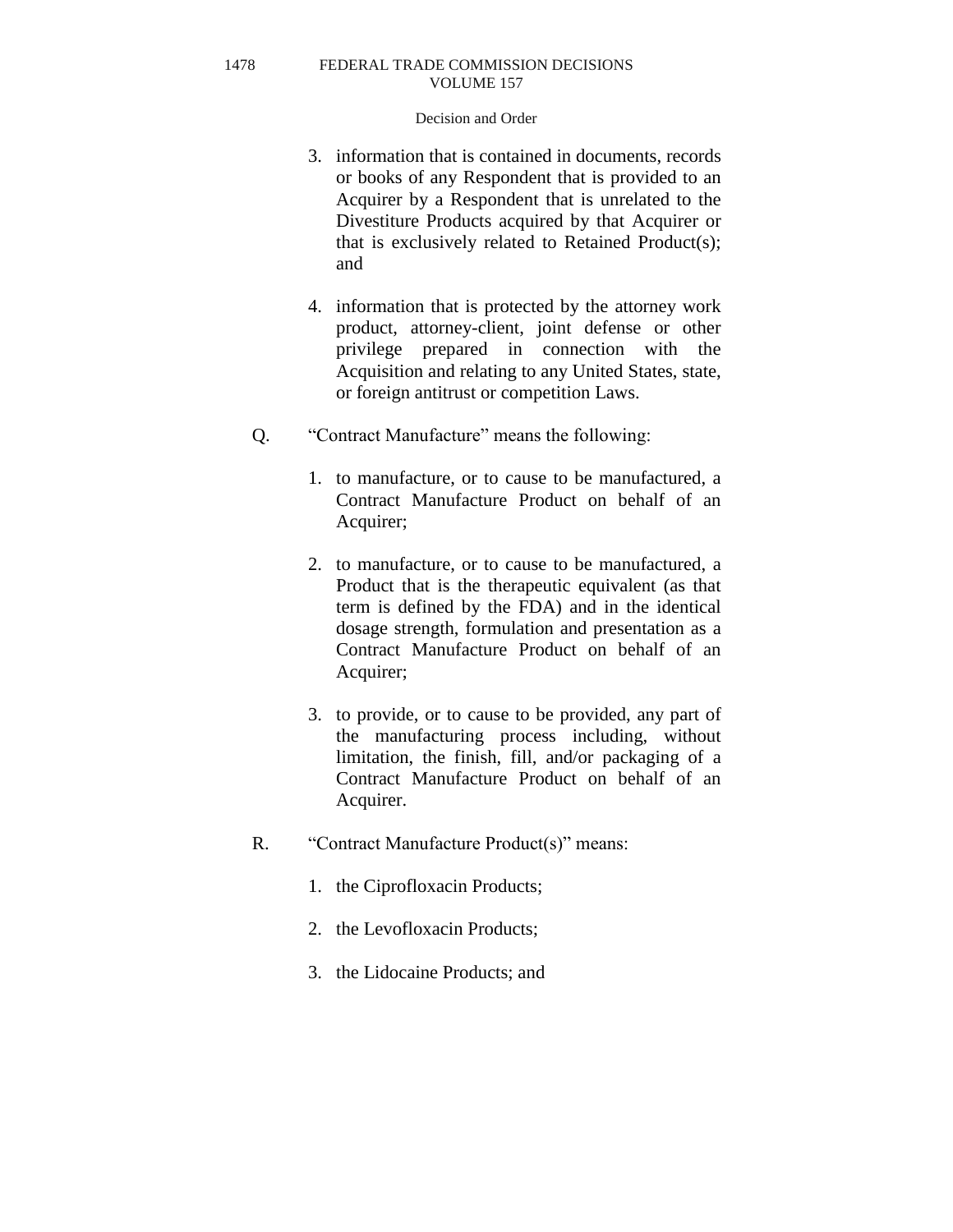### Decision and Order

4. any ingredient, material, or component used in the manufacture of the foregoing Products including the active pharmaceutical ingredient, excipients or packaging materials;

*provided however*, that with the consent of the Acquirer of the specified Product, a Respondent may substitute a therapeutic equivalent (as that term is defined by the FDA) form of such Product in performance of that Respondent's agreement to Contract Manufacture.

- S. "Development" means all preclinical and clinical drug development activities (including formulation), including test method development and stability testing, toxicology, formulation, process development, manufacturing scale-up, development-stage manufacturing, quality assurance/quality control development, statistical analysis and report writing, conducting Clinical Trials for the purpose of obtaining any and all approvals, licenses, registrations or authorizations from any Agency necessary for the manufacture, use, storage, import, export, transport, promotion, marketing, and sale of a Product (including any government price or reimbursement approvals), Product approval and registration, and regulatory affairs related to the foregoing. "Develop" means to engage in Development.
- T. "Direct Cost" means a cost not to exceed the cost of labor, material, travel and other expenditures to the extent the costs are directly incurred to provide the relevant assistance or service. "Direct Cost" to the Acquirer for its use of any of a Respondent's employees' labor shall not exceed the average hourly wage rate for such employee;

*provided, however*, in each instance where: (i) an agreement to divest relevant assets is specifically referenced and attached to this Order, and (ii) such agreement becomes a Remedial Agreement for a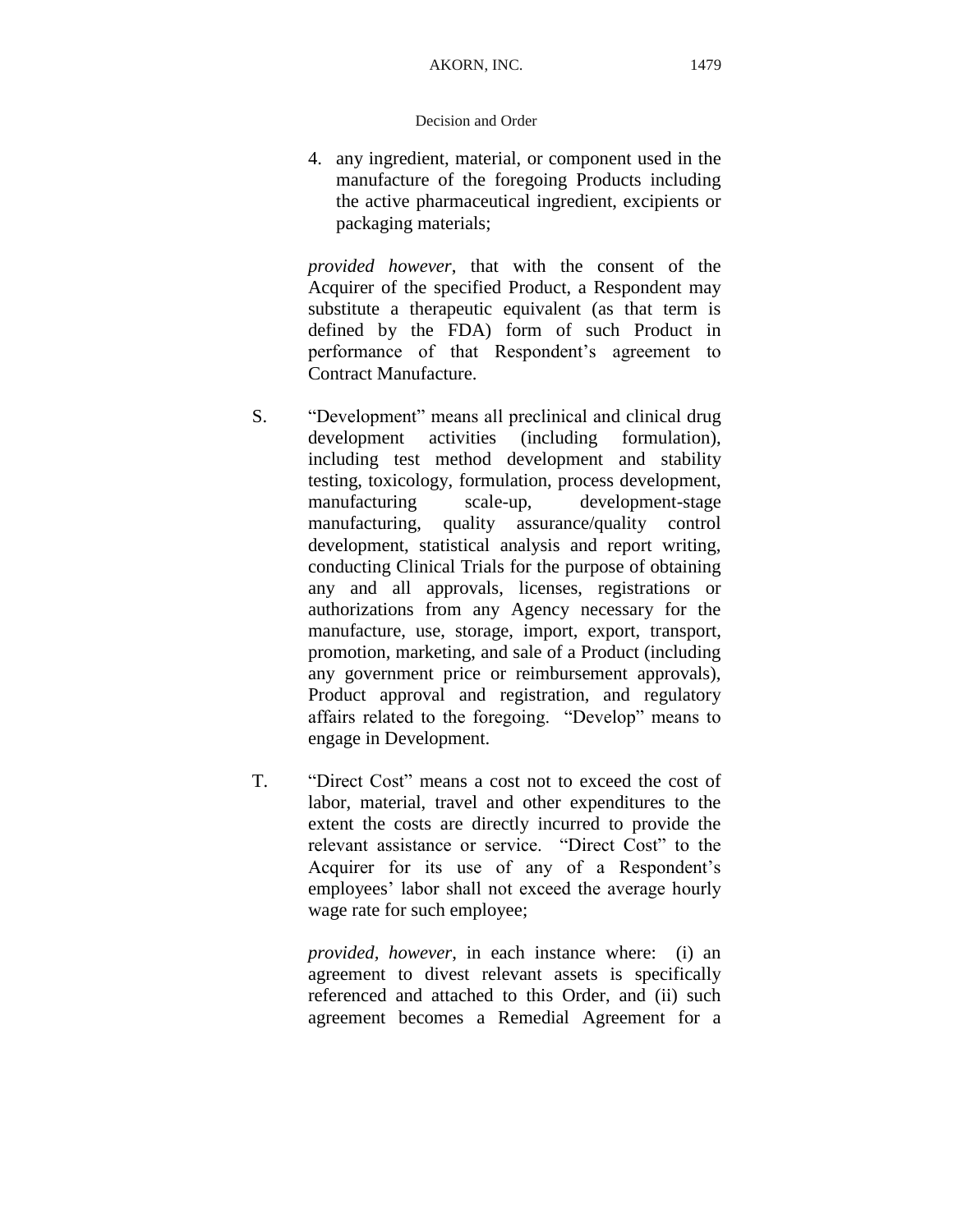#### Decision and Order

Divestiture Product, "Direct Cost" means such cost as is provided in such Remedial Agreement for that Divestiture Product.

- U. "Divestiture Product(s)" means the following, individually and collectively:
	- 1. the Ciprofloxacin Products;
	- 2. the Erythromycin Products;
	- 3. the Levofloxacin Products;
	- 4. the Lidocaine Products; and
	- 5. the Lidocaine-Prilocaine Products.
- V. "Divestiture Product Agreements" means the following:
	- 1. The Asset Purchase Agreement between Akorn, Inc. and Watson Laboratories, Inc. and solely with respect to certain pre-Closing covenants and agreements Hi-Tech Pharmacal Co., Inc., dated as of March 21, 2014;
	- 2. The Manufacturing Supply Agreement attached as an Exhibit C to the above-described Asset Purchase Agreement to be executed as of the Closing Date;
	- 3. Amendment No. 1 to Asset Purchase Agreement dated April 3, 2014; and

all amendments, exhibits, attachments, agreements, and schedules thereto, related to the Divestiture Product Assets that have been approved by the Commission to accomplish the requirements of this Order. The Divestiture Product Agreements are contained in Non-Public Appendix I.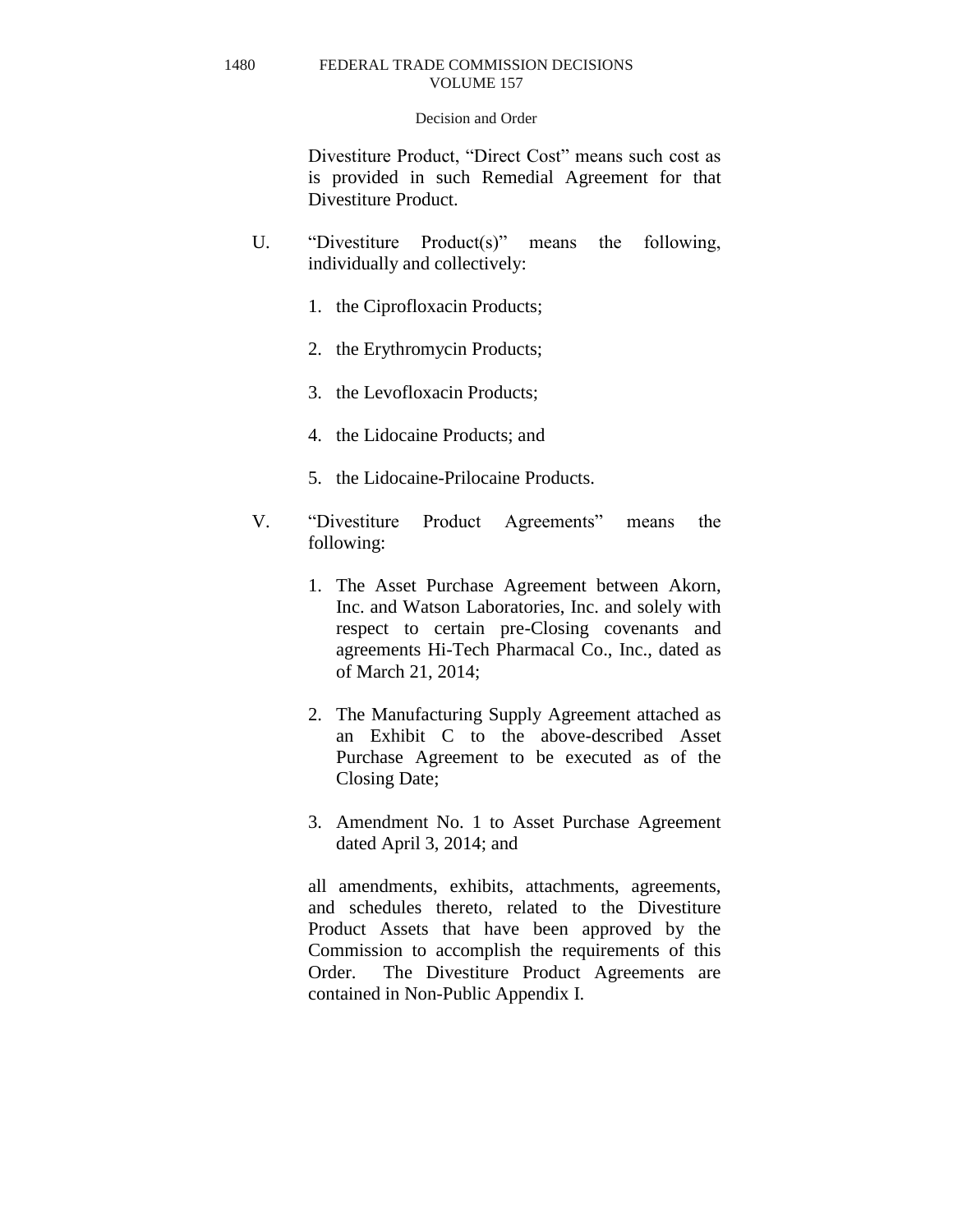- W. "Divestiture Product Assets" means all rights, title and interest in and to all assets related to the Business within the Geographic Territory of the specified Respondent (as that Respondent is identified in the definition of the respective Divestiture Product) related to each of the respective Divestiture Products, to the extent legally transferable, including, without limitation, the Categorized Assets related to the Divestiture Products.
- X. "Divestiture Product Core Employees" means the Product Research and Development Employees and the Product Manufacturing Employees related to each Divestiture Product.
- Y. "Divestiture Product License" means a perpetual, nonexclusive, fully paid-up and royalty-free license(s) under a Remedial Agreement with rights to sublicense to all Product Licensed Intellectual Property and all Product Manufacturing Technology related to general manufacturing know-how that was owned, licensed, or controlled by the specified Respondent (as that Respondent is identified in the definition of the specified Divestiture Product):
	- 1. to research and Develop the specified Divestiture Products for marketing, distribution or sale within the Geographic Territory;
	- 2. to use, make, have made, distribute, offer for sale, promote, advertise, or sell the specified Divestiture Products within the Geographic Territory;
	- 3. to import or export the specified Divestiture Products to or from the Geographic Territory to the extent related to the marketing, distribution or sale of the specified Divestiture Products in the Geographic Territory; and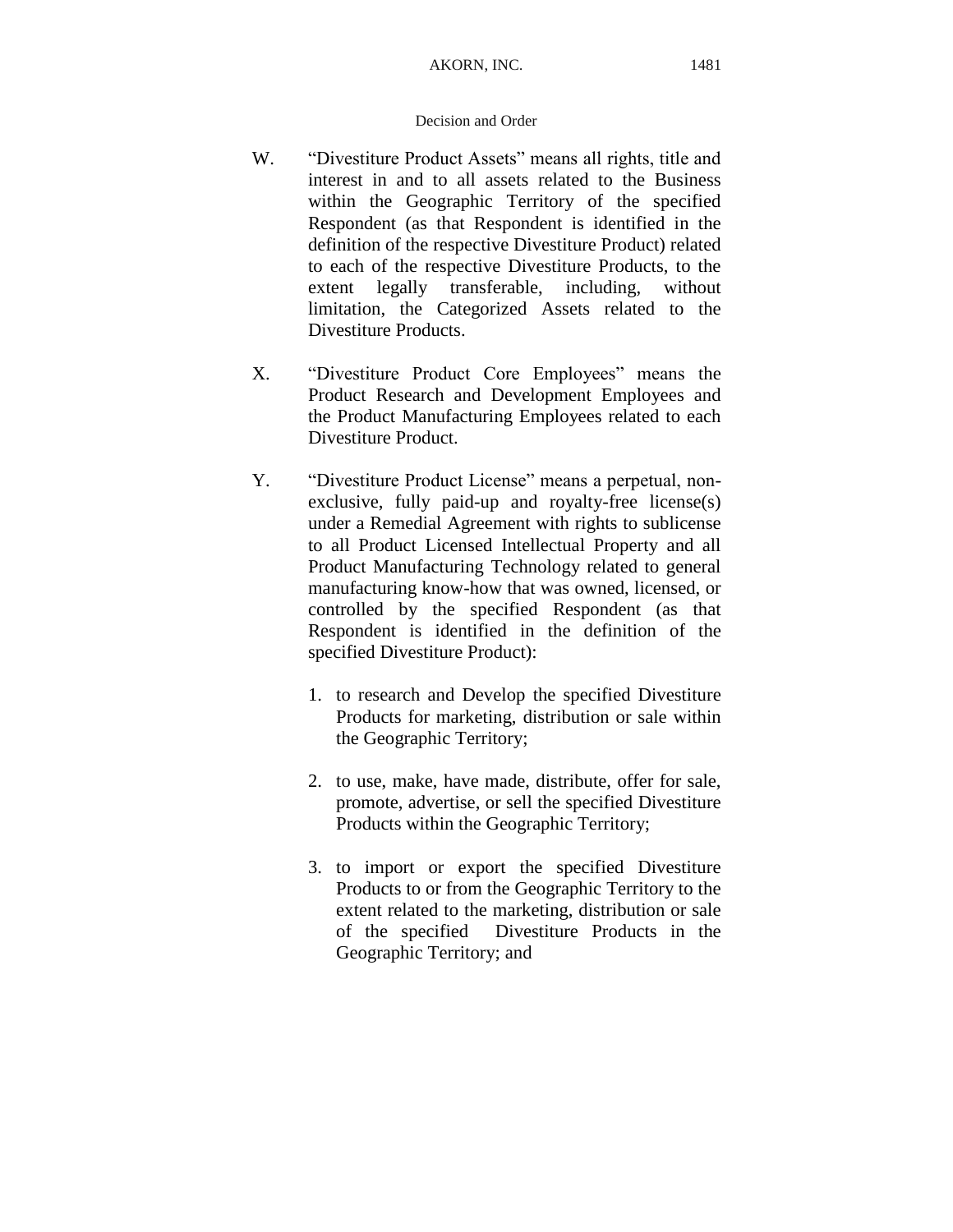### Decision and Order

4. to have the specified Divestiture Products made anywhere in the World for distribution or sale within, or import into the Geographic Territory;

*provided however*, that for any Product Licensed Intellectual Property that is the subject of a license from a Third Party entered into by a Respondent prior to the Acquisition, the scope of the rights granted hereunder shall only be required to be equal to the scope of the rights granted by the Third Party to that Respondent.

- Z. "Divestiture Product Releasee(s)" means the following Persons:
	- 1. the Acquirer for the assets related to a particular Divestiture Product;
	- 2. any Person controlled by or under common control with that Acquirer; and
	- 3. any Manufacturing Designees, licensees, sublicensees, manufacturers, suppliers, distributors, and customers of that Acquirer, or of such Acquirer-affiliated entities.
- AA. "Divestiture Trustee" means the trustee appointed by the Commission pursuant to Paragraph IV of this Order.
- BB. "Domain Name" means the domain name(s) (universal resource locators), and registration(s) thereof, issued by any Person or authority that issues and maintains the domain name registration; *provided, however*, "Domain Name" shall not include any trademark or service mark rights to such domain names other than the rights to the Product Trademarks required to be divested.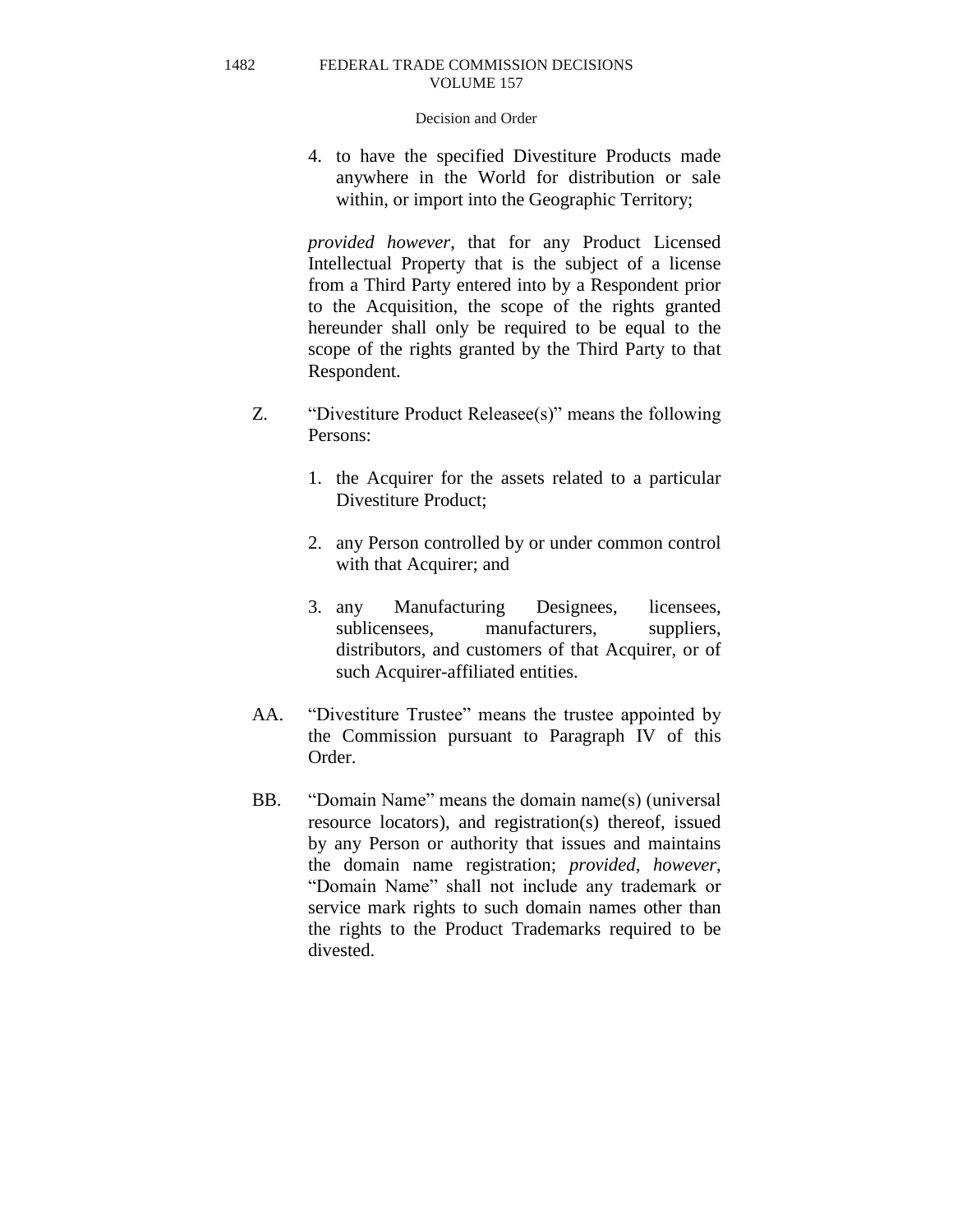- CC. "Drug Master Files" means the information submitted to the FDA as described in 21 C.F.R. Part 314.420 related to a Product.
- DD. "Erythromycin Products" means the generic 0.5% erythromycin ointment Product for ophthalmic use in Development by Respondent Hi-Tech.
- EE. "Geographic Territory" shall mean the United States of America, including all of its territories and possessions, unless otherwise specified.
- FF. "Government Entity" means any Federal, state, local or non-U.S. government, or any court, legislature, government agency, or government commission, or any judicial or regulatory authority of any government.
- GG. "High Volume Account(s)" means any retailer, wholesaler or distributor whose annual or projected annual aggregate purchase amounts (on a companywide level), in units or in dollars, of a Divestiture Product in the United States of America from the Respondent was, or is projected to be among the top twenty highest of such purchase amounts by the Respondent's U.S. customers on any of the following dates: (i) the end of the last quarter that immediately preceded the date of the public announcement of the proposed Acquisition; (ii) the end of the last quarter that immediately preceded the Acquisition Date; (iii) the end of the last quarter that immediately preceded the Closing Date for the relevant assets; or (iv) the end of the last quarter following the Acquisition or the Closing Date.
- HH. "Interim Monitor" means any monitor appointed pursuant to Paragraph III of this Order or Paragraph III of the related Order to Maintain Assets.
- II. "Law" means all laws, statutes, rules, regulations, ordinances, and other pronouncements by any Government Entity having the effect of law.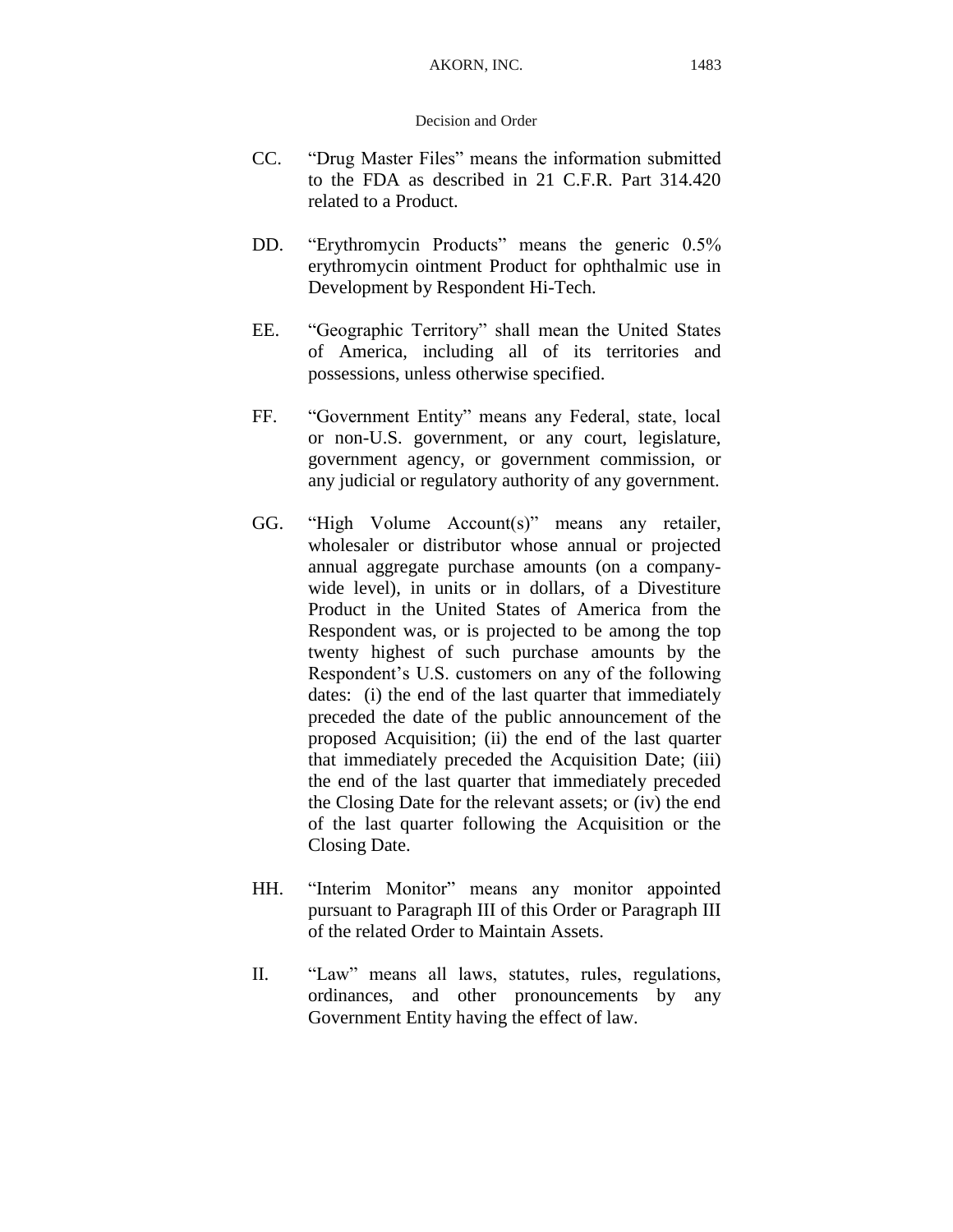- JJ. "Levofloxacin Products" means the following: the Products in Development, manufactured, marketed, sold, owned or controlled by Respondent Hi-Tech pursuant to ANDA No. 076826, and any supplements, amendments, or revisions thereto.
- KK. "Lidocaine-Prilocaine Products" means the following: the Products in Development, manufactured, marketed, sold, owned or controlled by Respondent Akorn pursuant to NDA No. 19941, and any supplements, amendments, or revisions thereto.
- LL. "Lidocaine Products" means the following: the Products in Development, manufactured, marketed, sold, owned or controlled by Respondent Hi-Tech pursuant to ANDA No. 040837, and any supplements, amendments, or revisions thereto.
- MM. "Manufacturing Designee" means any Person other than a Respondent that has been designated by an Acquirer to manufacture a Divestiture Product for that Acquirer.
- NN. "NDC Number(s)" means the National Drug Code number, including both the labeler code assigned by the FDA and the additional numbers assigned by the labeler as a product code for a specific Product.
- OO. "Orders" means this Decision and Order and the related Order to Maintain Assets.
- PP. "Order Date" means the date on which the final Decision and Order in this matter is issued by the Commission.
- QQ. "Order to Maintain Assets" means the Order to Maintain Assets incorporated into and made a part of the Agreement Containing Consent Orders.
- RR. "Patent(s)" means all patents, patent applications, including provisional patent applications, invention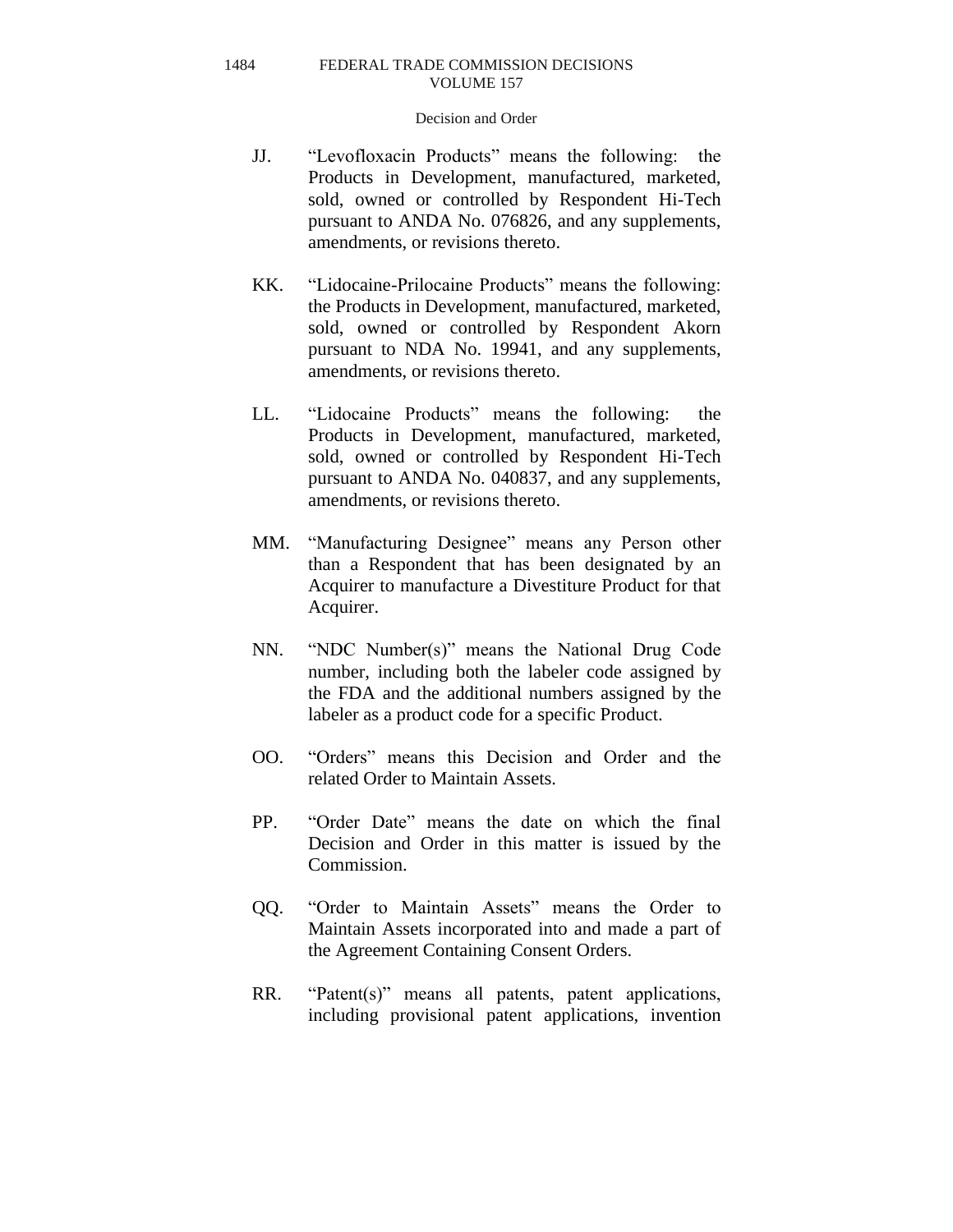disclosures, certificates of invention and applications for certificates of invention and statutory invention registrations, in each case filed, or in existence, on or before the Closing Date (*except* where this Order specifies a different time), and includes all reissues, additions, divisions, continuations, continuations-inpart, supplementary protection certificates, extensions and reexaminations thereof, all inventions disclosed therein, and all rights therein provided by international treaties and conventions.

- SS. "Person" means any individual, partnership, joint venture, firm, corporation, association, trust, unincorporated organization, or other business or Government Entity, and any subsidiaries, divisions, groups or affiliates thereof.
- TT. "Product(s)" means any pharmaceutical, biological, or genetic composition containing any formulation or dosage of a compound referenced as its pharmaceutically, biologically, or genetically active ingredient and/or that is the subject of an Application.
- UU. "Product Approval(s)" means any approvals, registrations, permits, licenses, consents, authorizations, and other approvals, and pending applications and requests therefor, required by applicable Agencies related to the research, Development, manufacture, distribution, finishing, packaging, marketing, sale, storage or transport of a Product within the United States of America, and includes, without limitation, all approvals, registrations, licenses or authorizations granted in connection with any Application related to that Product.
- VV. "Product Assumed Contracts" means all of the following contracts or agreements (copies of each such contract to be provided to the Acquirer on or before the Closing Date and segregated in a manner that clearly identifies the purpose(s) of each such contract):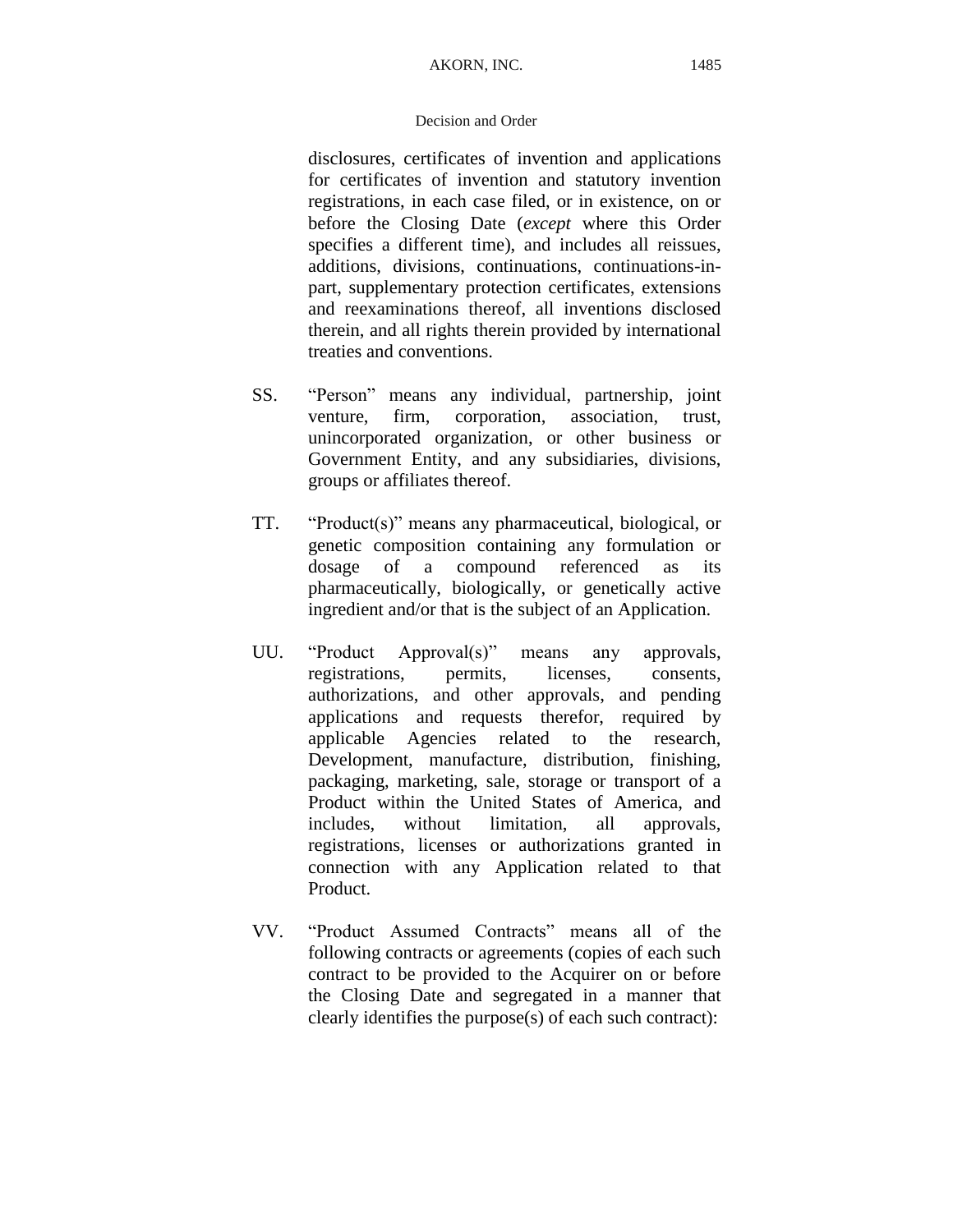- 1. that make specific reference to the specified Divestiture Product and pursuant to which any Third Party is obligated to purchase, or has the option to purchase without further negotiation of terms, the specified Divestiture Product from the Respondent unless such contract applies generally to the Respondent's sales of Products to that Third Party;
- 2. pursuant to which the Respondent had or has as of the Closing Date the ability to independently purchase the active pharmaceutical ingredient(s) or other necessary ingredient(s) or component(s) or had planned to purchase the active pharmaceutical ingredient(s) or other necessary ingredient(s) or component(s) from any Third Party for use in connection with the manufacture of the specified Divestiture Product;
- 3. relating to any Clinical Trials involving the specified Divestiture Product;
- 4. with universities or other research institutions for the use of the specified Divestiture Product in scientific research;
- 5. relating to the particularized marketing of the specified Divestiture Product or educational matters relating solely to the specified Divestiture Product(s);
- 6. pursuant to which a Third Party manufactures the specified Divestiture Product on behalf of the Respondent;
- 7. pursuant to which a Third Party provides any part of the manufacturing process including, without limitation, the finish, fill, and/or packaging of the specified Divestiture Product on behalf of Respondent;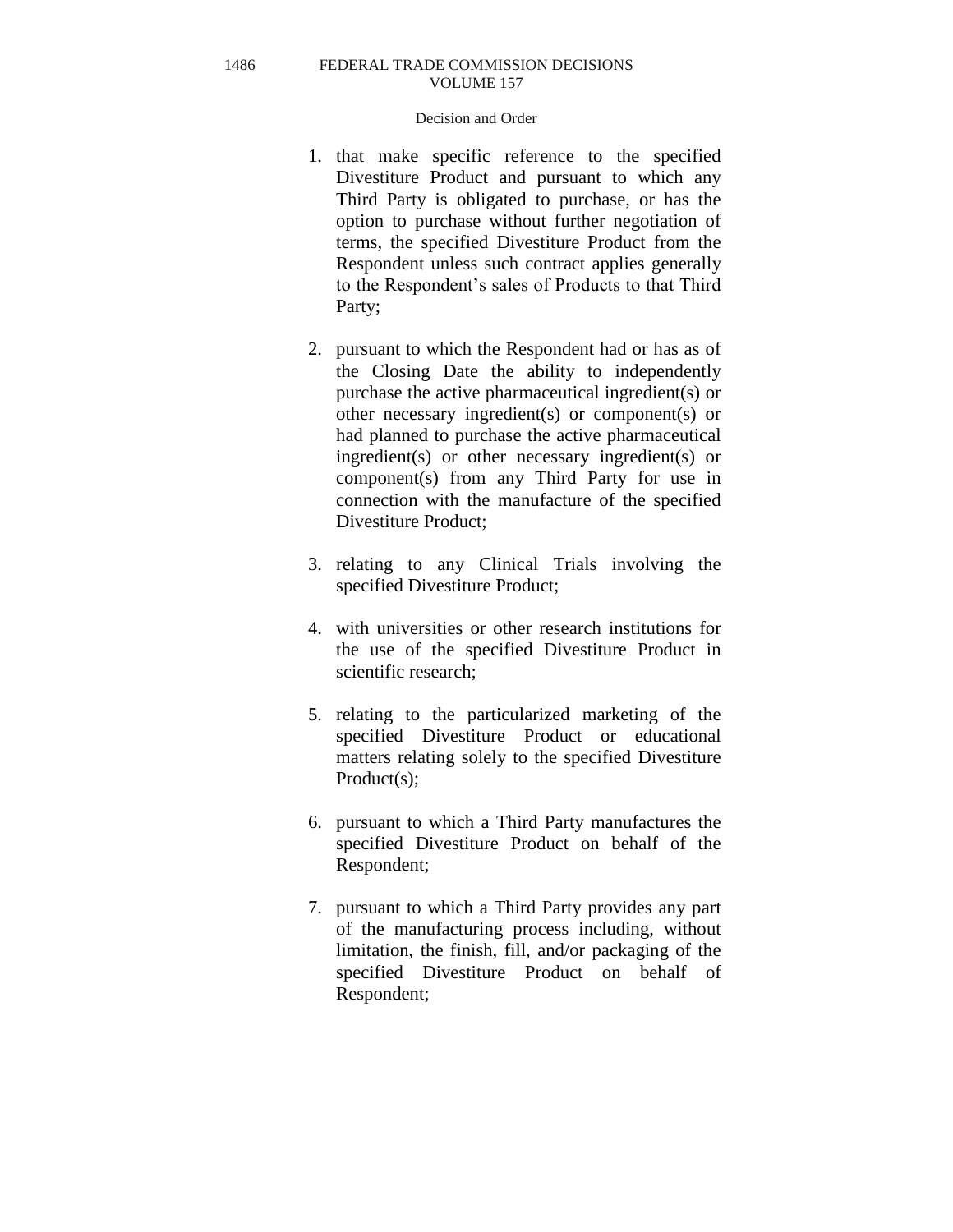- 8. pursuant to which a Third Party provides the Product Manufacturing Technology related to the specified Divestiture Product to the Respondent;
- 9. pursuant to which a Third Party is licensed by the Respondent to use the Product Manufacturing Technology;
- 10. constituting confidentiality agreements involving the specified Divestiture Product;
- 11. involving any royalty, licensing, covenant not to sue, or similar arrangement involving the specified Divestiture Product;
- 12. pursuant to which a Third Party provides any specialized services necessary to the research, Development, manufacture or distribution of the specified Divestiture Product to the Respondent including, but not limited to, consultation arrangements; and/or
- 13. pursuant to which any Third Party collaborates with the Respondent in the performance of research, Development, marketing, distribution or selling of the specified Divestiture Product or the Business related to such Divestiture Product;

*provided, however*, that where any such contract or agreement also relates to a Retained Product(s), the Respondent shall assign the Acquirer all such rights under the contract or agreement as are related to the specified Divestiture Product, but concurrently may retain similar rights for the purposes of the Retained Product(s).

WW. "Product Copyrights" means rights to all original works of authorship of any kind directly related to a Divestiture Product and any registrations and applications for registrations thereof within the Geographic Territory, including, but not limited to, the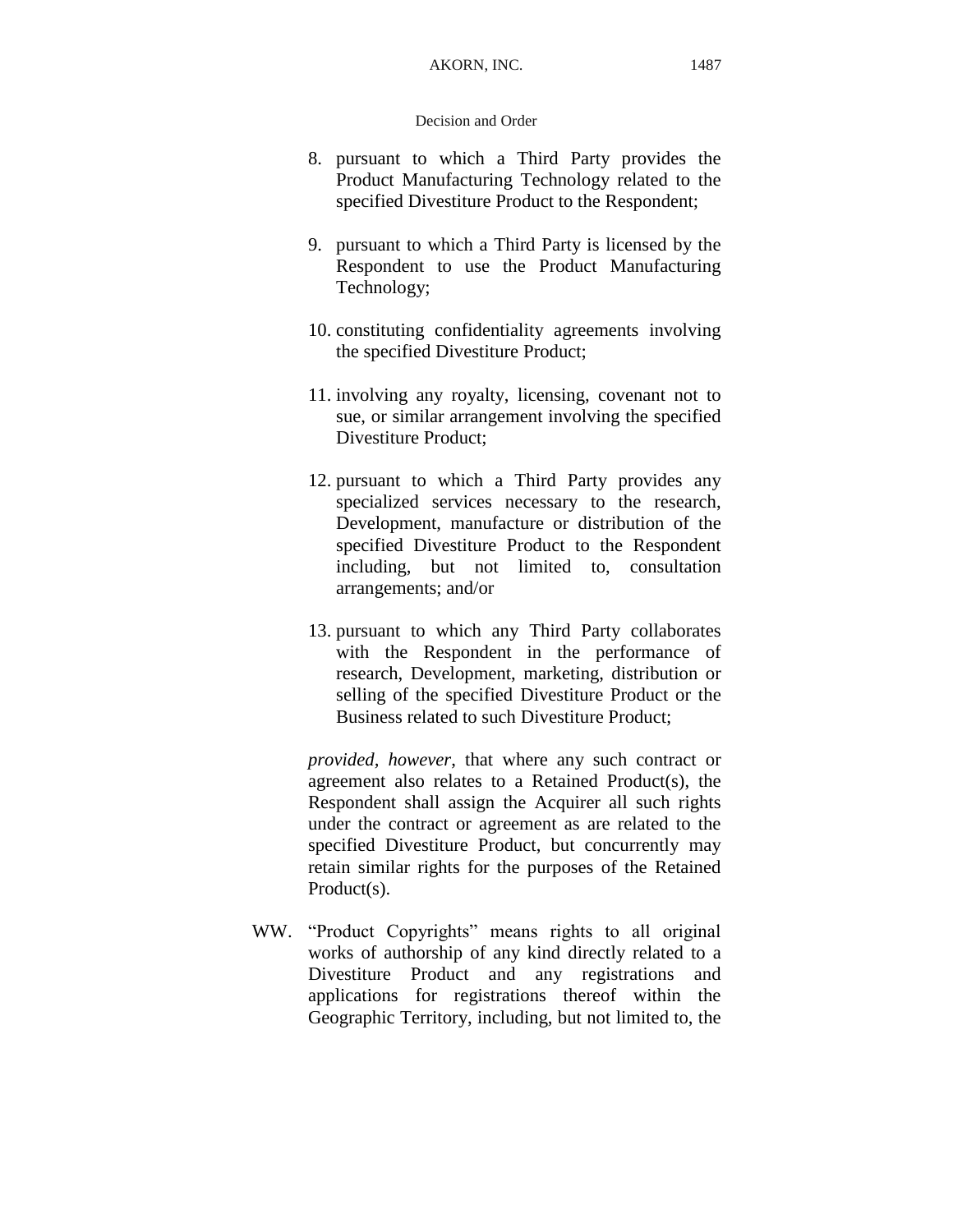# Decision and Order

following: all such rights with respect to all promotional materials for healthcare providers, all promotional materials for patients, and educational materials for the sales force; copyrights in all preclinical, clinical and process development data and reports relating to the research and Development of that Product or of any materials used in the research, Development, manufacture, marketing or sale of that Product, including all copyrights in raw data relating to Clinical Trials of that Product, all case report forms relating thereto and all statistical programs developed (or modified in a manner material to the use or function thereof (other than through user references)) to analyze clinical data, all market research data, market intelligence reports and statistical programs (if any) used for marketing and sales research; all copyrights in customer information, promotional and marketing materials, that Product's sales forecasting models, medical education materials, sales training materials, and advertising and display materials; all records relating to employees of a Respondent who accept employment with an Acquirer (excluding any personnel records the transfer of which is prohibited by applicable Law); all copyrights in records, including customer lists, sales force call activity reports, vendor lists, sales data, reimbursement data, speaker lists, manufacturing records, manufacturing processes, and supplier lists; all copyrights in data contained in laboratory notebooks relating to that Product or relating to its biology; all copyrights in adverse experience reports and files related thereto (including source documentation) and all copyrights in periodic adverse experience reports and all data contained in electronic databases relating to adverse experience reports and periodic adverse experience reports; all copyrights in analytical and quality control data; and all correspondence with the FDA or any other Agency.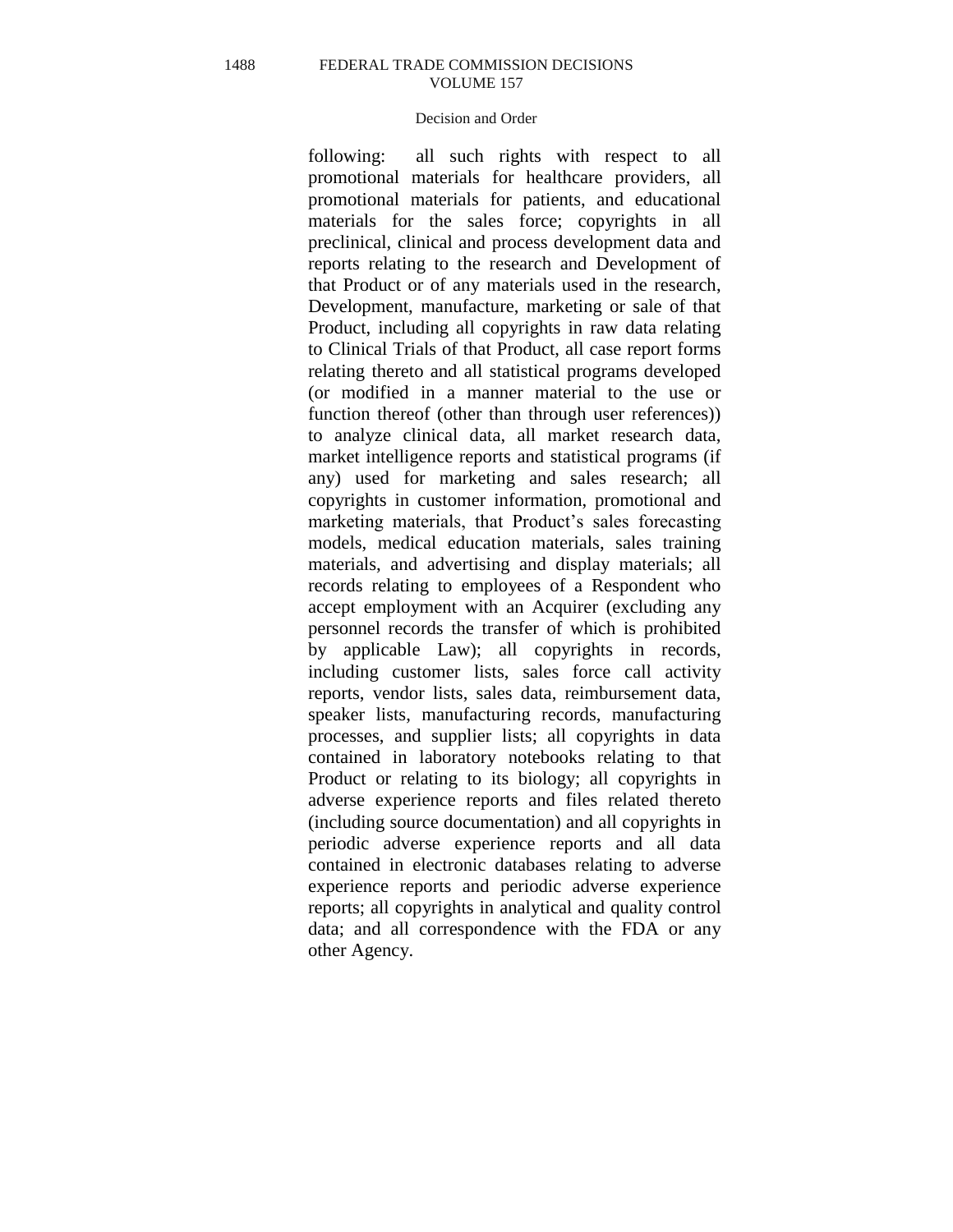- XX. "Product Development Reports" means:
	- 1. Pharmacokinetic study reports related to the specified Divestiture Product;
	- 2. Bioavailability study reports (including reference listed drug information) related to the specified Divestiture Product;
	- 3. Bioequivalence study reports (including reference listed drug information) related to the specified Divestiture Product;
	- 4. all correspondence, submissions, notifications, communications, registrations or other filings made to, received from or otherwise conducted with the FDA relating to the Application(s) related to the specified Divestiture Product;
	- 5. annual and periodic reports related to the abovedescribed Application(s), including any safety update reports;
	- 6. FDA approved Product labeling related to the specified Divestiture Product;
	- 7. currently used or planned product package inserts (including historical change of controls summaries) related to the specified Divestiture Product;
	- 8. FDA approved patient circulars and information related to the specified Divestiture Product;
	- 9. adverse event reports, adverse experience information, descriptions of material events and matters concerning safety or lack of efficacy related to the specified Divestiture Product;
	- 10. summary of Product complaints from physicians related to the specified Divestiture Product;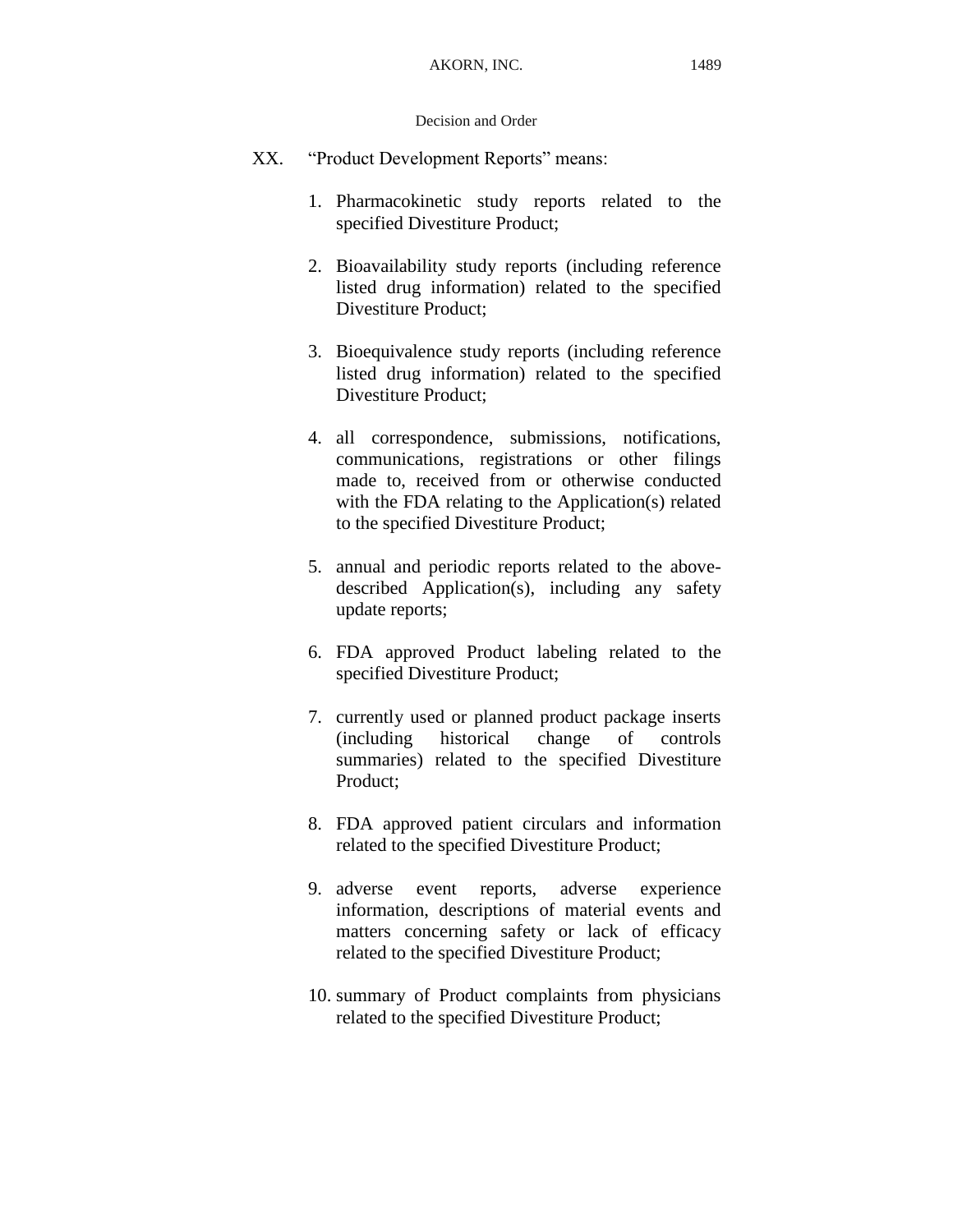- 11. summary of Product complaints from customers related to the specified Divestiture Product;
- 12. Product recall reports filed with the FDA related to the specified Divestiture Product, and all reports, studies and other documents related to such recalls;
- 13. investigation reports and other documents related to any out of specification results for any impurities found in the specified Divestiture Product;
- 14. reports related to the specified Divestiture Product from any consultant or outside contractor engaged to investigate or perform testing for the purposes of resolving any product or process issues, including without limitation, identification and sources of impurities;
- 15. reports of vendors of the active pharmaceutical ingredients, excipients, packaging components and detergents used to produce the specified Divestiture Product that relate to the specifications, degradation, chemical interactions, testing and historical trends of the production of the specified Divestiture Product;
- 16. analytical methods development records related to the specified Divestiture Product;
- 17. manufacturing batch records related to the specified Divestiture Product;
- 18. stability testing records related to the specified Divestiture Product;
- 19. change in control history related to the specified Divestiture Product; and
- 20. executed validation and qualification protocols and reports related to the specified Divestiture Product.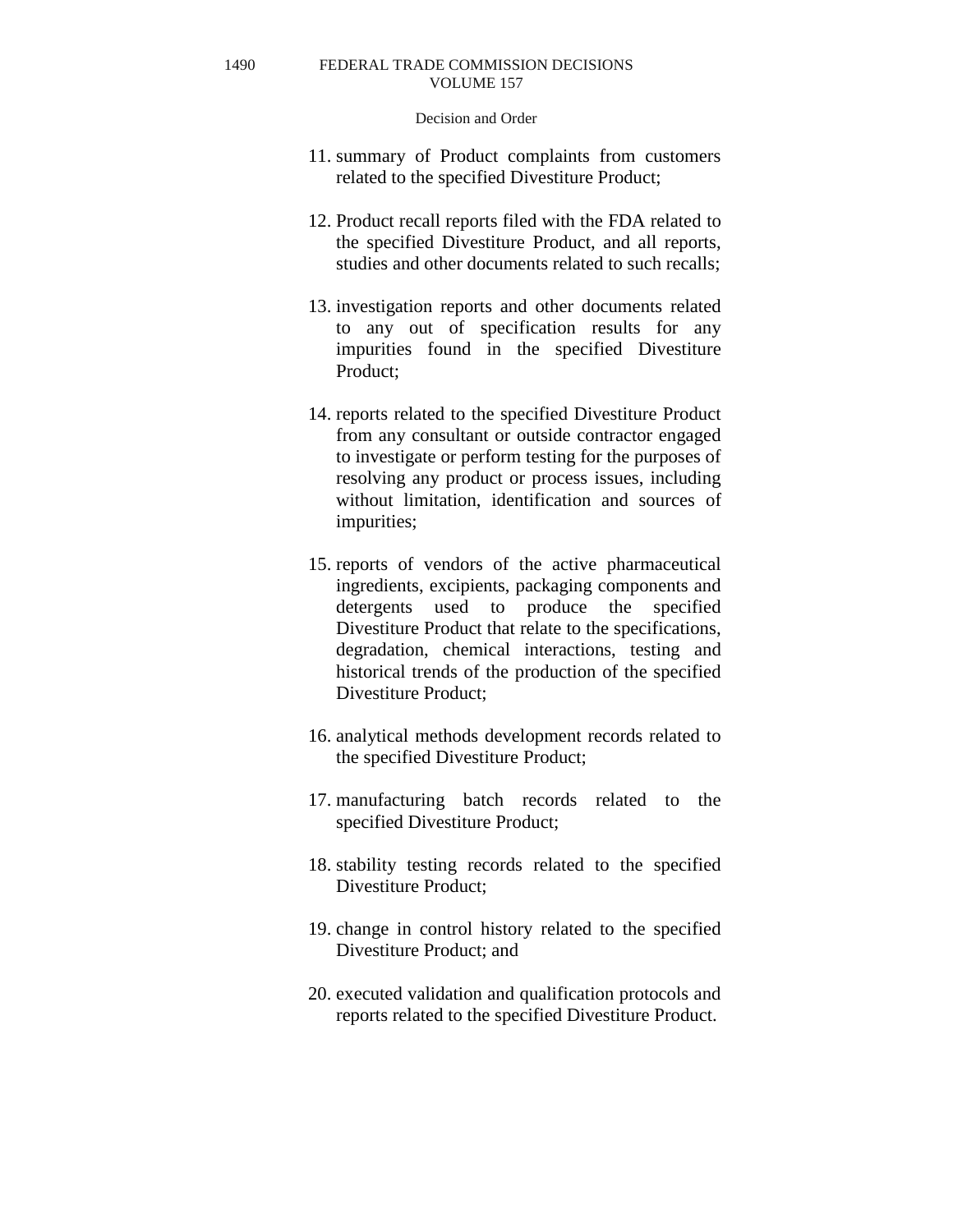- YY. "Product Employee Information" means the following, for each Divestiture Product Core Employee, as and to the extent permitted by Law:
	- 1. a complete and accurate list containing the name of each Divestiture Product Core Employee (including former employees who were employed by the specified Respondent within ninety (90) days of the execution date of any Remedial Agreement);
	- 2. with respect to each such employee, the following information:
		- a. the date of hire and effective service date;
		- b. job title or position held;
		- c. a specific description of the employee's responsibilities related to the relevant Divestiture Product; *provided, however*, in lieu of this description, the specified Respondent may provide the employee's most recent performance appraisal;
		- d. the base salary or current wages;
		- e. the most recent bonus paid, aggregate annual compensation for the relevant Respondent's last fiscal year and current target or guaranteed bonus, if any;
		- f. employment status (*i.e.,* active or on leave or disability; full-time or part-time);
		- g. and any other material terms and conditions of employment in regard to such employee that are not otherwise generally available to similarly situated employees;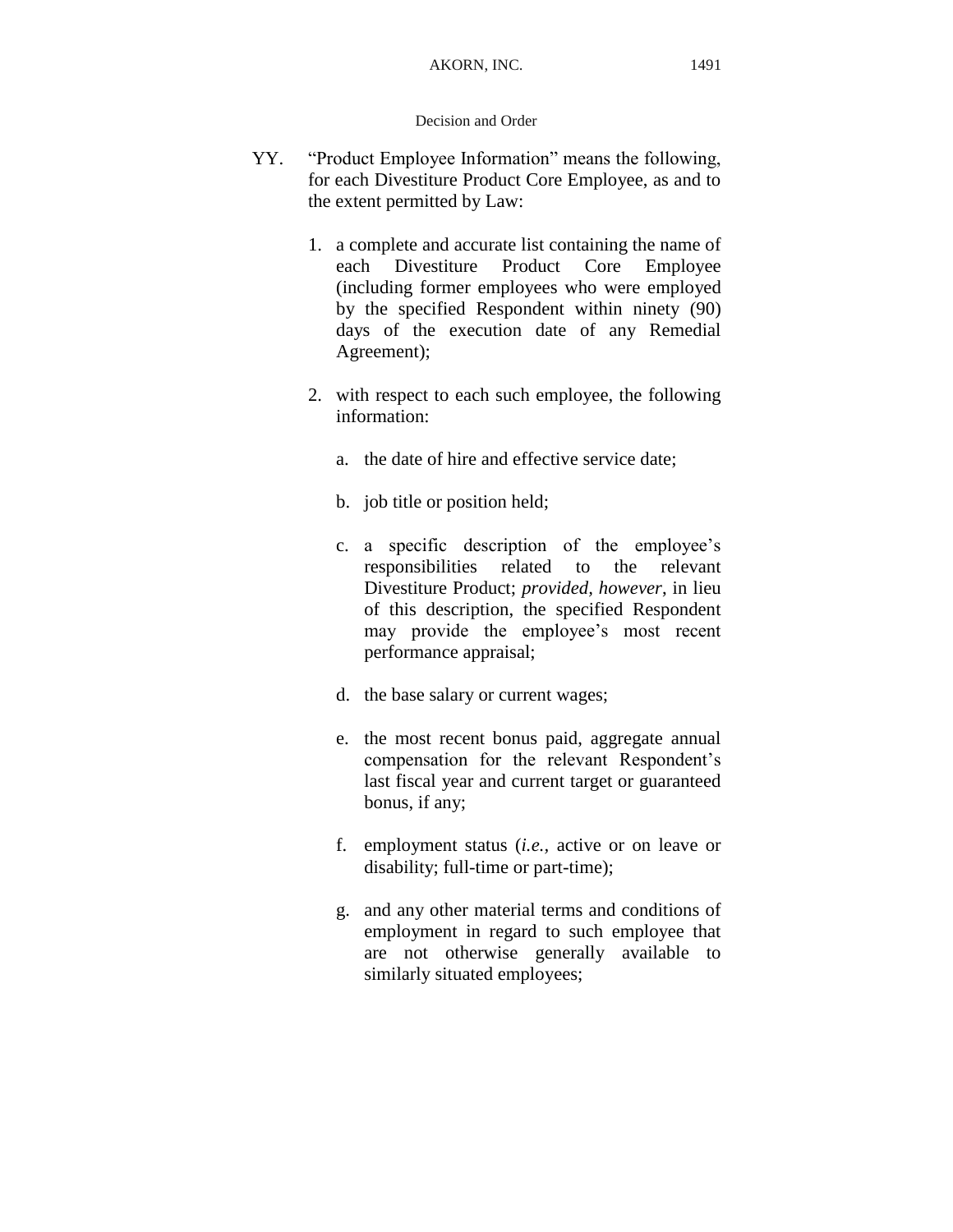### Decision and Order

- 3. at the Acquirer's option or the Proposed Acquirer's option (as applicable), copies of all employee benefit plans and summary plan descriptions (if any) applicable to the relevant employees.
- ZZ. "Product Intellectual Property" means all of the following related to a Divestiture Product (other than Product Licensed Intellectual Property):
	- 1. Patents;
	- 2. Product Copyrights;
	- 3. Product Trademarks, Product Trade Dress, trade secrets, know-how, techniques, data, inventions, practices, methods, and other confidential or proprietary technical, business, research, Development and other information; and
	- 4. rights to obtain and file for patents, trademarks, and copyrights and registrations thereof and to bring suit against a Third Party for the past, present or future infringement, misappropriation, dilution, misuse or other violations of any of the foregoing;
	- 5. for any Divestiture Product that is the subject of an NDA, the Drug Master File related to that NDA;

*provided, however,* "Product Intellectual Property" does not include the corporate names or corporate trade dress of "Akorn" or "Hi-Tech" or the related corporate logos thereof, or the corporate names or corporate trade dress of any other corporations or companies owned or controlled by the Respondent or the related corporate logos thereof, or general registered images or symbols by which Akorn, or Hi-Tech can be identified or defined.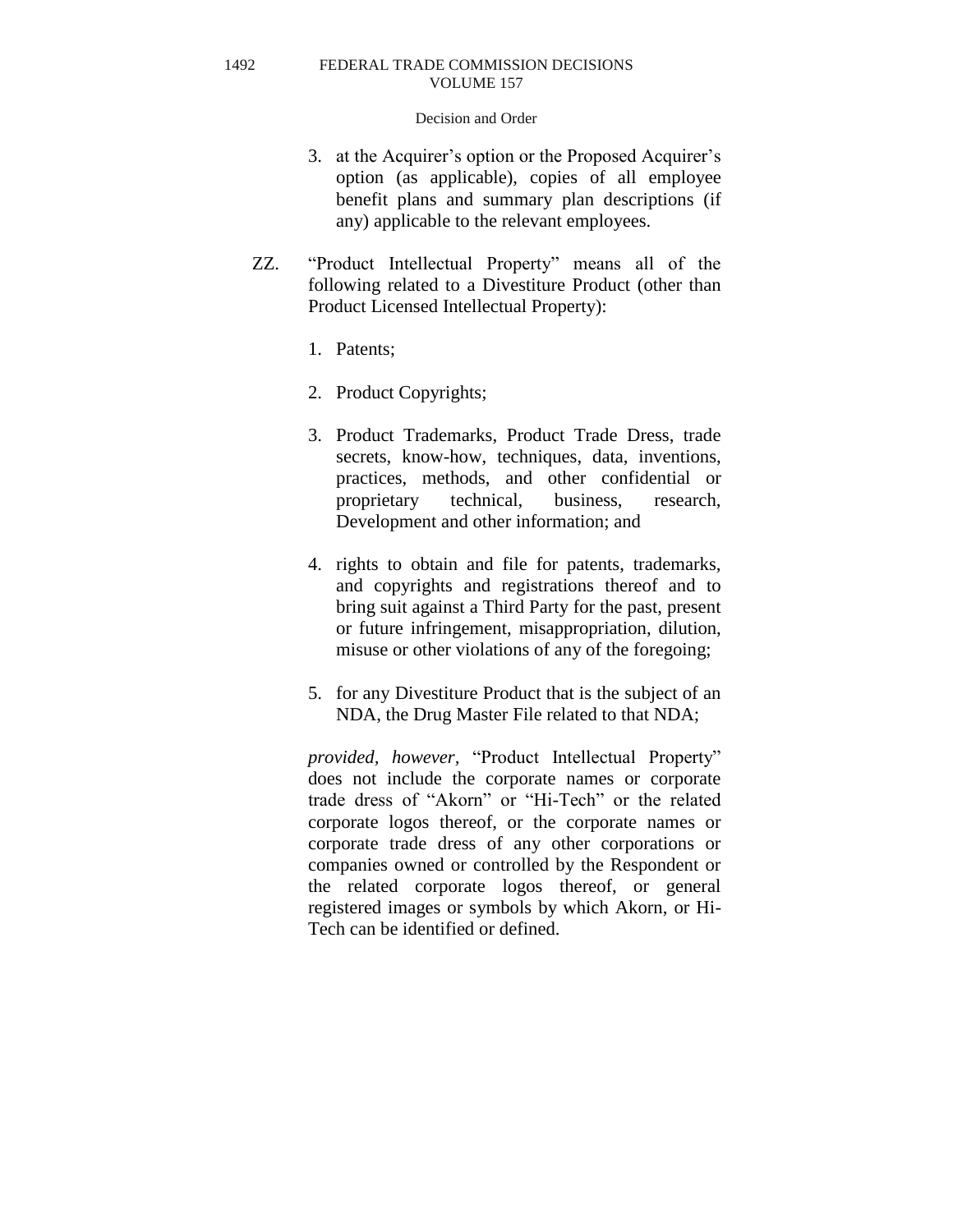- AAA. "Product Licensed Intellectual Property" means the following:
	- 1. Patents that are related to a Divestiture Product that the Respondent can demonstrate have been routinely used, prior to the Acquisition Date, for Retained Product(s) that has been marketed or sold on an extensive basis by the Respondent within the two-year period immediately preceding the Acquisition;
	- 2. trade secrets, know-how, techniques, data, inventions, practices, methods, and other confidential or proprietary technical, business, research, Development, and other information, and all rights in the Geographic Territory to limit the use or disclosure thereof, that are related to a Divestiture Product and that the Respondent can demonstrate have been routinely used, prior to the Acquisition Date, for Retained Product(s) that has been marketed or sold on an extensive basis by the Respondent within the two-year period immediately preceding the Acquisition; and
	- 3. for any Divestiture Product that is the subject of an ANDA, all Right(s) of Reference or Use that is either owned or controlled by, or has been granted or licensed to the Respondent that is related to the Drug Master File of an NDA of a Product that is the therapeutic equivalent (as that term is defined by the FDA) of the specified Divestiture Product.
- BBB. "Product Manufacturing Employees" means all salaried employees of a Respondent who have directly participated in the planning, design, implementation or operational management of the Product Manufacturing Technology of the specified Divestiture Product (irrespective of the portion of working time involved unless such participation consisted solely of oversight of legal, accounting, tax or financial compliance)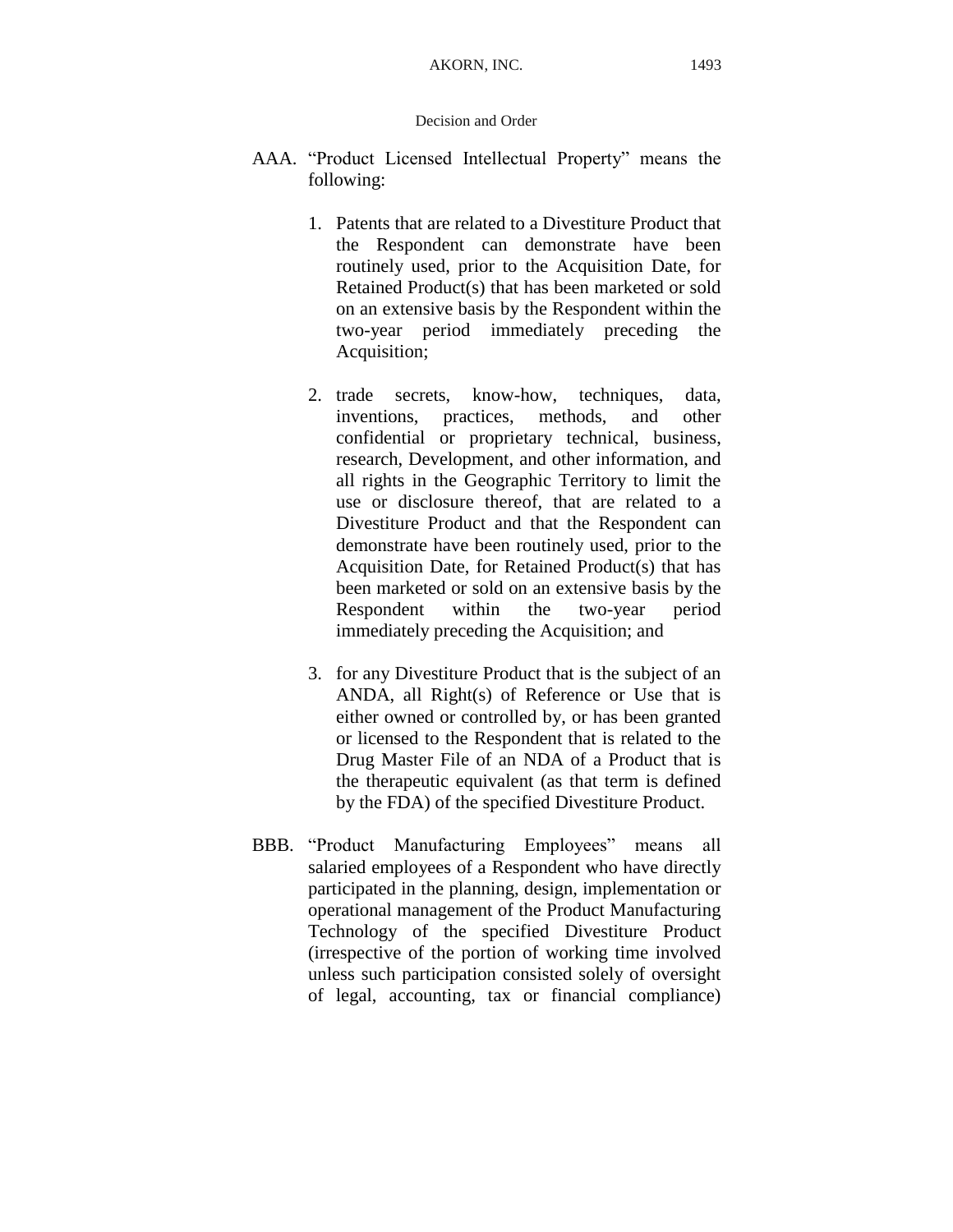### Decision and Order

within the eighteen (18) month period immediately prior to the Closing Date.

- CCC. "Product Manufacturing Technology" means all of the following related to a Divestiture Product:
	- 1. all technology, trade secrets, know-how, formulas, and proprietary information (whether patented, patentable or otherwise) related to the manufacture of that Product, including, but not limited to, the following: all product specifications, processes, analytical methods, product designs, plans, trade secrets, ideas, concepts, manufacturing, engineering, and other manuals and drawings, standard operating procedures, flow diagrams, chemical, safety, quality assurance, quality control, research records, clinical data, compositions, annual product reviews, regulatory communications, control history, current and historical information associated with the FDA Application(s) conformance and cGMP compliance, and labeling and all other information related to the manufacturing process, and supplier lists;
	- 2. all ingredients, materials, or components used in the manufacture of that Product including the active pharmaceutical ingredient, excipients or packaging materials; and,
	- 3. for those instances in which the manufacturing equipment is not readily available from a Third Party, at the Acquirer's option, all such equipment used to manufacture that Product.
- DDD. "Product Marketing Materials" means all marketing materials used specifically in the marketing or sale of the specified Divestiture Product in the Geographic Territory as of the Closing Date, including, without limitation, all advertising materials, training materials, product data, mailing lists, sales materials (*e.g*.,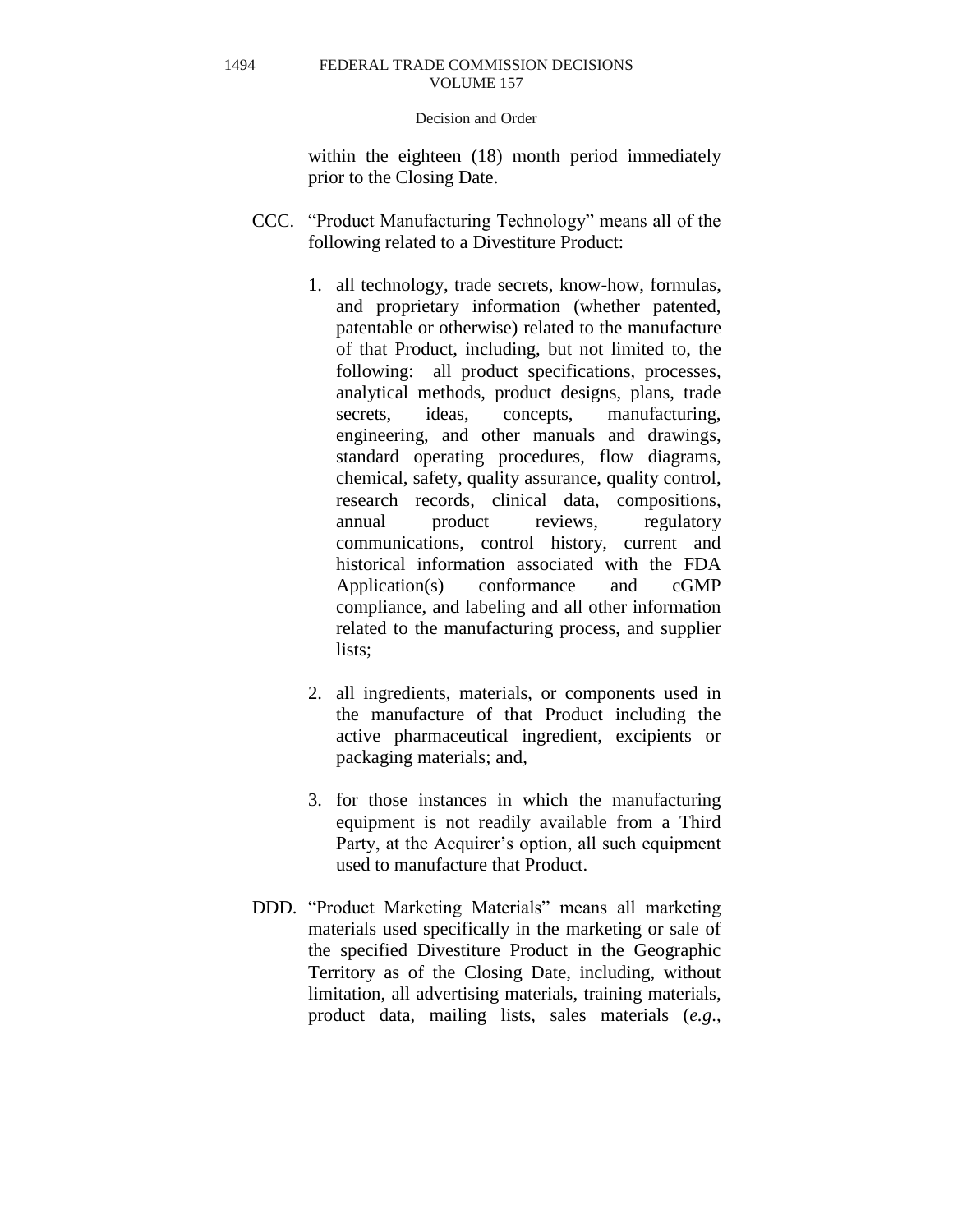detailing reports, vendor lists, sales data), marketing information (*e.g.*, competitor information, research data, market intelligence reports, statistical programs (if any) used for marketing and sales research), customer information (including customer net purchase information to be provided on the basis of either dollars and/or units for each month, quarter or year), sales forecasting models, educational materials, and advertising and display materials, speaker lists, promotional and marketing materials, Website content and advertising and display materials, artwork for the production of packaging components, television masters and other similar materials related to the specified Divestiture Product.

- EEE. "Product Research and Development Employees" means all salaried employees of a Respondent who have directly participated in the research, Development, regulatory approval process, or clinical studies of the specified Divestiture Product (irrespective of the portion of working time involved, unless such participation consisted solely of oversight of legal, accounting, tax or financial compliance) within the eighteen (18) month period immediately prior to the Closing Date.
- FFF. "Product Scientific and Regulatory Material" means all technological, scientific, chemical, biological, pharmacological, toxicological, regulatory and Clinical Trial materials and information.
- GGG. "Product Trade Dress" means the current trade dress of a Product, including but not limited to, Product packaging, and the lettering of the Product trade name or brand name.
- HHH. "Product Trademark(s)" means all proprietary names or designations, trademarks, service marks, trade names, and brand names, including registrations and applications for registration therefor (and all renewals, modifications, and extensions thereof) and all common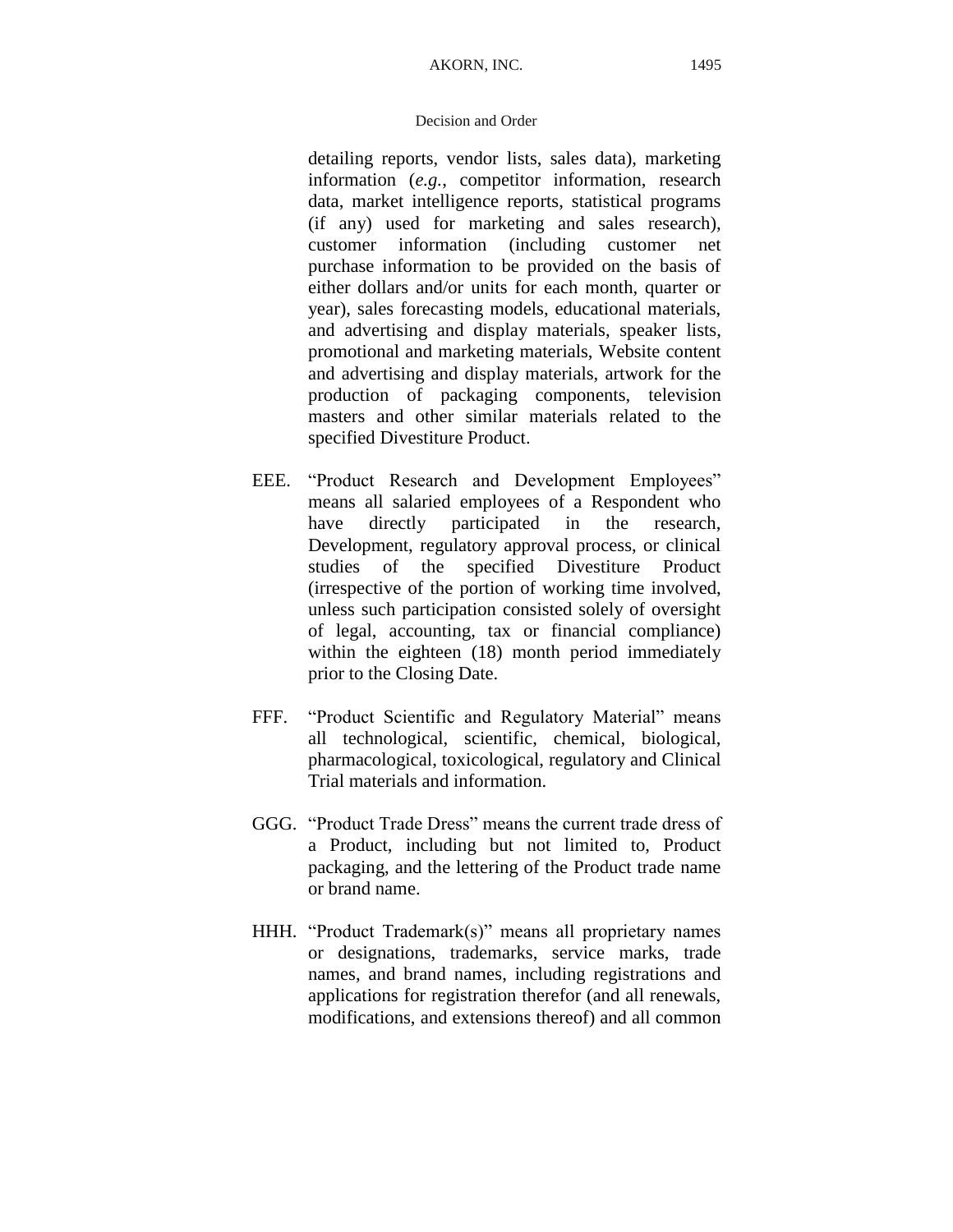## Decision and Order

law rights, and the goodwill symbolized thereby and associated therewith, for a Product.

- III. "Proposed Acquirer" means a Person proposed by a Respondent (or a Divestiture Trustee) to the Commission and submitted for the approval of the Commission as the acquirer for particular assets or rights required to be assigned, granted, licensed, divested, transferred, delivered or otherwise conveyed pursuant to this Order.
- JJJ. "Remedial Agreement(s)" means the following:
	- 1. any agreement between a Respondent(s) and an Acquirer that is specifically referenced and attached to this Order, including all amendments, exhibits, attachments, agreements, and schedules thereto, related to the relevant assets or rights to be assigned, granted, licensed, divested, transferred, delivered, or otherwise conveyed, including without limitation, any agreement to supply specified products or components thereof, and that has been approved by the Commission to accomplish the requirements of the Order in connection with the Commission's determination to make this Order final and effective;
	- 2. any agreement between a Respondent(s) and a Third Party to effect the assignment of assets or rights of that Respondent(s) related to a Divestiture Product to the benefit of an Acquirer that is specifically referenced and attached to this Order, including all amendments, exhibits, attachments, agreements, and schedules thereto, that has been approved by the Commission to accomplish the requirements of the Order in connection with the Commission's determination to make this Order final and effective;
	- 3. any agreement between a Respondent(s) and an Acquirer (or between a Divestiture Trustee and an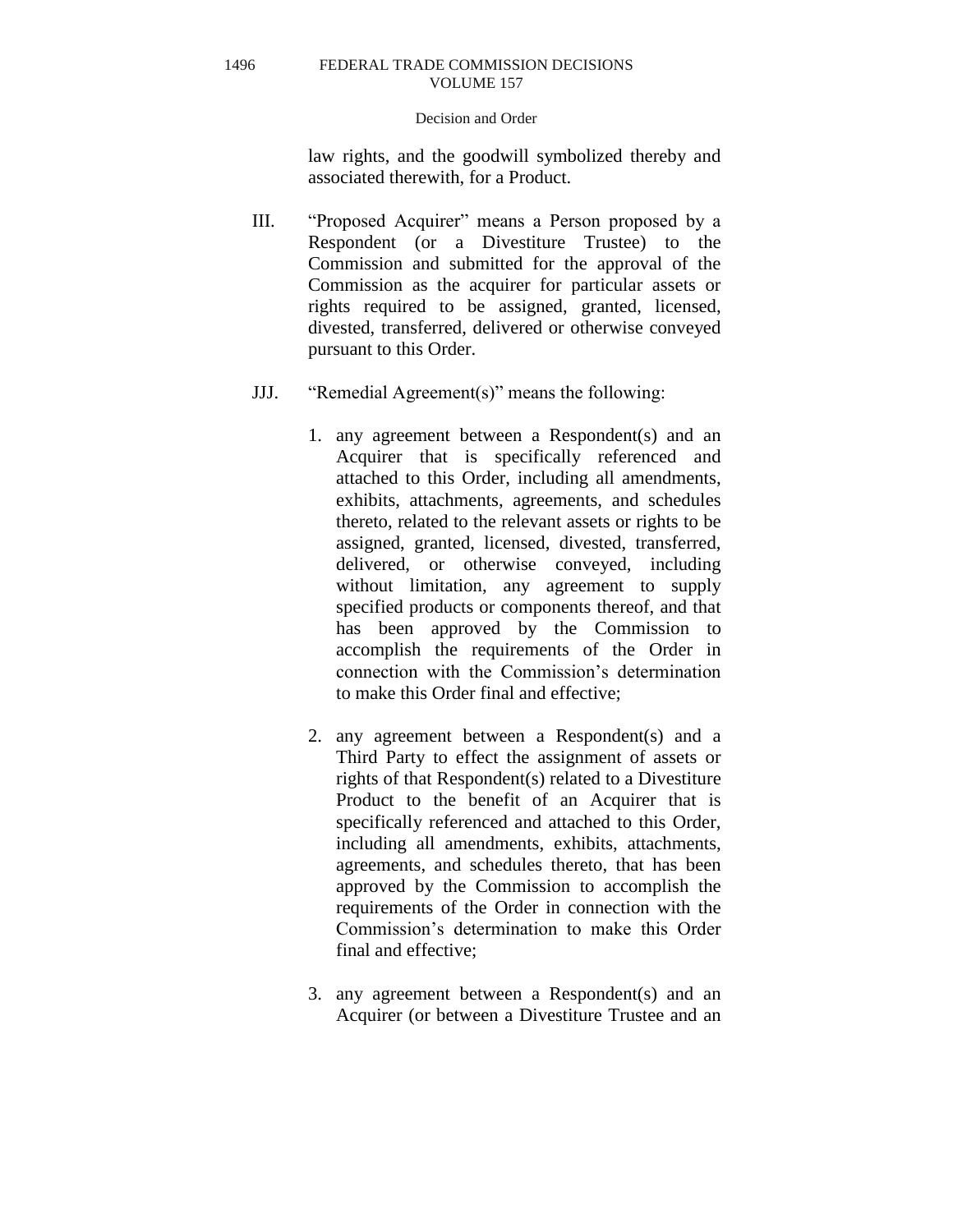Acquirer) that has been approved by the Commission to accomplish the requirements of this Order, including all amendments, exhibits, attachments, agreements, and schedules thereto, related to the relevant assets or rights to be assigned, granted, licensed, divested, transferred, delivered, or otherwise conveyed, including without limitation, any agreement by that Respondent(s) to supply specified products or components thereof, and that has been approved by the Commission to accomplish the requirements of this Order; and/or

- 4. any agreement between a Respondent(s) and a Third Party to effect the assignment of assets or rights of that Respondent(s) related to a Divestiture Product to the benefit of an Acquirer that has been approved by the Commission to accomplish the requirements of this Order, including all amendments, exhibits, attachments, agreements, and schedules thereto.
- KKK. "Retained Product" means any Product(s) other than a Divestiture Product.
- LLL. "Right of Reference or Use" means the authority to rely upon, and otherwise use, an investigation for the purpose of obtaining approval of an Application or to defend an Application, including the ability to make available the underlying raw data from the investigation for FDA audit.
- MMM."Supply Cost" means a cost not to exceed the Respondent's (as that Respondent is identified in the definition of the respective Divestiture Product) average direct per unit cost in United States dollars of manufacturing the specified Divestiture Product for the twelve (12) month period immediately preceding the Acquisition Date. "Supply Cost" shall expressly exclude any intracompany business transfer profit; *provided, however*, that in each instance where: (i) an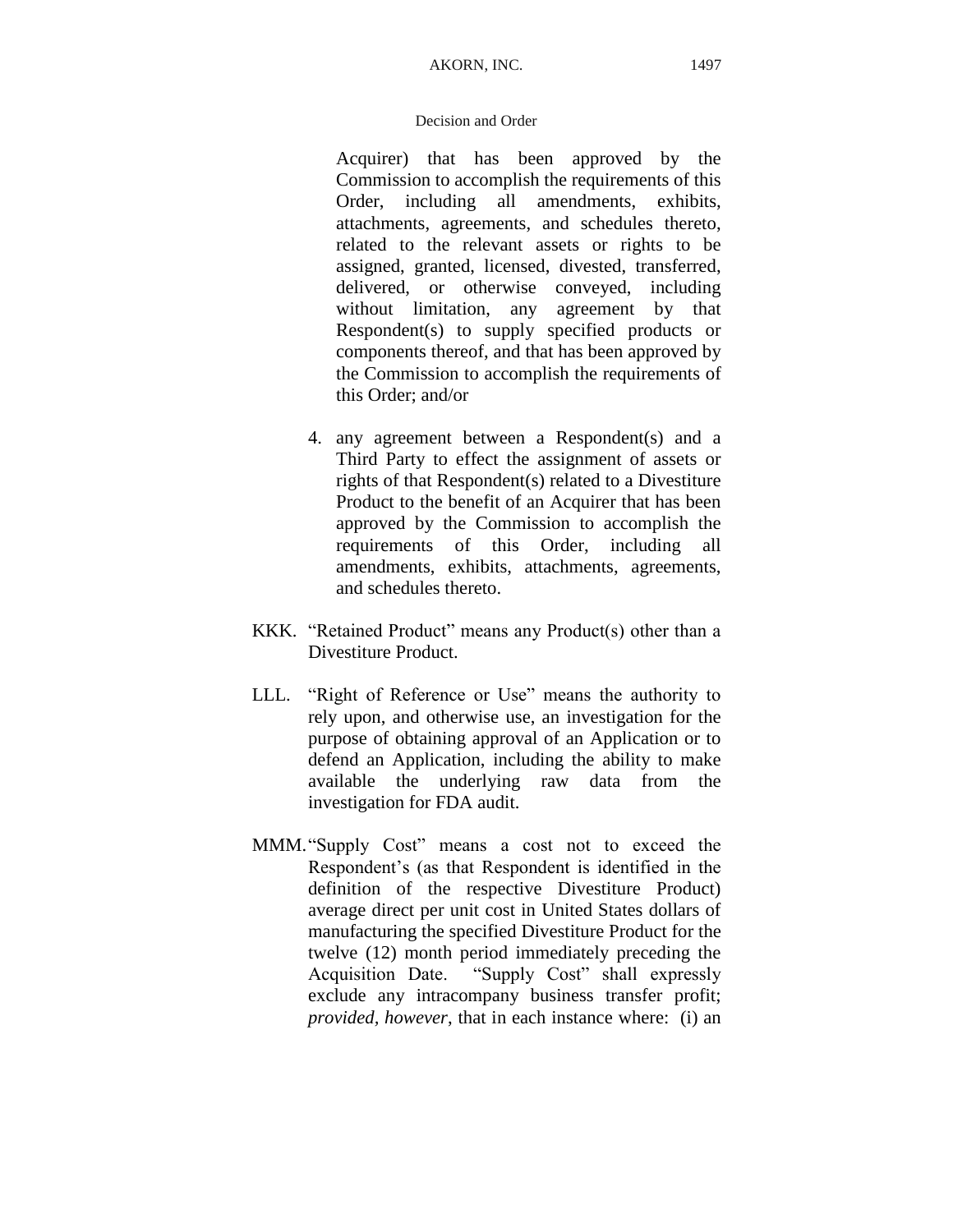# Decision and Order

agreement to Contract Manufacture is specifically referenced and attached to this Order, and (ii) such agreement becomes a Remedial Agreement for a Divestiture Product, "Supply Cost" means the cost as specified in such Remedial Agreement for that Divestiture Product.

- NNN. "Technology Transfer Standards" means requirements and standards sufficient to ensure that the information and assets required to be delivered to an Acquirer pursuant to this Order are delivered in an organized, comprehensive, complete, useful, timely (*i.e.*, ensuring no unreasonable delays in transmission), and meaningful manner. Such standards and requirements shall include, *inter alia*,
	- 1. designating employees of the Respondent(s) knowledgeable about the Product Manufacturing Technology (and all related intellectual property) related to each of the Divestiture Products who will be responsible for communicating directly with the Acquirer or its Manufacturing Designee, and the Interim Monitor (if one has been appointed), for the purpose of effecting such delivery;
	- 2. preparing technology transfer protocols and transfer acceptance criteria for both the processes and analytical methods related to the specified Divestiture Product that are acceptable to the Acquirer;
	- 3. preparing and implementing a detailed technological transfer plan that contains, *inter alia*, the transfer of all relevant information, all appropriate documentation, all other materials, and projected time lines for the delivery of all such Product Manufacturing Technology (including all related intellectual property) to the Acquirer or its Manufacturing Designee; and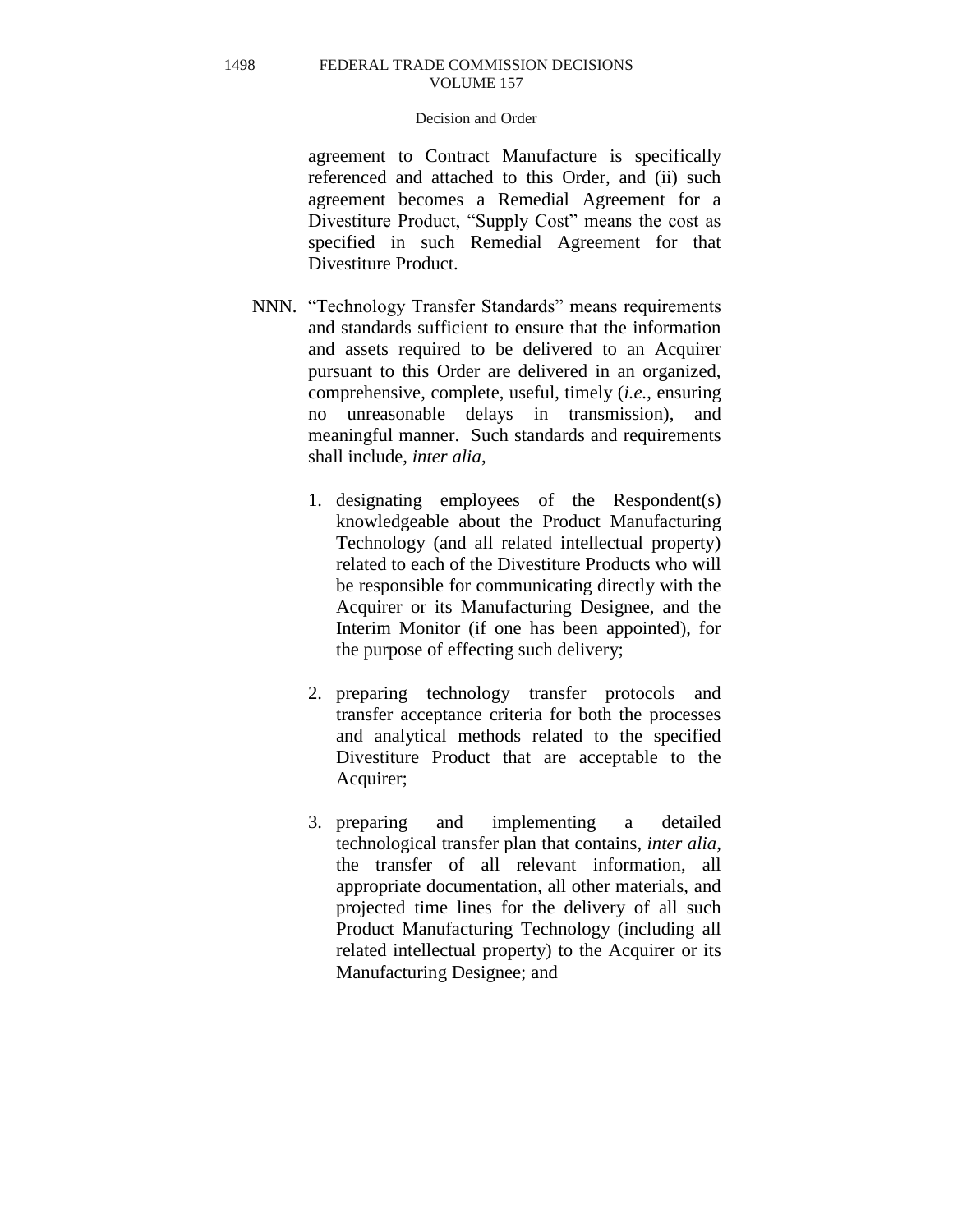- 4. providing, in a timely manner, assistance and advice to enable the Acquirer or its Manufacturing Designee to:
	- a. manufacture the specified Divestiture Product in the quality and quantities achieved by the specified Respondent (as that Respondent is identified in the definition of the specified Divestiture Product), or the manufacturer and/or developer of such Divestiture Product;
	- b. obtain any Product Approvals necessary for the Acquirer or its Manufacturing Designee, to manufacture, distribute, market, and sell the specified Divestiture Product in commercial quantities and to meet all Agency-approved specifications for such Divestiture Product; and
	- c. receive, integrate, and use all such Product Manufacturing Technology and all such intellectual property related to the specified Divestiture Product.
- OOO. "Third Party(ies)" means any non-governmental Person other than the following: the Respondents; or, the Acquirer of particular assets or rights pursuant to this Order.
- PPP. "Watson" means Watson Laboratories, Inc. is a corporation organized, existing and doing business under and by virtue of the laws of the State of Delaware with its headquarters address located at Morris Corporate Center III, 400 Interpace Parkway, Parsippany, New Jersey 07054. Watson Laboratories, Inc. is a wholly owned subsidiary of Actavis, Inc.
- QQQ. "Website" means the content of the Website(s) located at the Domain Names, the Domain Names, and all copyrights in such Website(s), to the extent owned by a Respondent; *provided, however,* "Website" shall not include the following: (1) content owned by Third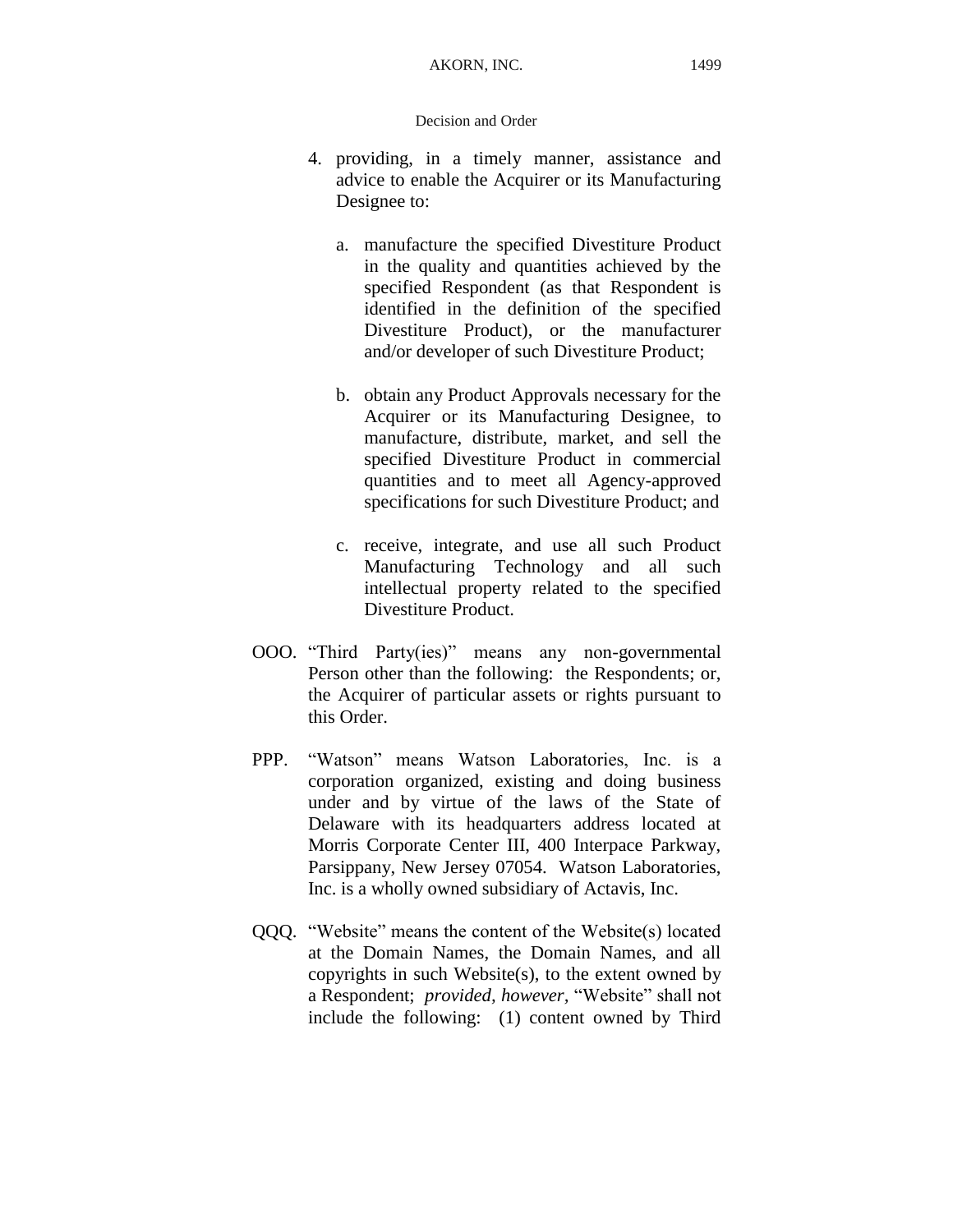# Decision and Order

Parties and other Product Intellectual Property not owned by a Respondent that are incorporated in such Website(s), such as stock photographs used in the Website(s), *except* to the extent that a Respondent can convey its rights, if any, therein; or (2) content unrelated to any of the Divestiture Products.

# **II.**

# **IT IS FURTHER ORDERED** that:

A. Not later than the earlier of: (i) ten (10) days after the Acquisition Date or (ii) ten (10) days after the Order Date, Respondents shall divest the Divestiture Product Assets and grant the related Divestiture Product License, absolutely and in good faith, to Watson pursuant to, and in accordance with, the Divestiture Product Agreement(s) (which agreements shall not limit or contradict, or be construed to limit or contradict, the terms of this Order, it being understood that this Order shall not be construed to reduce any rights or benefits of Watson or to reduce any obligations of Respondents under such agreements), and each such agreement, if it becomes a Remedial Agreement related to the Divestiture Product Assets is incorporated by reference into this Order and made a part hereof;

> *provided, however*, that if Respondents have divested the Divestiture Product Assets to Watson prior to the Order Date, and if, at the time the Commission determines to make this Order final and effective, the Commission notifies Respondents that Watson is not an acceptable purchaser of the Divestiture Product Assets, then Respondents shall immediately rescind the transaction with Watson, in whole or in part, as directed by the Commission, and shall divest the Divestiture Product Assets within one hundred eighty (180) days from the Order Date, absolutely and in good faith, at no minimum price, to an Acquirer that receives the prior approval of the Commission, and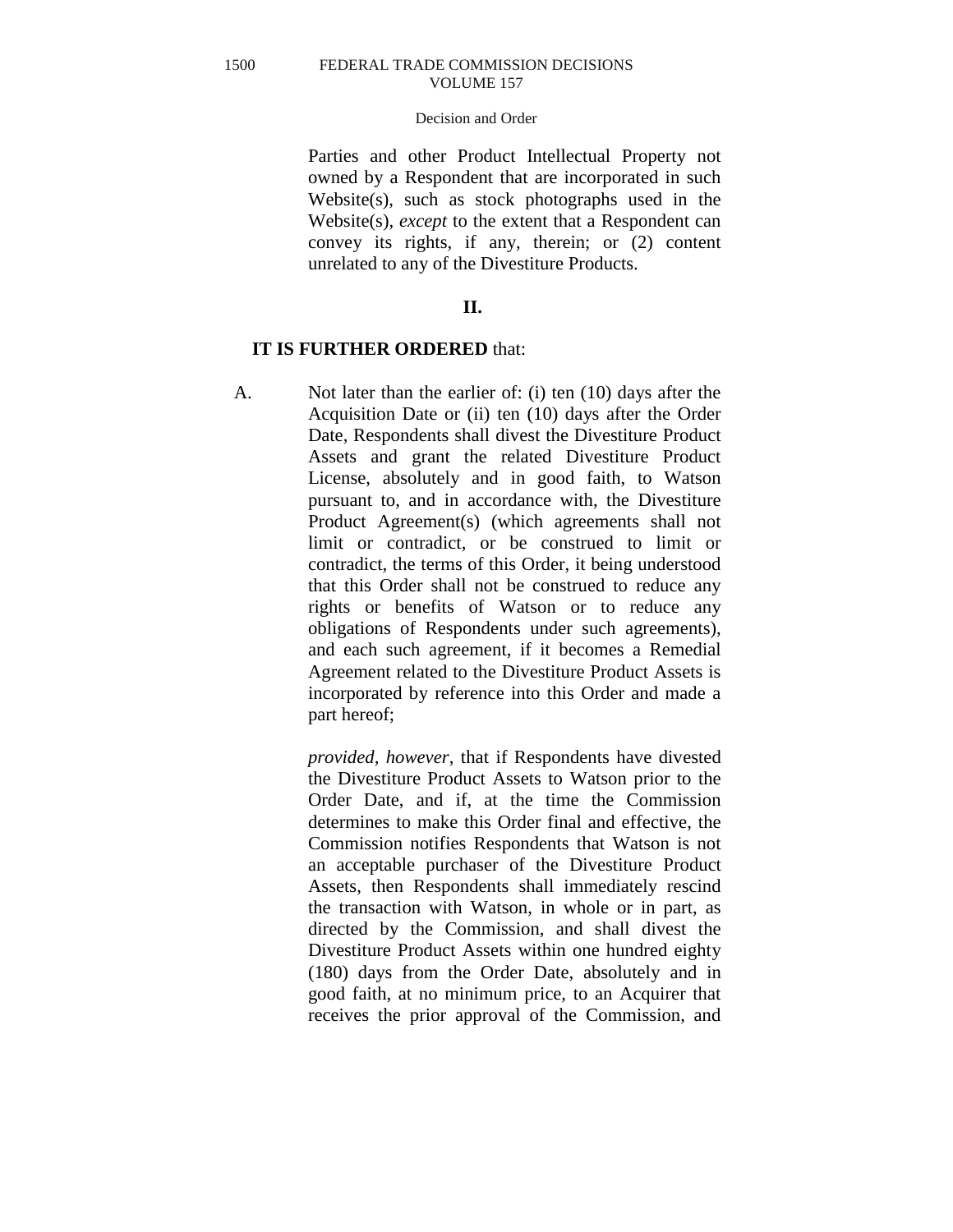only in a manner that receives the prior approval of the Commission;

*provided further, however,* that if Respondents have divested the Divestiture Product Assets to Watson prior to the Order Date, and if, at the time the Commission determines to make this Order final and effective, the Commission notifies Respondents that the manner in which the divestiture was accomplished is not acceptable, the Commission may direct Respondents, or appoint a Divestiture Trustee, to effect such modifications to the manner of divestiture of the Divestiture Product Assets to Watson (including, but not limited to, entering into additional agreements or arrangements) as the Commission may determine are necessary to satisfy the requirements of this Order.

B. Prior to the Closing Date, Respondents shall secure all consents and waivers from all Third Parties that are necessary to permit Respondents to divest the assets required to be divested pursuant to this Order to an Acquirer, and to permit the relevant Acquirer to continue the Business of the Divestiture Product(s) being acquired by that Acquirer;

> *provided, however*, Respondents may satisfy this requirement by certifying that the relevant Acquirer for the Divestiture Product has executed all such agreements directly with each of the relevant Third Parties.

- C. Respondents shall:
	- 1. submit to each Acquirer, at Respondents' expense, all Confidential Business Information related to the Divestiture Products being acquired by that Acquirer;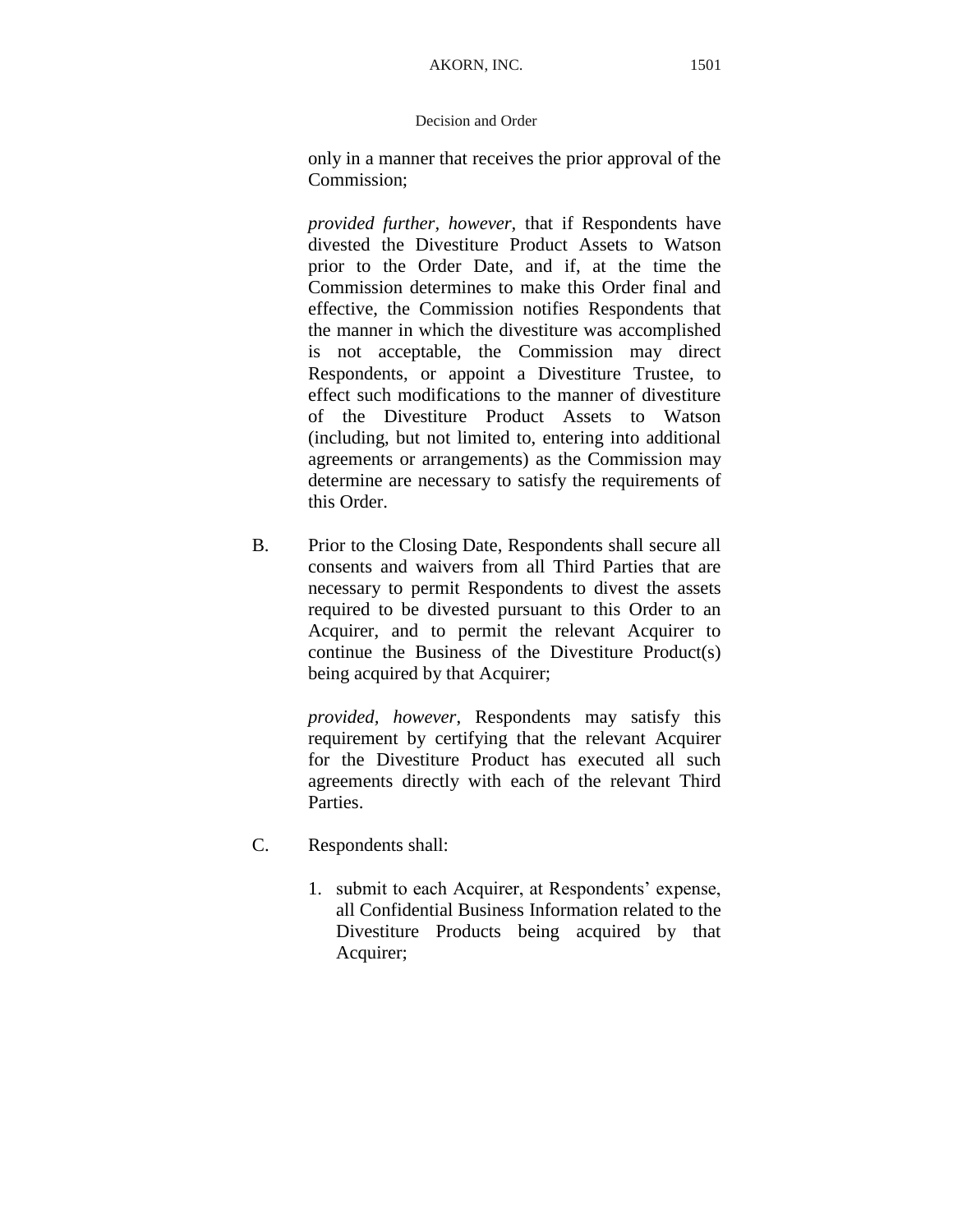- 2. deliver all Confidential Business Information related to the Divestiture Products being acquired by that Acquirer to that Acquirer:
	- a. in good faith;
	- b. in a timely manner, *i.e.*, as soon as practicable, avoiding any delays in transmission of the respective information; and
	- c. in a manner that ensures its completeness and accuracy and that fully preserves its usefulness;
- 3. pending complete delivery of all such Confidential Business Information to the relevant Acquirer, provide that Acquirer and the Interim Monitor (if any has been appointed) with access to all such Confidential Business Information and employees who possess or are able to locate such information for the purposes of identifying the books, records, and files directly related to the Divestiture Products acquired by that Acquirer that contain such Confidential Business Information and facilitating the delivery in a manner consistent with this Order;
- 4. not use, directly or indirectly, any such Confidential Business Information related to the Business of the Divestiture Products other than as necessary to comply with the following:
	- a. the requirements of this Order;
	- b. Respondents' obligations to each respective Acquirer under the terms of any related Remedial Agreement; or
	- c. applicable Law;
- 5. not disclose or convey any Confidential Business Information, directly or indirectly, to any Person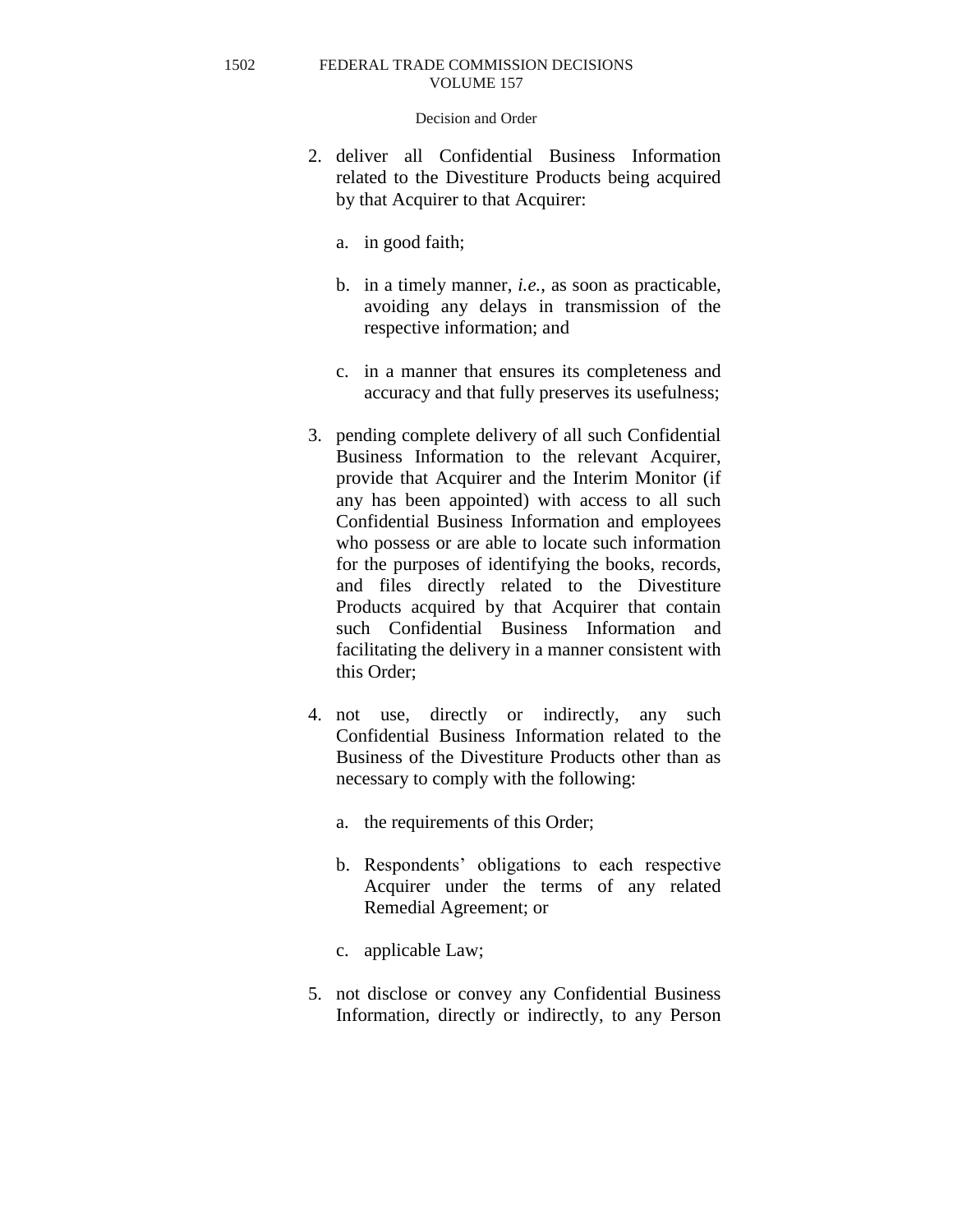except (i) the Acquirer of the particular Divestiture Products, (ii) other Persons specifically authorized by that Acquirer to receive such information, (iii) the Commission, or (iv) the Interim Monitor (if any has been appointed); and

- 6. not provide, disclose or otherwise make available, directly or indirectly, any Confidential Business Information related to the marketing or sales of the Divestiture Products to the marketing or sales employees associated with the Business related to those Retained Products that are the therapeutic equivalent (as that term is defined by the FDA) of the Divestiture Products.
- D. For each Acquirer of a Divestiture Product, Respondents shall provide, or cause to be provided to that Acquirer in a manner consistent with the Technology Transfer Standards the following:
	- 1. all Product Manufacturing Technology (including all related intellectual property) related to the Divestiture Product(s) being acquired by that Acquirer; and
	- 2. all rights to all Product Manufacturing Technology (including all related intellectual property) that is owned by a Third Party and licensed to any Respondent related to the Divestiture Products being acquired by that Acquirer.

Respondents shall obtain any consents from Third Parties required to comply with this provision. No Respondent shall enforce any agreement against a Third Party or an Acquirer to the extent that such agreement may limit or otherwise impair the ability of that Acquirer to use or to acquire from the Third Party the Product Manufacturing Technology (including all related intellectual property) related to the Divestiture Products acquired by that Acquirer. Such agreements include, but are not limited to, agreements with respect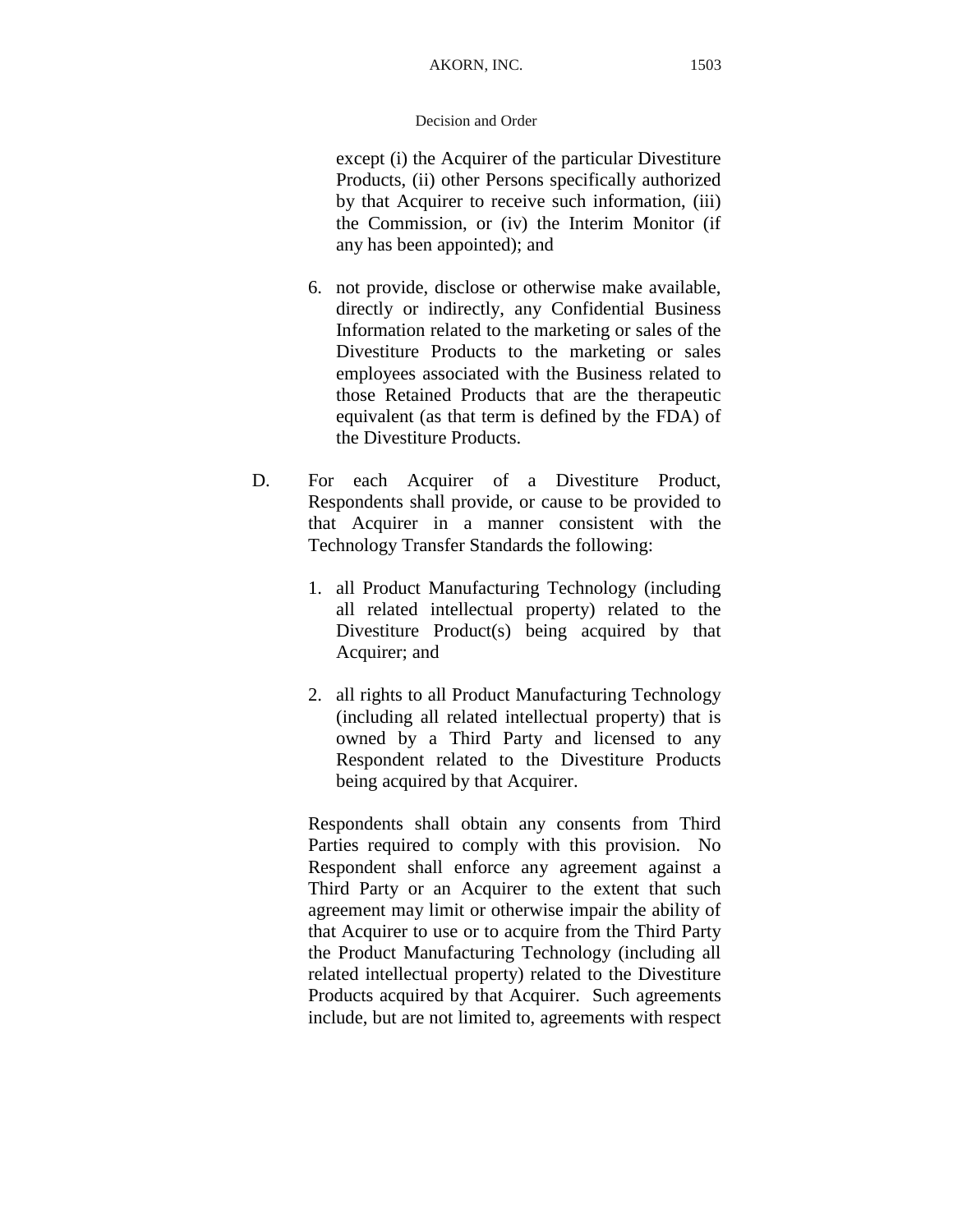# Decision and Order

to the disclosure of Confidential Business Information related to such Product Manufacturing Technology. Not later than ten (10) days after the Closing Date, Respondents shall grant a release to each Third Party that is subject to such agreements that allows the Third Party to provide the relevant Product Manufacturing Technology to that Acquirer. Within five (5) days of the execution of each such release, Respondents shall provide a copy of the release to that Acquirer.

- E. For each Acquirer of a Divestiture Product that is a Contract Manufacture Product, Respondents shall:
	- 1. upon reasonable written notice and request from that Acquirer to Respondents, Contract Manufacture and deliver, or cause to be manufactured and delivered, to the requesting Acquirer, in a timely manner and under reasonable terms and conditions, a supply of each of the Contract Manufacture Products related to the Divestiture Products acquired by that Acquirer at Supply Cost, for a period of time sufficient to allow that Acquirer (or the Manufacturing Designee of the Acquirer) to obtain all of the relevant Product Approvals necessary to manufacture in commercial quantities, and in a manner consistent with cGMP, the finished drug product independently of Respondents, and to secure sources of supply of the active pharmaceutical ingredients, excipients, other ingredients, and necessary components listed in Application(s) of the relevant Respondent (as that Respondent is identified in the definition of the respective Divestiture Product) for the Divestiture Product(s) acquired by that Acquirer from Persons other than Respondents;
	- 2. make representations and warranties to such Acquirer that the Contract Manufacture Product(s) supplied by a Respondent pursuant to a Remedial Agreement meet the relevant Agency-approved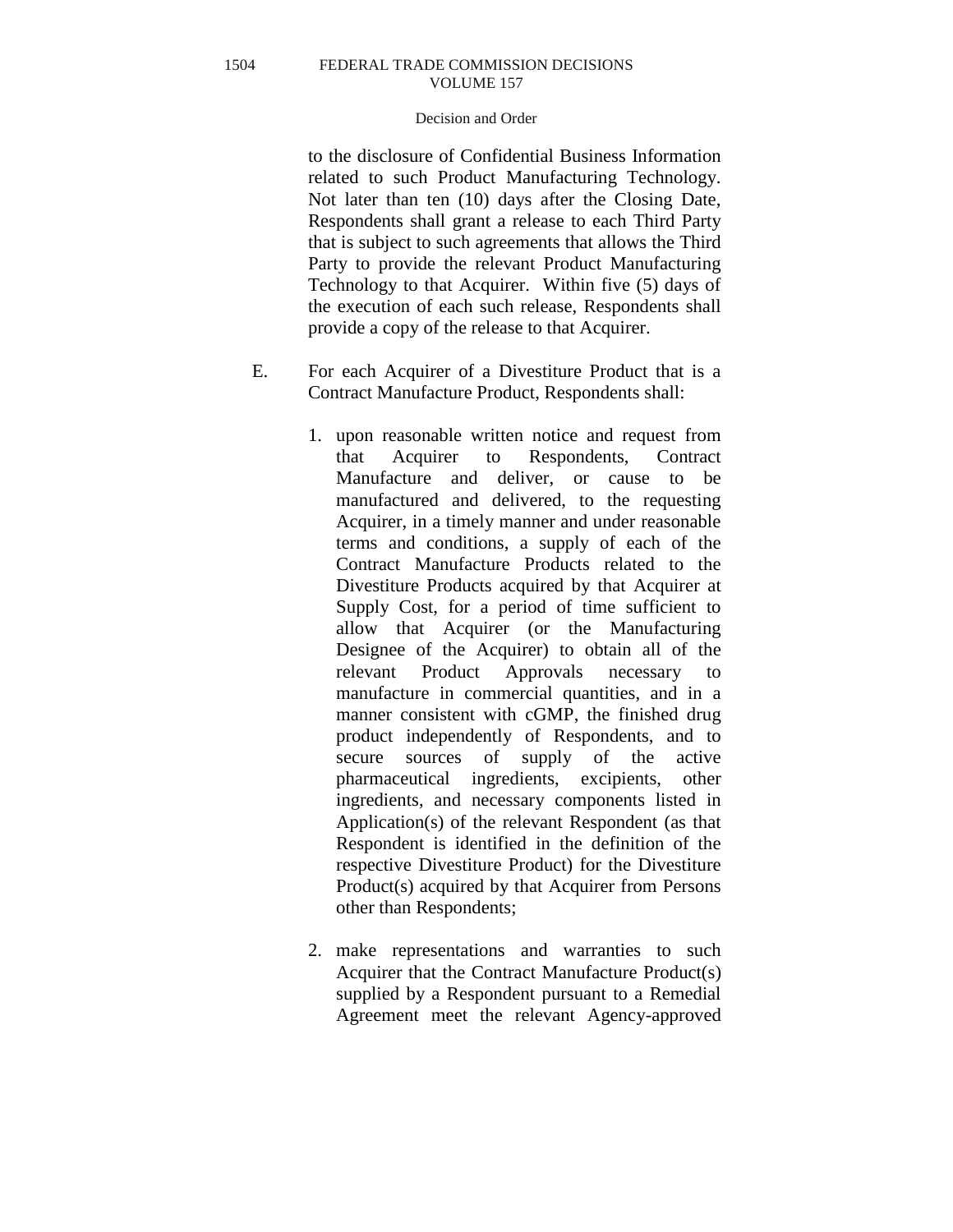specifications. For the Contract Manufacture Product(s) to be marketed or sold in the Geographic Territory, the supplying Respondent shall agree to indemnify, defend and hold the Acquirer harmless from any and all suits, claims, actions, demands, liabilities, expenses or losses alleged to result from the failure of the Contract Manufacture Product(s) supplied to the Acquirer pursuant to a Remedial Agreement by that Respondent to meet cGMP. This obligation may be made contingent upon the Acquirer giving that Respondent prompt written notice of such claim and cooperating fully in the defense of such claim;

*provided, however*, that a Respondent may reserve the right to control the defense of any such claim, including the right to settle the claim, so long as such settlement is consistent with that Respondent's responsibilities to supply the Contract Manufacture Products in the manner required by this Order; *provided further, however,*  that this obligation shall not require Respondents to be liable for any negligent act or omission of the Acquirer or for any representations and warranties, express or implied, made by the Acquirer that exceed the representations and warranties made by a Respondent to the Acquirer in an agreement to Contract Manufacture;

*provided further, however,* that in each instance where: (i) an agreement to divest relevant assets or Contract Manufacture is specifically referenced and attached to this Order, and (ii) such agreement becomes a Remedial Agreement for a Divestiture Product, each such agreement may contain limits on a Respondent's aggregate liability resulting from the failure of the Contract Manufacture Products supplied to the Acquirer pursuant to such Remedial Agreement to meet cGMP;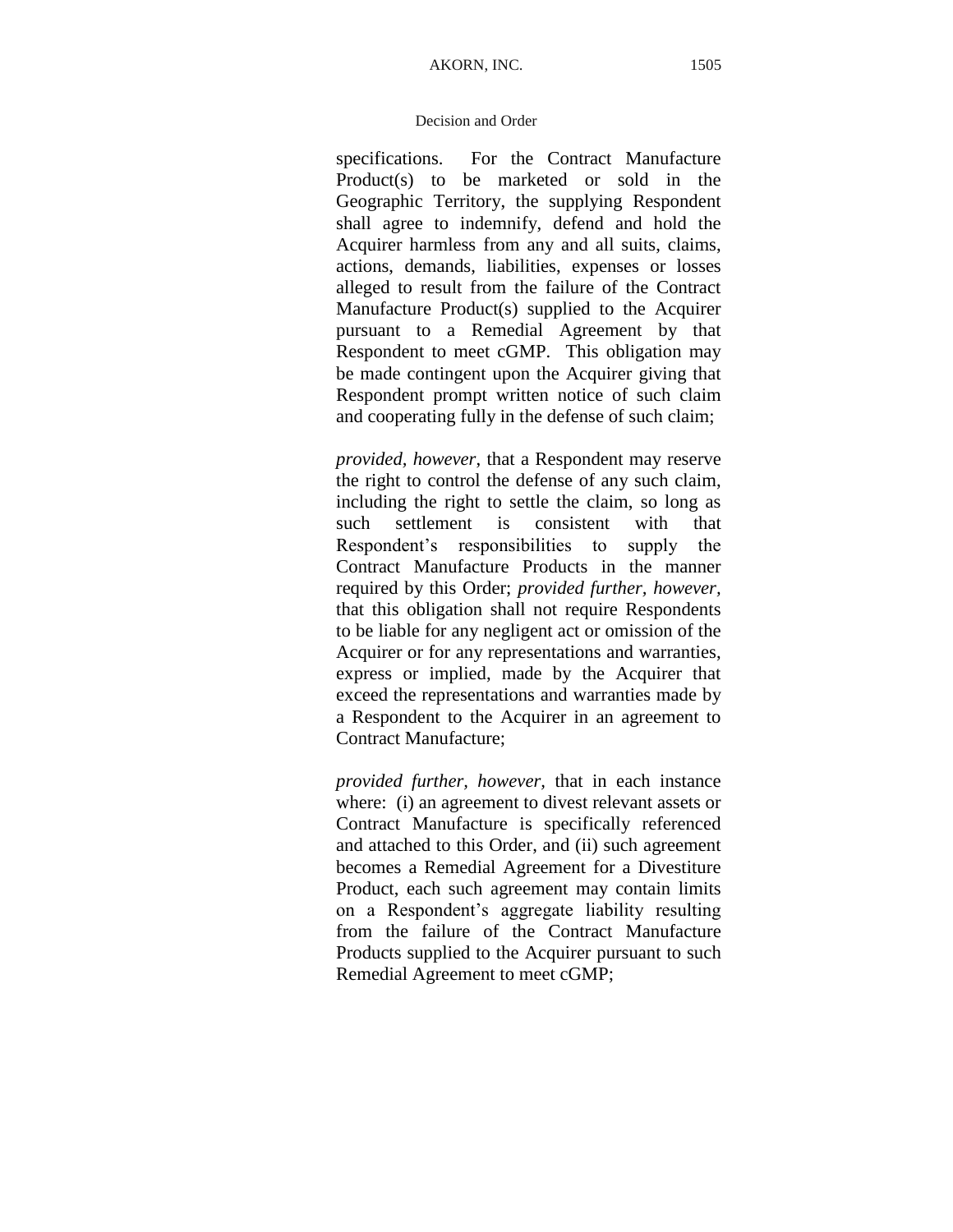# Decision and Order

- 3. give priority to supplying a Contract Manufacture Product to the relevant Acquirer over manufacturing and supplying of Products for Respondents' own use or sale;
- 4. make representations and warranties to each Acquirer that Respondents shall hold harmless and indemnify the Acquirer for any liabilities or loss of profits resulting from the failure of the Contract Manufacture Products to be delivered in a timely manner as required by the Remedial Agreement(s) unless Respondents can demonstrate that the failure was beyond the control of Respondents and in no part the result of negligence or willful misconduct by Respondents;

*provided, however*, that in each instance where: (i) an agreement to divest relevant assets or Contract Manufacture is specifically referenced and attached to this Order and (ii) such agreement becomes a Remedial Agreement for a Divestiture Product, each such agreement may contain limits on a Respondent's aggregate liability for such a failure;

- 5. during the term of any agreement to Contract Manufacture, upon written request of that Acquirer or the Interim Monitor (if any has been appointed), make available to the Acquirer and the Interim Monitor (if any has been appointed) all records that relate directly to the manufacture of the relevant Contract Manufacture Products that are generated or created after the Closing Date;
- 6. during the term of any agreement to Contract Manufacture, Respondents shall take all actions as are reasonably necessary to ensure an uninterrupted supply of the Contract Manufacture Product(s);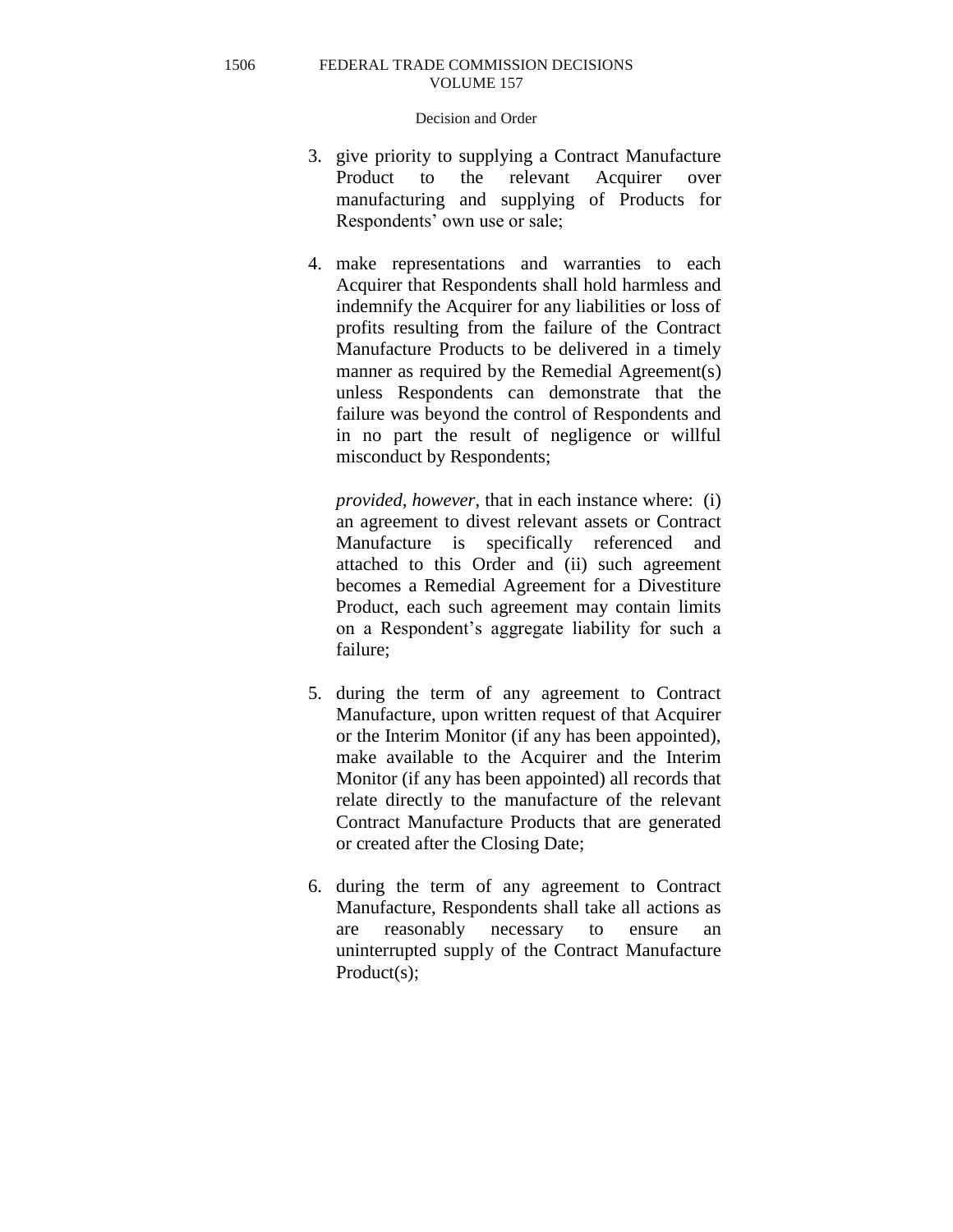- 7. in the event Respondents become (i) unable to supply or produce a Contract Manufacture Product from the facility or facilities originally contemplated under a Remedial Agreement with an Acquirer and (ii) that Product is the subject of an ANDA, then Respondents shall provide a therapeutically equivalent (as that term is defined by the FDA) Product from another of Respondents' facility or facilities in those instances where such facilities are being used or have previously been used, and are able to be used, by Respondents to manufacture such Product(s);
- 8. provide access to all information and facilities, and make such arrangements with Third Parties, as are necessary to allow the Interim Monitor to monitor compliance with the obligations to Contract Manufacture;
- 9. during the term of any agreement to Contract Manufacture, provide consultation with knowledgeable employees of the Respondents and training, at the written request of the Acquirer and at a facility chosen by the Acquirer, for the purposes of enabling that Acquirer (or the Manufacturing Designee of that Acquirer) to obtain all Product Approvals to manufacture the Contract Manufacture Products acquired by that Acquirer in the same quality achieved by, or on behalf of, the relevant Respondent (as that Respondent is identified in the definition of the respective Divestiture Product) and in commercial quantities, and in a manner consistent with cGMP, independently of Respondents and sufficient to satisfy management of the Acquirer that its personnel (or the Manufacturing Designee's personnel) are adequately trained in the manufacture of the Contract Manufacture Products;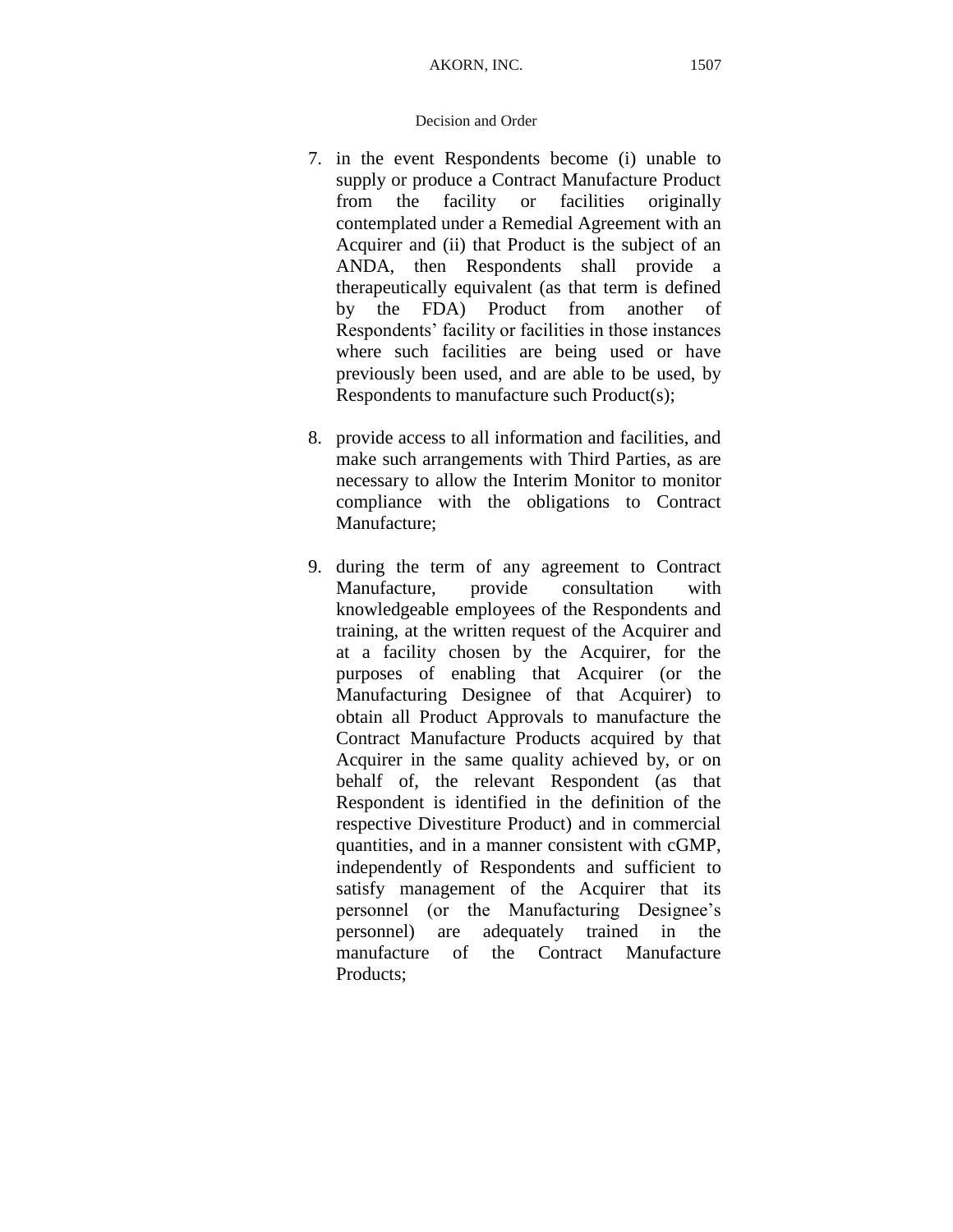# Decision and Order

The foregoing provisions, II.E.1. - 9., shall remain in effect with respect to each Contract Manufacture Product until the earliest of: (i) the date the Acquirer of that Contract Manufacture Product (or the Manufacturing Designee(s) of that Acquirer), respectively, is approved by the FDA to manufacture and sell such Contract Manufacture Product in the United States and able to manufacture such Contract Manufacture Product in commercial quantities, in a manner consistent with cGMP, independently of Respondents; (ii) the date the Acquirer of a particular Contract Manufacture Product notifies the Commission and Respondents of its intention to abandon its efforts to manufacture such Contract Manufacture Product; (iii) the date of written notification from staff of the Commission that the Interim Monitor, in consultation with staff of the Commission, has determined that the Acquirer of a particular Contract Manufacture Product has abandoned its efforts to manufacture such Contract Manufacture Product, or (iv) the date five (5) years from the Closing Date.

F. Respondents shall require, as a condition of continued employment post-divestiture of the assets required to be divested pursuant to this Order, that each employee that has had responsibilities related to the marketing or sales of the Divestiture Products within the one (1) year period prior to the Closing Date and each employee that has responsibilities related to the marketing or sales of those Retained Products that are the therapeutic equivalent (as that term is defined by the FDA) of the Divestiture Products, in each case who have or may have had access to Confidential Business Information, and the direct supervisor(s) of any such employee sign a confidentiality agreement pursuant to which that employee shall be required to maintain all Confidential Business Information related to the Divestiture Products as strictly confidential, including the nondisclosure of that information to all other employees, executives or other personnel of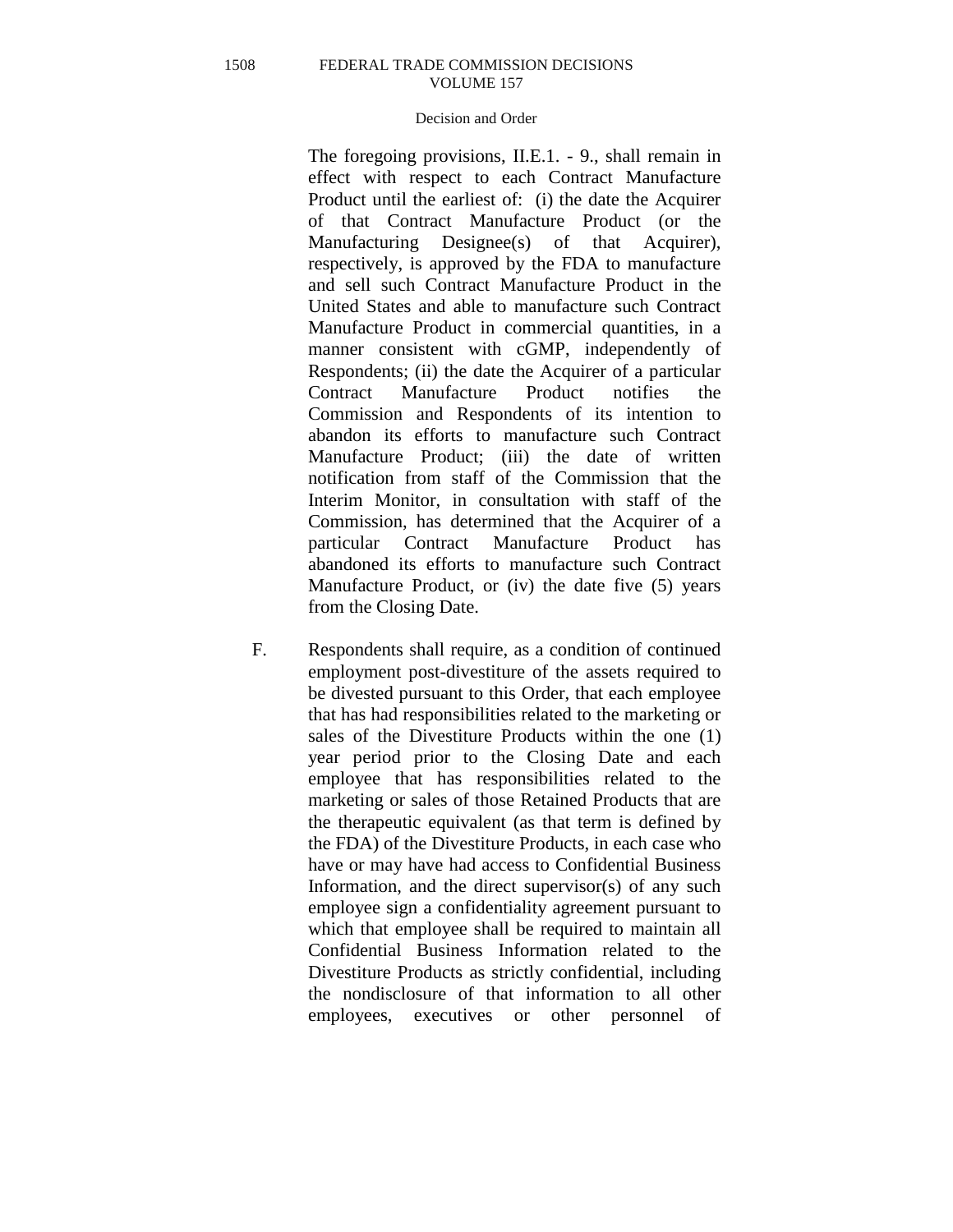Respondents (other than as necessary to comply with the requirements of this Order).

- G. Not later than thirty (30) days after the Closing Date, Respondents shall provide written notification of the restrictions on the use and disclosure of the Confidential Business Information related to the Divestiture Products by Respondents' personnel to all of their employees who (i) may be in possession of such Confidential Business Information or (ii) may have access to such Confidential Business Information. Respondents shall give the abovedescribed notification by e-mail with return receipt requested or similar transmission, and keep a file of those receipts for one (1) year after the Closing Date. Respondents shall provide a copy of the notification to the relevant Acquirer. Respondents shall maintain complete records of all such notifications at Respondents' registered office within the United States and shall provide an officer's certification to the Commission stating that the acknowledgment program has been implemented and is being complied with. Respondents shall provide the relevant Acquirer with copies of all certifications, notifications and reminders sent to Respondents' personnel.
- H. For each Acquirer of a Divestiture Product, Respondents shall:
	- 1. for a period of six (6) months from the Closing Date or until the hiring of twenty (20) Divestiture Product Core Employees by that Acquirer or its Manufacturing Designee, whichever occurs earlier, provide that Acquirer or its Manufacturing Designee with the opportunity to enter into employment contracts with the Divestiture Product Core Employees related to the Divestiture Products and assets acquired by that Acquirer. Each of these periods is hereinafter referred to as the "Divestiture Product Core Employee Access Period(s);"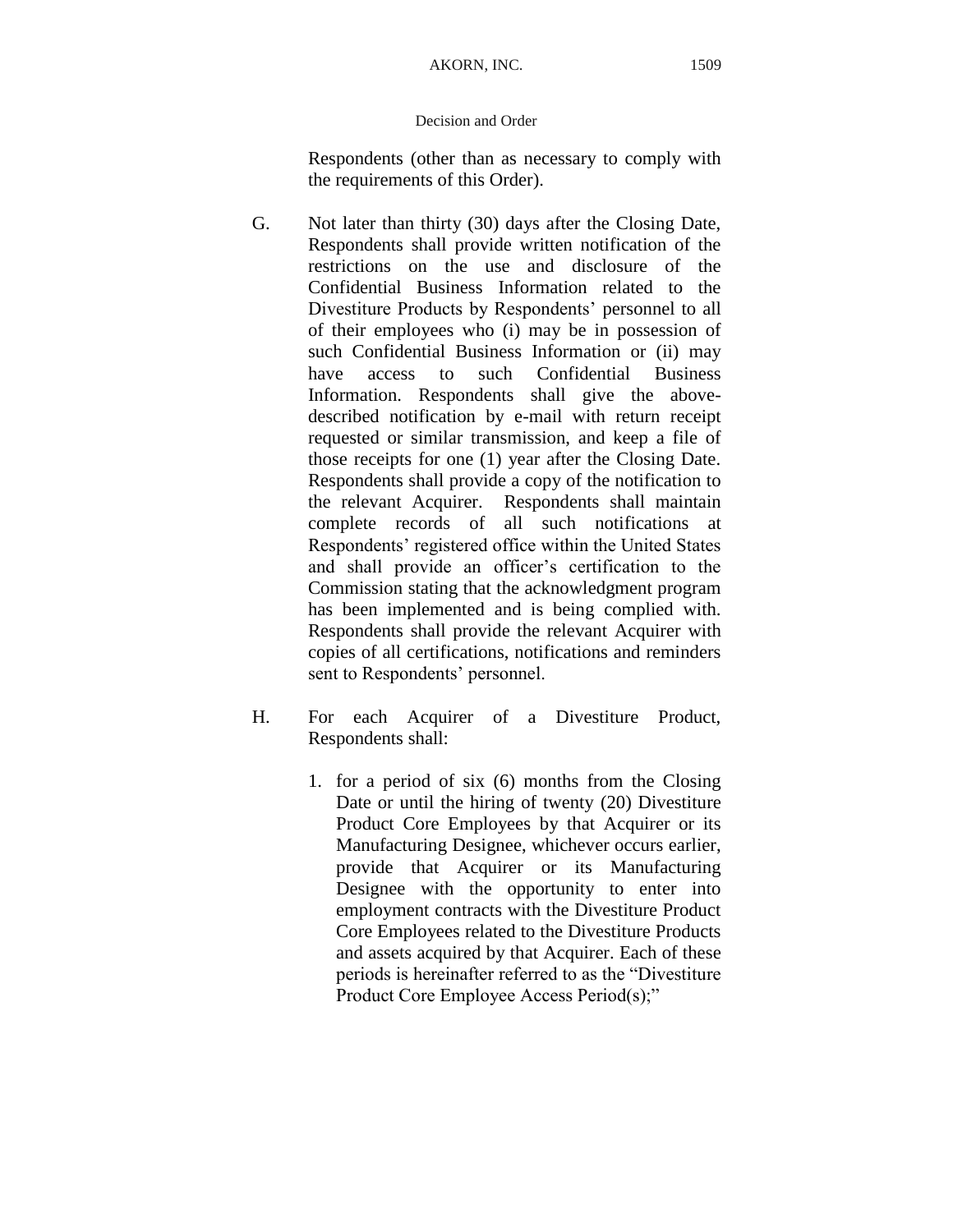- 2. not later than the earlier of the following dates: (i) ten (10) days after notice by staff of the Commission to Respondents to provide the Product Employee Information; or (ii) ten (10) days after written request by an Acquirer, provide that Acquirer or Proposed Acquirer(s) with the Product Employee Information related to the Divestiture Product Core Employees. Failure by Respondents to provide the Product Employee Information for any Divestiture Product Core Employee within the time provided herein shall extend the Divestiture Product Core Employee Access Period(s) with respect to that employee in an amount equal to the delay; *provided, however*, that the provision of such information may be conditioned upon the Acquirer's or Proposed Acquirer's written confirmation that it will (i) treat the information as confidential and, more specifically, (ii) use the information solely in connection with considering whether to provide or providing to Divestiture Product Core Employees the opportunity to enter into employment contracts during a Divestiture Product Core Employee Access Period, (iii) restrict access to the information to such of the Acquirer's or Proposed Acquirer's employees who need such access in connection with the specified and permitted use, and (iv) destroy or return the information without retaining copies at such time as the specified and permitted use ends;
- 3. during the Divestiture Product Core Employee Access Period(s), not interfere with the hiring or employing by that Acquirer or its Manufacturing Designee of the Divestiture Product Core Employees related to the Divestiture Products and assets acquired by that Acquirer, and remove any impediments within the control of Respondents that may deter these employees from accepting employment with that Acquirer or its Manufacturing Designee, including, but not limited to, any noncompete or nondisclosure provision of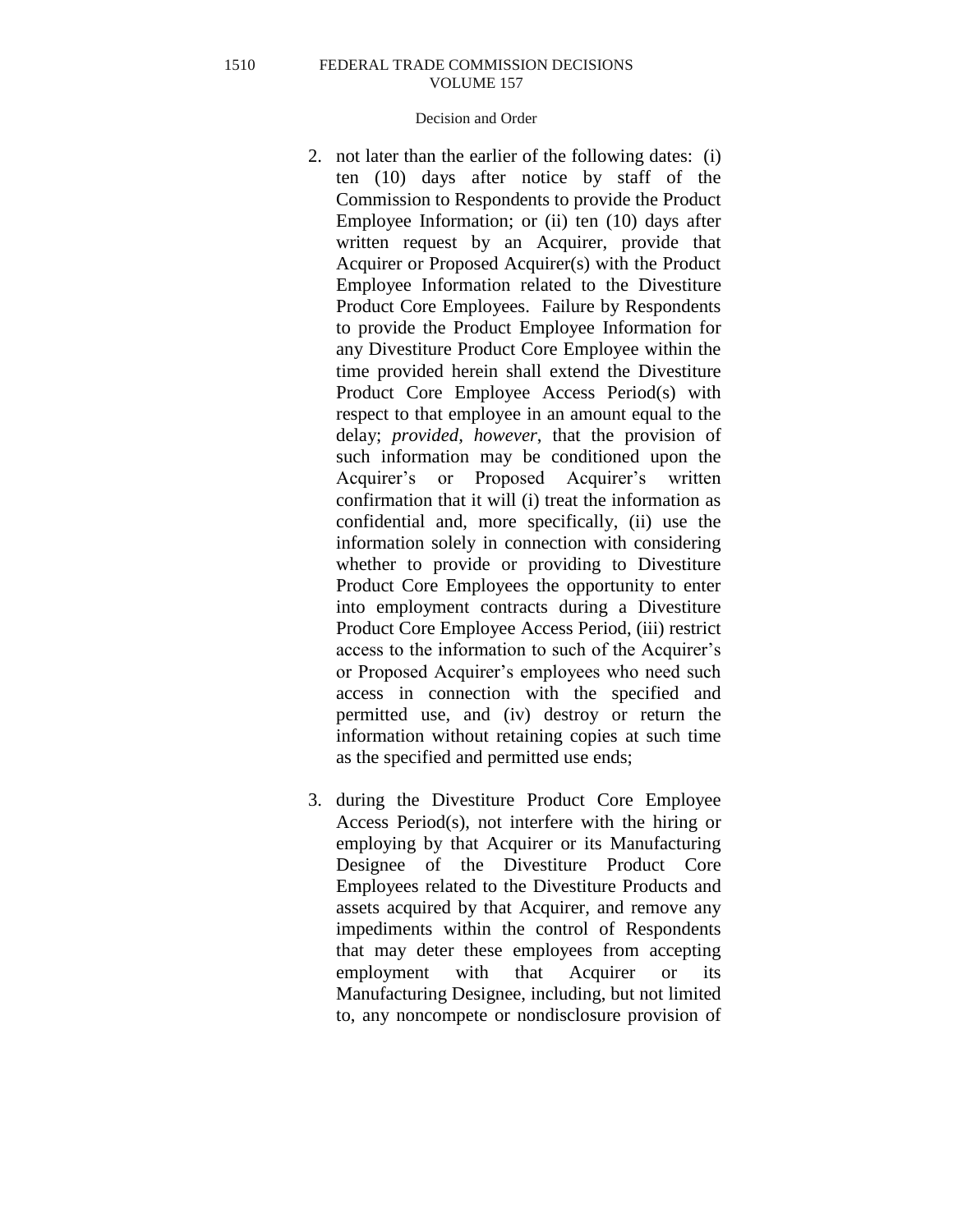employment with respect to a Divestiture Product or other contracts with Respondents that would affect the ability or incentive of those individuals to be employed by that Acquirer or its Manufacturing Designee. In addition, Respondents shall not make any counteroffer to such a Divestiture Product Core Employee who has received a written offer of employment from that Acquirer or its Manufacturing Designee;

*provided, however,* that, subject to the conditions of continued employment prescribed in this Order, this Paragraph shall not prohibit Respondents from continuing to employ any Divestiture Product Core Employee under the terms of that employee's employment with Respondents prior to the date of the written offer of employment from the Acquirer or its Manufacturing Designee to that employee;

4. until the Closing Date, provide all Divestiture Product Core Employees with reasonable financial incentives to continue in their positions and to research, Develop, manufacture and/or market the Divestiture Product(s) consistent with past practices and/or as may be necessary to preserve the marketability, viability and competitiveness of the Divestiture Product(s) and to ensure successful execution of the pre-Acquisition plans for that Divestiture Product(s). Such incentives shall include a continuation of all employee compensation and benefits offered by Respondents until the Closing Date(s) for the divestiture of the assets related to the Divestiture Product has occurred, including regularly scheduled raises, bonuses, and vesting of pension benefits (as permitted by Law);

*provided, however,* that this Paragraph does not require nor shall be construed to require Respondents to terminate the employment of any employee or to prevent Respondents from continuing to employ the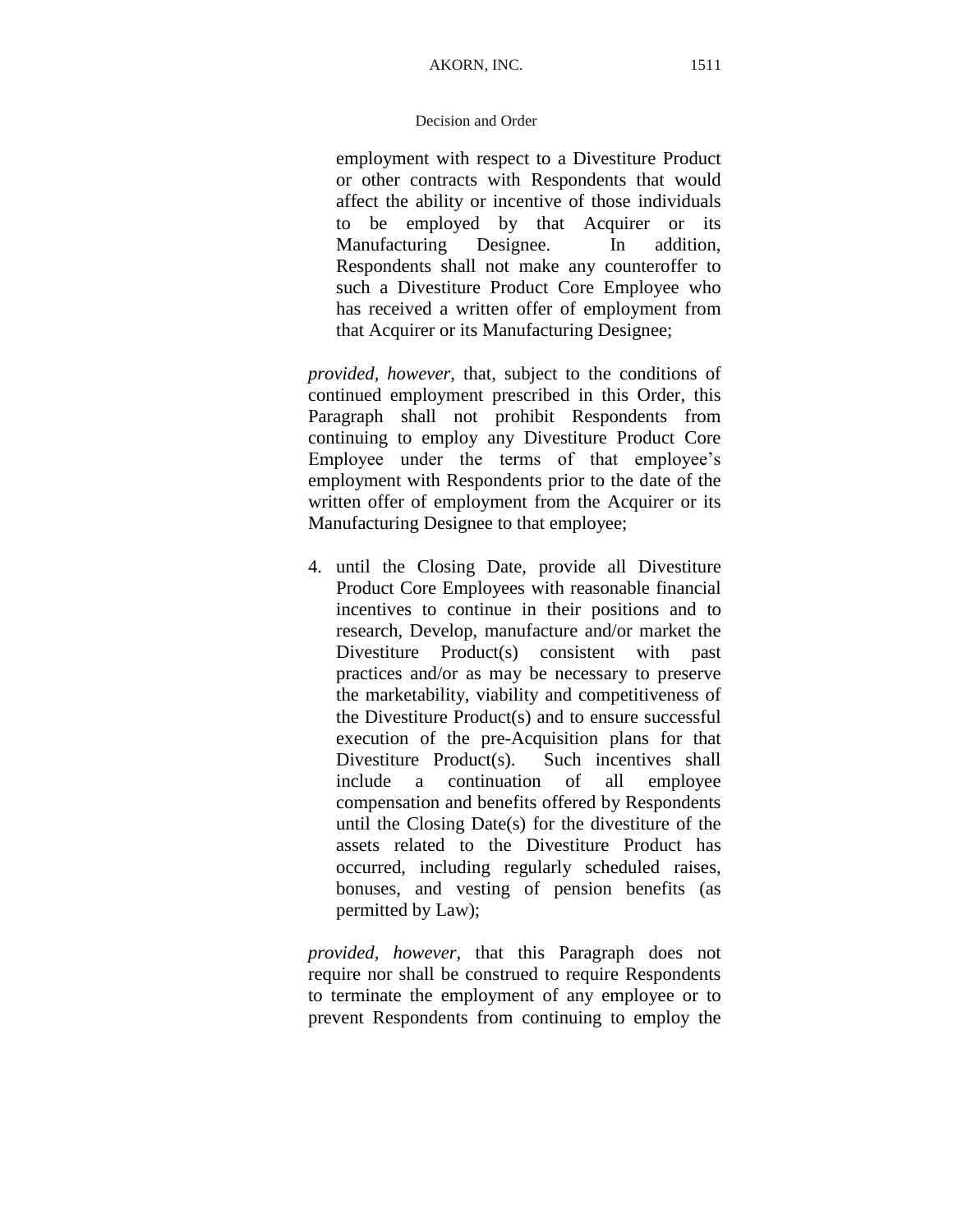### Decision and Order

Divestiture Product Core Employees in connection with the Acquisition; and

5. for a period of one (1) year from the Closing Date, not, directly or indirectly, solicit or otherwise attempt to induce any employee of the Acquirer or its Manufacturing Designee with any amount of responsibility related to a Divestiture Product ("Divestiture Product Employee") to terminate his or her employment relationship with the Acquirer or its Manufacturing Designee; or hire any Divestiture Product Employee;

*provided, however*, Respondents may hire any former Divestiture Product Employee whose employment has been terminated by the Acquirer or its Manufacturing Designee or who independently applies for employment with a Respondent, as long as that employee was not solicited in violation of the nonsolicitation requirements contained herein;

*provided further*, *however*, that any Respondent may do the following: (i) advertise for employees in newspapers, trade publications or other media not targeted specifically at the Divestiture Product Employees; or (ii) hire a Divestiture Product Employee who contacts any Respondent on his or her own initiative without any direct or indirect solicitation or encouragement from any Respondent.

- I. Until Respondents complete the divestitures required by this Order and fully provide, or cause to be provided, the Product Manufacturing Technology related to a particular Divestiture Product to the relevant Acquirer,
	- 1. Respondents shall take actions as are necessary to:
		- a. maintain the full economic viability and marketability of the Businesses associated with that Divestiture Product;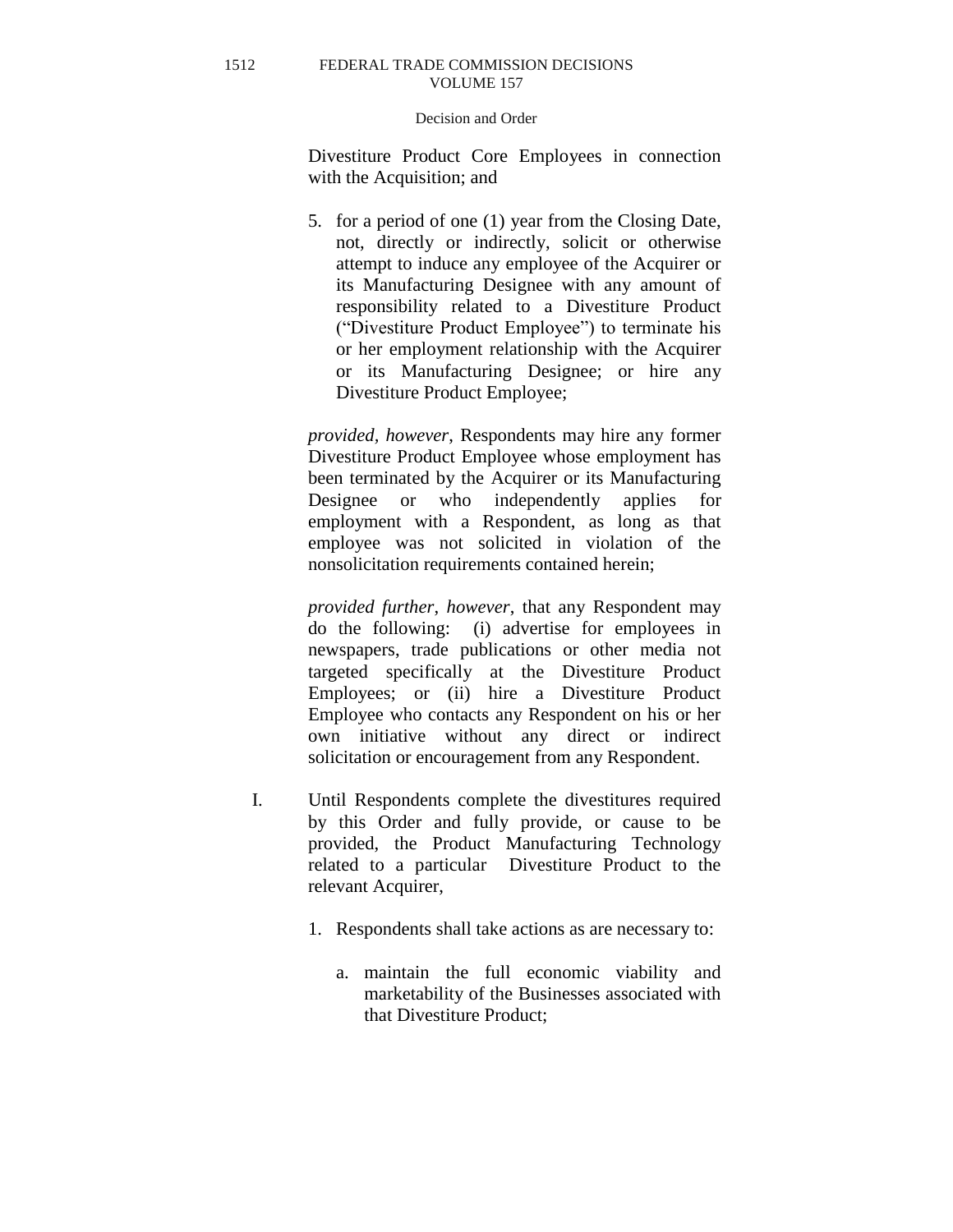- b. minimize any risk of loss of competitive potential for that Business;
- c. prevent the destruction, removal, wasting, deterioration, or impairment of any of the assets related to that Divestiture Product;
- d. ensure the assets related to each Divestiture Product are provided to the relevant Acquirer in a manner without disruption, delay, or impairment of the regulatory approval processes related to the Business associated with each Divestiture Product;
- e. ensure the completeness of the transfer and delivery of the Product Manufacturing Technology; and
- 2. Respondents shall not sell, transfer, encumber or otherwise impair the assets required to be divested (other than in the manner prescribed in this Order) nor take any action that lessens the full economic viability, marketability, or competitiveness of the Businesses associated with that Divestiture Product.
- J. Respondents shall not join, file, prosecute or maintain any suit, in law or equity, against an Acquirer or the Divestiture Product Releasee(s) of that Acquirer under the following:
	- 1. any Patent owned by or licensed to a Respondent as of the day after the Acquisition Date that claims a method of making, using, or administering, or a composition of matter of a Product, or that claims a device relating to the use thereof;
	- 2. any Patent that was filed or in existence on or before the Acquisition Date that is acquired by or licensed to a Respondent at any time after the Acquisition Date that claims a method of making,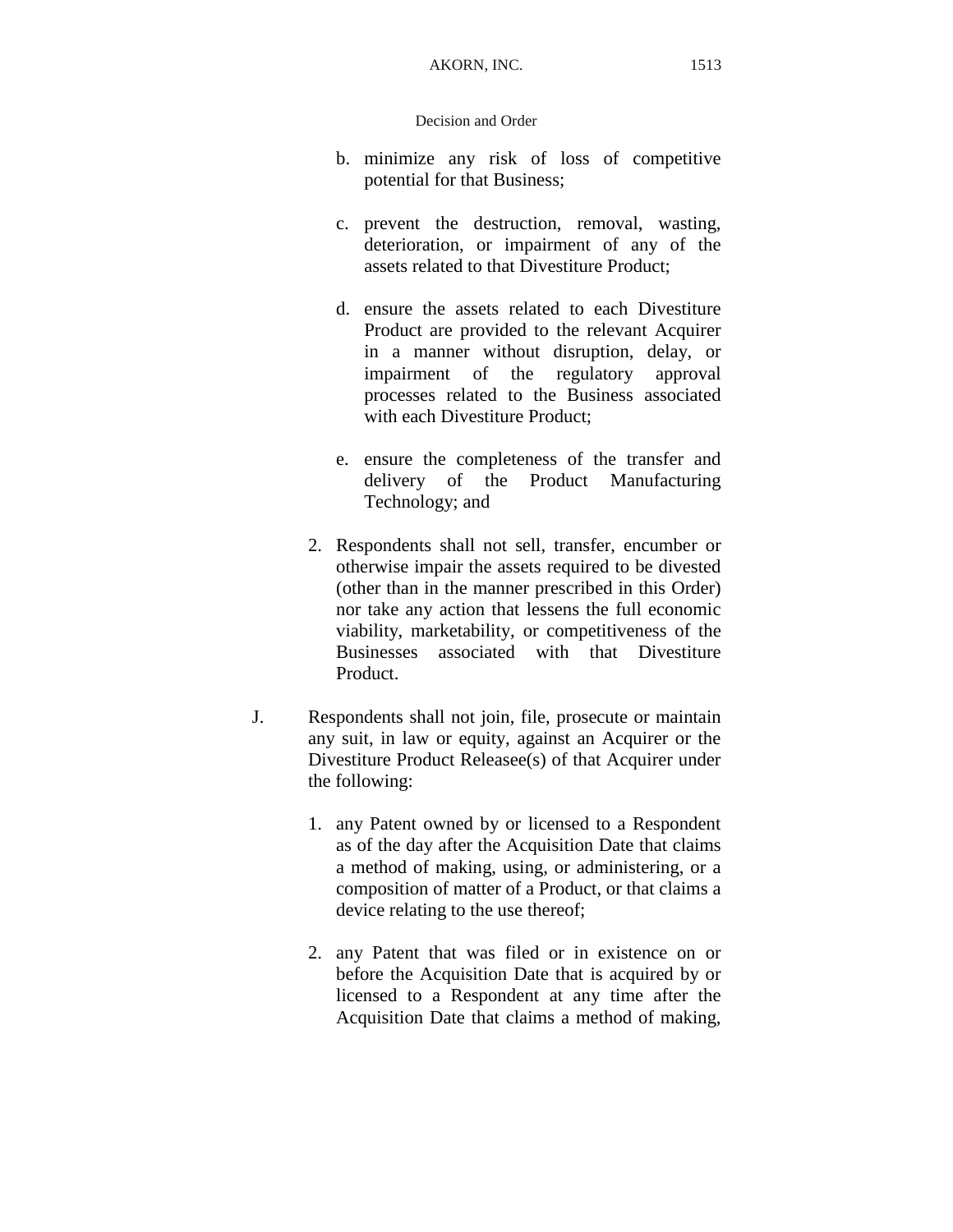# Decision and Order

using, or administering, or a composition of matter of a Product, or that claims a device relating to the use thereof;

if such suit would have the potential directly to limit or interfere with that Acquirer's freedom to practice the following: (i) the research, Development, or manufacture anywhere in the World of the Divestiture Product(s) acquired by that Acquirer for the purposes of marketing, sale or offer for sale within the United States of America of such Divestiture Product(s); or (ii) the use within, import into, export from, or the supply, distribution, or sale within, the United States of America of the Divestiture Product(s) acquired by that Acquirer. Each Respondent shall also covenant to that Acquirer that as a condition of any assignment or license from that Respondent to a Third Party of the above-described Patents, the Third Party shall agree to provide a covenant whereby the Third Party covenants not to sue that Acquirer or the related Divestiture Product Releasee(s) under such Patents, if the suit would have the potential directly to limit or interfere with that Acquirer's freedom to practice the following: (i) the research, Development, or manufacture anywhere in the World of the Divestiture Product(s) acquired by that Acquirer for the purposes of marketing, sale or offer for sale within the United States of America of such Divestiture Product(s); or (ii) the use within, import into, export from, or the supply, distribution, or sale or offer for sale within, the United States of America of the Divestiture Product(s) acquired by that Acquirer. The provisions of this Paragraph do not apply to any Patent owned by, acquired by or licensed to or from a Respondent that claims inventions conceived by and reduced to practice after the Acquisition Date.

K. Upon reasonable written notice and request from an Acquirer to Respondents, Respondents shall provide, in a timely manner, at no greater than Direct Cost, assistance of knowledgeable employees of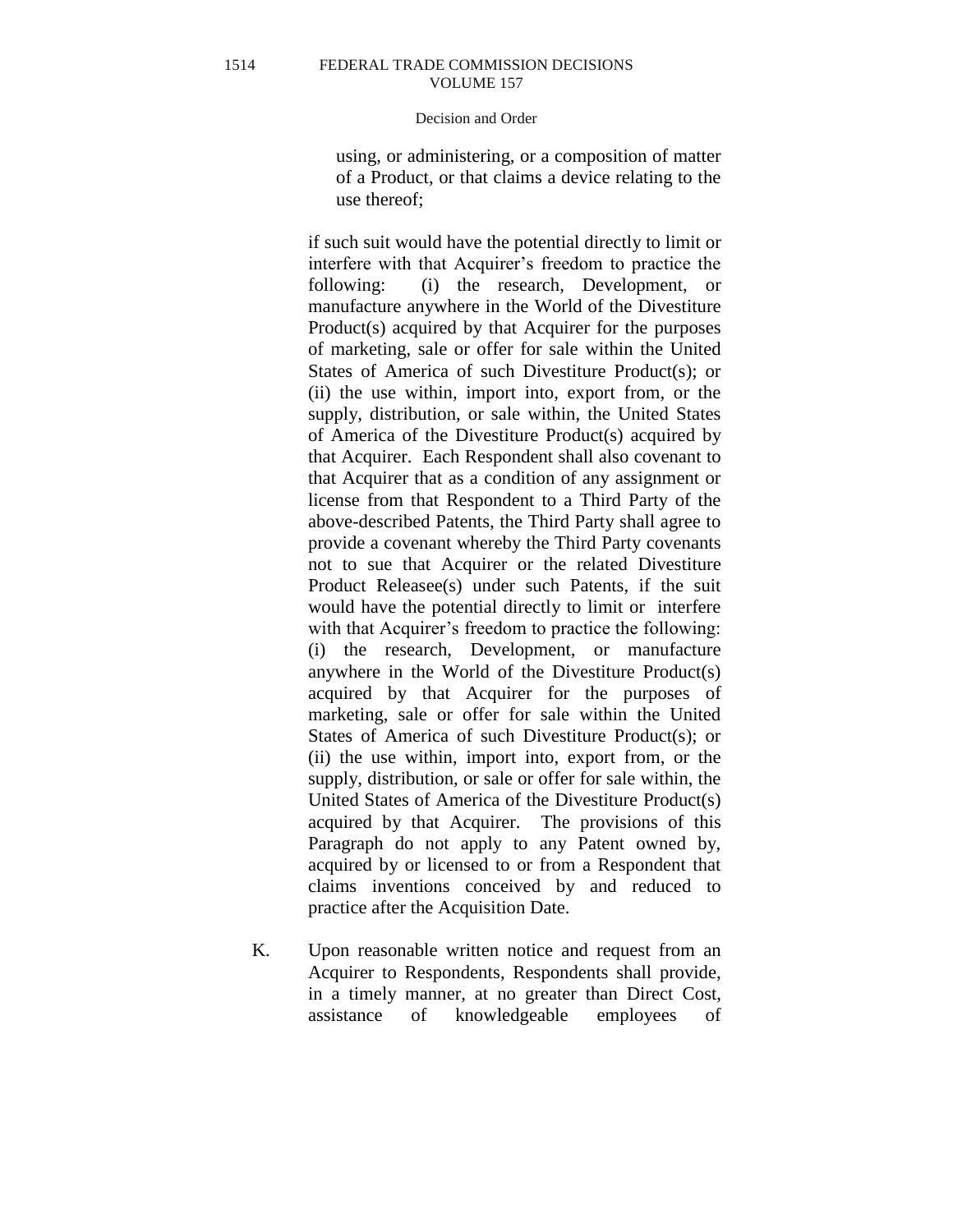Respondents to assist that Acquirer to defend against, respond to, or otherwise participate in any litigation brought by a Third Party related to the Product Intellectual Property related to any of the Divestiture Product(s) acquired by that Acquirer, if such litigation would have the potential to interfere with that Acquirer's freedom to practice the following: (i) the research, Development, or manufacture anywhere in the World of the Divestiture Product(s) acquired by that Acquirer for the purposes of marketing, sale or offer for sale within the United States of America of such Divestiture Product(s); or  $(ii)$  the use within, import into, export from, or the supply, distribution, or sale within, the United States of America of the Divestiture Product(s) acquired by that Acquirer.

- L. For any patent infringement suit filed prior to the Closing Date in which any Respondent is alleged to have infringed a Patent of a Third Party or any potential patent infringement suit from a Third Party that any Respondent has prepared or is preparing to defend against as of the Closing Date, and where such a suit would have the potential directly to limit or interfere with the relevant Acquirer's freedom to practice the following: (i) the research, Development, or manufacture anywhere in the World of the Divestiture Product(s) acquired by that Acquirer for the purposes of marketing, sale or offer for sale within the United States of America of such Divestiture Products; or (ii) the use within, import into, export from, or the supply, distribution, or sale or offer for sale within, the United States of America of such Divestiture Product(s), that Respondent shall:
	- 1. cooperate with that Acquirer and provide any and all necessary technical and legal assistance, documentation and witnesses from that Respondent in connection with obtaining resolution of any pending patent litigation related to that Divestiture Product;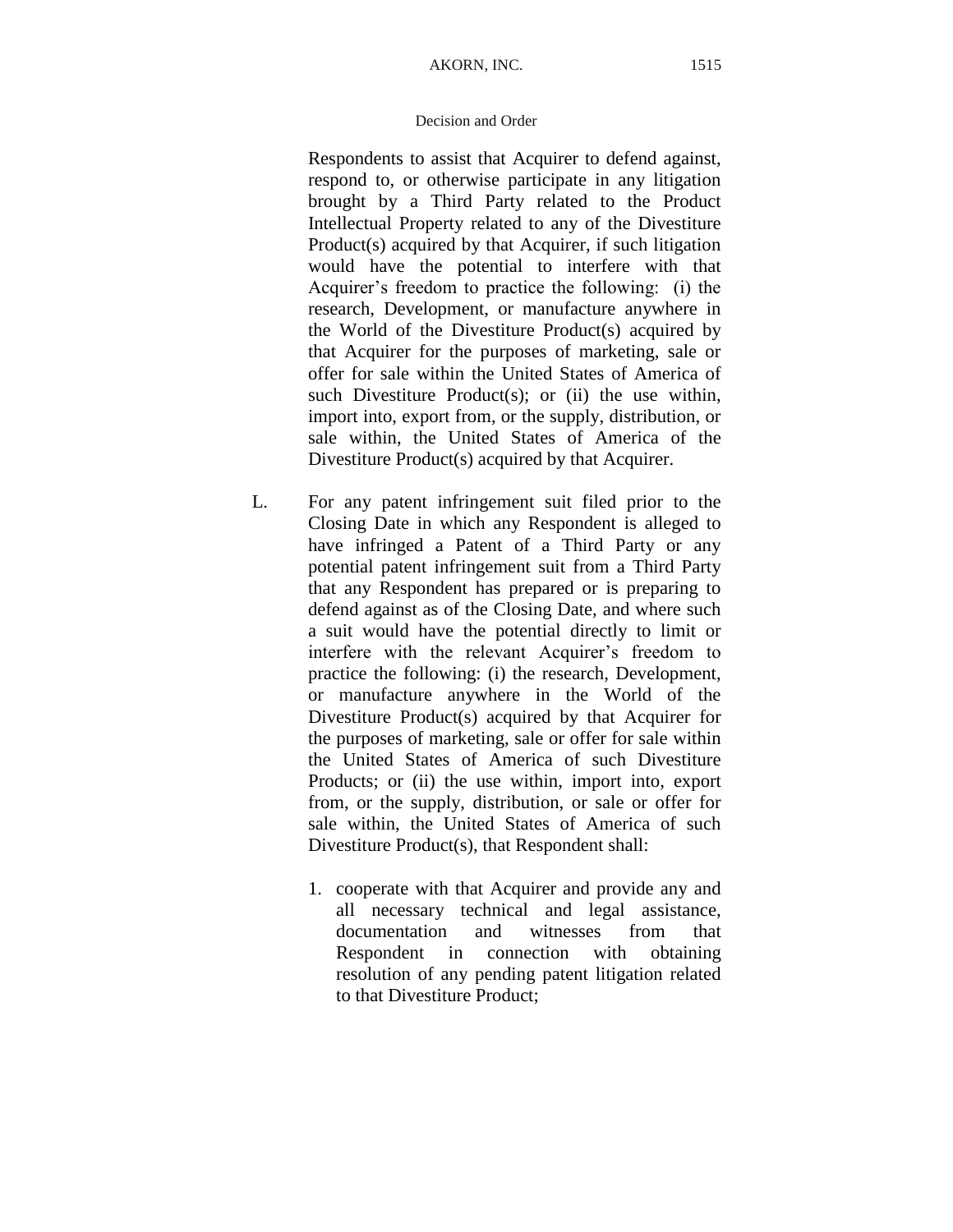### Decision and Order

- 2. waive conflicts of interest, if any, to allow that Respondent's outside legal counsel to represent that Acquirer in any ongoing patent litigation related to that Divestiture Product; and
- 3. permit the transfer to that Acquirer of all of the litigation files and any related attorney workproduct in the possession of that Respondent's outside counsel related to that Divestiture Product.
- M. The purpose of the divestiture of the Divestiture Product Assets and the provision of the related Product Manufacturing Technology and the related obligations imposed on the Respondents by this Order is:
	- 1. to ensure the continued use of such assets for the purposes of the Business associated with each Divestiture Product within the Geographic Territory; and
	- 2. to create a viable and effective competitor, that is independent of Respondents in the Business of each Divestiture Product within the Geographic Territory; and,
	- 3. to remedy the lessening of competition resulting from the Acquisition as alleged in the Commission's Complaint in a timely and sufficient manner.

# **III.**

# **IT IS FURTHER ORDERED** that:

A. At any time after the Respondents sign the Consent Agreement in this matter, the Commission may appoint a monitor ("Interim Monitor") to assure that the Respondents expeditiously comply with all of their obligations and perform all of their responsibilities as required by this Order, the Order to Maintain Assets and the Remedial Agreements.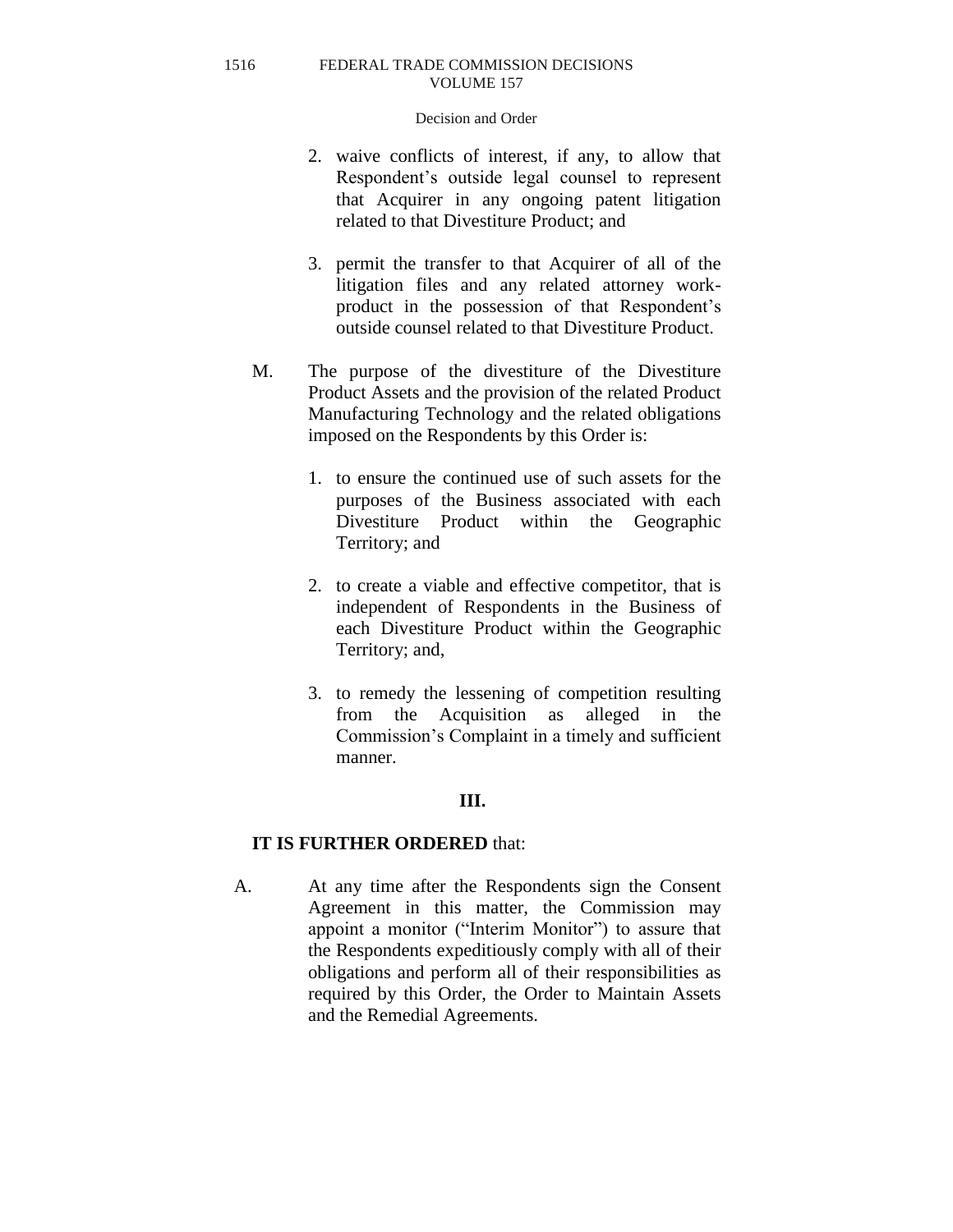- B. The Commission shall select the Interim Monitor, subject to the consent of Respondents, which consent shall not be unreasonably withheld. If Respondents have not opposed, in writing, including the reasons for opposing, the selection of a proposed Interim Monitor within ten (10) days after notice by the staff of the Commission to Respondents of the identity of any proposed Interim Monitor, Respondents shall be deemed to have consented to the selection of the proposed Interim Monitor.
- C. Not later than ten (10) days after the appointment of the Interim Monitor, Respondents shall execute an agreement that, subject to the prior approval of the Commission, confers on the Interim Monitor all the rights and powers necessary to permit the Interim Monitor to monitor Respondents' compliance with the relevant requirements of the Order in a manner consistent with the purposes of the Order.
- D. If an Interim Monitor is appointed, Respondents shall consent to the following terms and conditions regarding the powers, duties, authorities, and responsibilities of the Interim Monitor:
	- 1. The Interim Monitor shall have the power and authority to monitor Respondent's compliance with the divestiture and asset maintenance obligations and related requirements of the Order, and shall exercise such power and authority and carry out the duties and responsibilities of the Interim Monitor in a manner consistent with the purposes of the Order and in consultation with the Commission.
	- 2. The Interim Monitor shall act in a fiduciary capacity for the benefit of the Commission.
	- 3. The Interim Monitor shall serve until the date of completion by the Respondents of the divestiture of all Divestiture Product Assets and the transfer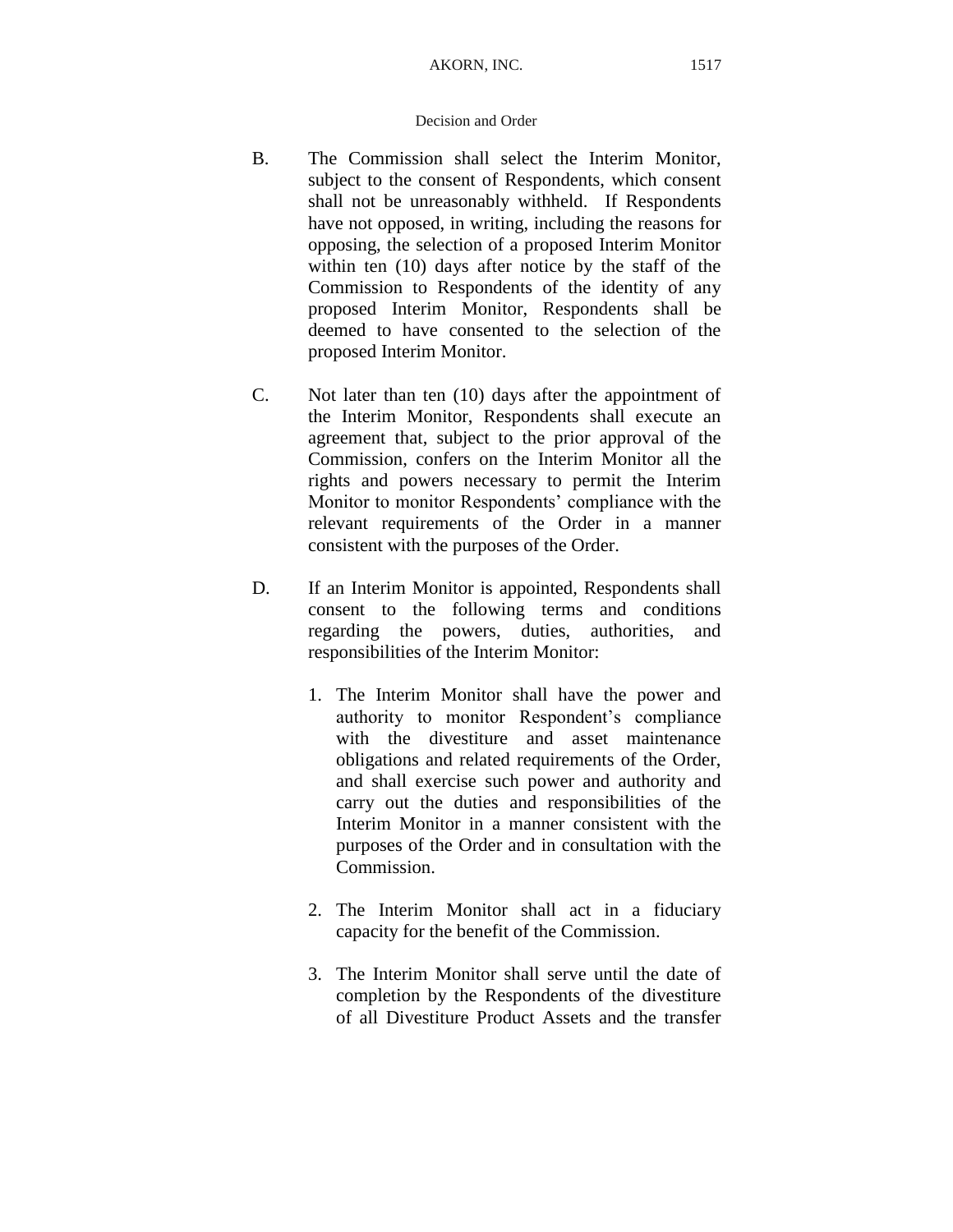# Decision and Order

and delivery of the related Product Manufacturing Technology in a manner that fully satisfies the requirements of this Order and, with respect to each Divestiture Product that is a Contract Manufacture Product, until the earliest of: (i) the date the Acquirer of that Divestiture Product (or that Acquirer's Manufacturing Designee(s)) is approved by the FDA to manufacture and sell that Divestiture Product and able to manufacture the Divestiture Product in commercial quantities, in a manner consistent with cGMP, independently of Respondents; (ii) the date the Acquirer of that Divestiture Product notifies the Commission and Respondents of its intention to abandon its efforts to manufacture that Divestiture Product; or (iii) the date of written notification from staff of the Commission that the Interim Monitor, in consultation with staff of the Commission, has determined that the Acquirer has abandoned its efforts to manufacture that Divestiture Product;

*provided, however,* that, the Interim Monitor's service shall not exceed five (5) years from the Order Date *unless* the Commission decides to extend or modify this period as may be necessary or appropriate to accomplish the purposes of the Orders.

E. Subject to any demonstrated legally recognized privilege, the Interim Monitor shall have full and complete access to Respondents' personnel, books, documents, records kept in the ordinary course of business, facilities and technical information, and such other relevant information as the Interim Monitor may reasonably request, related to Respondents' compliance with its obligations under the Orders, including, but not limited to, its obligations related to the relevant assets. Respondents shall cooperate with any reasonable request of the Interim Monitor and shall take no action to interfere with or impede the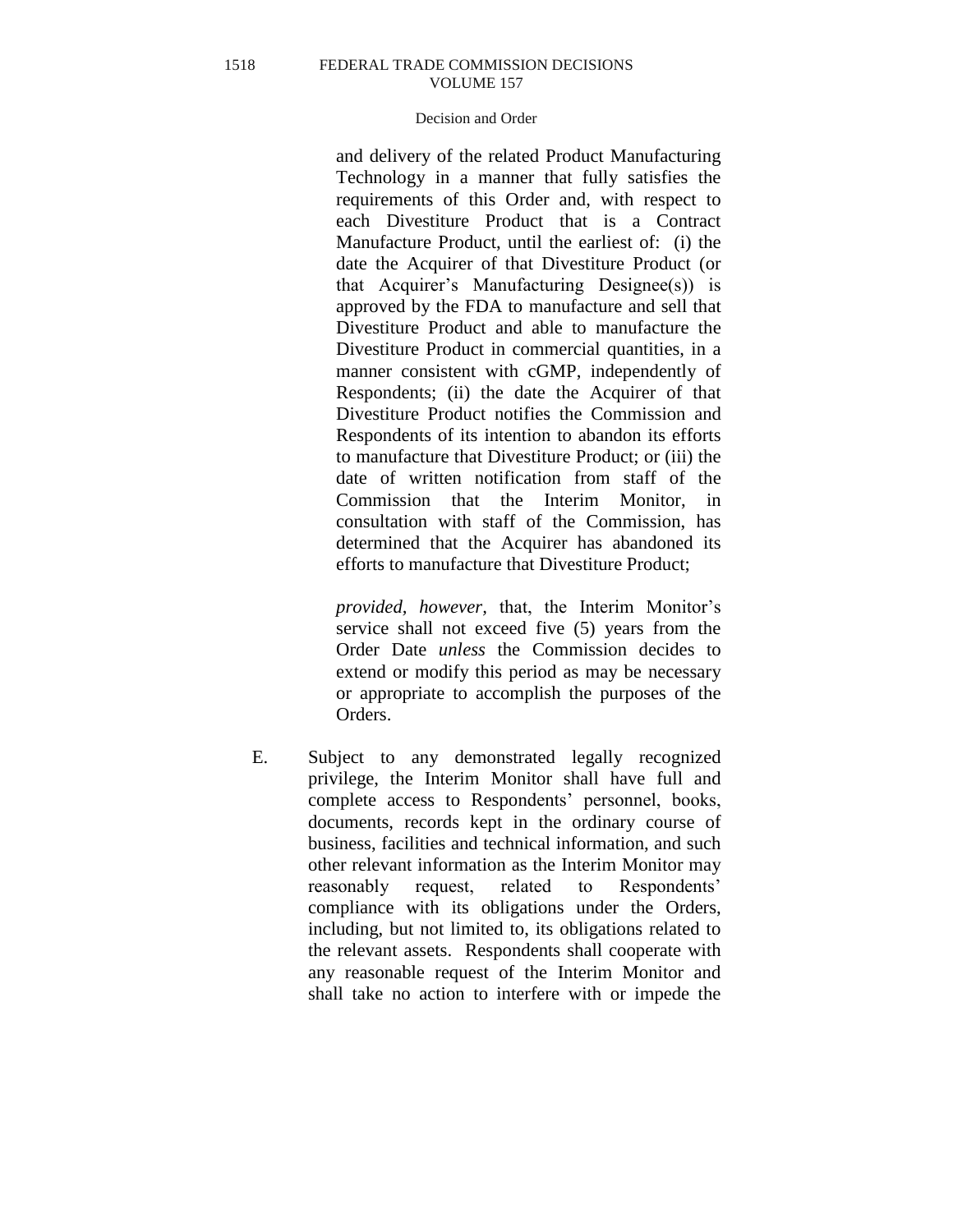Interim Monitor's ability to monitor Respondents' compliance with the Orders.

- F. The Interim Monitor shall serve, without bond or other security, at the expense of Respondents, on such reasonable and customary terms and conditions as the Commission may set. The Interim Monitor shall have authority to employ, at the expense of Respondents, such consultants, accountants, attorneys and other representatives and assistants as are reasonably necessary to carry out the Interim Monitor's duties and responsibilities.
- G. Respondents shall indemnify the Interim Monitor and hold the Interim Monitor harmless against any losses, claims, damages, liabilities, or expenses arising out of, or in connection with, the performance of the Interim Monitor's duties, including all reasonable fees of counsel and other reasonable expenses incurred in connection with the preparations for, or defense of, any claim, whether or not resulting in any liability, except to the extent that such losses, claims, damages, liabilities, or expenses result from gross negligence, willful or wanton acts, or bad faith by the Interim Monitor.
- H. Respondents shall report to the Interim Monitor in accordance with the requirements of this Order and as otherwise provided in any agreement approved by the Commission. The Interim Monitor shall evaluate the reports submitted to the Interim Monitor by Respondents, and any reports submitted by each Acquirer with respect to the performance of Respondents' obligations under the Order or the Remedial Agreement(s). Within thirty (30) days from the date the Interim Monitor receives these reports, the Interim Monitor shall report in writing to the Commission concerning performance by Respondents of their obligations under the Order. *provided, however*, beginning ninety (90) days after Respondents have filed their final report pursuant to Paragraph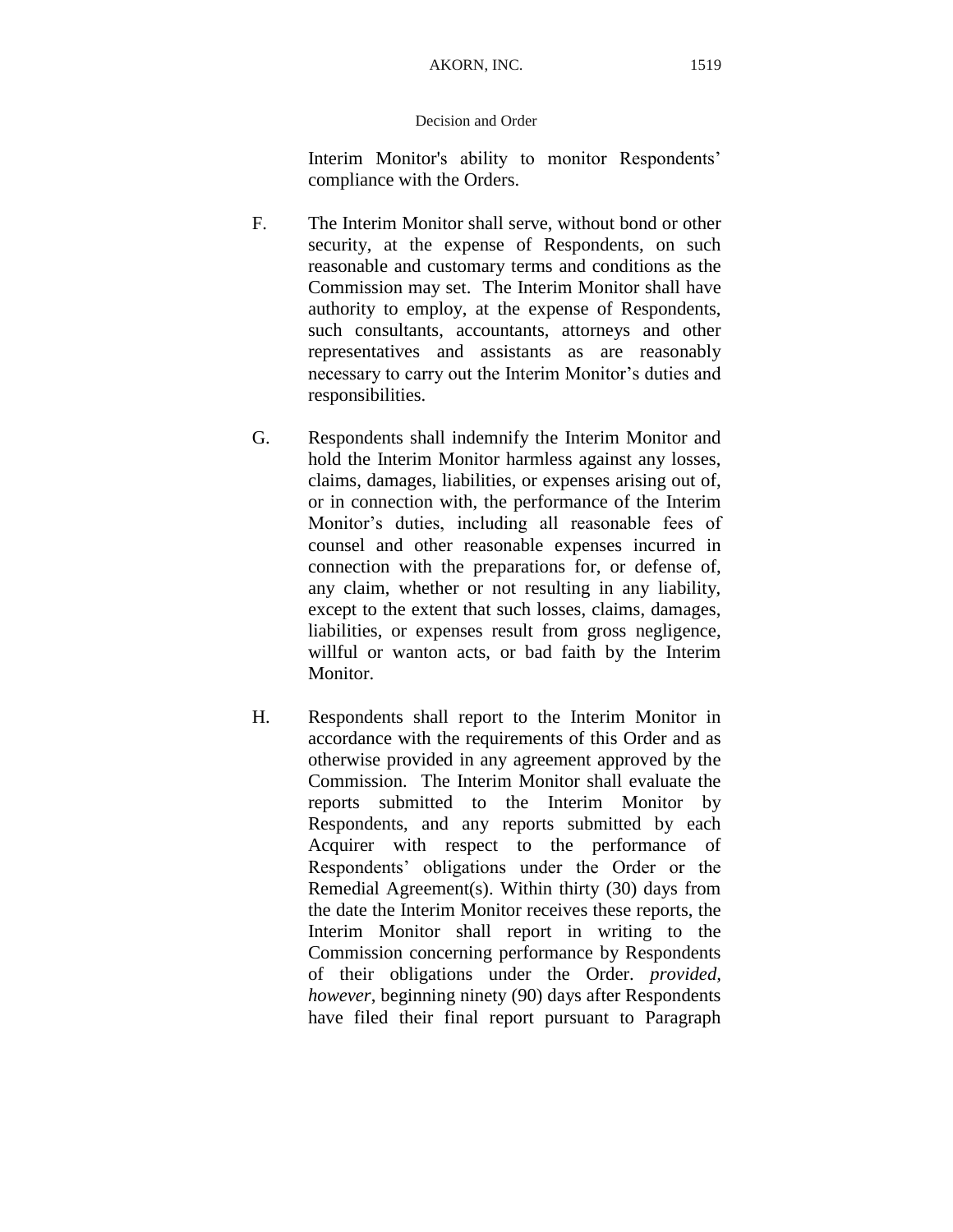## Decision and Order

VII.B., and ninety (90) days thereafter, the Interim Monitor shall report in writing to the Commission concerning progress by each Acquirer toward obtaining FDA approval to manufacture each Divestiture Product and obtaining the ability to manufacture each Divestiture Product in commercial quantities, in a manner consistent with cGMP, independently of Respondents.

- I. Respondents may require the Interim Monitor and each of the Interim Monitor's consultants, accountants, attorneys and other representatives and assistants to sign a customary confidentiality agreement; *provided, however,* that such agreement shall not restrict the Interim Monitor from providing any information to the Commission.
- J. The Commission may, among other things, require the Interim Monitor and each of the Interim Monitor's consultants, accountants, attorneys and other representatives and assistants to sign an appropriate confidentiality agreement related to Commission materials and information received in connection with the performance of the Interim Monitor's duties.
- K. If the Commission determines that the Interim Monitor has ceased to act or failed to act diligently, the Commission may appoint a substitute Interim Monitor in the same manner as provided in this Paragraph.
- L. The Commission may on its own initiative, or at the request of the Interim Monitor, issue such additional orders or directions as may be necessary or appropriate to assure compliance with the requirements of the Order.
- M. The Interim Monitor appointed pursuant to this Order may be the same Person appointed as a Divestiture Trustee pursuant to the relevant provisions of this Order.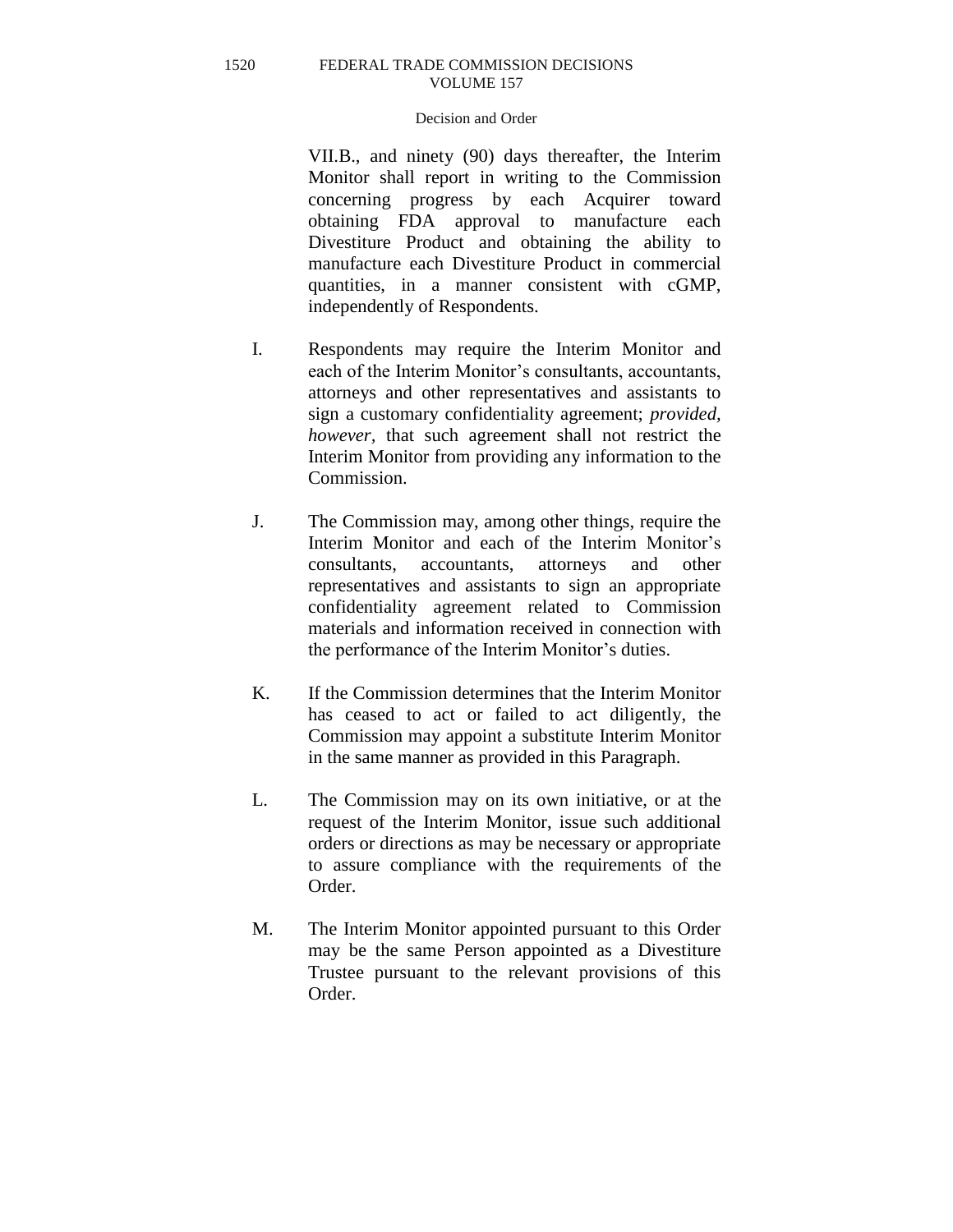# **IV.**

# **IT IS FURTHER ORDERED** that:

- A. If Respondents have not fully complied with the obligations to assign, grant, license, divest, transfer, deliver or otherwise convey the Divestiture Product Assets as required by this Order, the Commission may appoint a trustee ("Divestiture Trustee") to assign, grant, license, divest, transfer, deliver or otherwise convey these assets in a manner that satisfies the requirements of this Order. In the event that the Commission or the Attorney General brings an action pursuant to § 5(*l*) of the Federal Trade Commission Act, 15 U.S.C. § 45(*l*), or any other statute enforced by the Commission, Respondents shall consent to the appointment of a Divestiture Trustee in such action to assign, grant, license, divest, transfer, deliver or otherwise convey these assets. Neither the appointment of a Divestiture Trustee nor a decision not to appoint a Divestiture Trustee under this Paragraph shall preclude the Commission or the Attorney General from seeking civil penalties or any other relief available to it, including a court-appointed Divestiture Trustee, pursuant to § 5(*l*) of the Federal Trade Commission Act, or any other statute enforced by the Commission, for any failure by Respondents to comply with this Order.
- B. The Commission shall select the Divestiture Trustee, subject to the consent of Respondents, which consent shall not be unreasonably withheld. The Divestiture Trustee shall be a Person with experience and expertise in acquisitions and divestitures. If Respondents have not opposed, in writing, including the reasons for opposing, the selection of any proposed Divestiture Trustee within ten (10) days after notice by the staff of the Commission to Respondents of the identity of any proposed Divestiture Trustee, Respondents shall be deemed to have consented to the selection of the proposed Divestiture Trustee.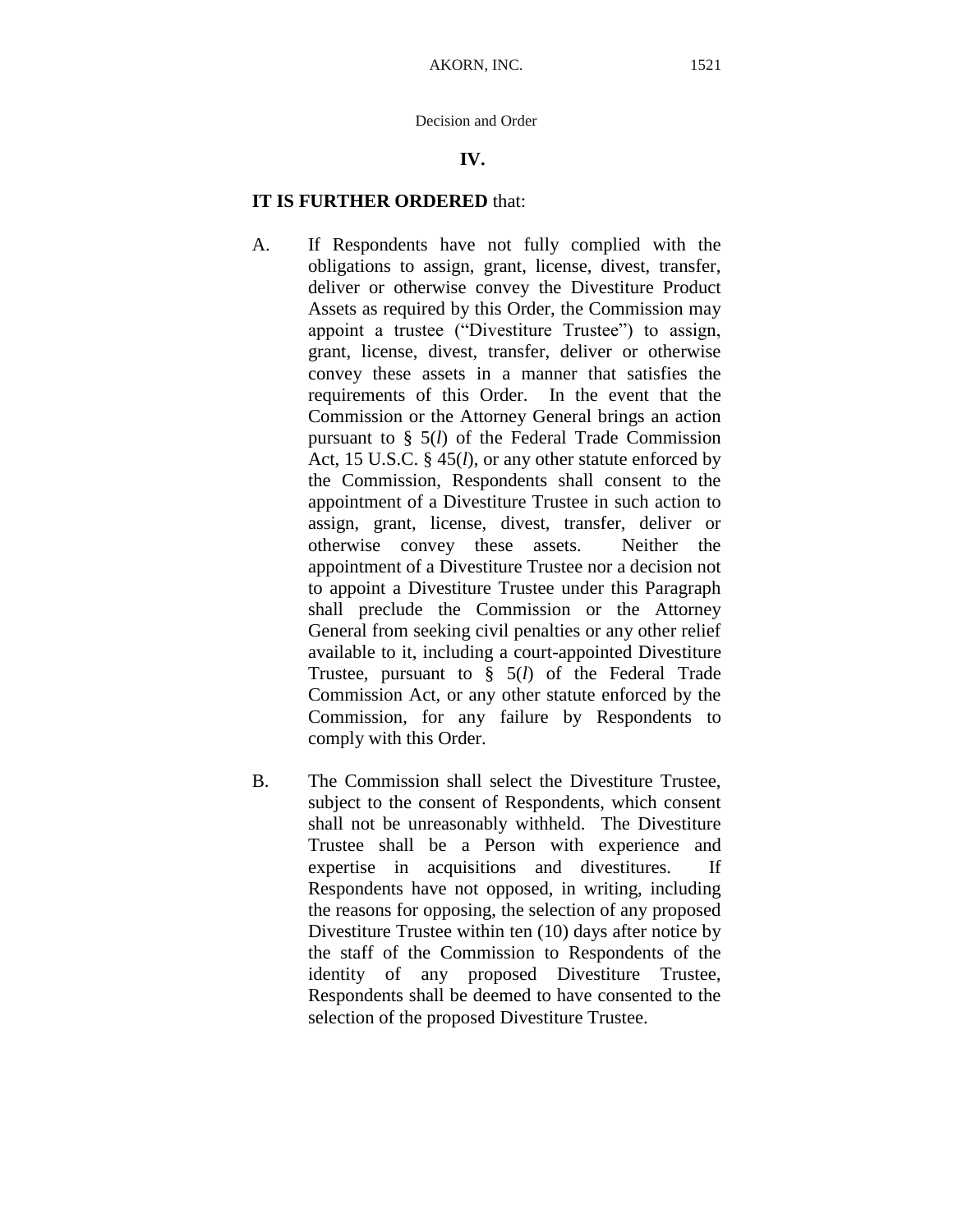## Decision and Order

- C. Not later than ten (10) days after the appointment of a Divestiture Trustee, Respondent shall execute a trust agreement that, subject to the prior approval of the Commission, transfers to the Divestiture Trustee all rights and powers necessary to permit the Divestiture Trustee to effect the divestiture required by this Order.
- D. If a Divestiture Trustee is appointed by the Commission or a court pursuant to this Paragraph, Respondent shall consent to the following terms and conditions regarding the Divestiture Trustee's powers, duties, authority, and responsibilities:
	- 1. Subject to the prior approval of the Commission, the Divestiture Trustee shall have the exclusive power and authority to assign, grant, license, divest, transfer, deliver or otherwise convey the assets that are required by this Order to be assigned, granted, licensed, divested, transferred, delivered or otherwise conveyed.
	- 2. The Divestiture Trustee shall have one (1) year after the date the Commission approves the trust agreement described herein to accomplish the divestiture, which shall be subject to the prior approval of the Commission. If, however, at the end of the one (1) year period, the Divestiture Trustee has submitted a plan of divestiture or the Commission believes that the divestiture can be achieved within a reasonable time, the divestiture period may be extended by the Commission; *provided, however*, the Commission may extend the divestiture period only two (2) times.
	- 3. Subject to any demonstrated legally recognized privilege, the Divestiture Trustee shall have full and complete access to the personnel, books, records and facilities related to the relevant assets that are required to be assigned, granted, licensed, divested, delivered or otherwise conveyed by this Order and to any other relevant information, as the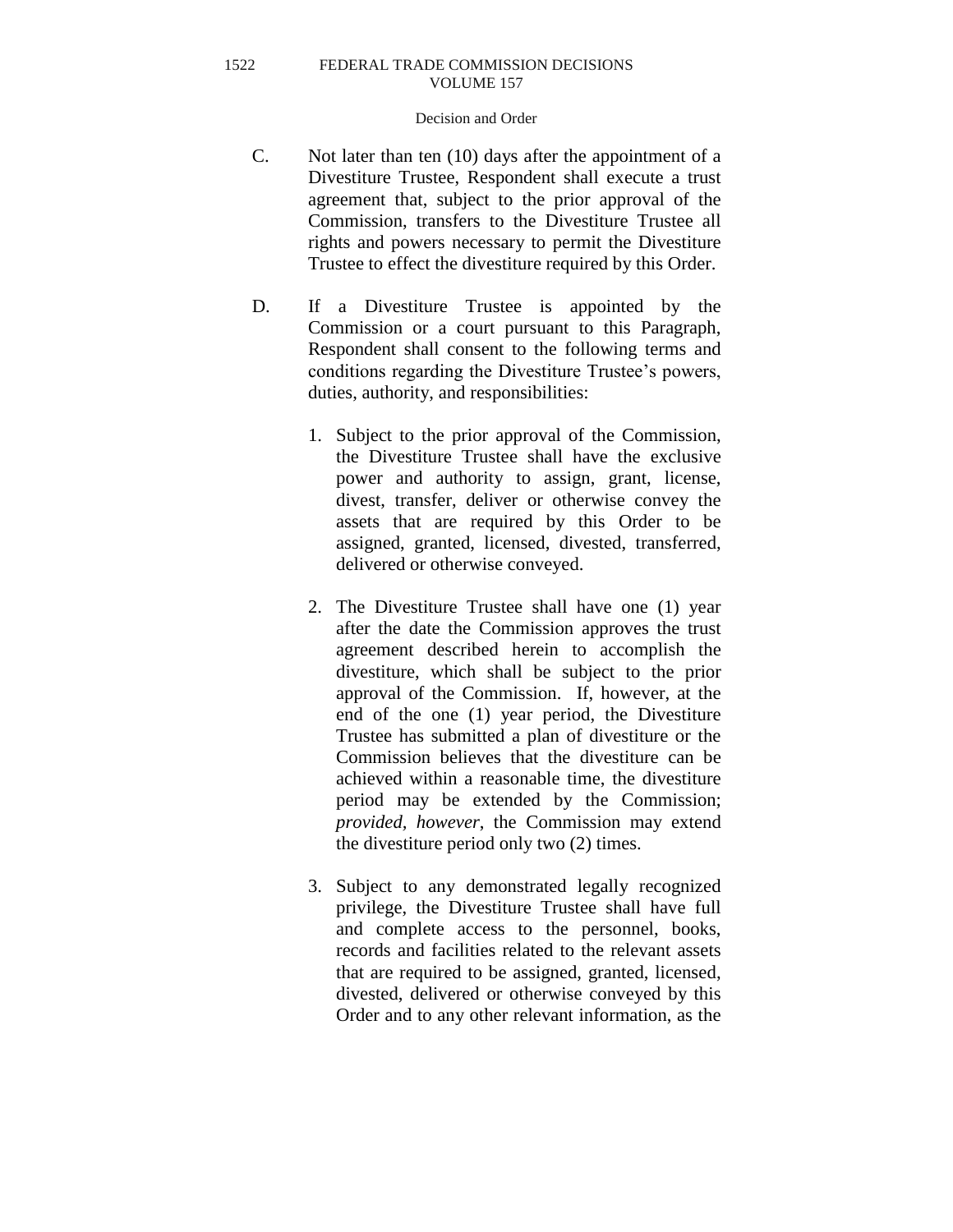Divestiture Trustee may request. Respondent shall develop such financial or other information as the Divestiture Trustee may request and shall cooperate with the Divestiture Trustee. Respondent shall take no action to interfere with or impede the Divestiture Trustee's accomplishment of the divestiture. Any delays in divestiture caused by Respondent shall extend the time for divestiture under this Paragraph in an amount equal to the delay, as determined by the Commission or, for a court-appointed Divestiture Trustee, by the court.

- 4. The Divestiture Trustee shall use commercially reasonable efforts to negotiate the most favorable price and terms available in each contract that is submitted to the Commission, subject to Respondent's absolute and unconditional obligation to divest expeditiously and at no minimum price. The divestiture shall be made in the manner and to an Acquirer as required by this Order; *provided, however*, if the Divestiture Trustee receives bona fide offers from more than one acquiring Person, and if the Commission determines to approve more than one such acquiring Person, the Divestiture Trustee shall divest to the acquiring Person selected by Respondent from among those approved by the Commission; *provided further, however*, that Respondent shall select such Person within five (5) days after receiving notification of the Commission's approval.
- 5. The Divestiture Trustee shall serve, without bond or other security, at the cost and expense of Respondents, on such reasonable and customary terms and conditions as the Commission or a court may set. The Divestiture Trustee shall have the authority to employ, at the cost and expense of Respondents, such consultants, accountants, attorneys, investment bankers, business brokers, appraisers, and other representatives and assistants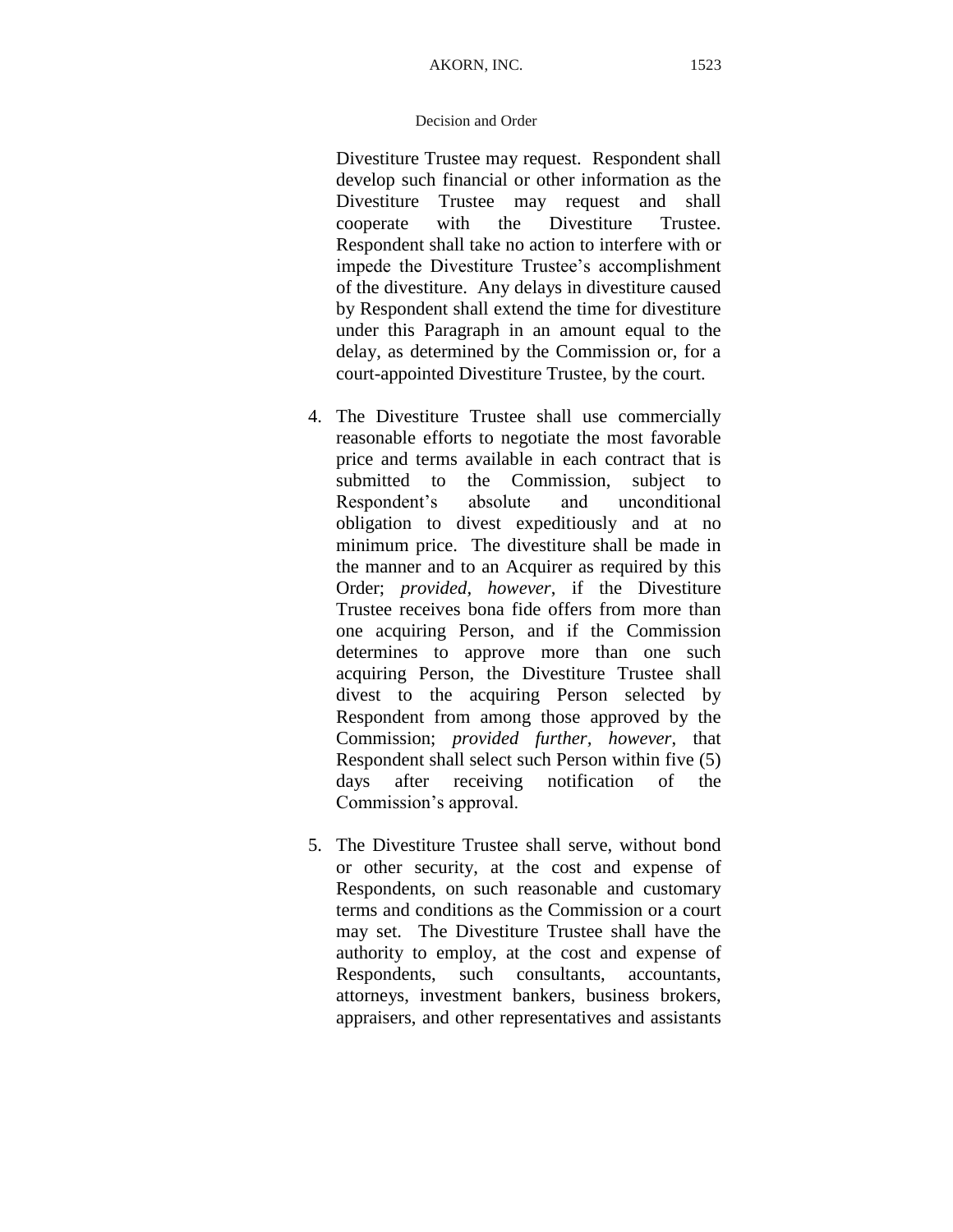# Decision and Order

as are necessary to carry out the Divestiture Trustee's duties and responsibilities. The Divestiture Trustee shall account for all monies derived from the divestiture and all expenses incurred. After approval by the Commission of the account of the Divestiture Trustee, including fees for the Divestiture Trustee's services, all remaining monies shall be paid at the direction of Respondents, and the Divestiture Trustee's power shall be terminated. The compensation of the Divestiture Trustee shall be based at least in significant part on a commission arrangement contingent on the divestiture of all of the relevant assets that are required to be divested by this Order.

- 6. Respondent shall indemnify the Divestiture Trustee and hold the Divestiture Trustee harmless against any losses, claims, damages, liabilities, or expenses arising out of, or in connection with, the performance of the Divestiture Trustee's duties, including all reasonable fees of counsel and other expenses incurred in connection with the preparation for, or defense of, any claim, whether or not resulting in any liability, except to the extent that such losses, claims, damages, liabilities, or expenses result from gross negligence, willful or wanton acts, or bad faith by the Divestiture Trustee.
- 7. The Divestiture Trustee shall have no obligation or authority to operate or maintain the relevant assets required to be divested by this Order; *provided, however,* that the Divestiture Trustee appointed pursuant to this Paragraph may be the same Person appointed as Interim Monitor pursuant to the relevant provisions of this Order or the Order to Maintain Assets in this matter.
- 8. The Divestiture Trustee shall report in writing to Respondent and to the Commission every sixty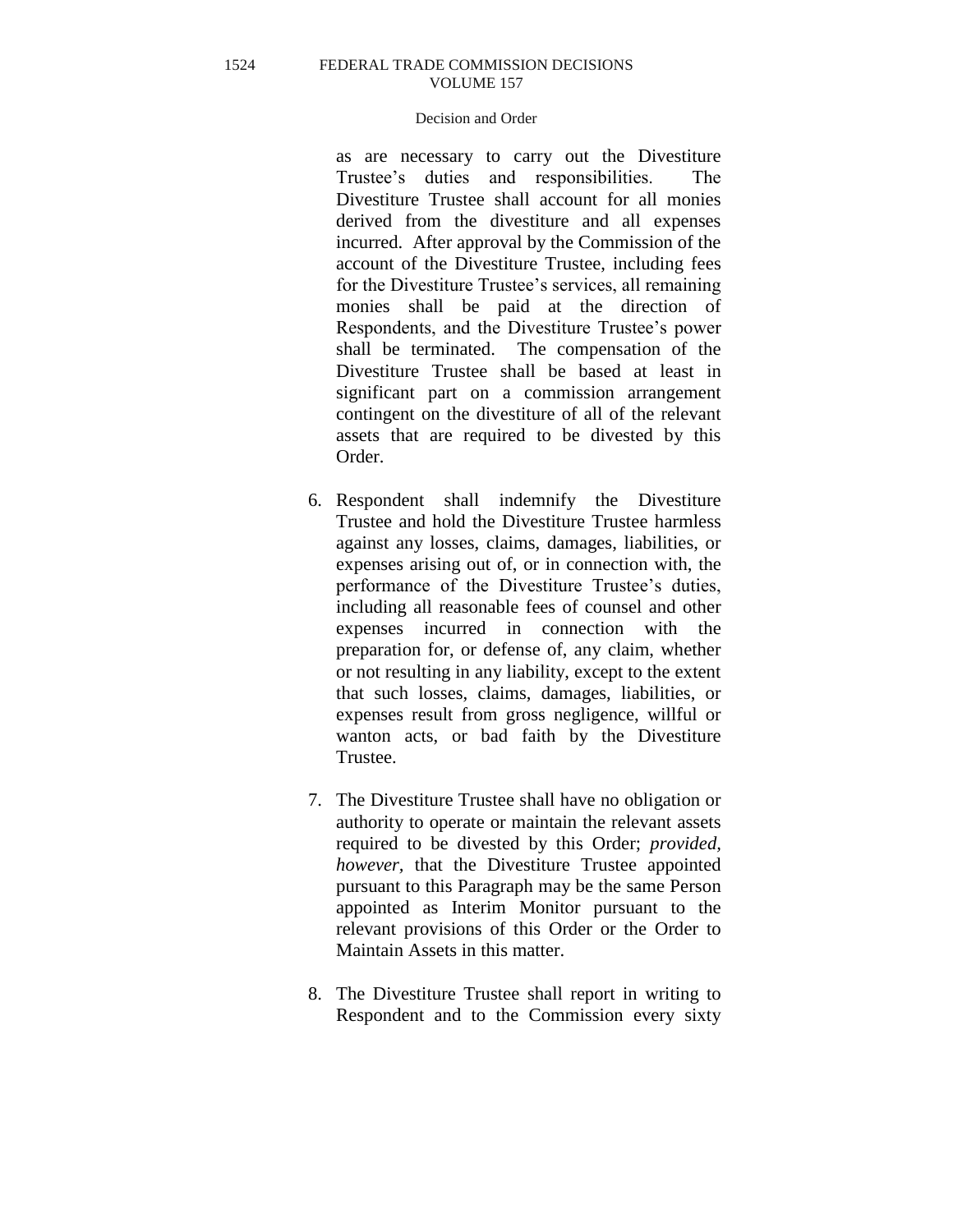(60) days concerning the Divestiture Trustee's efforts to accomplish the divestiture.

- 9. Respondents may require the Divestiture Trustee and each of the Divestiture Trustee's consultants, accountants, attorneys and other representatives and assistants to sign a customary confidentiality agreement; *provided, however,* that such agreement shall not restrict the Divestiture Trustee from providing any information to the Commission.
- E. The Commission may, among other things, require the Divestiture Trustee and each of the Divestiture Trustee's consultants, accountants, attorneys and other representatives and assistants to sign an appropriate confidentiality agreement related to Commission materials and information received in connection with the performance of the Divestiture Trustee's duties.
- F. If the Commission determines that a Divestiture Trustee has ceased to act or failed to act diligently, the Commission may appoint a substitute Divestiture Trustee in the same manner as provided in this Paragraph.
- G. The Commission or, in the case of a court-appointed Divestiture Trustee, the court, may on its own initiative or at the request of the Divestiture Trustee issue such additional orders or directions as may be necessary or appropriate to accomplish the divestiture required by this Order.

# **V.**

**IT IS FURTHER ORDERED** that, in addition to any other requirements and prohibitions relating to Confidential Business Information in this Order, each Respondent shall assure that its own counsel (including its own in-house counsel under appropriate confidentiality arrangements) shall not retain unredacted copies of documents or other materials provided to an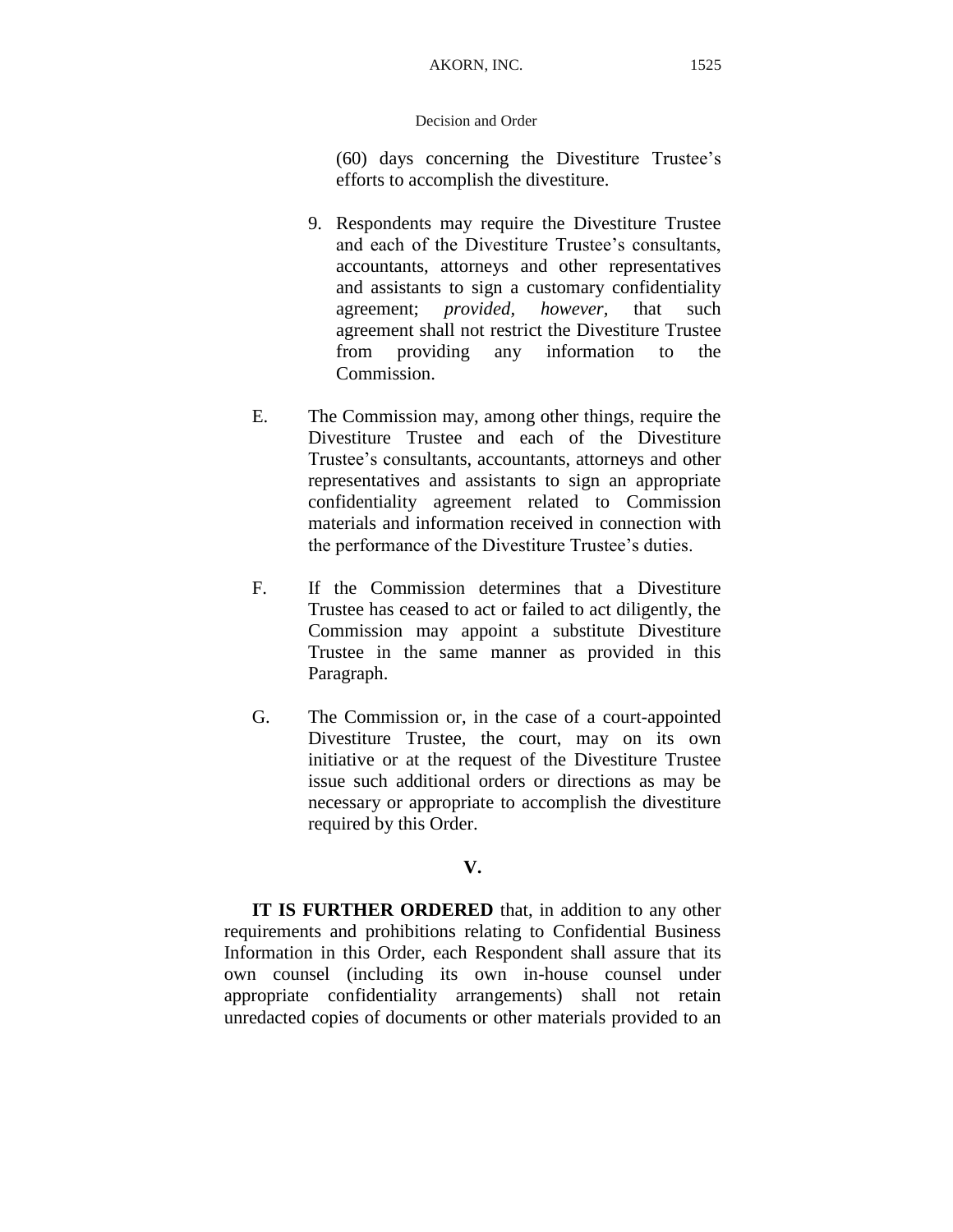## Decision and Order

Acquirer or access original documents provided to an Acquirer, except under circumstances where copies of documents are insufficient or otherwise unavailable, and for the following purposes:

- A. To assure such Respondent's compliance with any Remedial Agreement, this Order, any Law (including, without limitation, any requirement to obtain regulatory licenses or approvals, and rules promulgated by the Commission), any data retention requirement of any applicable Government Entity, or any taxation requirements; or
	- B. To defend against, respond to, or otherwise participate in any litigation, investigation, audit, process, subpoena or other proceeding relating to the divestiture or any other aspect of the Divestiture Products or the assets and Businesses associated with those Divestiture Products;

*provided*, *however*, that a Respondent may disclose such information as necessary for the purposes set forth in this Paragraph V pursuant to an appropriate confidentiality order, agreement or arrangement;

*provided further*, *however,* that pursuant to this Paragraph V, the Respondent needing such access to original documents shall: (i) require those who view such unredacted documents or other materials to enter into confidentiality agreements with the relevant Acquirer (but shall not be deemed to have violated this requirement if that Acquirer withholds such agreement unreasonably); and (ii) use best efforts to obtain a protective order to protect the confidentiality of such information during any adjudication.

# **VI.**

# **IT IS FURTHER ORDERED** that:

A. Any Remedial Agreement shall be deemed incorporated into this Order.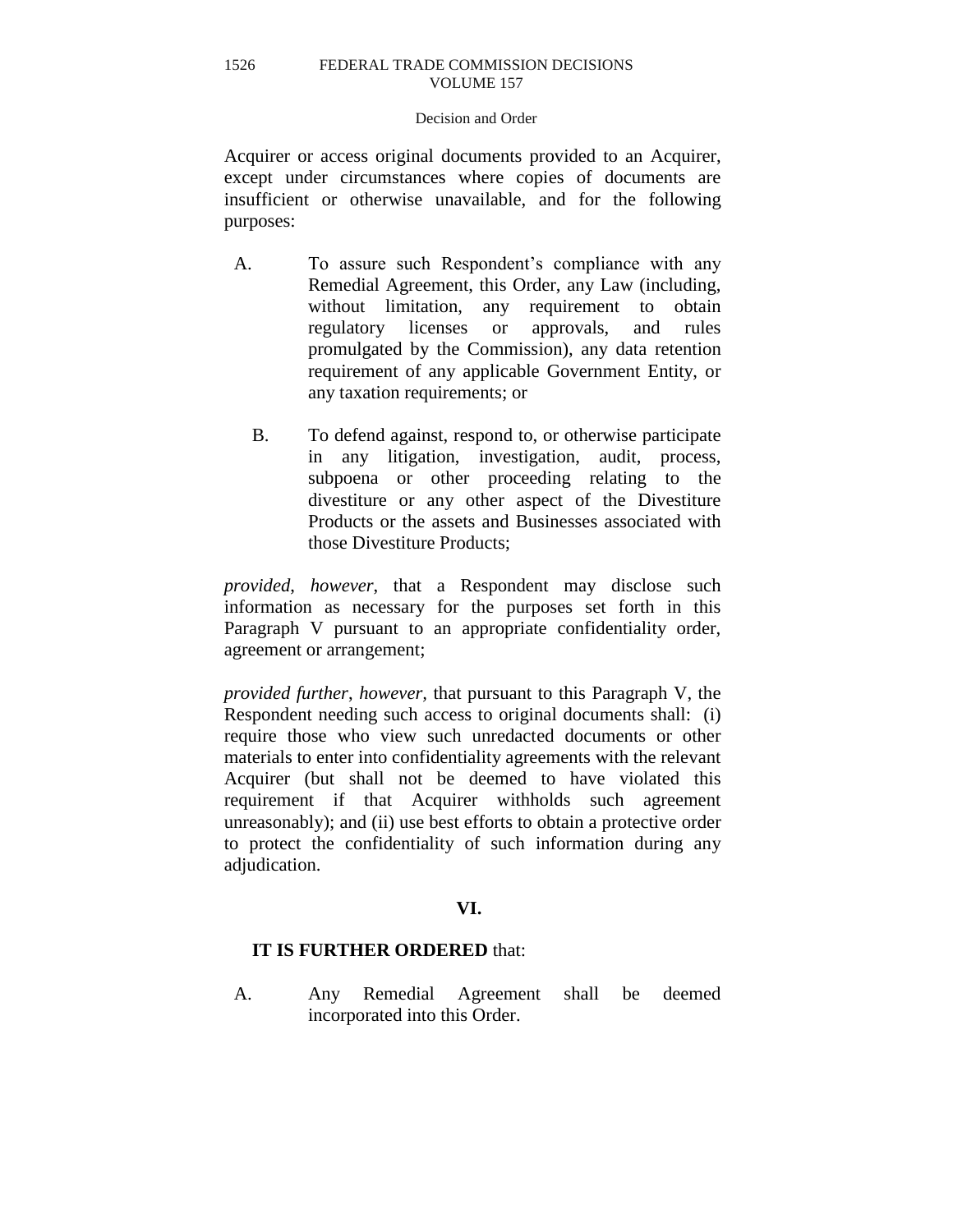- B. Any failure by a Respondent to comply with any term of such Remedial Agreement shall constitute a failure to comply with this Order.
- C. Respondents shall include in each Remedial Agreement related to each of the Divestiture Products a specific reference to this Order, the remedial purposes thereof, and provisions to reflect the full scope and breadth of each Respondent's obligation to the Acquirer pursuant to this Order.
- D. For each Divestiture Product that is a Contract Manufacture Product, Respondents shall include in the Remedial Agreement(s) related to that Divestiture Product a representation from the Acquirer that the Acquirer shall use commercially reasonable efforts to secure the FDA approval(s) necessary to manufacture, or to have manufactured by a Third Party, in commercial quantities, each such Divestiture Product, as applicable, and to have any such manufacture to be independent of the Respondents, all as soon as reasonably practicable.
- E. No Respondent shall seek, directly or indirectly, pursuant to any dispute resolution mechanism incorporated in any Remedial Agreement, or in any agreement related to any of the Divestiture Products a decision the result of which would be inconsistent with the terms of this Order or the remedial purposes thereof.
- F. No Respondent shall modify or amend any of the terms of any Remedial Agreement without the prior approval of the Commission, except as otherwise provided in Rule 2.41(f)(5) of the Commission's Rules of Practice and Procedure, 16 C.F.R.  $\S$  2.41(f)(5). Notwithstanding any term of the Remedial Agreement(s), any modification or amendment of any Remedial Agreement made without the prior approval of the Commission, or as otherwise provided in Rule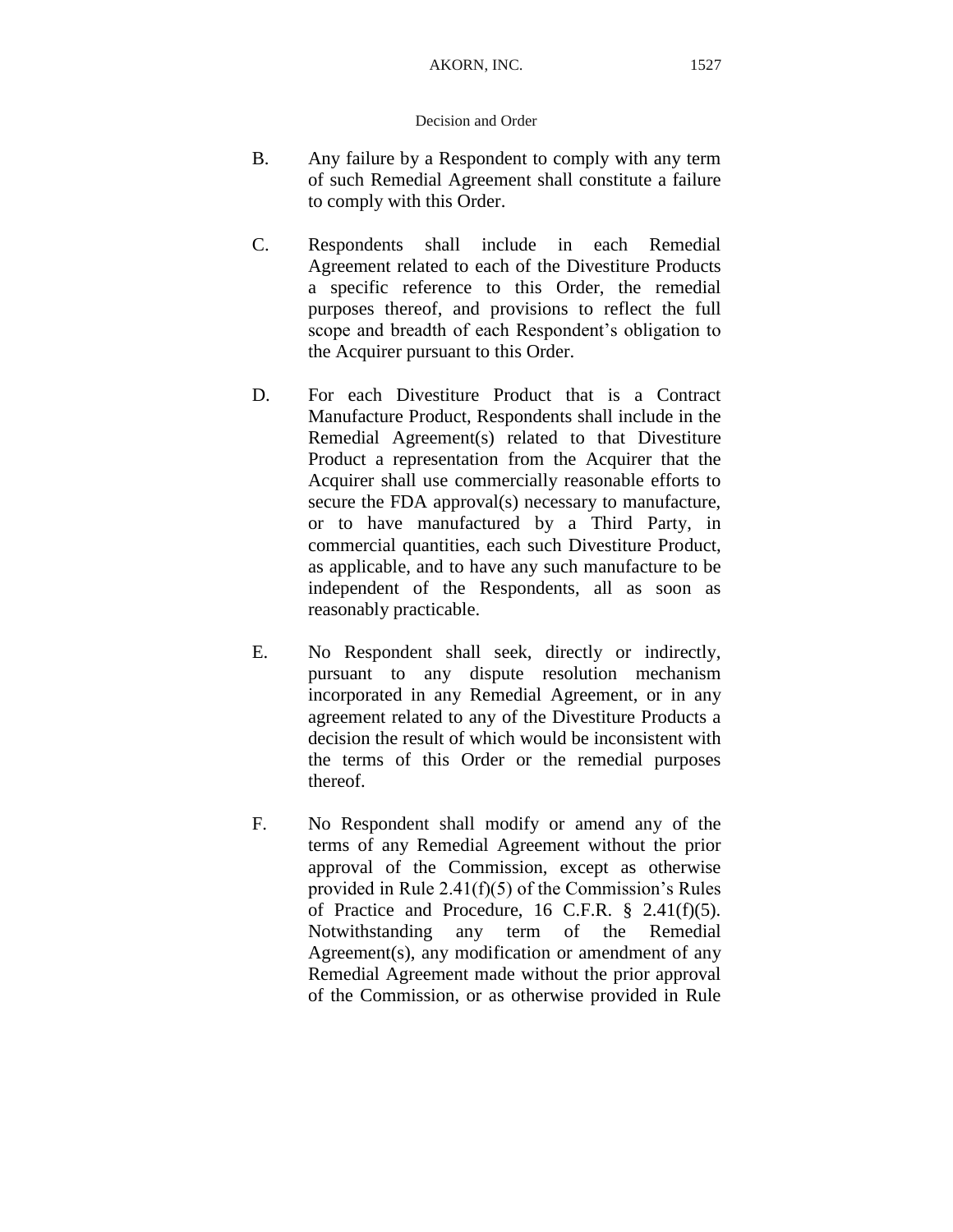#### Decision and Order

 $2.41(f)(5)$ , shall constitute a failure to comply with this Order.

# **VII.**

# **IT IS FURTHER ORDERED** that:

- A. Within five (5) days of the Acquisition, Respondents shall submit to the Commission a letter certifying the date on which the Acquisition occurred.
- B. Within five (5) days of the merger of the Respondents, Respondents shall submit to the Commission a letter certifying the date on which the merger occurred.
- C. Within thirty (30) days after the Order Date, and every sixty (60) days thereafter until Respondents have fully complied with Paragraphs II.A., II.B., II.C.1.-II.C.3., II.D., II.E., II.H., and II.I., Respondents shall submit to the Commission a verified written report setting forth in detail the manner and form in which it intends to comply, is complying, and has complied with this Order. Respondents shall submit at the same time a copy of its report concerning compliance with this Order to the Interim Monitor, if any Interim Monitor has been appointed. Respondents shall include in their reports, among other things that are required from time to time, a full description of the efforts being made to comply with the relevant paragraphs of the Order, including:
	- 1. a detailed description of all substantive contacts, negotiations, or recommendations related to (i) the divestiture and transfer of all relevant assets and rights, (ii) transitional services being provided by the Respondents to the relevant Acquirer, and (iii) the agreement(s) to Contract Manufacture; and
	- 2. a detailed description of the timing for the completion of such obligations.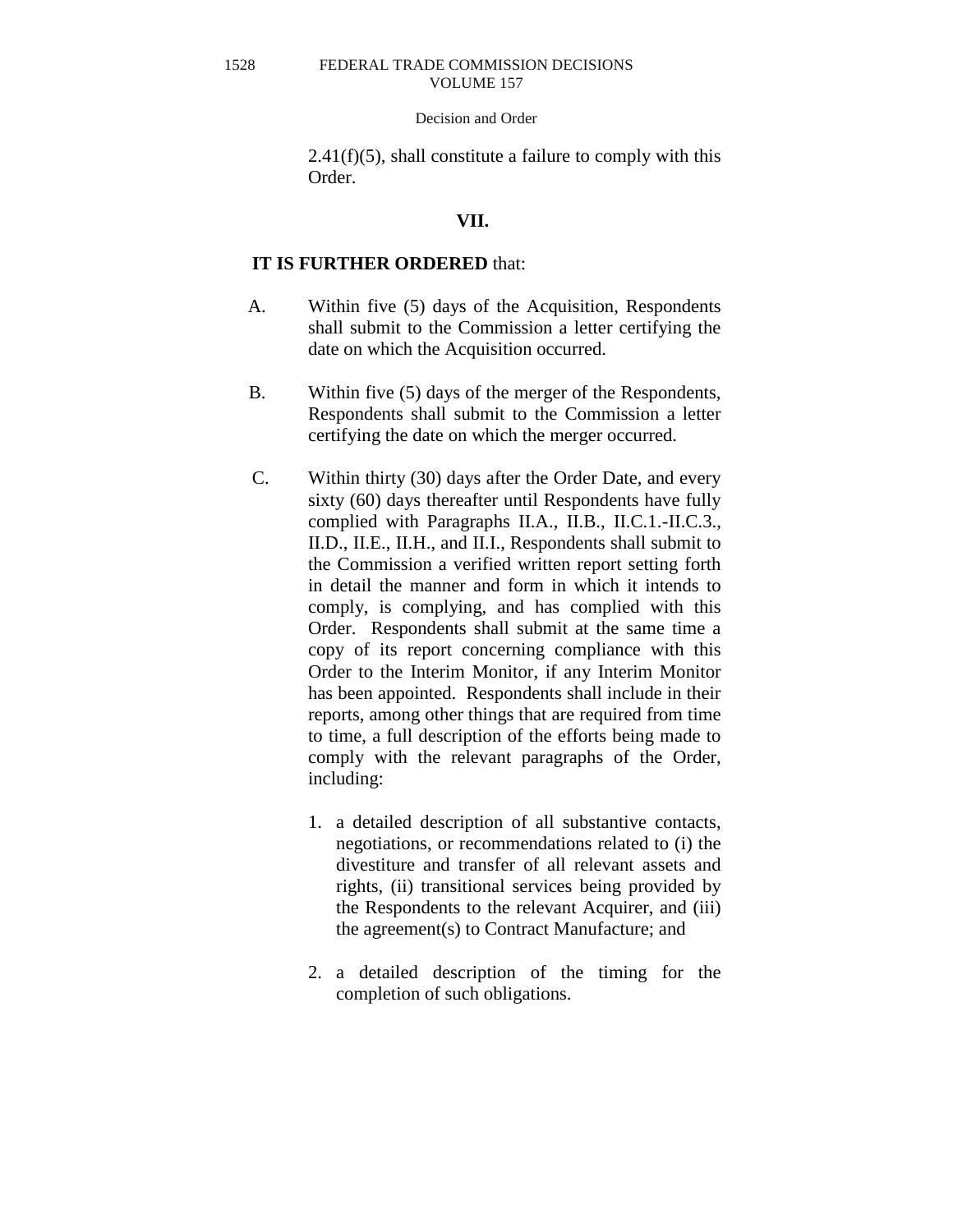D. One (1) year after the Order Date, annually for the next nine years on the anniversary of the Order Date, and at other times as the Commission may require, Respondents shall file a verified written report with the Commission setting forth in detail the manner and form in which it has complied and is complying with the Order.

# **VIII.**

**IT IS FURTHER ORDERED** that Respondents shall notify the Commission at least thirty (30) days prior to:

- A. any proposed dissolution of a Respondent;
- B. any proposed acquisition, merger or consolidation of a Respondent; or
- C. any other change in a Respondent including, but not limited to, assignment and the creation or dissolution of subsidiaries, if such change might affect compliance obligations arising out of this Order.

# **IX.**

**IT IS FURTHER ORDERED** that, for purposes of determining or securing compliance with this Order, and subject to any legally recognized privilege, and upon written request and upon five (5) days' notice to any Respondent made to its principal United States offices, registered office of its United States subsidiary, or its headquarters address, that Respondent shall, without restraint or interference, permit any duly authorized representative of the Commission:

A. access, during business office hours of the Respondent and in the presence of counsel, to all facilities and access to inspect and copy all books, ledgers, accounts, correspondence, memoranda and all other records and documents in the possession or under the control of the Respondent related to compliance with this Order, which copying services shall be provided by the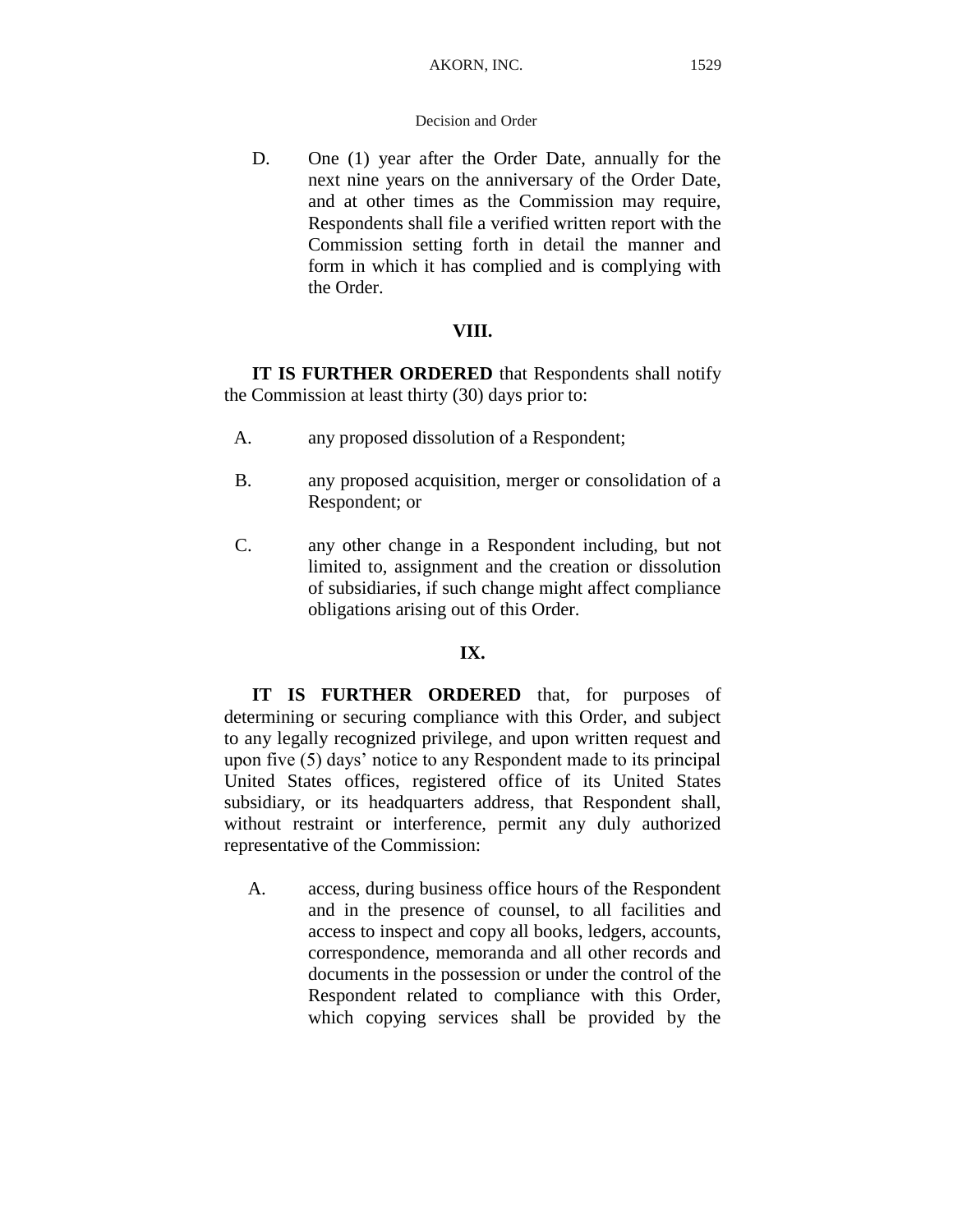# Analysis to Aid Public Comment

Respondent at the request of the authorized representative(s) of the Commission and at the expense of the Respondent; and

B. to interview officers, directors, or employees of the Respondent, who may have counsel present, regarding such matters.

# **X.**

**IT IS FURTHER ORDERED** that this Order shall terminate on June 16, 2024.

By the Commission, Commissioner McSweeny not participating.

# **NON-PUBLIC APPENDIX I AGREEMENTS RELATED TO THE DIVESTITURES [Redacted From the Public Record Version, But Incorporated By Reference]**

# **ANALYSIS OF CONSENT ORDER TO AID PUBLIC COMMENT**

The Federal Trade Commission ("Commission") has accepted, subject to final approval, an Agreement Containing Consent Orders ("Consent Agreement") from Akorn Enterprises, Inc. ("Akorn") that is designed to remedy the anticompetitive effects in five generic pharmaceutical markets resulting from Akorn's acquisition of Hi-Tech Pharmacal Co., Inc. ("Hi-Tech"). Under the terms of the proposed Consent Agreement, the parties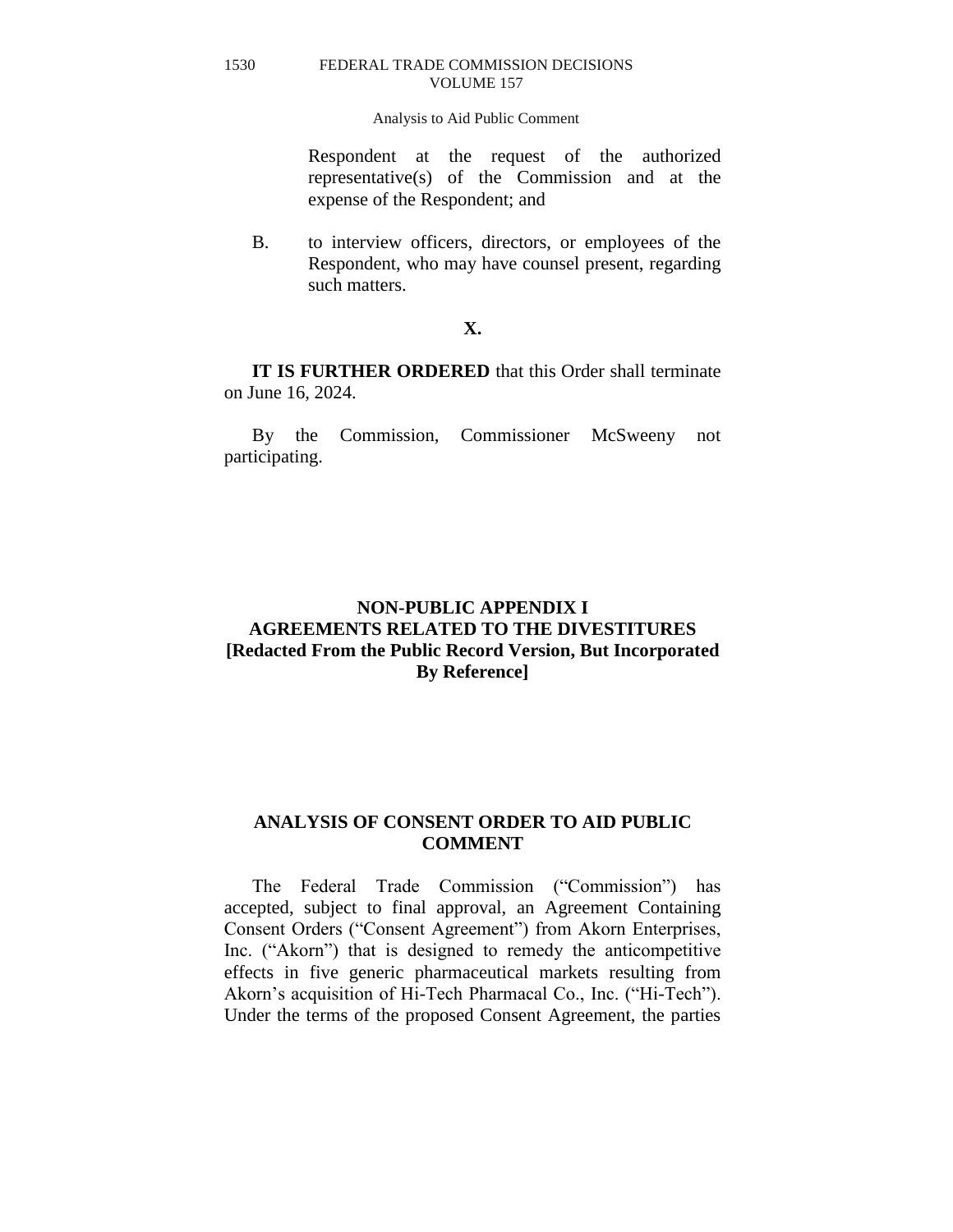#### AKORN, INC. 1531

# Analysis to Aid Public Comment

are required to divest either Akorn's or Hi-Tech's rights and assets related to three generic ophthalmic prescription products: (1) generic Ciloxan drops, (2) generic Ilotycin ointment, and (3) generic Quixin drops, and two topical anesthetic products, (4) generic Xylocaine jelly, and (5) EMLA cream (collectively, the "Products") to Watson Laboratories, Inc. ("Watson"), a whollyowned subsidiary of Actavis plc.

The proposed Consent Agreement has been placed on the public record for thirty days for receipt of comments from interested persons. Comments received during this period will become part of the public record. After thirty days, the Commission will again evaluate the proposed Consent Agreement, along with the comments received, in order to make a final decision as to whether it should withdraw from the proposed Consent Agreement, or make final the Decision and Order ("Order").

Pursuant to an Agreement and Plan of Merger dated August 26, 2013, Akorn proposes to acquire all of the voting securities of Hi-Tech, for approximately \$640 million (the "Proposed Acquisition"). The Commission alleges in its Complaint that the Proposed Acquisition, if consummated, would violate Section 7 of the Clayton Act, as amended, 15 U.S.C. § 18, and Section 5 of the Federal Trade Commission Act, as amended, 15 U.S.C. § 45, by lessening current and/or future competition in U.S. markets for the following pharmaceutical products: (1) generic Ciloxan drops, (2) generic Ilotycin ointment, (3) generic Quixin drops, (4) generic Xylocaine jelly, and (5) generic EMLA cream. The proposed Consent Agreement will remedy the alleged violations by preserving the competition that would otherwise be eliminated by the Proposed Acquisition.

# **The Products and Structure of the Markets**

The Proposed Acquisition would reduce the number of suppliers in the relevant markets, each of which has or will have a limited number of market participants. In pharmaceutical product markets with generic competition, price generally decreases as the number of generic competitors increases. Accordingly, the reduction in the number of suppliers within each relevant market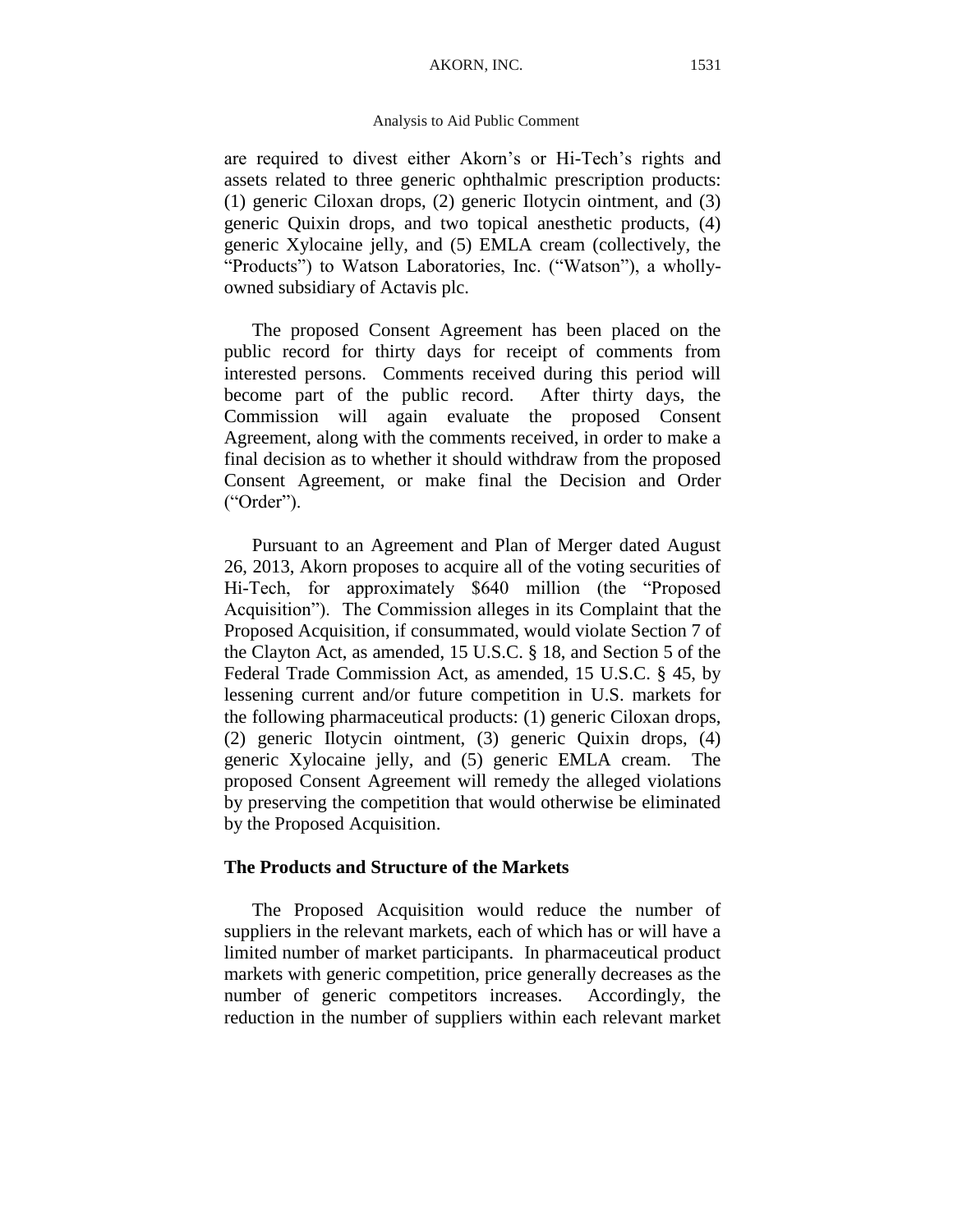#### Analysis to Aid Public Comment

would have a direct and substantial anticompetitive effect on pricing.

The Proposed Acquisition would reduce current competition in markets for two generic prescription ophthalmic products- generic Ciloxan drops and generic Quixin drops--as well as reduce current competition in the markets for generic Xylocaine jelly and generic EMLA cream, which are topical anesthetic prescription products. The structure of these markets is as follows:

- The generic Ciloxan opthalmic drops market currently has four suppliers: Akorn, with a market share of approximately 12%, Hi-Tech, with a market share of approximately 16%, Novartis Corporation ("Novartis"), with a market share of approximately 47%, and PACK Pharmaceuticals ("PACK"), with a market share of approximately 25%. The proposed transaction would reduce the number of suppliers in this market from four to three, and would give the merged firm a market share of approximately 28%.
- The generic Quixin ophthalmic drops market currently has three suppliers: Akorn, with a market share of approximately 15%, Hi-Tech, with a market share of approximately 23%, and PACK, with a market share of approximately 62%. The proposed transaction would reduce the number of suppliers in this market from three to two, and would give the merged firm a market share of approximately 38%.
- The generic Xylocaine jelly market has three suppliers: Akorn, with a market share of approximately 39%, Hi-Tech, with a market share of approximately 14%, and Amphastar Pharmaceuticals, Inc. ("Amphastar"), with a market share of approximately 47%. The proposed transaction would reduce the number of suppliers of generic Xylocaine from three to two, and would give the merged firm a market share in excess of 50%.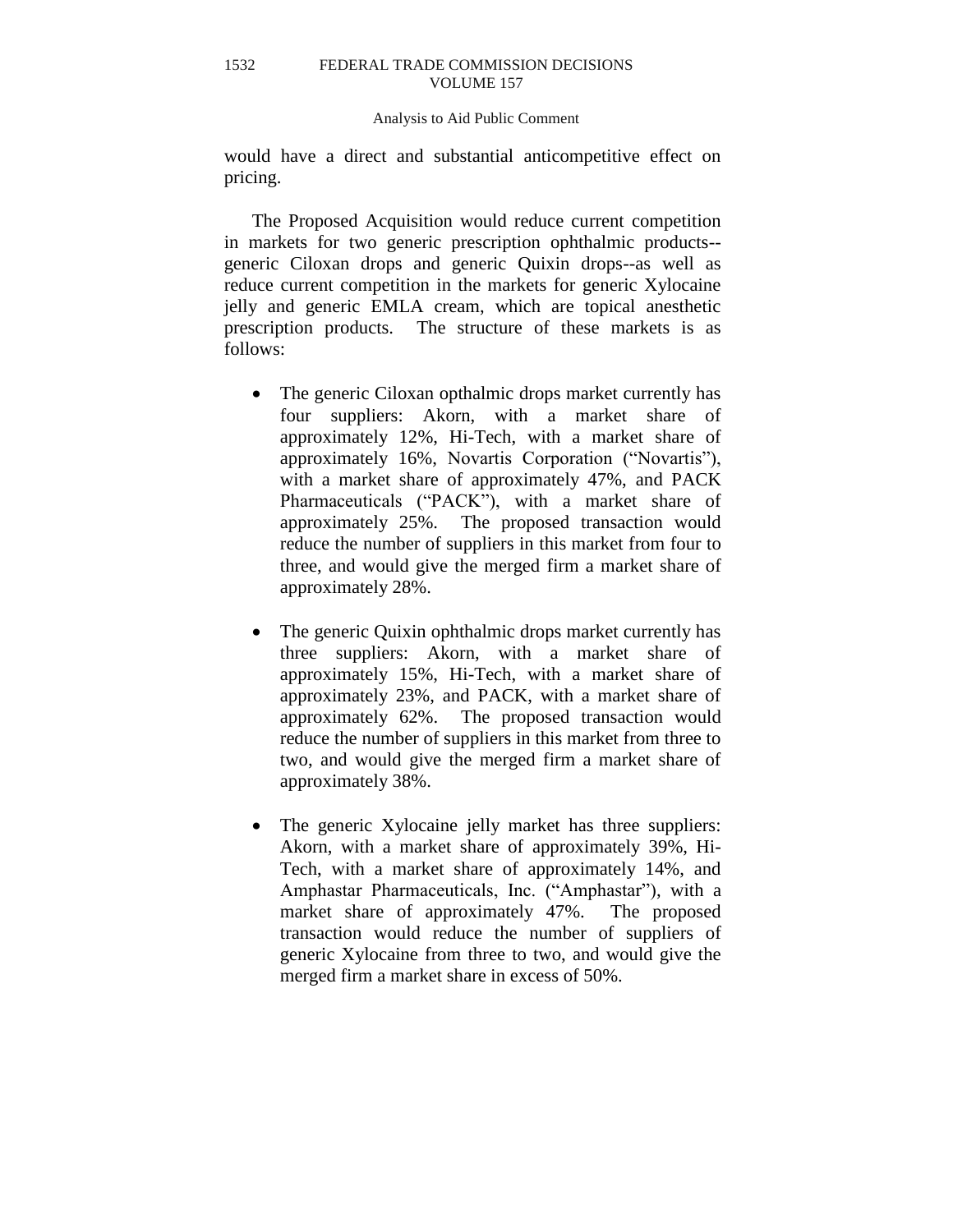## AKORN, INC. 1533

# Analysis to Aid Public Comment

 The generic EMLA cream market currently has four suppliers: Akorn, with a market share of approximately 12%, Hi-Tech, with a market share of approximately 62%, Novartis, with a market share of approximately 22%, and Global Pharmaceuticals ("Global") with a market share of approximately 3%. In addition to marketing generic EMLA, Akorn markets the branded product. The proposed transaction would reduce the number of suppliers in the generic market from four to three, and would give the merged firm a market share in excess of 70%.

The proposed transaction would also reduce future competition in the generic Ilotycin ophthalmic ointment market. Generic Ilotycin ophthalmic ointment is prescribed for the treatment of bacterial infections in the eye. Three firms currently supply generic Ilotycin: Akorn, Perrigo Company ("Perrigo"), and Bausch + Lomb, Inc. ("Bausch + Lomb"). Bausch + Lomb leads the market with a 57% share with Akorn and Perrigo having market shares of 31% and 12%, respectively.Hi-Tech appears poised to be the next entrant with a generic Ilotycin product and there are no other likely entrants for the foreseeable future. Akorn's acquisition of Hi-Tech would therefore deprive consumers of the increased competition and likely price reductions that would have occurred as a result of Hi-Tech's entry.

# **Entry**

Entry into the markets for the Products would not be timely, likely, or sufficient in magnitude, character, and scope to deter or counteract the anticompetitive effects of the acquisition. The combination of drug development times and regulatory requirements, including U.S. Food and Drug Administration ("FDA") approval, is costly and lengthy. Industry participants also note that expertise and facilities associated with manufacturing topical products, including sterile products such as ophthalmic products is sufficiently specialized that a relatively small number of firms participate in such markets.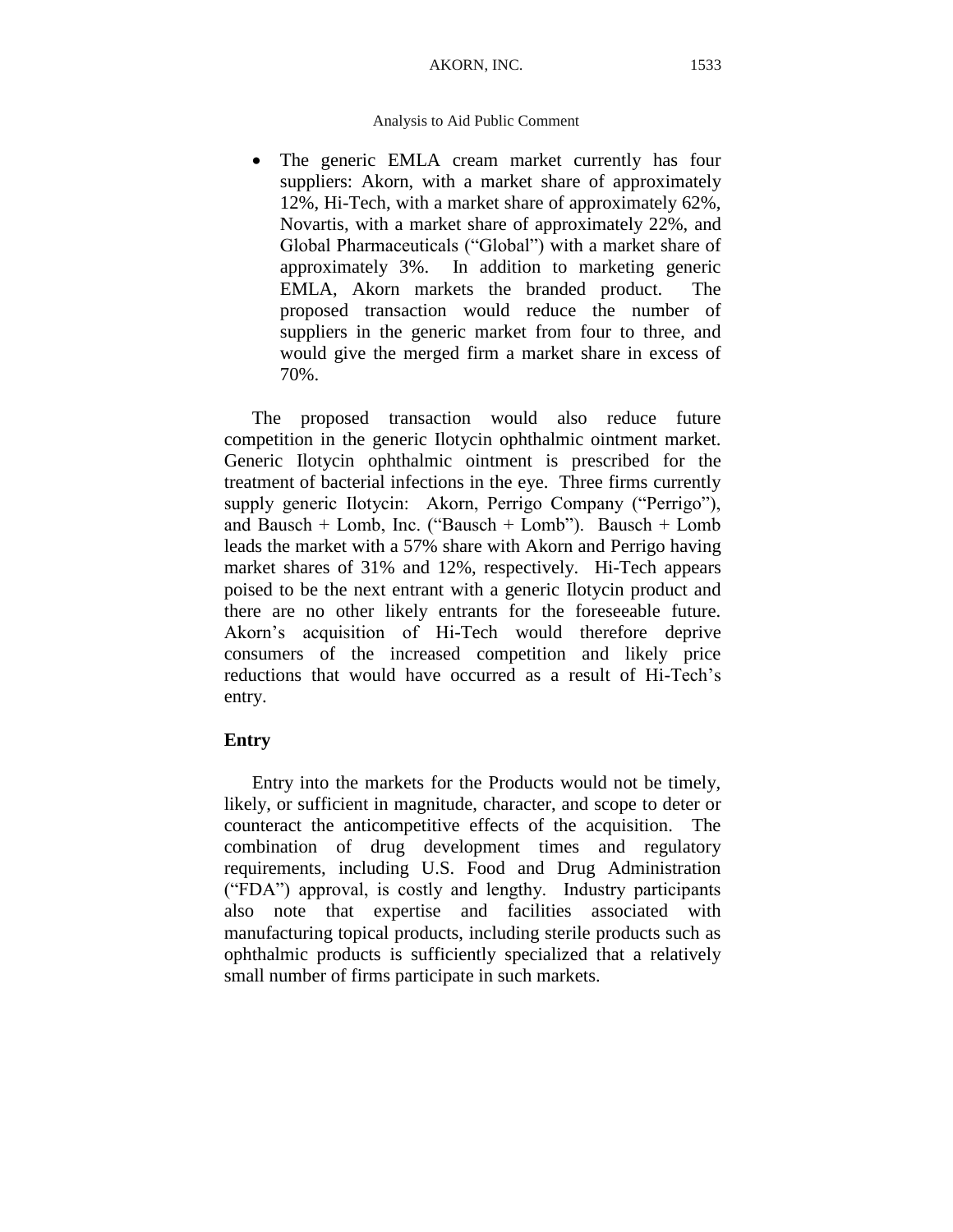#### Analysis to Aid Public Comment

# **Effects**

The Proposed Acquisition would likely cause significant anticompetitive harm to consumers in the relevant generic pharmaceutical markets by eliminating current and/or future competition in concentrated existing markets or in future generic markets.

In generic pharmaceuticals markets, price is heavily influenced by the number of participants with sufficient supply. Market participants consistently characterize generic drug markets as commodity markets in which the number of generic suppliers has a direct impact on pricing. Customers and competitors alike have confirmed that the prices of the generic pharmaceutical products at issue continue to decrease with new entry even after a number of suppliers have entered these generic markets. Further, customers generally believe that having at least four suppliers in a generic pharmaceutical market produces more competitive prices than if fewer suppliers are available to them.

The evidence shows that anticompetitive effects are likely to result from the proposed transaction, due to a decrease in the number of independent competitors in the markets at issue. In each of the current generic prescription markets, industry participants have indicated that the presence of Hi-Tech as a competitor has allowed them to negotiate lower prices from other suppliers, including Akorn, and has allowed them to locate additional supply in times of product shortages from their existing suppliers.

The evidence also shows that the Proposed Acquisition would eliminate significant future competition between Akorn and Hi-Tech. Although Hi-Tech does not currently have a marketed product in the generic Ilotycin market, the Proposed Acquisition eliminates the next most likely entrant from a very limited pool of future entrants.

By eliminating the significant current and future competition between the parties, the Proposed Acquisition will likely cause U.S. consumers to pay significantly higher prices for these generic drugs, absent a remedy.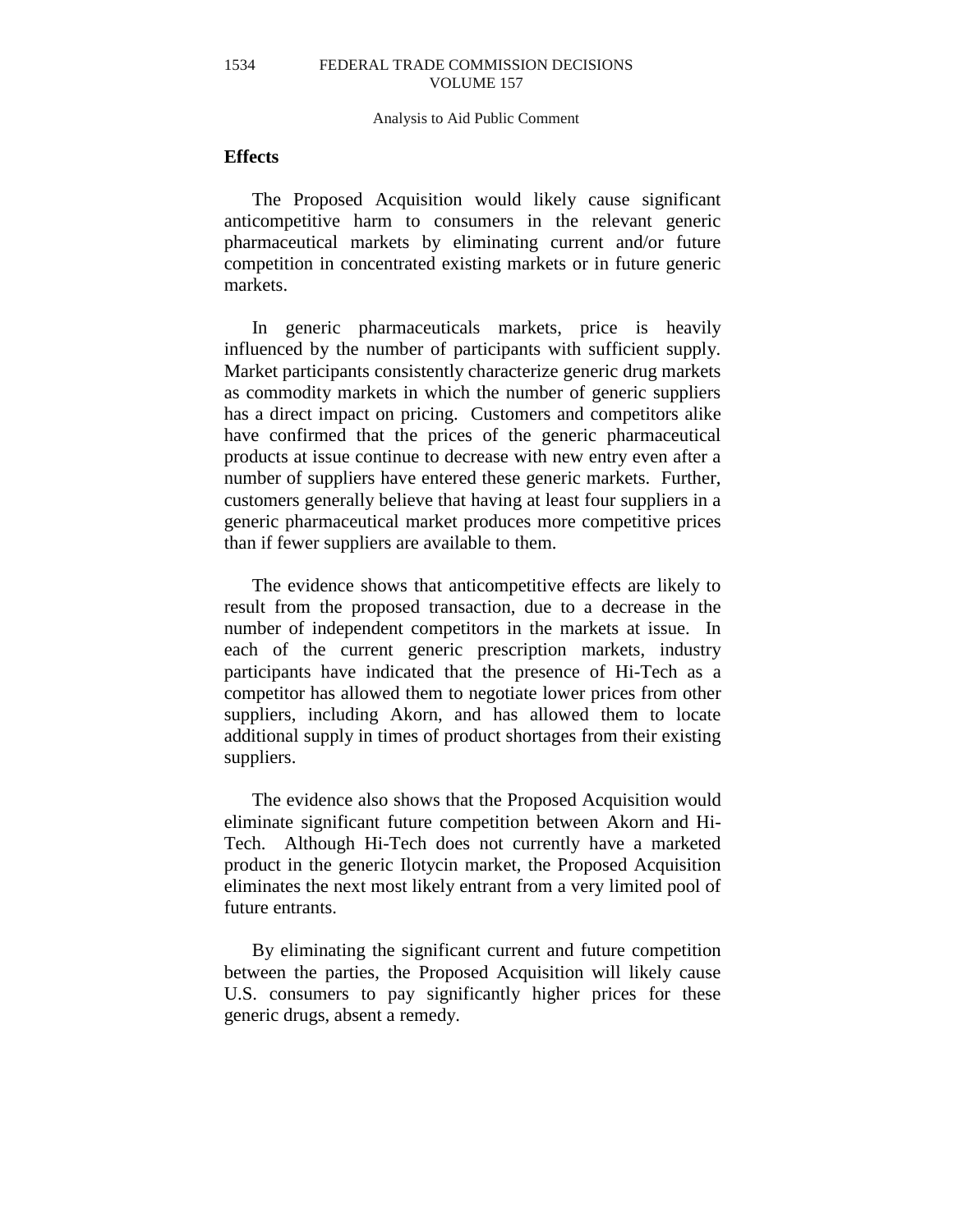#### Analysis to Aid Public Comment

# **The Consent Agreement**

The proposed Consent Agreement effectively remedies the Proposed Acquisition's anticompetitive effects in each of the relevant product markets. Pursuant to the Consent Agreement, the parties are required to divest Akorn's or Hi-Tech's rights and assets related to the Products to Watson. Further, the proposed Consent Agreement requires Akorn to assign its contract manufacturing agreement for branded and generic EMLA to Watson. The parties must accomplish these divestitures and relinquish their rights no later than ten days after the Proposed Acquisition is consummated.

The Commission's goal in evaluating possible purchasers of divested assets is to maintain the competitive environment that existed prior to the Proposed Acquisition. If the Commission determines that Watson is not an acceptable acquirer of the divested assets, or that the manner of the divestitures is not acceptable, the parties must unwind the sale of rights to Watson and divest the Products to a Commission-approved acquirer within six months of the date the Order becomes final. In that circumstance, the Commission may appoint a trustee to divest the Products if the parties fail to divest the Products as required.

The proposed Consent Agreement contains several provisions to help ensure that the divestitures are successful. The Order requires Akorn and Hi-Tech to take all action to maintain the economic viability, marketability, and competitiveness of the products to be divested until such time that they are transferred to a Commission-approved acquirer. Depending on the product, Akorn or Hi-Tech must transfer their respective manufacturing technologies for the Products to Watson and must supply Watson with these products during a transitional period.

The Commission has agreed to appoint Denise Smart from Smart Consulting Group, LLC to act as an interim monitor to assure that Akorn and Hi-Tech expeditiously comply with all of their obligations and perform all of their responsibilities pursuant to the Consent Agreement. In order to ensure that the Commission remains informed about the status of the transfer of rights and assets, the Consent Agreement requires Akorn and Hi-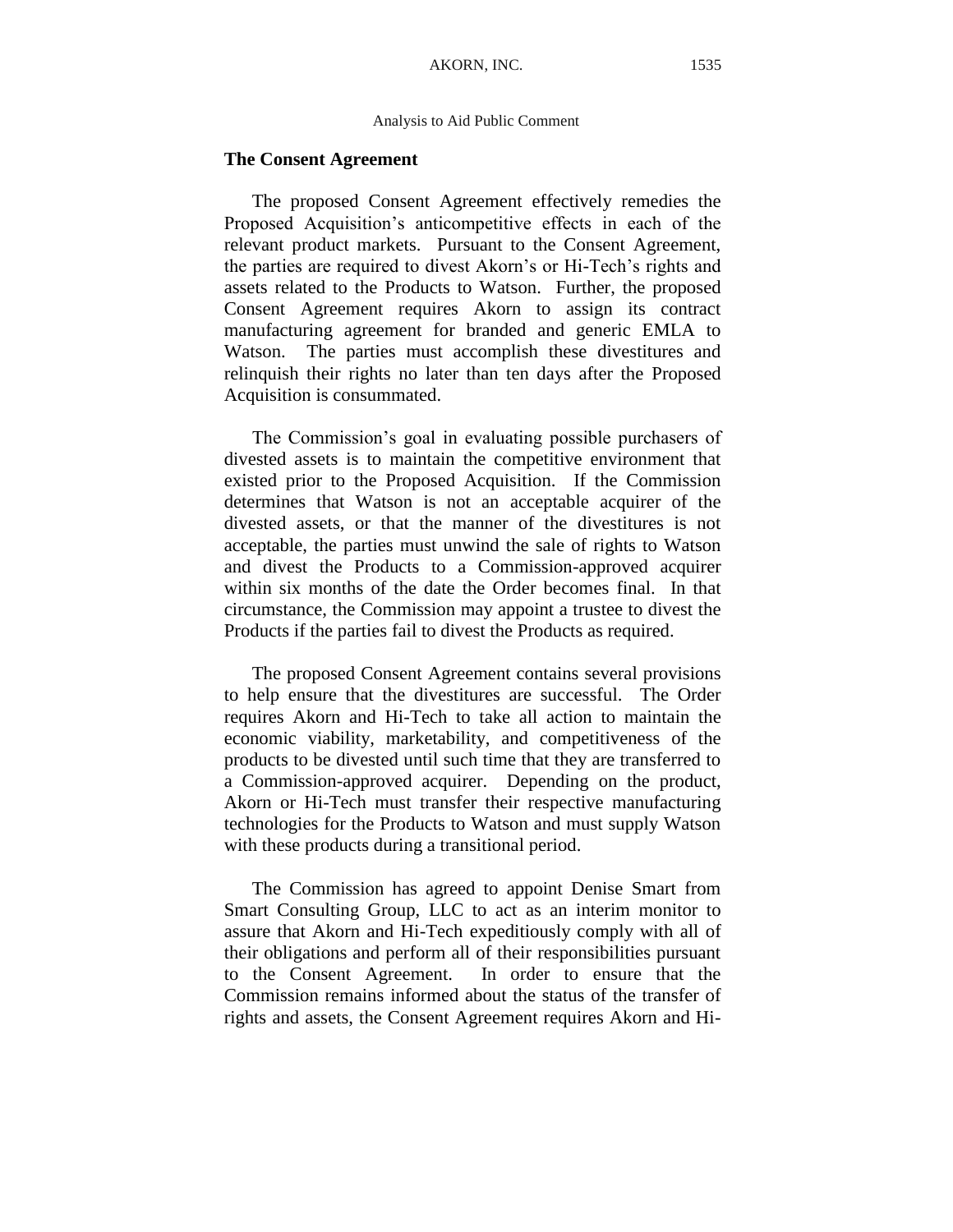# Analysis to Aid Public Comment

Tech to file reports with the interim monitor who will report in writing to the Commission concerning performance by the parties of their obligations under the Consent Agreement.

The purpose of this analysis is to facilitate public comment on the proposed Consent Agreement, and it is not intended to constitute an official interpretation of the proposed Order or to modify its terms in any way.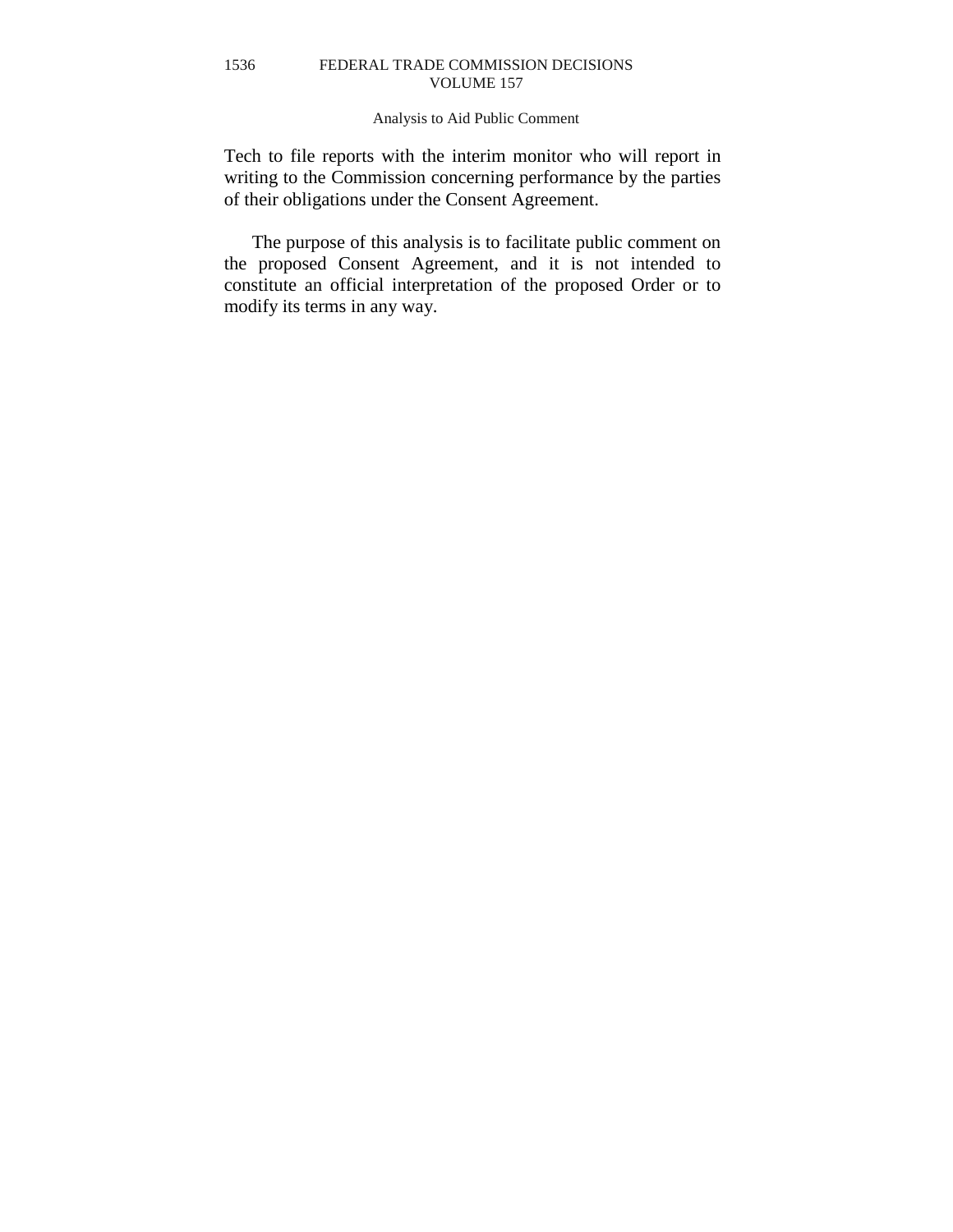#### Complaint

#### **IN THE MATTER OF**

# **AMERICAN APPAREL, INC.**

#### CONSENT ORDER, ETC. IN REGARD TO ALLEGED VIOLATIONS OF SECTION 5 OF THE FEDERAL TRADE COMMISSION ACT

*Docket No. C-4459; File No. 142 3036 Complaint, June 16, 2014 – Decision, June 16, 2014*

This consent order addresses American Apparel, Inc.'s representations made to consumers concerning its participation in the Safe Harbor privacy frameworks agreed upon by the U.S. and the European Union and the U.S. and Switzerland. The complaint alleges that American Apparel falsely represented that it was a "current" participant in the Safe Harbor Frameworks when, in fact, from June 2013 until December 2013, American Apparel was not a "current" participant in the Safe Harbor Frameworks. The consent order prohibits American Apparel from making misrepresentations about its membership in any privacy or security program sponsored by the government or any other self-regulatory or standard-setting organization, including, but not limited to, the U.S.-EU Safe Harbor Framework and the U.S.-Swiss Safe Harbor Framework.

## *Participants*

For the *Commission*: *Katie Race Brin, Jessica Lyon*, and *Katherine White.*

For the *Respondent*: *Peter Schey, in-house counsel and solo practitioner.*

# **COMPLAINT**

The Federal Trade Commission, having reason to believe that American Apparel, Inc., a corporation, has violated the Federal Trade Commission Act ("FTC Act"), and it appearing to the Commission that this proceeding is in the public interest, alleges:

1. Respondent American Apparel, Inc. is a Delaware corporation with its principal office or place of business at 747 Warehouse Street, Los Angeles, CA 90021.

2. Respondent is a clothing manufacturer and retailer with more than 200 stores worldwide.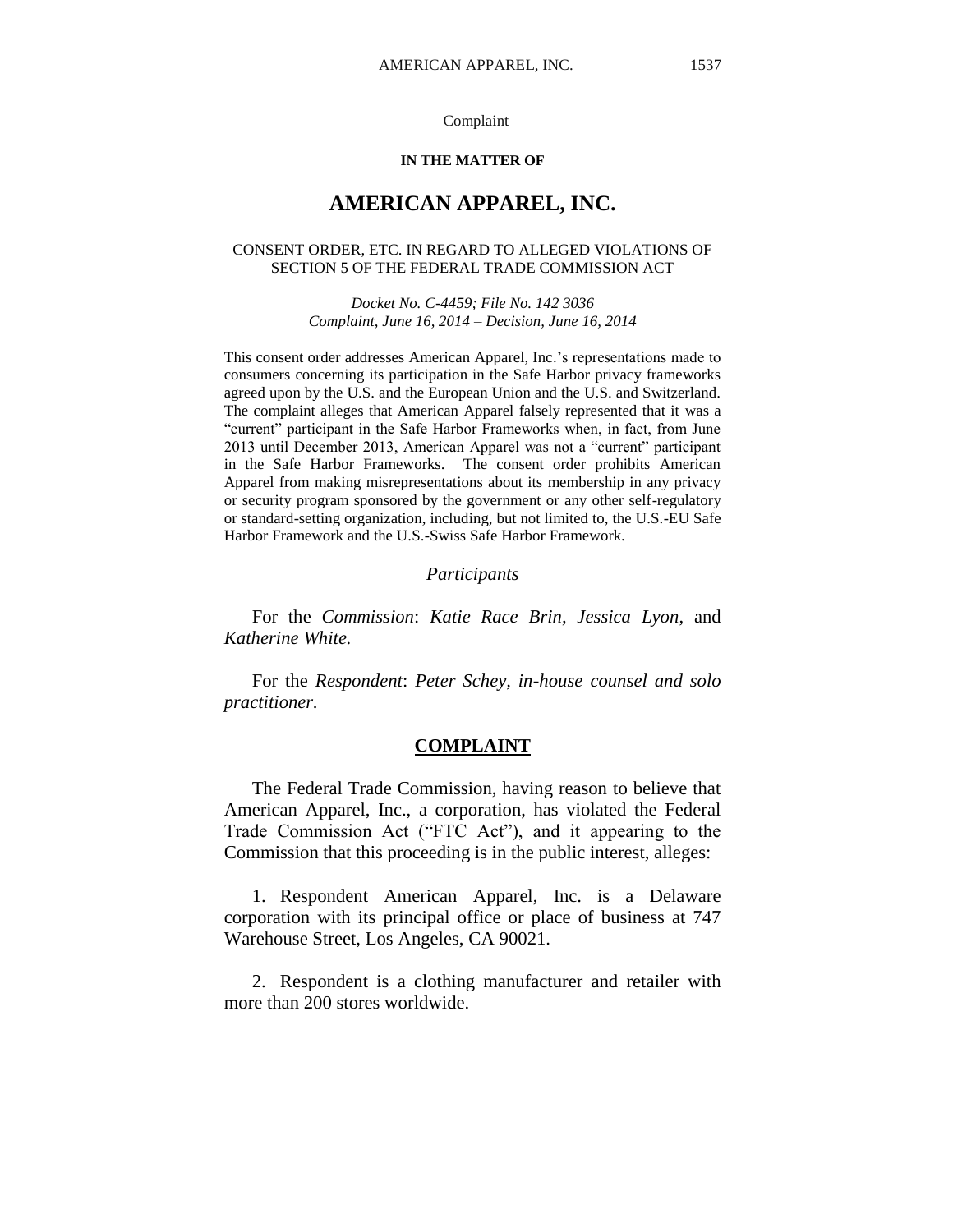#### Complaint

3. The acts and practices of respondent as alleged in this complaint have been in or affecting commerce, as "commerce" is defined in Section 4 of the FTC Act.

4. Respondent has set forth on its website, [www.americanapparel.net,](http://www.americanapparel.net/) privacy policies and statements about its practices, including statements related to its participation in the Safe Harbor privacy framework agreed upon by the U.S. and the European Union ("U.S.-EU Safe Harbor Framework") and by the U.S. and Switzerland ("U.S.-Swiss Safe Harbor Framework")

# **The Frameworks**

5. The U.S.-EU Safe Harbor Framework provides a method for U.S. companies to transfer personal data outside of Europe that is consistent with the requirements of the European Union Directive on Data Protection ("Directive"). Enacted in 1995, the Directive sets forth European Union ("EU") requirements for privacy and the protection of personal data. Among other things, it requires EU Member States to implement legislation that prohibits the transfer of personal data outside the EU, with exceptions, unless the European Commission ("EC") has made a determination that the recipient jurisdiction's laws ensure the protection of such personal data. This determination is referred to commonly as meeting the EU's "adequacy" standard.

6. To satisfy the EU adequacy standard for certain commercial transfers, the U.S. Department of Commerce ("Commerce") and the EC negotiated the U.S.-EU Safe Harbor Framework, which went into effect in 2000. The U.S.-EU Safe Harbor Framework allows U.S. companies to transfer personal data lawfully from the EU. To join the U.S.-EU Safe Harbor Framework, a company must self-certify to Commerce that it complies with seven principles and related requirements that have been deemed to meet the EU's adequacy standard.

7. Companies under the jurisdiction of the U.S. Federal Trade Commission ("FTC"), as well as the U.S. Department of Transportation, are eligible to join the U.S.-EU Safe Harbor Framework. A company under the FTC's jurisdiction that claims it has self-certified to the Safe Harbor principles, but failed to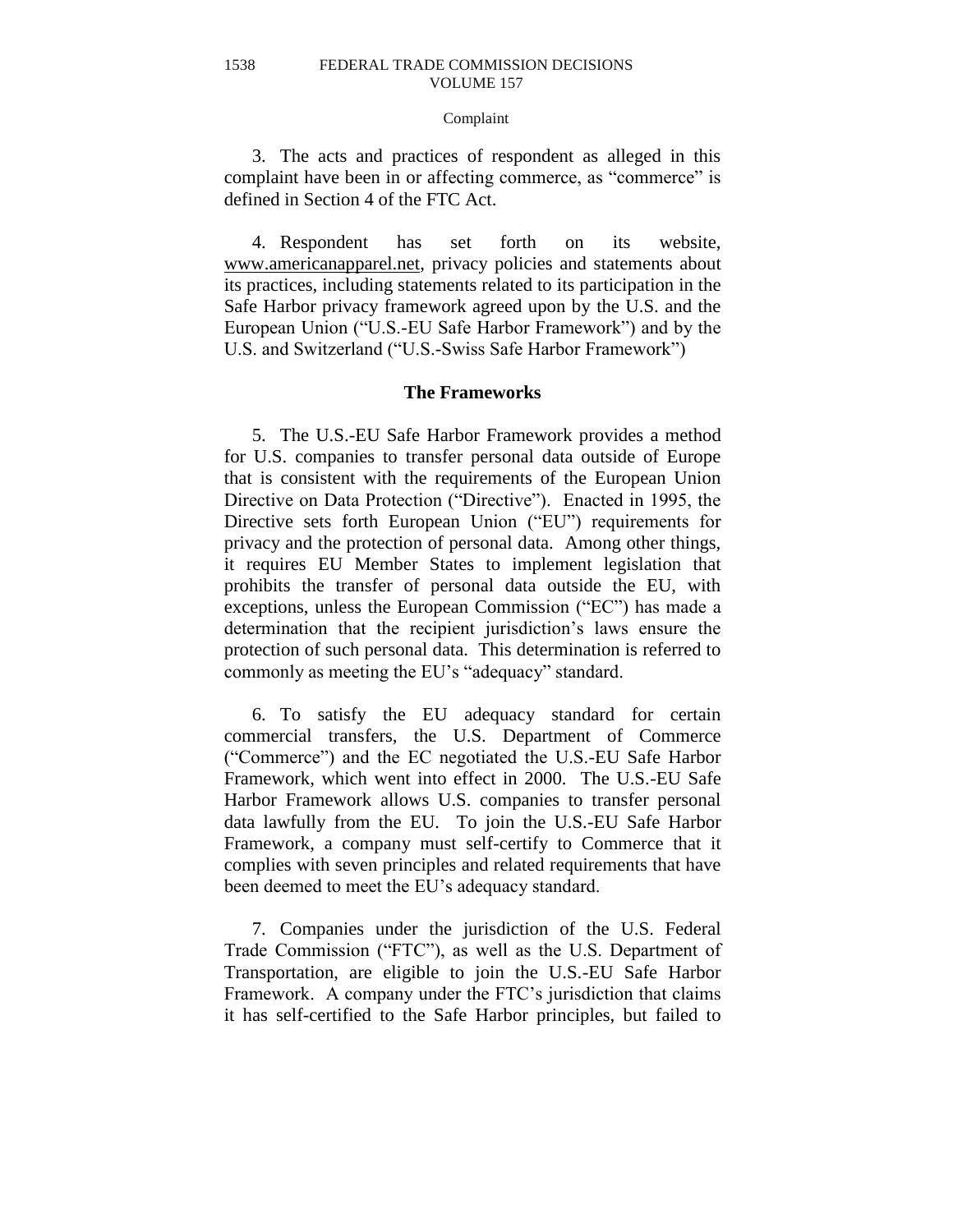# Complaint

self-certify to Commerce, may be subject to an enforcement action based on the FTC's deception authority under Section 5 of the FTC Act.

8. The U.S.-Swiss Safe Harbor Framework is identical to the U.S.-EU Safe Harbor Framework and is consistent with the requirements of the Swiss Federal Act on Data Protection.

9. Commerce maintains a public website, www.export.gov /safeharbor, where it posts the names of companies that have selfcertified to the U.S.-EU Safe Harbor Framework and the U.S.- Swiss Safe Harbor Framework. The listing of companies indicates whether their self-certification is "current" or "not current" and a date when recertification is due. Companies are required to re-certify every year in order to retain their status as "current" members of the Safe Harbor Frameworks.

# **Violations of Section 5 of the FTC Act**

10. In June 2012, respondent submitted to Commerce a selfcertification of compliance to the Safe Harbor Frameworks.

11. In June 2013, respondent did not renew its selfcertification to the Safe Harbor Frameworks, and Commerce subsequently updated respondent's status to "not current" on its public website. In December 2013, respondent renewed its selfcertification to the Safe Harbor Frameworks, and respondent's status was changed to "current" on Commerce's website.

12. Since at least June 2012, respondent has disseminated or caused to be disseminated privacy policies and statements on the [www.a](http://www.dnacenter.com/)mericanapparel.net website, including, but not limited to, the following statements:

> We at American Apparel Corporation ("American Apparel") respect your concerns about privacy and value the relationship we have with you. American Apparel has certified that it abides by the Safe Harbor privacy principles, as set forth by the United States Department of Commerce, regarding the collection, storage, transfer, use and other processing of Personal Information (as defined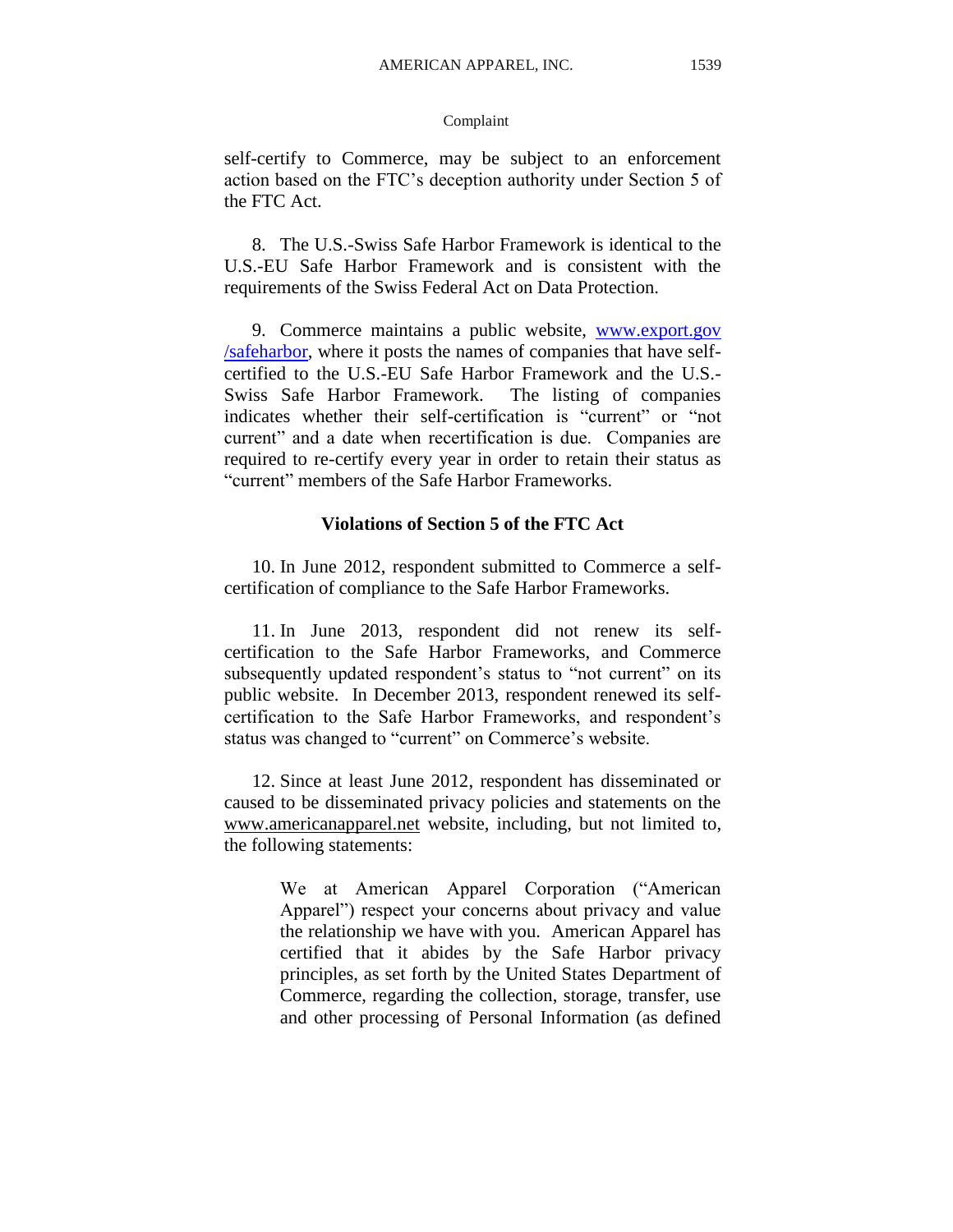## Decision and Order

below) transferred to the United States from the European Economic Area ("EEA") and Switzerland . . .

13. Through the means described in Paragraph 12, respondent represents, expressly or by implication, that it is a "current" participant in the U.S.-EU Safe Harbor Framework and the U.S.- Swiss Safe Harbor Framework.

14. In truth and in fact, from June 2013 until December 2013, respondent was not a "current" participant in the U.S.-EU Safe Harbor Framework or U.S.-Swiss Safe Harbor Framework. Therefore, the representation set forth in Paragraph 13 was false and misleading.

15. The acts and practices of respondent as alleged in this complaint constitute deceptive acts or practices, in or affecting commerce, in violation of Section 5(a) of the Federal Trade Commission Act.

**THEREFORE**, the Federal Trade Commission this sixteenth day of June, 2014, has issued this complaint against respondent.

By the Commission, Commissioner McSweeny not participating.

#### **DECISION AND ORDER**

The Federal Trade Commission ("Commission" or "FTC"), having initiated an investigation of certain acts and practices of the respondent named in the caption hereof, and the respondent having been furnished thereafter with a copy of a draft complaint that the Bureau of Consumer Protection proposed to present to the Commission for its consideration and which, if issued by the Commission, would charge respondent with violations of the Federal Trade Commission Act ("FTC Act"), 15 U.S.C. § 45 *et seq*.;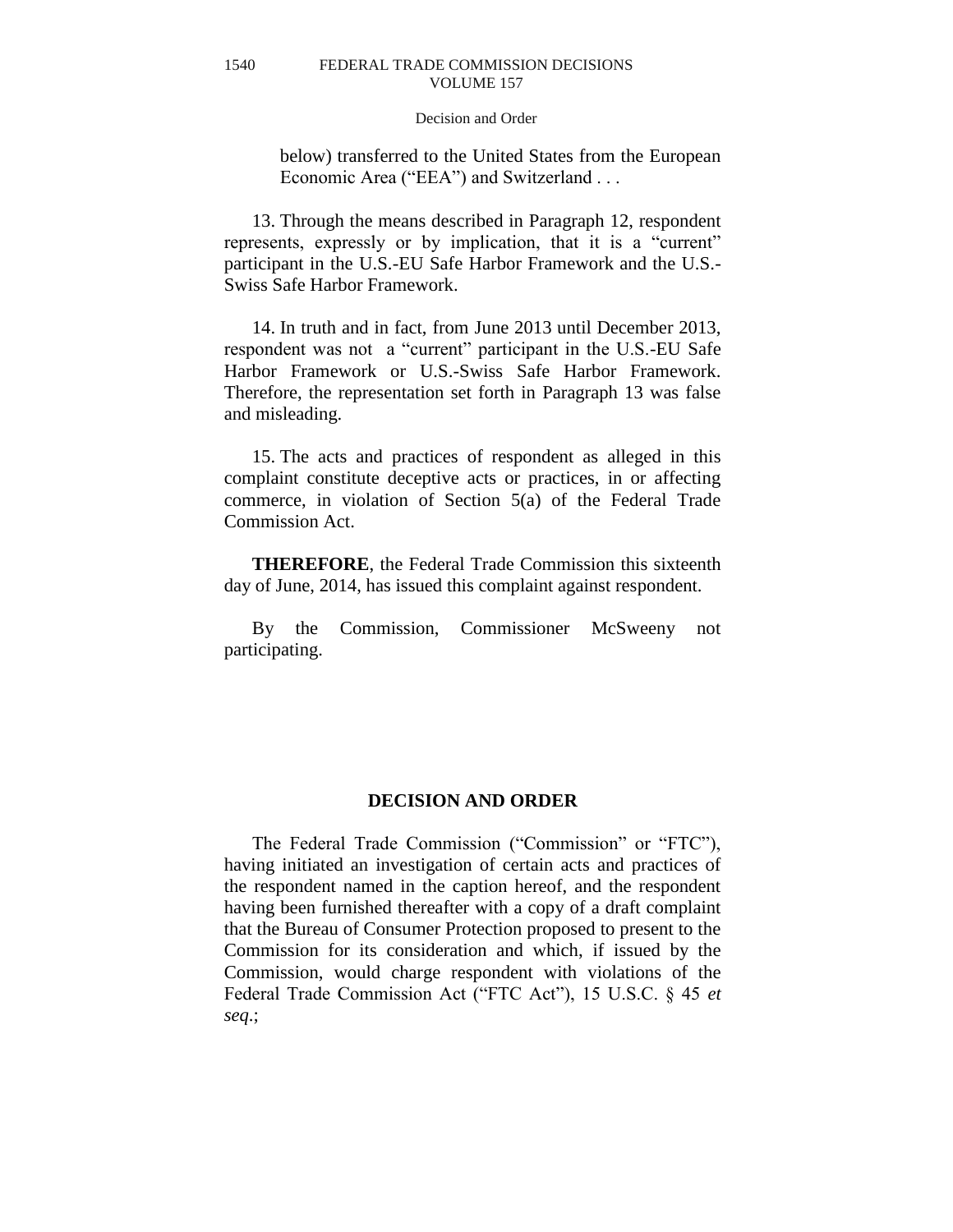The respondent, its attorney, and counsel for the Commission having thereafter executed an Agreement Containing Consent Order ("Consent Agreement"), which includes: a statement by respondent that it neither admits nor denies any of the allegations in the draft complaint, except as specifically stated in the Consent Agreement, and, only for purposes of this action, admits the facts necessary to establish jurisdiction; and waivers and other provisions as required by the Commission's Rules; and

The Commission having thereafter considered the matter and having determined that it had reason to believe that the respondent violated the FTC Act, and that a complaint should issue stating its charges in that respect, and having thereupon accepted the executed Consent Agreement and placed such agreement on the public record for a period of thirty (30) days for the receipt and consideration of public comments, now in further conformity with the procedure prescribed by Commission Rule 2.34, the Commission hereby issues its complaint, makes the following jurisdictional findings, and enters the following Order:

- 1. Respondent American Apparel, Inc. is a Delaware corporation with its principal office or place of business at 747 Warehouse Street, Los Angeles, CA 90021.
- 2. The Federal Trade Commission has jurisdiction of the subject matter of this proceeding and of the respondent, and the proceeding is in the public interest.

# **ORDER**

# **DEFINITIONS**

For purposes of this Order, the following definitions shall apply:

A. Unless otherwise specified, "respondent" shall mean American Apparel, Inc. and its successors and assigns.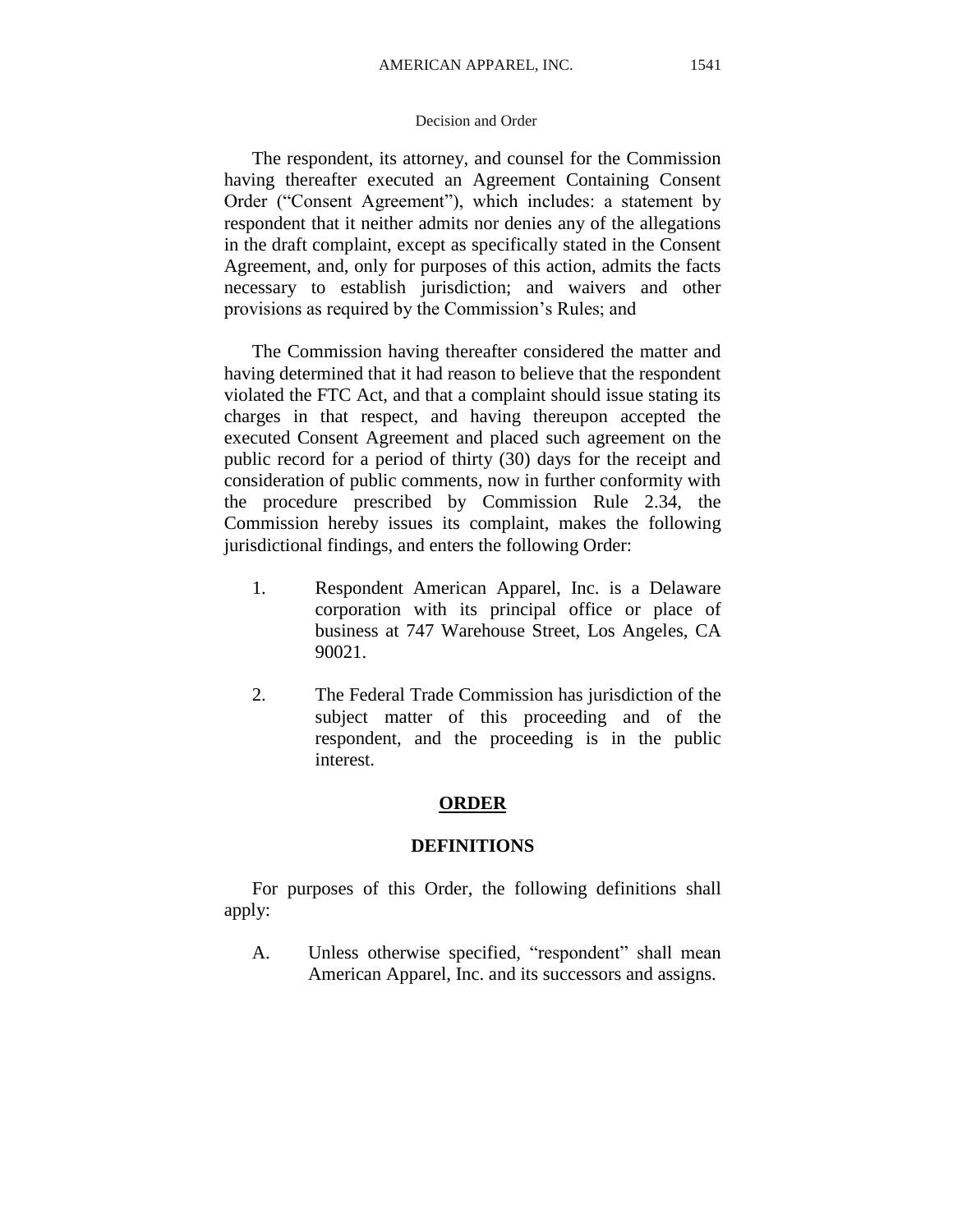## Decision and Order

B. "Commerce" shall mean as defined in Section 4 of the Federal Trade Commission Act, 15 U.S.C. § 44.

# **I.**

**IT IS ORDERED** that respondent and its officers, agents, representatives, and employees, whether acting directly or indirectly, in connection with the advertising, marketing, promotion, offering for sale, or sale of any product or service, in or affecting commerce, shall not misrepresent in any manner, expressly or by implication, the extent to which respondent is a member of, adheres to, complies with, is certified by, is endorsed by, or otherwise participates in any privacy or security program sponsored by the government or any other self-regulatory or standard-setting organization, including, but not limited to, the U.S.-EU Safe Harbor Framework and the U.S.-Swiss Safe Harbor Framework.

# **II.**

**IT IS FURTHER ORDERED** that respondent shall maintain and upon request make available to the Federal Trade Commission for inspection and copying, a print or electronic copy of, for a period of five (5) years from the date of preparation or dissemination, whichever is later, all documents relating to compliance with this order, including but not limited to:

- A. all advertisements, promotional materials, and any other statements containing any representations covered by this order, with all materials relied upon in disseminating the representation; and
- B. any documents, whether prepared by or on behalf of respondent, that call into question respondent's compliance with this order.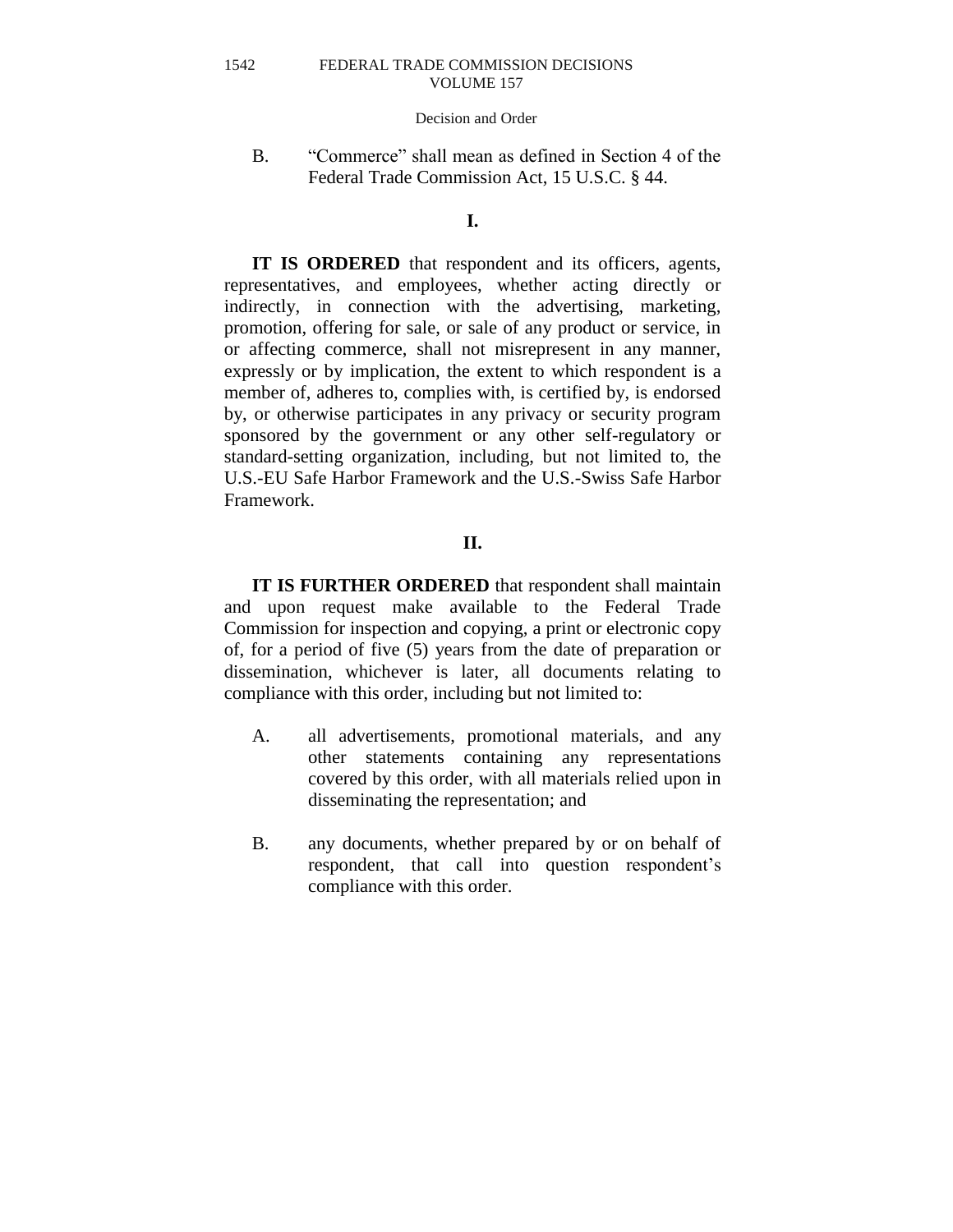## **III.**

**IT IS FURTHER ORDERED** that respondent shall deliver a copy of this order to all current and future principals, officers, directors, and managers, and to all current and future employees, agents, and representatives having responsibilities relating to the subject matter of this order. Respondent shall deliver this order to such current personnel within thirty (30) days after service of this order, and to such future personnel within thirty (30) days after the person assumes such position or responsibilities. For any business entity resulting from any change in structure set forth in Part IV, delivery shall be at least ten (10) days prior to the change in structure. Respondent must secure a signed and dated statement acknowledging receipt of this order, within thirty (30) days of delivery, from all persons receiving a copy of the order pursuant to this section.

# **IV.**

**IT IS FURTHER ORDERED** that respondent shall notify the Commission at least thirty (30) days prior to any change in the corporation(s) that may affect compliance obligations arising under this order, including, but not limited to: a dissolution, assignment, sale, merger, or other action that would result in the emergence of a successor corporation; the creation or dissolution of a subsidiary, parent, or affiliate that engages in any acts or practices subject to this order; the proposed filing of a bankruptcy petition; or a change in the corporate name or address. *Provided, however*, that, with respect to any proposed change in the corporation(s) about which respondent learns fewer than thirty (30) days prior to the date such action is to take place, respondent shall notify the Commission as soon as is practicable after obtaining such knowledge. Unless otherwise directed by a representative of the Commission in writing, all notices required by this Part shall be emailed to  $Debrief@ftc.gov$  or sent by overnight courier (not the U.S. Postal Service) to: Associate Director of Enforcement, Bureau of Consumer Protection, Federal Trade Commission, 600 Pennsylvania Avenue, N.W., Washington, D.C. 20580. The subject line must begin: *In re American Apparel, Inc.*, FTC File No. 1423036.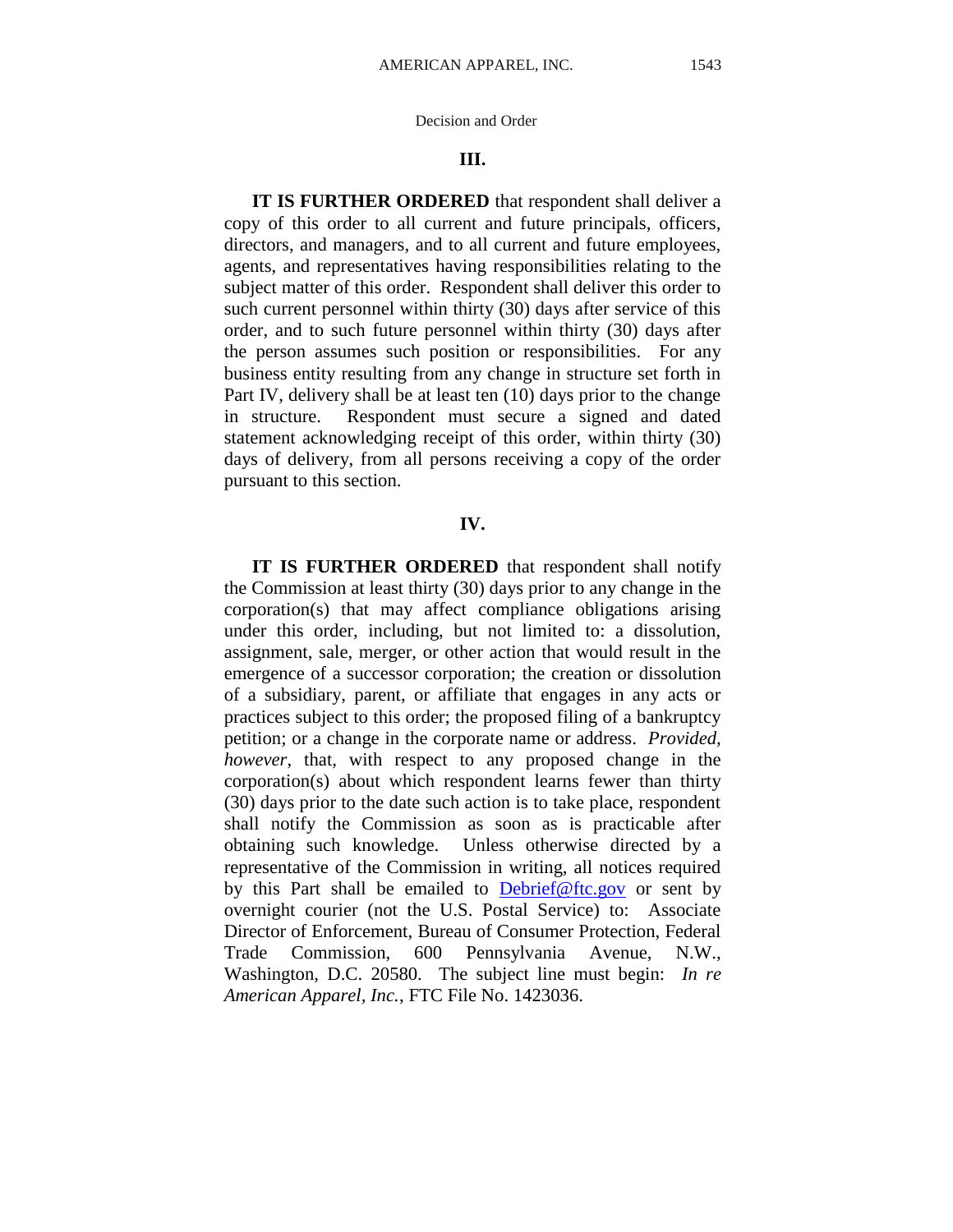#### Decision and Order

# **V.**

**IT IS FURTHER ORDERED** that respondent, and its successors and assigns, within sixty (60) days after the date of service of this order, shall file with the Commission a true and accurate report, in writing, setting forth in detail the manner and form of its compliance with this order. Within ten (10) days of receipt of written notice from a representative of the Commission, it shall submit an additional true and accurate written report.

# **VI.**

This order will terminate on June 16, 2034, or twenty (20) years from the most recent date that the United States or the Commission files a complaint (with or without an accompanying consent decree) in federal court alleging any violation of the order, whichever comes later; *provided, however*, that the filing of such a complaint will not affect the duration of:

- A. any Part in this order that terminates in fewer than twenty (20) years;
- B. this order's application to any respondent that is not named as a defendant in such complaint; and
- C. this order if such complaint is filed after the order has terminated pursuant to this Part.

*Provided, further*, that if such complaint is dismissed or a federal court rules that respondent did not violate any provision of the order, and the dismissal or ruling is either not appealed or upheld on appeal, then the order as to such respondent will terminate according to this Part as though the complaint had never been filed, except that the order will not terminate between the date such complaint is filed and the later of the deadline for appealing such dismissal or ruling and the date such dismissal or ruling is upheld on appeal.

By the Commission, Commissioner McSweeny not participating.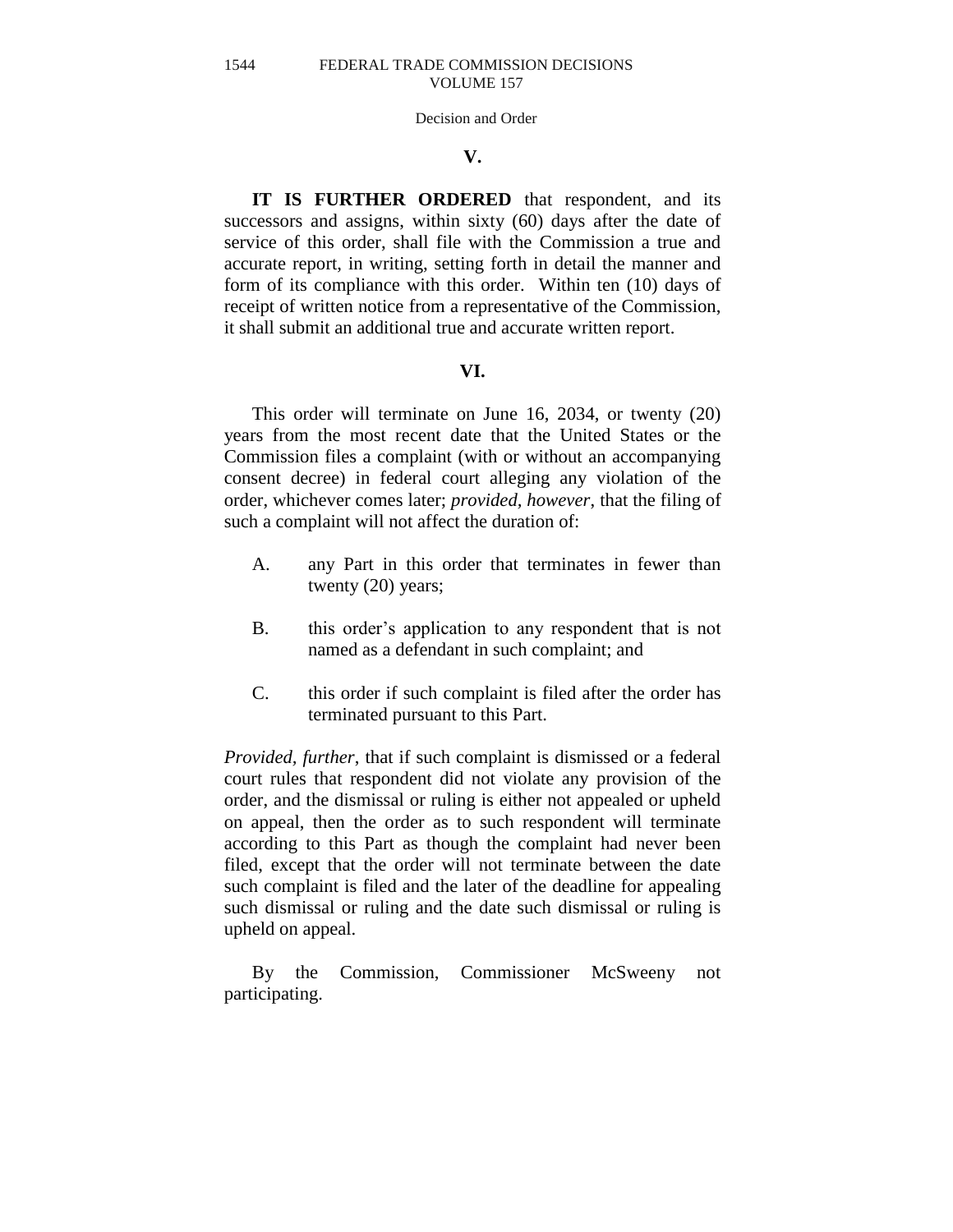# **ANALYSIS OF CONSENT ORDER TO AID PUBLIC COMMENT**

The Federal Trade Commission ("FTC" or "Commission") has accepted, subject to final approval, a consent agreement applicable to American Apparel, Inc. ("American Apparel").

The proposed consent order has been placed on the public record for thirty (30) days for receipt of comments by interested persons. Comments received during this period will become part of the public record. After thirty (30) days, the Commission will again review the agreement and the comments received, and will decide whether it should withdraw from the agreement and take appropriate action or make final the agreement's proposed order.

This matter concerns alleged false or misleading representations that American Apparel made to consumers concerning its participation in the Safe Harbor privacy frameworks agreed upon by the U.S. and the European Union ("EU") ("U.S.-EU Safe Harbor Framework") and the U.S. and Switzerland ("U.S.-Swiss Safe Harbor Framework"). It is among several actions the Commission is bringing to enforce the promises that companies make when they certify that they participate in the U.S.-EU Safe Harbor Framework and/or the U.S.-Swiss Safe Harbor Framework ("Safe Harbor Frameworks"). The Safe Harbor Frameworks allow U.S. companies to transfer data outside the EU and Switzerland consistent with European law. To join the Safe Harbor frameworks, a company must self-certify to the U.S. Department of Commerce ("Commerce") that it complies with a set of principles and related requirements that have been deemed by the European Commission and Switzerland as providing "adequate" privacy protection. These principles include notice, choice, onward transfer, security, data integrity, access, and enforcement. Commerce maintains a public website, [www.export.gov/safeharbor,](http://www.export.gov/safeharbor) where it posts the names of companies that have self-certified to the Safe Harbor frameworks. The listing of companies indicates whether their self-certification is "current" or "not current." Companies are required to re-certify every year in order to retain their status as "current" members of the Safe Harbor frameworks.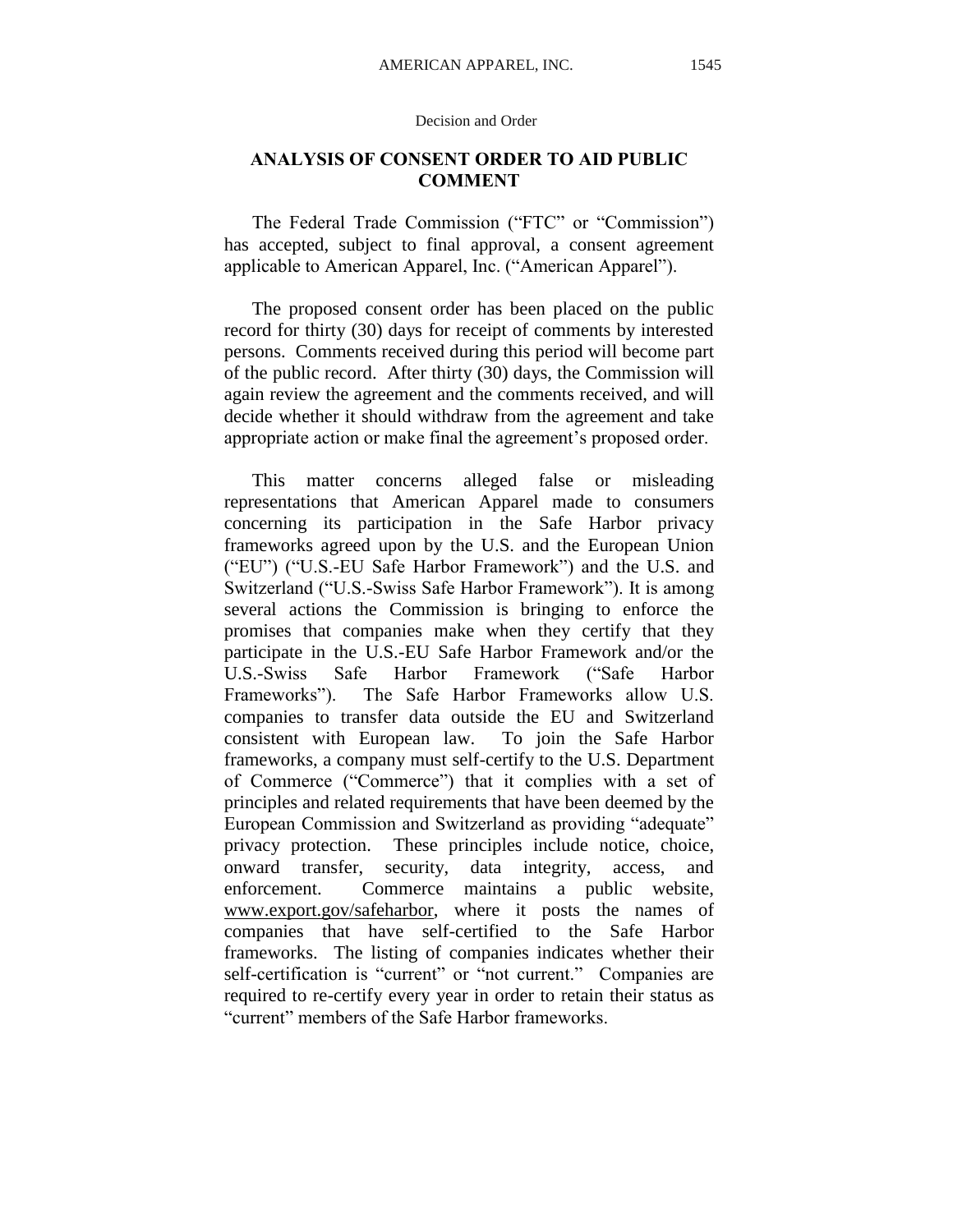# Decision and Order

American Apparel is a clothing manufacturer and retailer with more than 200 stores worldwide. According to the Commission's complaint, since at least June 2012, American Apparel has set forth on its website, www.americanapparel.net, privacy policies and statements about its practices, including statements related to its participation in the U.S-EU Safe Harbor Framework and the U.S.-Swiss Safe Harbor Framework.

The Commission's complaint alleges that American Apparel falsely represented that it was a "current" participant in the Safe Harbor Frameworks when, in fact, from June 2013 until December 2013, American Apparel was not a "current" participant in the Safe Harbor Frameworks. The Commission's complaint alleges that in June 2012, American Apparel submitted self-certification to the Safe Harbor Frameworks. American Apparel did not renew its self-certification in June 2013 and Commerce subsequently updated American Apparel's status to "not current" on its public website. In December 2013, American Apparel renewed its self-certification to the Safe Harbor Frameworks and its status was changed to "current" on Commerce's website.

Part I of the proposed order prohibits American Apparel from making misrepresentations about its membership in any privacy or security program sponsored by the government or any other self-regulatory or standard-setting organization, including, but not limited to, the U.S.-EU Safe Harbor Framework and the U.S.-Swiss Safe Harbor Framework.

Parts II through VI of the proposed order are reporting and compliance provisions. Part II requires American Apparel to retain documents relating to its compliance with the order for a five-year period. Part III requires dissemination of the order now and in the future to persons with responsibilities relating to the subject matter of the order. Part IV ensures notification to the FTC of changes in corporate status. Part V mandates that American Apparel submit an initial compliance report to the FTC, and make available to the FTC subsequent reports. Part VI is a provision "sunsetting" the order after twenty (20) years, with certain exceptions.